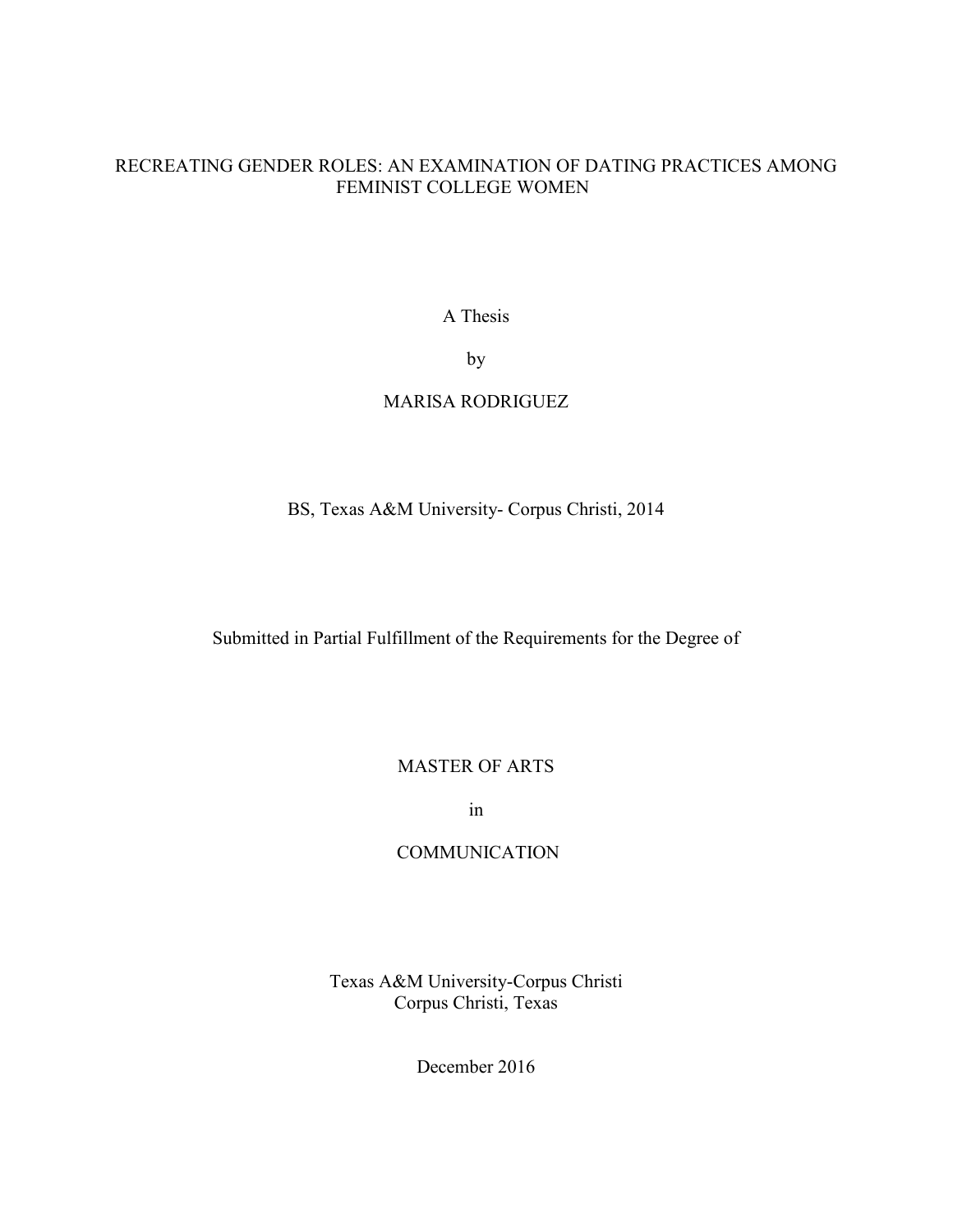© Marisa Allison Rodriguez

All Rights Reserved

December 2016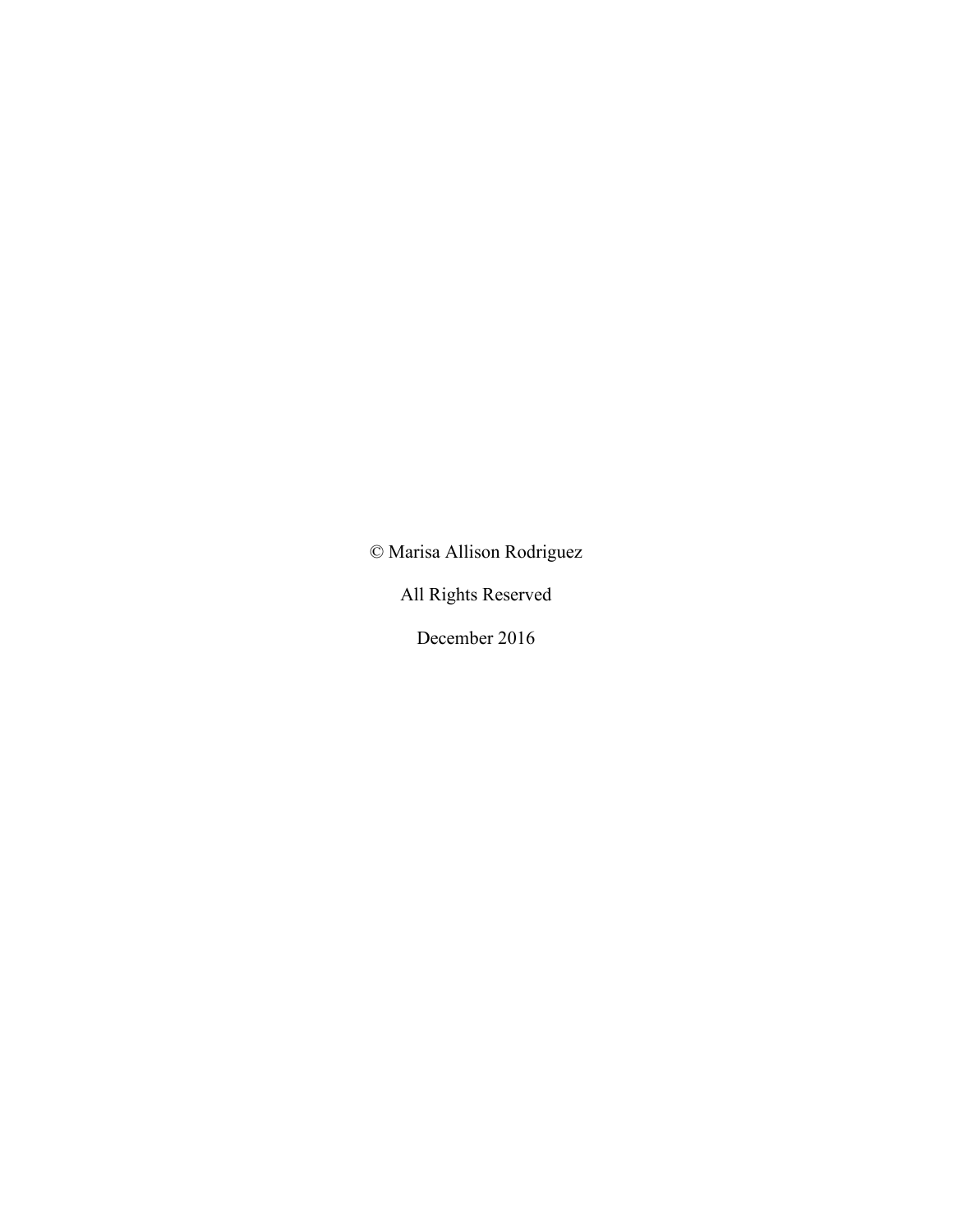## RECREATING GENDER ROLES: AN EXAMINATION OF DATING PRACTICES AMONG FEMINIST COLLEGE WOMEN

A Thesis

by

## MARISA RODRIGUEZ

This thesis meets the standards for scope and quality of Texas A&M University-Corpus Christi and is hereby approved.

Stephanie Rollie Rodriguez, Ph.D. Amy Aldridge Sanford, Ph.D.

Committee Member

December 2016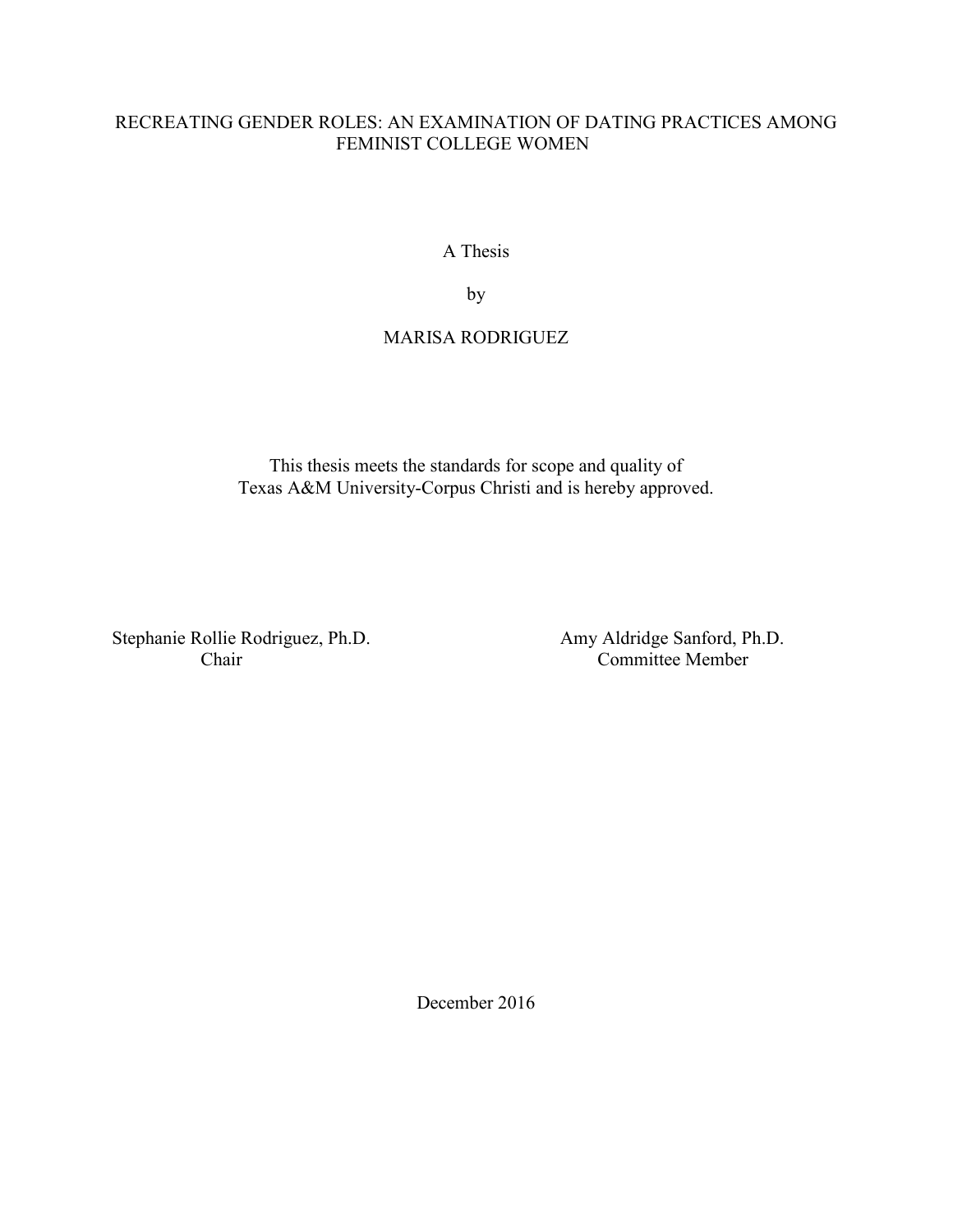### ABSTRACT

For decades, women have used traditional gender roles to navigate dating processes. However, due to the changing social roles of women and decades of shifting feminist movements, women have the opportunity to challenge and recreate traditional norms. The purpose of this study was to examine (a) how feminist beliefs influenced women's dating ideologies, (b) how women managed cognitive dissonance that occurred between feminist beliefs and traditional dating gender roles, and (c) how conversations with others influenced women's dating practices.

Fifteen college-aged women at a Southwest university who self-identified as having feminist beliefs were interviewed about their feminist and dating beliefs. The participants were between the ages of 19 and 30, and were engaged in a variety of relationship types during the time of their interviews. Interviews were transcribed and analyzed using open coding. Results revealed that having feminist beliefs influenced participants to want egalitarian roles in their dating relationships. Also, participants experienced cognitive dissonance when dating under traditional roles because of their desire for egalitarian roles. Participants dealt with dissonance by changing the importance of their beliefs, terminating relationships, and being more selective with future romantic partners. Finally, participants' conversations with parents and friends had an impact on the formation of their feminist beliefs and the health of their dating relationships.

Implications of the study revealed how participants recreated gender roles on dates. Women's adoption of feminist beliefs transferred into their romantic relationships by their desire to engage in egalitarian roles. Further research is needed on feminism and roles that considers gender, men, and the acceptance of the feminist label in order to provide a comprehensive understanding of changes in women's social roles.

v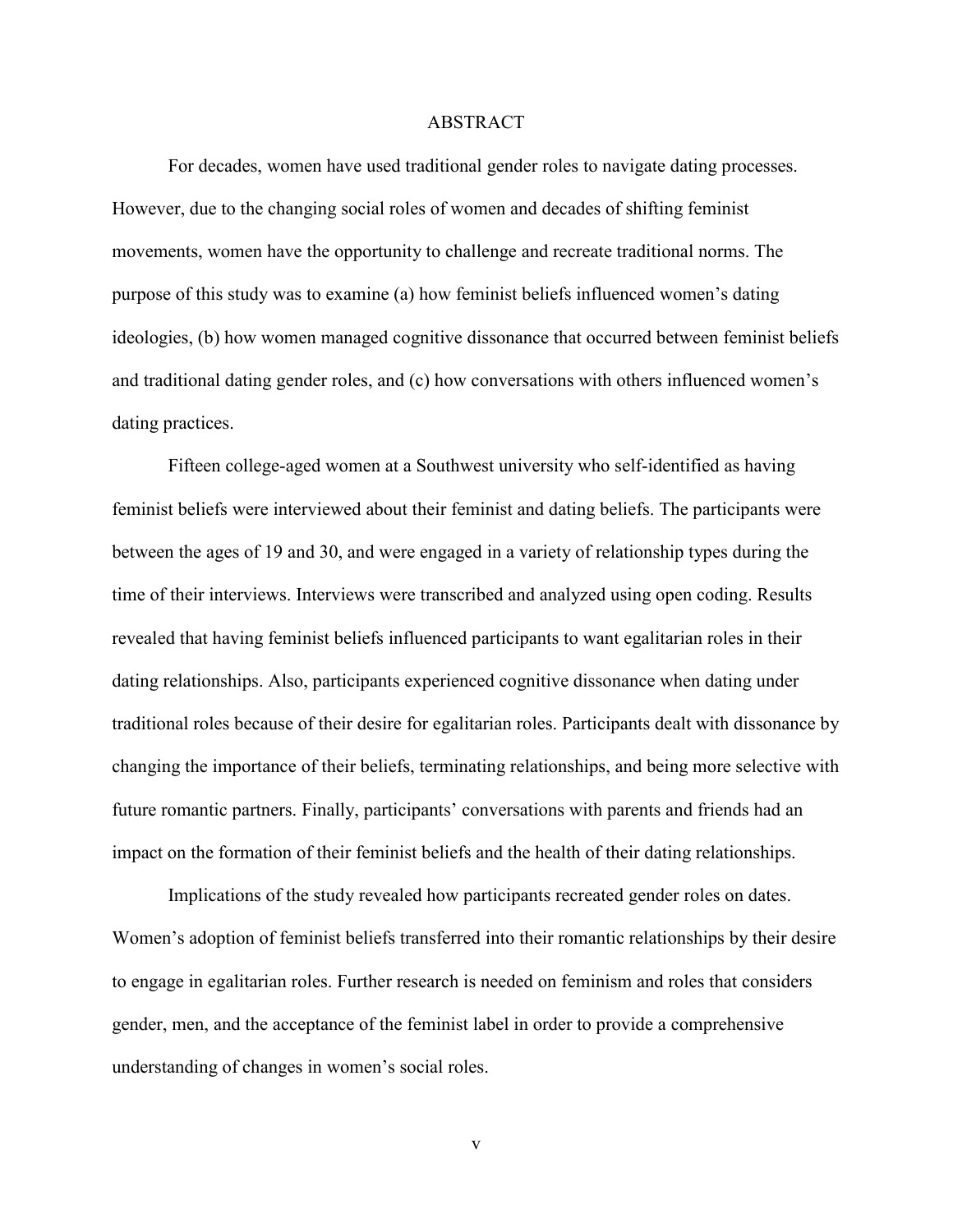#### ACKNOWLEDGEMENTS

I owe my profoundest thanks to Dr. Stephanie Rollie Rodriguez for her willingness to guide and assist me throughout the production of my thesis. She never ceased to believe in my ability to complete a strong thesis, and she continues to challenge me and remain patient with me no matter what. I would also like to thank her for responding to my bad jokes with laughter and sharp quips. I want to thank my mentors, Dr. Amy Aldridge Sanford, who encouraged me and gave me new perspectives throughout the thesis process, and Dr. Diana Ivy, who was the first person to inspire my passion for women's studies and feminism.

 I want to thank the participants of this study for their participation and for their desire to add to feminist and communication research. I need to offer my heartfelt thanks to my friends in the graduate program who sustained me and kept my head above the water, especially Deborah Teixeira, Elizabeth Grant, and Jeremy Sirio, who knew I could accomplish things that I never dreamed I could. Finally, I am wholeheartedly grateful to my parents, Al and Silvana Rodriguez, and my brother, Randall Rodriguez, who provided me with unshakeable support during the thesis process and in everything else I have ever set my mind to.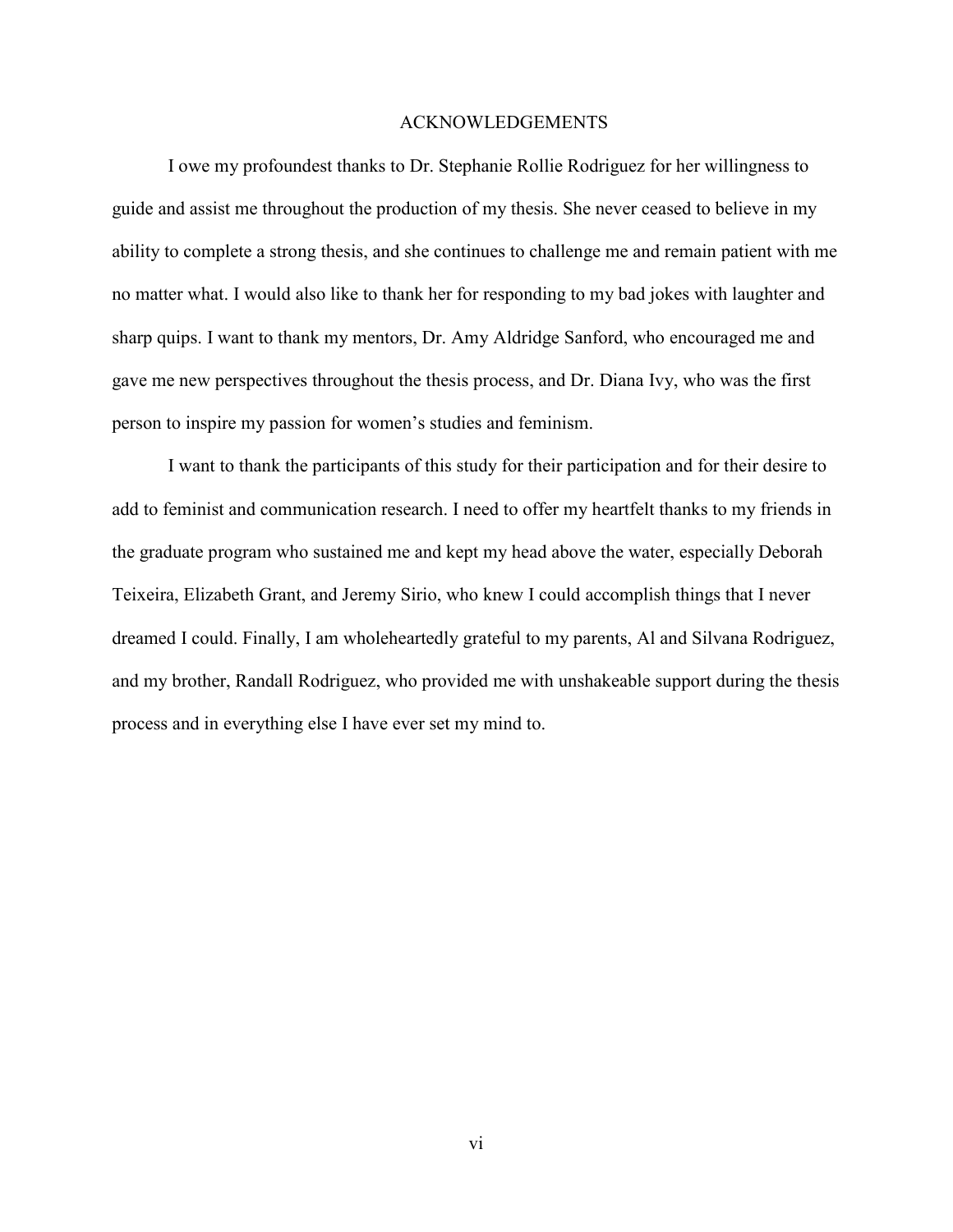| <b>CONTENTS</b> | PAGE |
|-----------------|------|
|                 |      |
|                 |      |
|                 |      |
|                 |      |
|                 |      |
|                 |      |
|                 |      |
|                 |      |
|                 |      |
|                 |      |
|                 |      |
|                 |      |
|                 |      |
|                 |      |
|                 |      |
|                 |      |
|                 |      |
|                 |      |
|                 |      |
|                 |      |
|                 |      |

# **TABLE OF CONTENTS**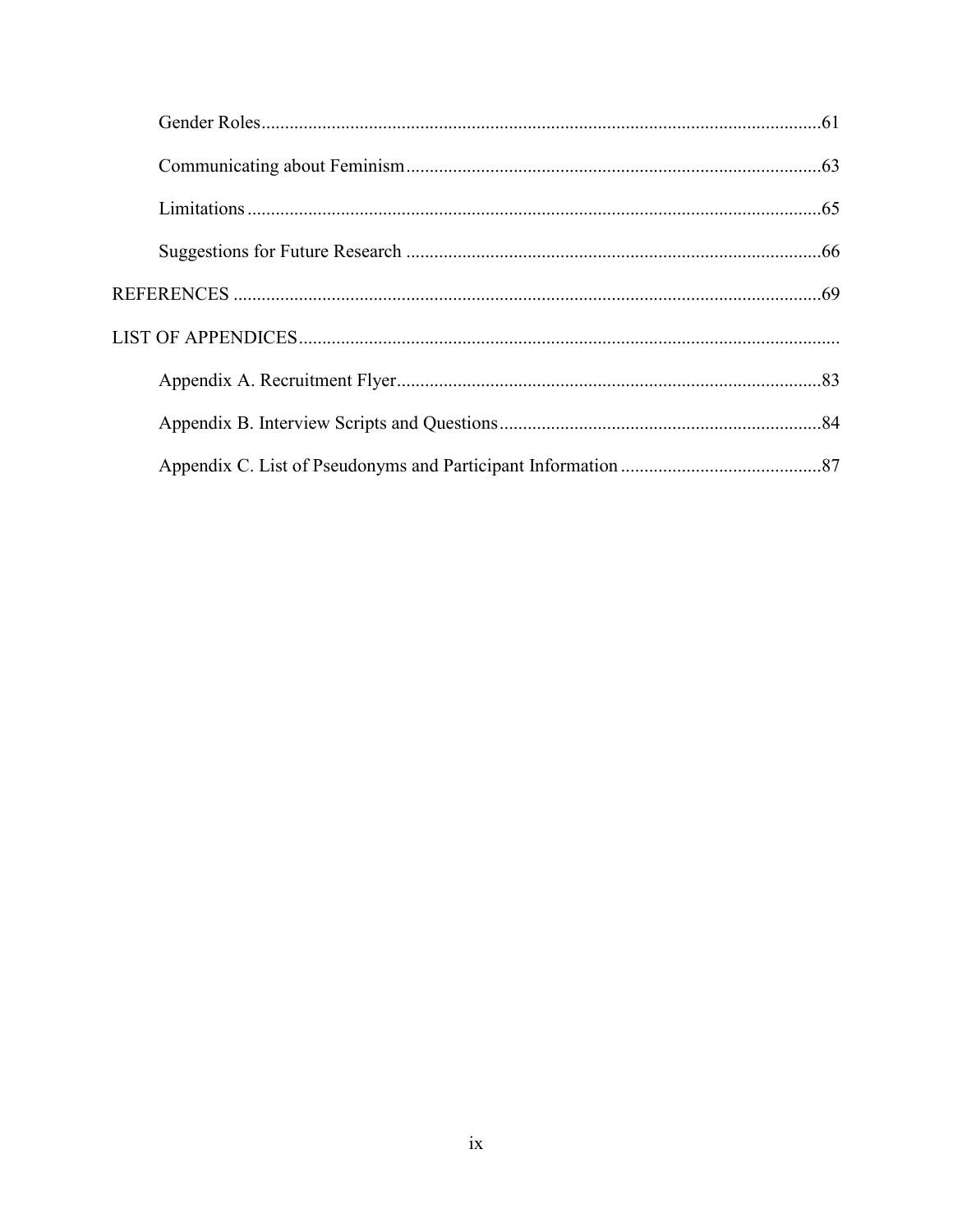### **Chapter I: Introduction**

 Romantic dating relationships remain a signature occurrence in the lives of young, college-aged women. These women are currently experiencing romantic relationships at a time when their social roles are shifting. According to the Pew Research Center (2010), women now make up the majority of college graduates, and are entering the workforce in greater numbers than in the past. Back in 2009, women made up 47% of the workforce, compared to 33% in 1960. Women are also choosing to get married later in life. According to the U.S. Census Bureau (2010), the average age for women to marry increased from 25.1 in 2000 to 26.1 in 2010. This trend has been increasing since the mid-1950s. Finally, the Pew Research Center (2010) stated that women are delaying starting families. In 2008, 18% of women did not have children until age 40 to 45, compared to only 10% of women of the same age in 1980. Even after getting married and having children, many women are refusing to take on the traditional role as homemaker and mother, and instead, they are choosing to work while also being a parent and spouse. Working mothers now make up 71% of the workforce.

Giele (2008) found that women who chose to work and parent described their careers as the primary theme of their lives, with children and family being the necessary forces that make life more fulfilling. Having a career and children, however, comes with a cost. Johnston and Swanson (2007) argued that mothers working full-time had to engage in cognitive acrobatics to manage their mother and career identities. Not only did they have to create these two distinct identities, but they also used neutralization to balance these identities, meaning that these women bounced back and forth between attending to their careers and motherhood. More often women are challenging long-standing expectations that urge them to work in their homes for the supposed well-being of their families.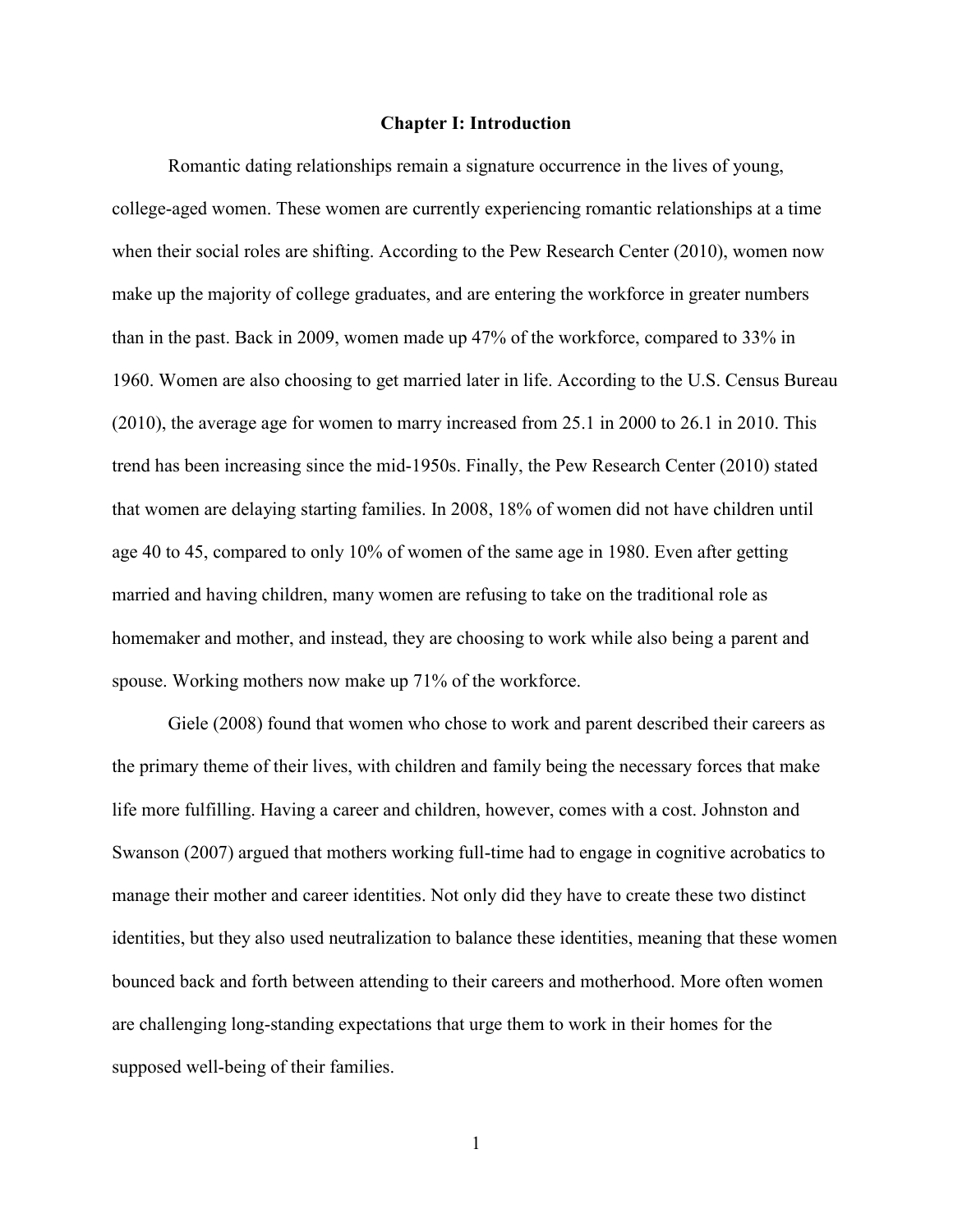These new shifts in women's roles have contributed to the development of conflicting societal messages. Although women are taking on as many career responsibilities as their male counterparts, they often still face long-standing traditional norms that seek to place women back into their homes, where their primary responsibility is caring for their spouses and children (Friedan, 1997). For example, in the academic world, men with higher degrees are more likely to get married and have children. On the other hand, women with higher degrees are less likely to get married and have children, and their chances of divorce increases (Baker, 2007; Fox, 2005). Traditional norms even have an influence on working mothers and household chores. According to Smith and Huston (2004), by the time a child is two-years-old, a working mother works 30 hours a week, while also doing 26 child and household tasks. Their husbands, on the other hand, work 34 hours a week, and only perform five child and household tasks. Even when couples wanted to evenly split household chores, they still felt pressured by prevailing traditional norms to divide up household chores by gender (Vangelisti, 2013). Steinem (1995) explained that continued gender role inequality would limit women and rob children of caring fathers as long as men never learned to take care of children and their homes, just as women have been taught to do. As women attempt to change these norms, they are confronted with all kinds of societal barriers, from unequal pay and body shaming, to sexual harassment and violence (Collins, 2009; Zeilinger, 2012; Kimmel, 2008).

College-aged women are a special group of individuals, who are able to explore new ideas and decide the trajectory of their lives, whether it is to enter the workplace after college, start families, or a combination of the two. These women and other individuals in college are known in the academic world as "emerging adults." Arnett (2000) explained that emerging adulthood is the in-between of teenage and adult years and is characterized as a time of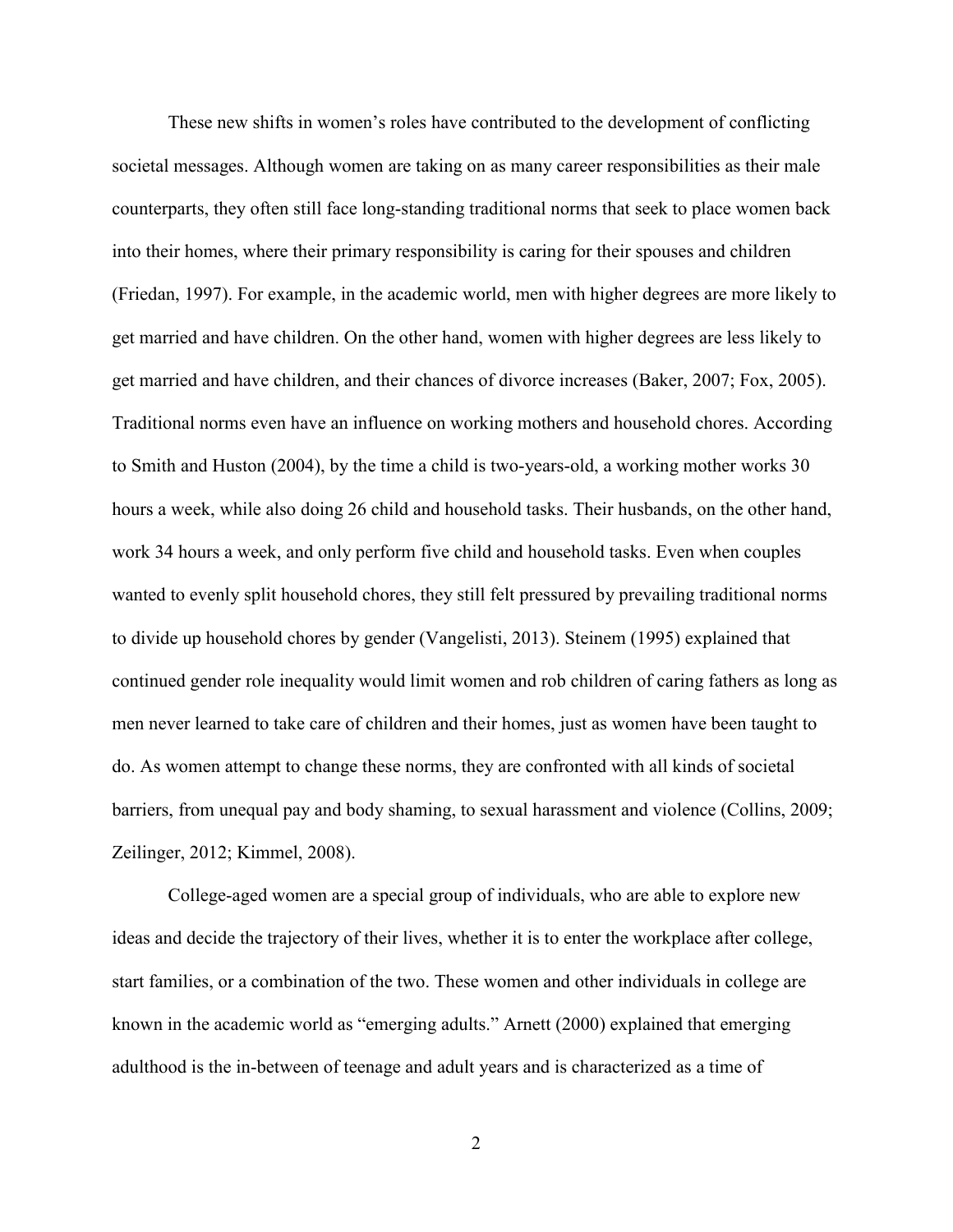exploration in considering future directions in relationships, the workplace, and ideologies. Therefore, it is not uncommon for emerging adults to develop their own attitudes regarding love and work. However, there are some aspects of life in which emerging adults' attitudes are influenced by their childhoods rather than the transitory phase of emerging adulthood. Goldberg et al. (2012) found that college students held attitudes about work and families that reflected back to their own upbringings. For example, college students whose mothers went back to paid, stable work shortly after giving birth held favorable attitudes toward maternal employment. College students whose mothers went back to work, but had inconsistent employment histories were less favorable toward maternal employment. The researchers also found that college students held attitudes about gender roles that related to their parents' division of labor. When college students came from families in which their parents engaged in household labor that aligned with gender roles, they were much more likely to support traditional beliefs. Despite the impact individuals' pasts can have on life choices, college-aged women can explore the paths their lives could take as emerging adults.

 Young women face challenges not only as they navigate college and the workforce, but also in romantic relationships. They must decide whether to enact traditional gender roles during dates, meaning that they remain passive and reactive towards their male partners (McCormick, Brannigan, & LaPlante, 1980), or they could enact more egalitarian gender roles. Taking on egalitarian roles might mean sharing the responsibilities that come with dating, such as initiating the date and paying for dating activities. College students are a primary dating demographic due to the large presence and availability of potential dating partners. What is more, college-aged women are the recipients of conflicting messages that deal with traditional and egalitarian roles. It is important to examine how college-aged women are performing dating roles today and how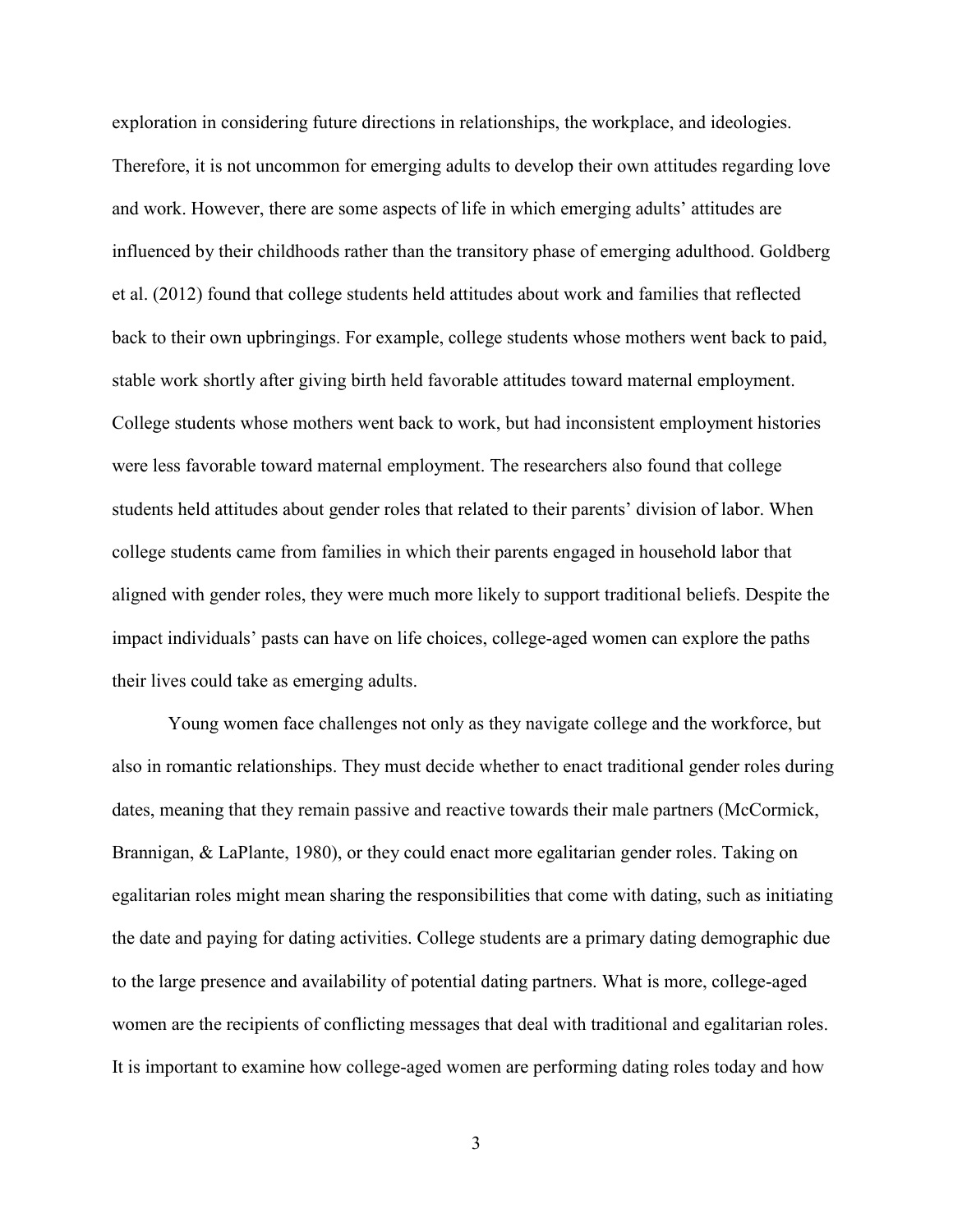they manage conflicting dating messages in a time when gender roles have become more flexible than they have ever been in the past.

 An influential force in the lives of young women is the effect of peer groups. Wright and Sinclair (2012) found that peers had a stronger impact on partner selection than parents did. Also, Morgan and Korobov (2012) argued that women had particular ways of providing support to their female friends when talking about dating experiences. Kerrick and Thorne (2014) found that female friendships foster the co-construction of identity, meaning that as female friends interact, they establish joint activities, emotions, and ideologies that form specific realities (Jacoby & Ochs, 1995). However, researchers have yet to find out how this co-construction could have an impact on traditional and egalitarian roles enacted in dating relationships, especially at a time when norms are changing and women's roles are becoming more flexible (Kerrick & Thorne, 2014). The current study focuses on how peers may influence an individual's feminist identity, and how that identity affects the roles the individual performs during the dating process. In studying young women, their social networks, and their dating processes, this study will explain how conversations with friends might influence the identities of others, and how those identities impact how individuals navigate the dating scene.

 This thesis consists of the following four chapters. Chapter two presents the literature review, which presents research on dating, gender roles, feminism, cognitive dissonance, and peer influence and leads to the formation of three research questions. Chapter three introduces the methods section that includes a description of the participant pool, procedures, and data analysis. The fourth chapter describes the results from the study and finally, chapter five consists of the discussion section, and includes the main takeaways from the study, limitations, and suggestions for future research.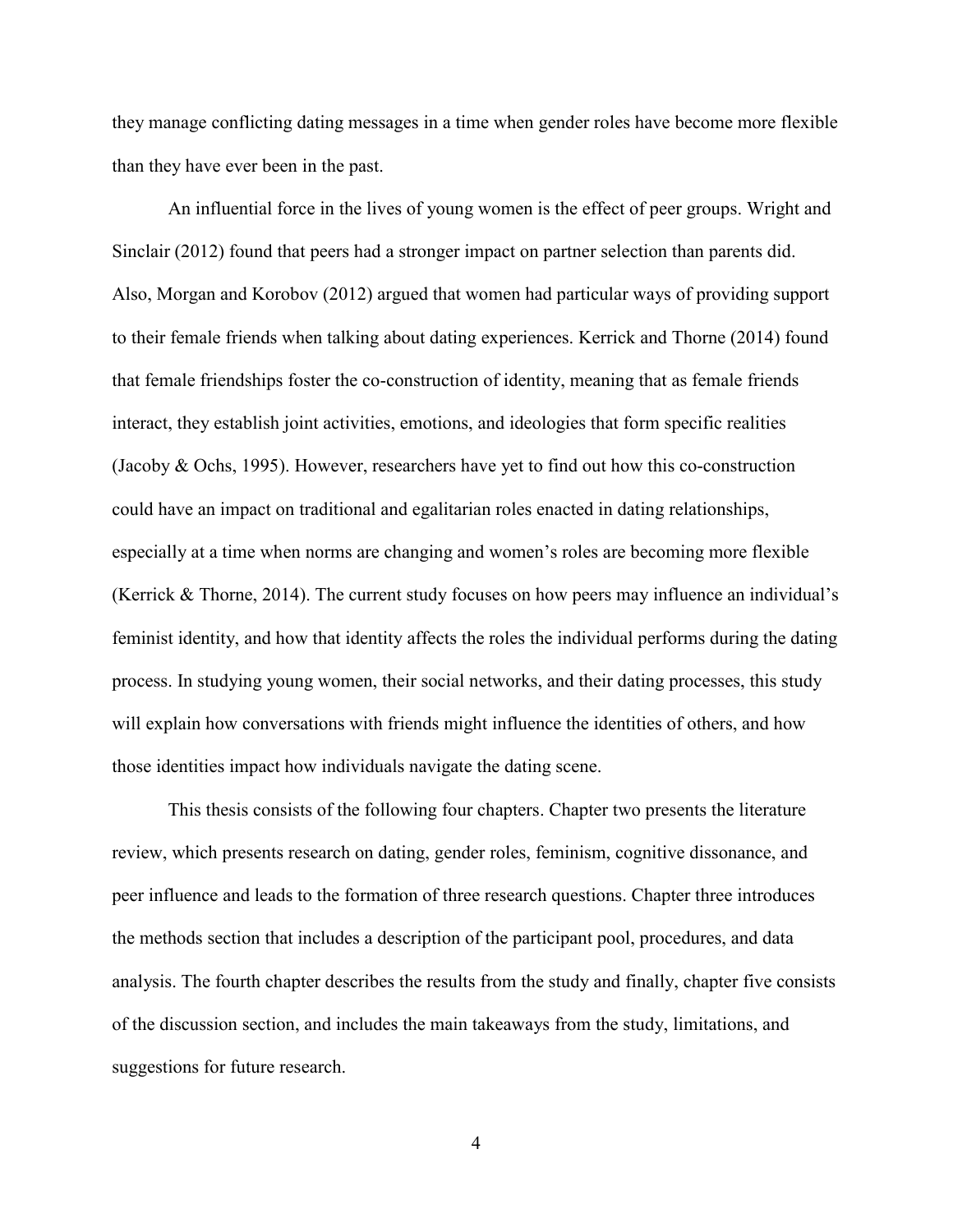### **Chapter II: Review of Literature**

 This chapter explores previous literature on dating and feminism and is divided into four sections. The first section examines dating scripts with a description of script theory and an exploration of how scripts encourage gender roles. The second section describes power in romantic relationships, how power can influence who does what in relationships, as well as the consequences of power imbalances and the benefits of equal power. The third section covers cognitive dissonance theory, how dissonance occurs, and how individuals reduce dissonance. Finally, the fourth section explores peer support and how peer support can positively influence romantic relationships.

### **Dating Scripts in American Society**

 The idea of scripts, first developed by Bartlett (1932), presented a framework for memory organization and explained how human beings understood actions. These scripts are not innate, but instead, they develop from learned behavior, and by repeatedly interacting with others. Scripts help people anticipate, analyze, and comprehend the behavior of others. A script is a series of actions that lead to a particular goal (Nelson, 1986). For example, there is a systematic script for buying and importing songs from iTunes into an electronic device. The script begins with an individual picking up his/her laptop, or other portable device, selecting the iTunes app/page, browsing for the song he/she is looking for (which may require listening to different samples of the same song), choosing to buy the preferred version of the song, paying for it, then transferring the song from the music library to the electronic device.

Each series of actions are made up of scenes. For example, to buy a song on iTunes, the individual must first turn on his/her electron device, make sure the device is hooked up to the WiFi, and then selecting the iTunes app. Schank (1990) concluded that scripts were formed by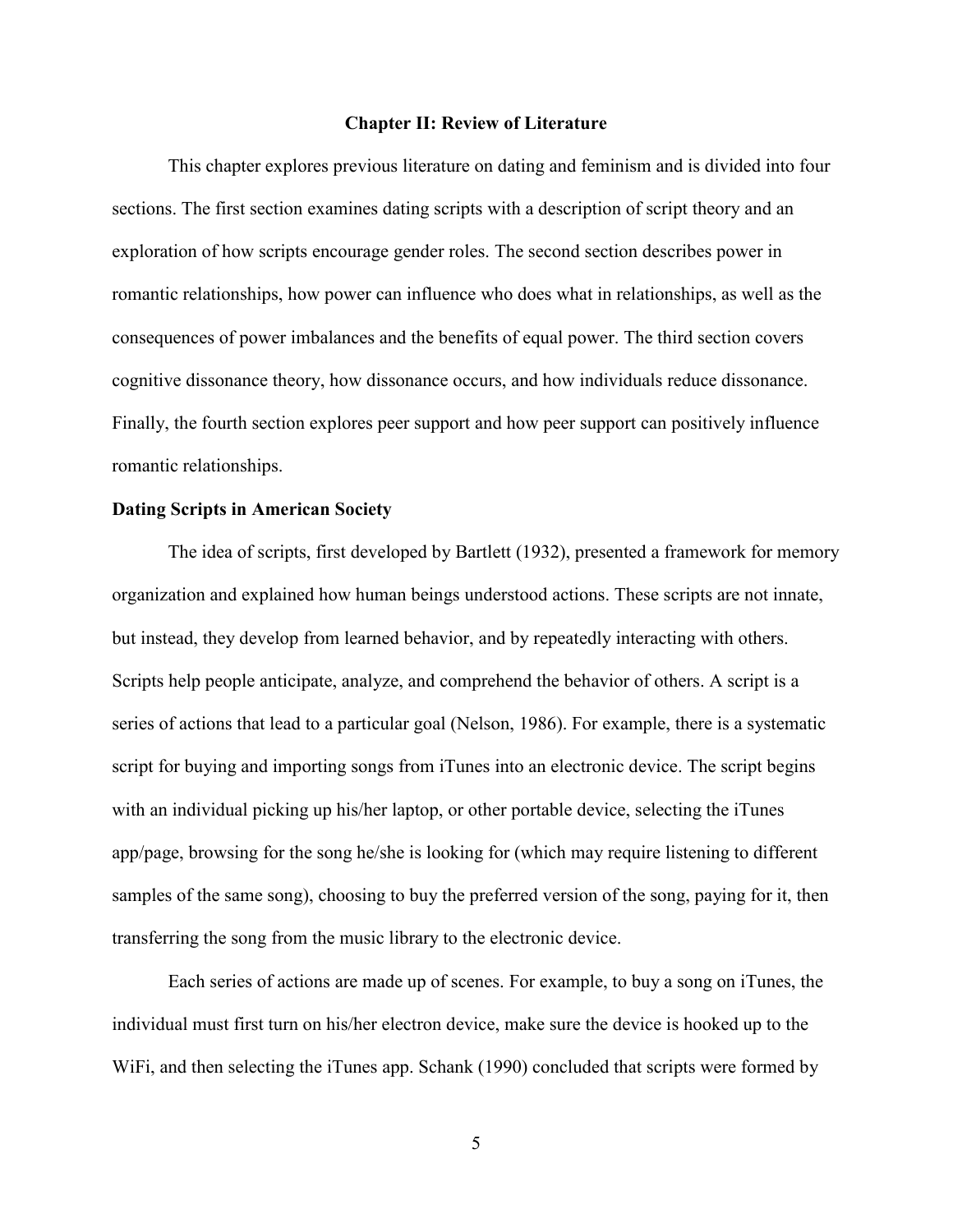the human interaction one observes early on in their lives, which produced stories that cultivated an understanding of human behavior. Once these stories are stored into memory, an individual can easily retrieve them and act in accordance with them if they find themselves in a situation where the scripts come in handy. Stoica (2015) claimed that the strongest scripts form through cultural norms, where scripts are reinforced on a societal level. Once a script becomes internalized, behavior becomes efficient, making scripted behavior automatic.

**Types of scripts.** Dalli (1991) pointed out three types of scripts: event, physical, and role. The event script tells an individual how to behave on certain occasions. For example, going to a wedding might consist of a script that does not allow women to wear white and obligates guests to bring gifts. Physical scripts are dictated by the surroundings one encounters, or how the places or environments an individual is placed in affects his or her behavior. An example of a physical script might be the way an individual acts when one goes to the movie theater. The script will dictate that those seeing a movie must talk very little and in whispers, if at all. Also, people will not be able to use cell phones or other technological devices in the theater. Finally, role scripts manage the behavior of an individual as she/he takes on a certain role. The role of a teacher might be to remain calm and authoritative in the classroom and to dress professionally.

**Dating scripts and socialization.** One particularly dominant script in American society is the dating script. Research on dating has examined numerous features of dating scripts including first date sequences (Willoughby, Carroll, & Busby, 2014; Malta & Farquharson, 2014; Choukas-Bradley, Goldberg, Widman, Reese, & Halpern, 2015; Connolly, Nguyen, Pepler, Craig, & Jiang, 2013; Davies & Windle, 2000) , disclosure (Jensen & Rauer, 2014; Daddis & Randolph, 2010; Farrell, DiTunnariello, & Pearson, 2014; Kito, 2005), and the development of online dating relationships (Korchmaros, Ybarra, & Mitchell, 2015; Donn &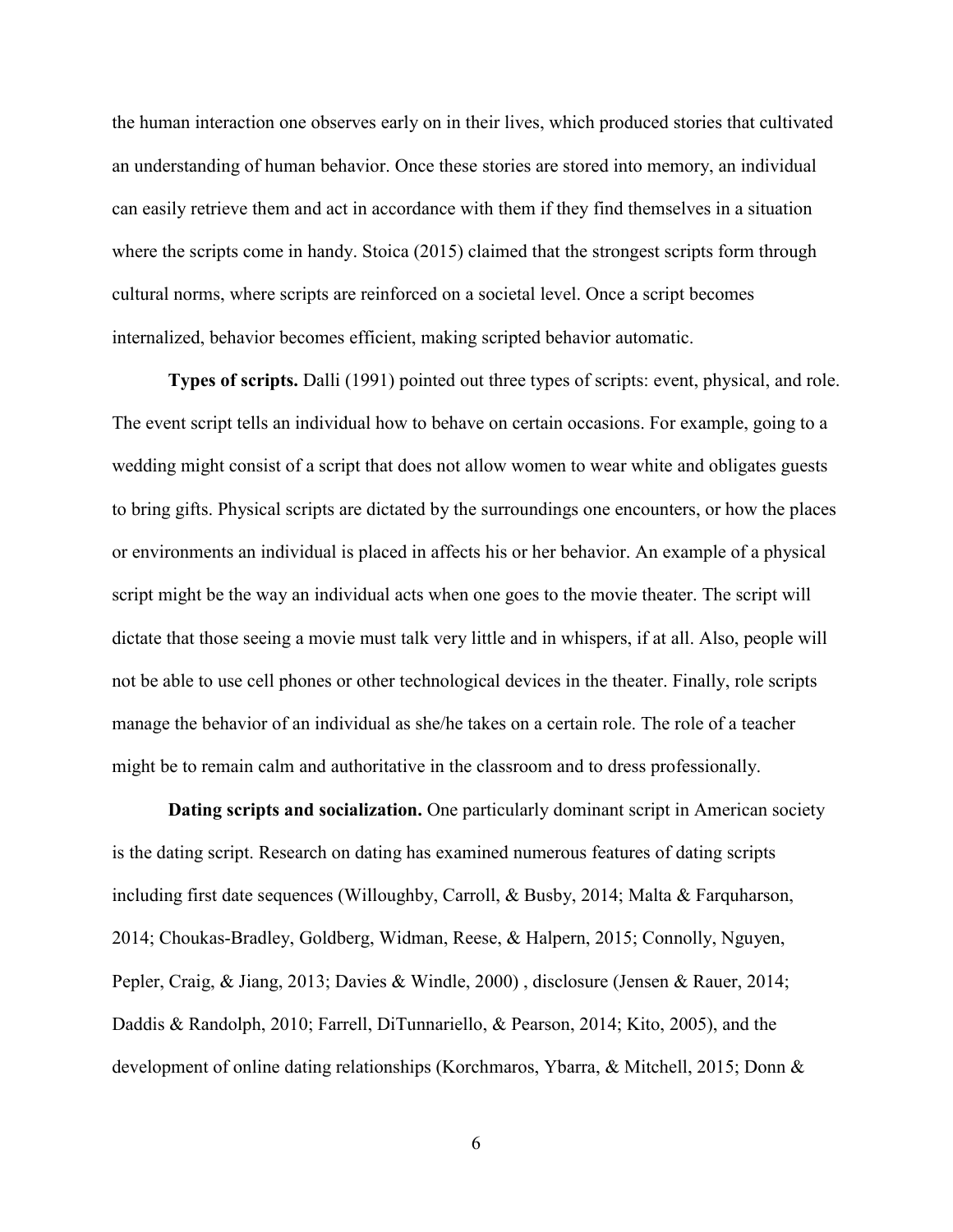Sherman, 2002; Knox, Daniels, Sturdivant, & Zusman, 2001; Ledbetter, 2014). Dating scripts also tends to dictate certain dating occurrences according an individual's biological sex and socially acceptable norms. For example, in traditional dating scripts, men are encouraged to be more active while women are expected to be more passive. This gendered script has been accepted in the United States for decades, which is why, if men and women switched roles, they experience social repercussions, such as gossip they hear from others.

Heterosexual dating scripts are different for men and women, according to their sex, which then manifests in gender role scripts. According to Bem (1974), an individual's sex consists of the parts that make individuals biologically male and female. Gender consists of a continuum with masculinity and femininity lying at the extremes of the continuum and androgyny lying at the center. While an individual's gender may include a person's sex, it can also include an individual's identity, attitudes, and other important aspects. An individual's sex may not align with their gender.

Wienclaw (2015) explained that individuals learn traditional gender roles at an early age through socialization. Some boys, at a young age, engage in rough play with their parents and they have very little room to express soft emotions such as feeling sad or hurt. Blakemore and Centers (2005) found that the toys boys are given to play with are strongly masculine and promote danger, violence, and competitiveness. Also, according to Orr (2011), boys are frequently encouraged to play interactive games, play outside, participate in sports, and engage in physical play. They also spend more time unsupervised by parents. Kimmel (2008) argued that peers have a strong influence on the socialization of men. Boys and men act under homosociality, meaning that their lives are judged and policed by other boys and men, especially when it comes to interacting with women. Because of this, men constantly try to prove their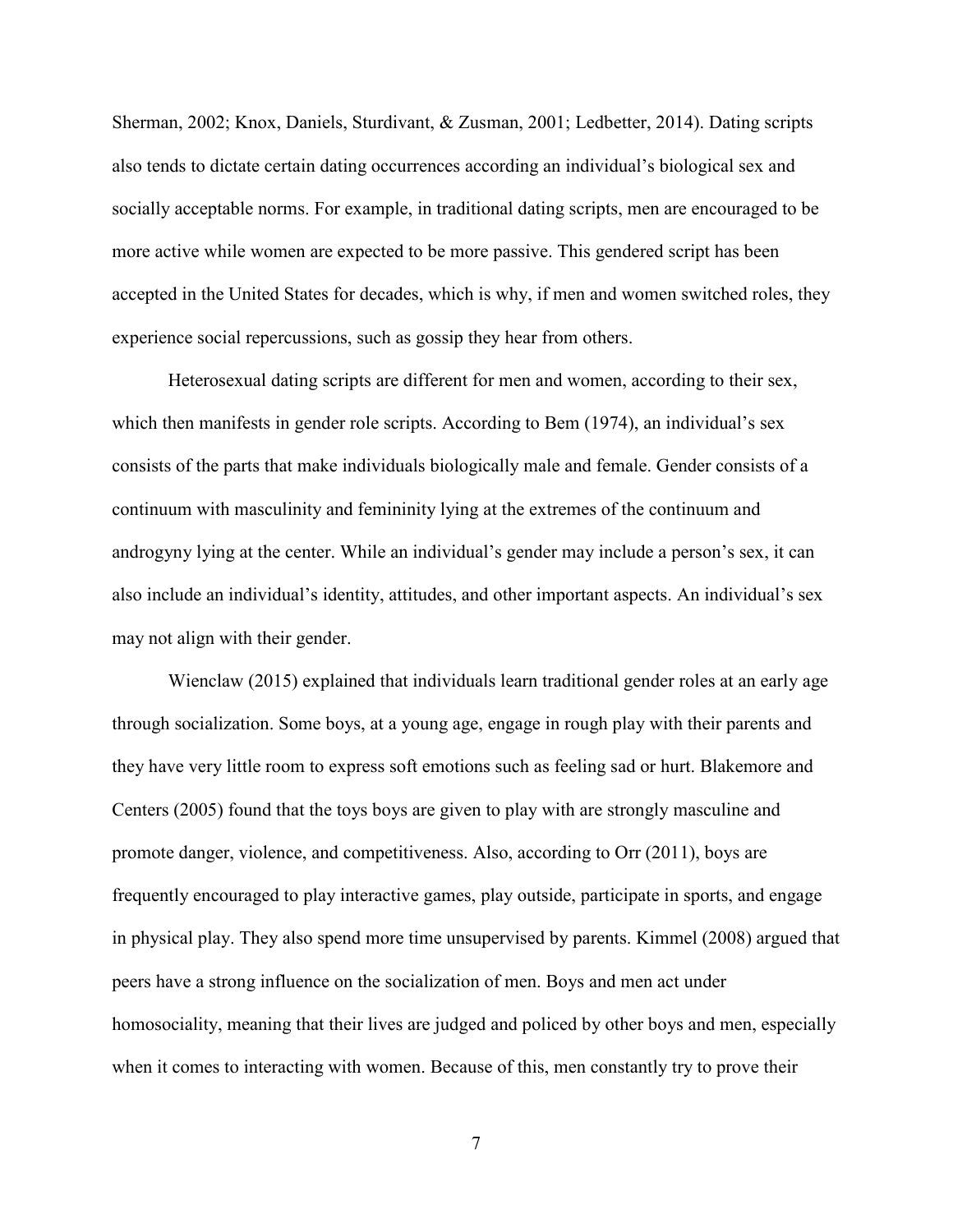heterosexuality, which entails being dominant in relationships and acting as sexual initiators (Kimmel, 2008).

Girls also go through the socialization process at an early age. Weinclaw (2015) mentioned that girls are treated more tenderly by parents, and they have more restrictions on the places they are allowed to go. Girls are also taught to be more emotionally expressive. Blakemore and Centers (2005) suggested that even the toys girls are given play a role in their socialization processes. Toys usually given to girls are strongly feminine and promote physical attractiveness, nurturance, and domestic skills. Sherman and Zurbriggen (2014) argued that Barbies, which are given to girls as young as three years old, are highly-sexualized and appearance-focused dolls. Girls who played with Barbies had very limited ideas of their own possible career goals and options compared to boys, leading to the conclusion that Barbies serve in girls' self-objectification, which means that girls begin to think more about how they appeared to others, rather than recognizing themselves as active participants in their own lives. Sanchez, Fetterolf, and Rudman (2012) argued that socializing girls along traditional scripts includes placing women in sexually passive and compliant roles. For example, many young women are taught that it is not appropriate to ask a guy out on a date, or take the lead in any part of a date (such as paying for dinner or activities). This teaches women to be passive, as they are encouraged to let their male partner have control over if and how the date will occur. This kind of socialization remains one of the most powerful influences in how individuals navigate romantic dating situations. Overall, socialization often perpetuates gendered traditional roles for both boys and girls.

Gender roles, then, influence dating scripts. In other words, scripts place men and women in roles by calling attention to certain behaviors that they should ideally perform. Rose and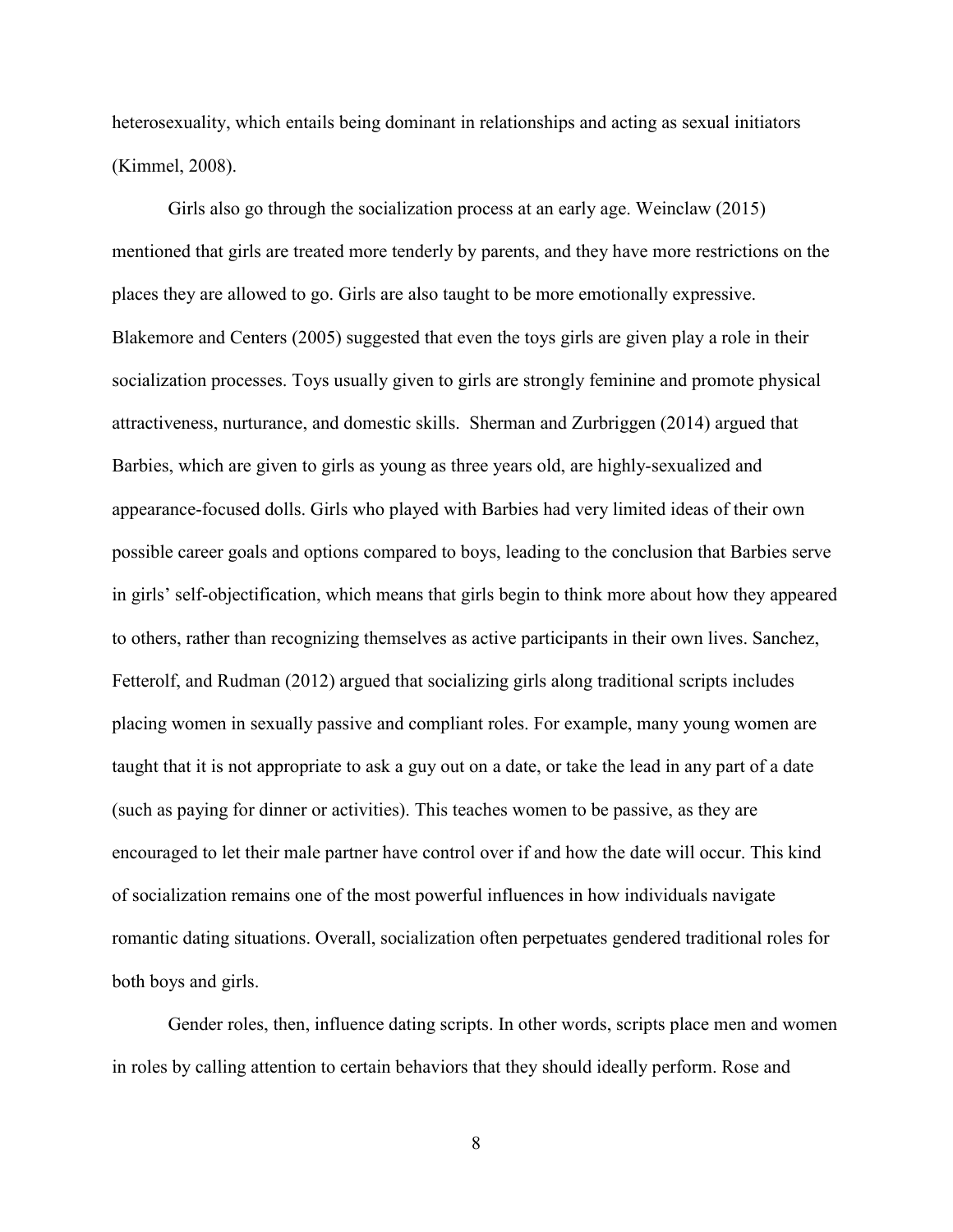Frieze (1993) suggested that dating scripts had shown little change since the 1950s, and that the dominant/subordinate relationship between men and women is still prevalent in society today. Examining current dating scripts, Laner and Ventrone (2000) found that the sequence of a date followed traditional scripts from beginning to end. The researchers surveyed 103 college men and women. From 41 possible first date behaviors, the participants indicated which behaviors they thought typically occurred on the first date, and if men or women performed that particular behavior. Both men and women agreed that it was the man's job to initiate the date, make a plan for the date, call the woman the day of the date, get his car ready, buy the woman flowers, pick up the woman from her home, open the door for her throughout the date, pay for the date, then take her home. The participants also felt that the man gets to initiate kisses, hugs, and sex. The woman engaged in particular dating scripts, as well. According to participants, she must wait to be asked out, buy something new to wear, wait to be picked up for the date, introduce the man to her family, eat very little during dinner, go to the bathroom to make sure she looks good, lead the man into deeper conversations, and contact a peer to discuss the date.

In other American cultures, the same traditional scripts guided dating encounters. Since the current study will be conducted in South Texas, it is important to take a look at Hispanic Americans, as some participants may perform dating roles that reflect their cultural backgrounds. For Hispanic American individuals, Eaton and Rose (2012) found that men enacted significantly more dominant behaviors on a date than women. The dating scripts examined in this study included ten actions that were initiated by men and two actions initiated by women. A majority of both female and male participants agreed that men should be the ones who ask the woman out, pick her up, pay for the date, take the woman home and kiss her goodnight, and ask for a second date. Both male and female participants also agreed that it was the women's role to accept the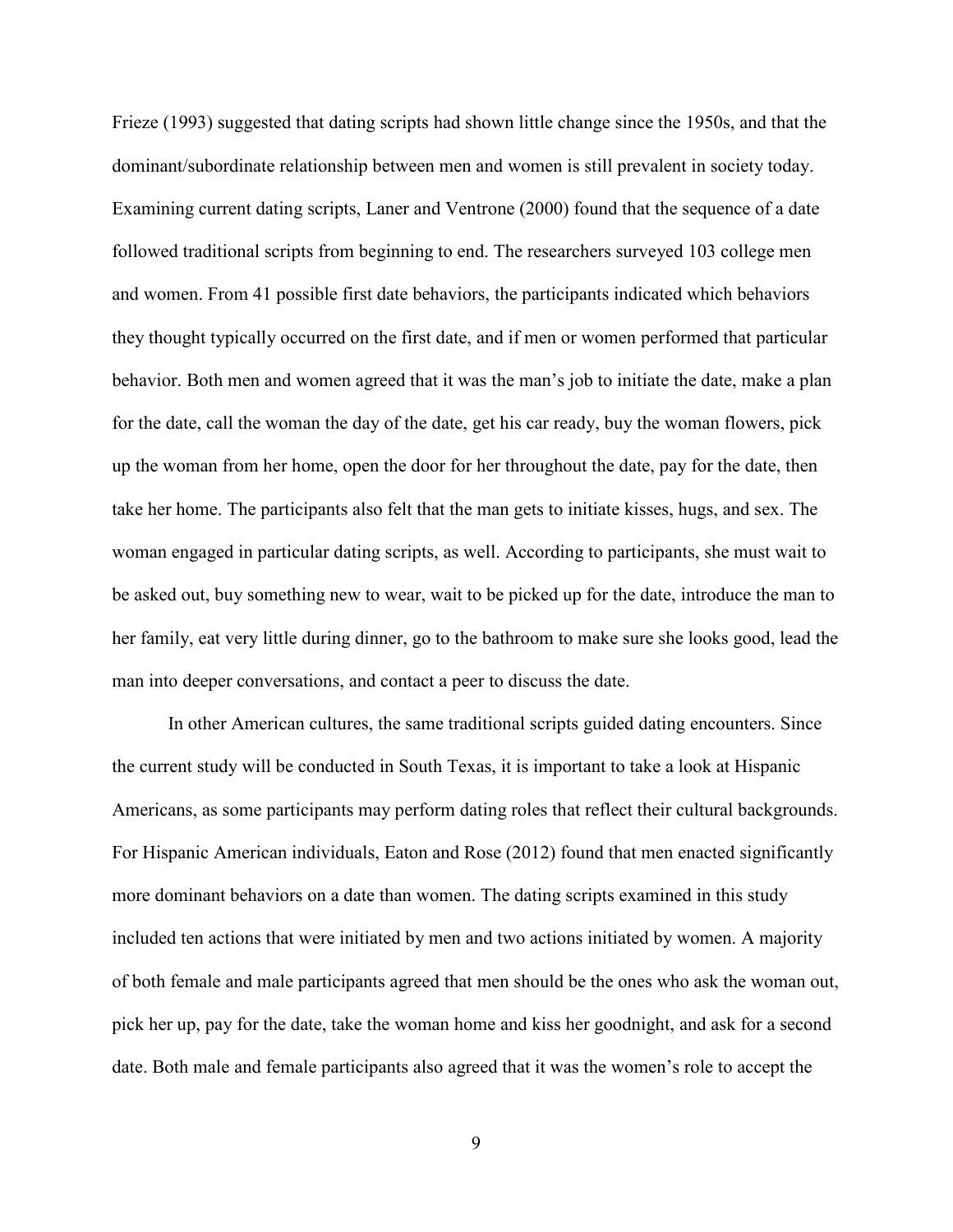date and groom/dress well. The female participants said that one other action women should do was accept the offer for a second date. The researchers concluded that men had more control and power when it comes to dating in Hispanic cultures. As one can see, these small actions that make up a date are highly gendered, and are constructed in a way that creates dominant and subordinate roles for men and women, respectively.

Even in sexual encounters, traditional scripts encouraged men in dating relationships to be more proactive, leaving women to be more passive and reactive. For example, in one study, LaPlante, McCormick and Brannigan (1980) found that there was a strong belief in the script that said men used any strategy to get a female partner to have sex with him and women used strategies to stave off the sexual advances from the man. Jozkowski et al. (2014) explained that traditional sexual scripts ordered that when a man initiates sex, women were supposed to initially refuse, and men were required by these scripts to ignore those refusals.

**Same-sex couples.** Exploring how same-sex couples date and what scripts they follow proved to be more difficult. Choukas-Bradley et al. (2015) claimed that little research had been done on same-sex couples and how they experience romantic dating. Rather, most of the research that examined same-sex couples focused on their psychological, social, and physical health problems (Mustanski, 2015; Rotheram-Borus, et al., 1994; Rosario et al., 1996; Elze, 1999). The authors went on to say that same-sex relationships needed more attention from researchers because there were differences in the ways same-sex couples and cross-sex couples navigated dating relationships. For example, Eaton and Rose (2012) proposed that once same-sex couples were in romantic relationships, they may have engaged in behaviors that conceal that relationship out of fear of harassment, discrimination, and other social consequences.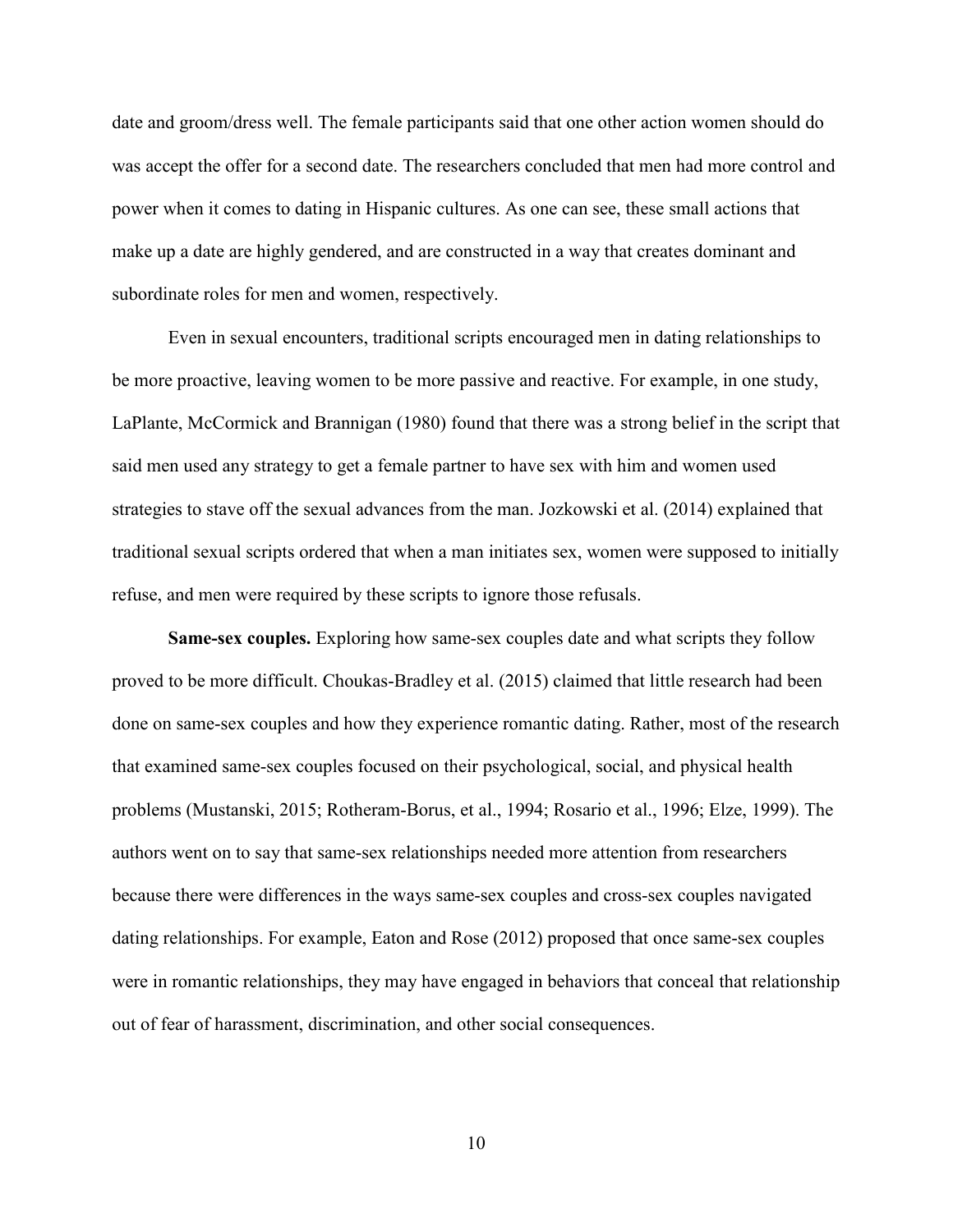Despite the general lack of relationship research on same-sex couples, there is enough research to determine similarities and differences in the dating behaviors of same-sex and crosssex couples. For instance, Choukas-Bradley et al. (2015) found that both same-sex and cross-sex couples preferred dating-related activities (such as saying "I love you") than sex-related activities. However, same-sex couples desire sexual activity at higher rates than heterosexual couples. The way same-sex individuals found potential dating partners may also be different from the way cross-sex individuals find dating partners. Kuperberg and Padgett (2015) studied cross-sex and same-sex individuals and how they found dating and hookup partners as they spent a lot of time on college campuses. They found that, unlike heterosexual individuals, who were more likely to meet dating partners at on- and off-campus institutions, same-sex individuals tended to find dating partners on the internet. Elze (2002) said that this is mostly because LGBTQ individuals encountered a small pool of potential romantic partners, although in her own study, lesbian and bisexual women often found their romantic partners at sexual minority youth groups. Elze also found that these women dated frequently, but they were often at risk for harassment at school, not only because of their sexual orientation, but also because some people believed that bisexual individuals engaged in sexual activity with both males and females at the same time. Although these studies added to people's understanding of same-sex dating relationships, there still needs to be more research done on how same-sex couples navigate dating relationships, and how that compared to how cross-sex couples date.

In summary, traditional dating scripts are prevalent in American society. Scripts emerged through a process of socialization, which began at birth, and continued into adulthood as individuals learned socially appropriate behaviors from their parents, peers, and the media. Men and women followed long-standing traditional scripts, and therefore knew how each partner was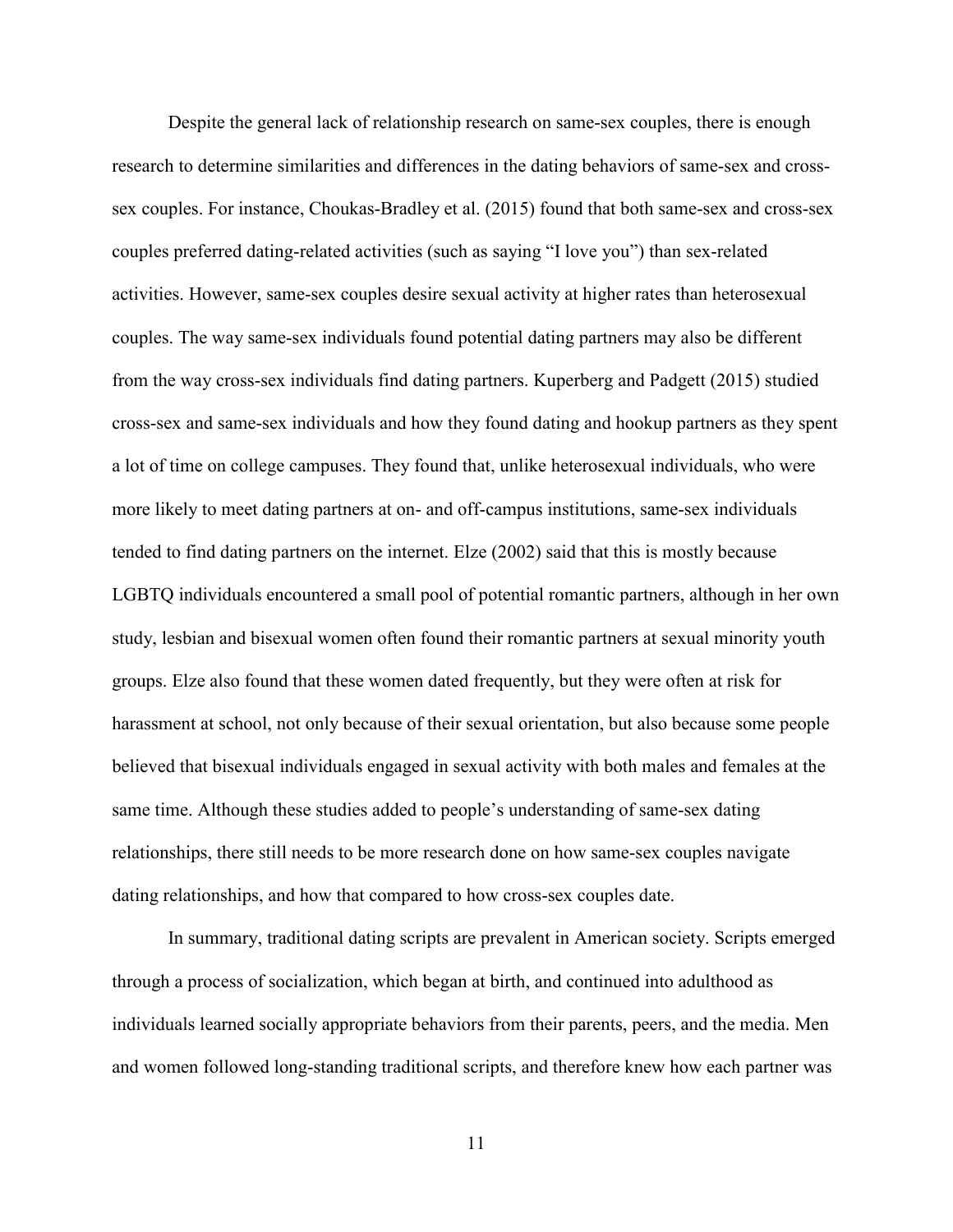supposed to behave during a date. However, traditional dating scripts in the U.S. were highly patriarchal, with men being the dominant and active partner, and women acting as the subordinate, passive partner. Researchers have not examined heterosexual dating couples who chose not to follow traditional scripts. To diverge from traditional scripts might prove difficult, but it can still be done, especially as women demand more equality and begin to match men's presence in the workplace. Women's embracement of feminist ideologies could influence or change the roles they enact in romantic relationships.

### **Power in Romantic Relationships**

Negotiating and managing power is an important part of romantic relationships, mostly because the individuals within a romantic relationship have to consider their own needs, and the needs of their partner to benefit their well-being. Knudson-Martin and Huenergardt (2010) explained that many couples experienced power imbalances without knowing it, and the relationship ends up centering around the individual with the most power. This is a problem because according to Knudson-Martin and Mahoney (2009), if one partner had more power than the other, it disturbed the equal flow of attention each partner received. In other words, one partner ended up serving or taking care of one partner, while the other partner did not exert as much effort to reciprocate the same amount of service or care. This phenomenon was demonstrated in a study by Righetti et al. (2015), who found evidence that supported what is called the Selfish Power Hypothesis. This hypothesis stated that the more relative power one has, the less willingness that person had to sacrifice their own personal needs for the relationship. The amount of power an individual had foretold the amount of sacrifices she/he made over time.

Unequal power, according to Parker (2009) was something that people were quick to deny. Even in couple therapy sessions, unequal power was hardly brought up, allowing it to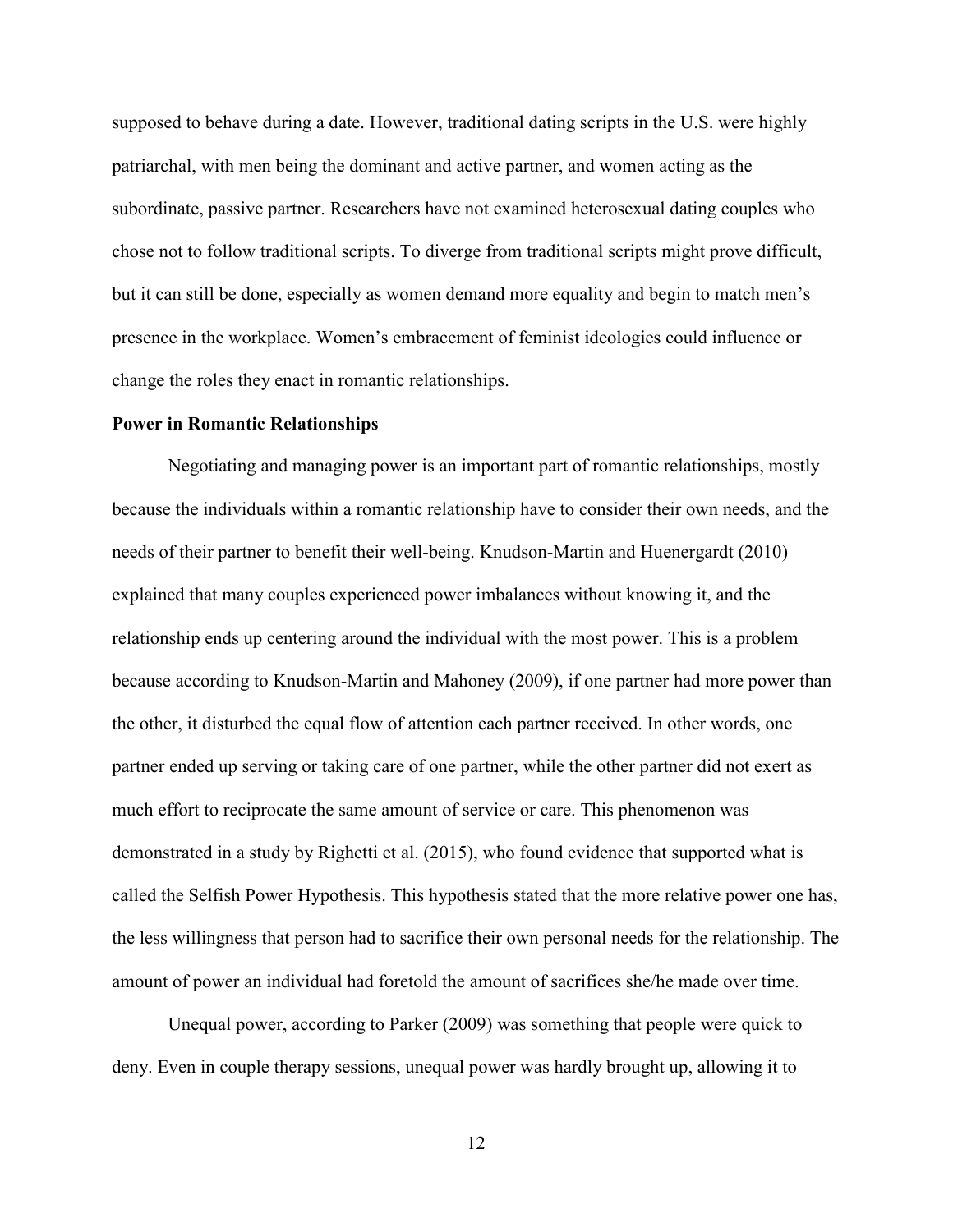ceaselessly prevail. Knudson-Martin and Mahoney (2009) argued that power patterns in romantic relationships could only be changed when individuals became aware of the unequal power between them and set out to transform those patterns. Even then, people have a difficult time discussing power patterns because it is complicated and uncomfortable to examine their own relationships. Manifestations of unequal power in traditional relationships are also often difficult to identify, because they are expected, and even viewed as the norm.

**Household divisions of labor.** Unequal power dynamics can be seen in the division of labor in heterosexual households. Coltrane (2000) found that women completed two to three times as many household chores as men did. Even in dual-income households, Hochschild (2003) found that women completed the majority of household work, even when husbands' and wives' work hours were the same. According to Smith, Gager, and Morgan (1998), husbands benefited the most from the division of household labor, and therefore were less likely to see the division as "unfair." Nakamura and Akiyoshi (2015) pointed out that wives, however, who worked what is called the "double shift," meaning they completed one shift at work and then another shift working in the home, often found the division of labor to be "fair." The researchers found that wives did not feel that the amount of household chores they did was unfair compared to the amount of household chores their husbands did. Rather, women only felt that they did an unfair amount of household chores when they compared themselves to other women in similar circumstances and found that these individuals did fewer household chores. Thus it is evident that for many couples, an unequal division of labor was both accepted and expected.

Some factors predict the unequal division of labor among families. Lam, McHale, and Crouter (2012) found that spouses, often husbands, who had the most financial power, who worked longer hours and earned more money, had the power to assign more household chores to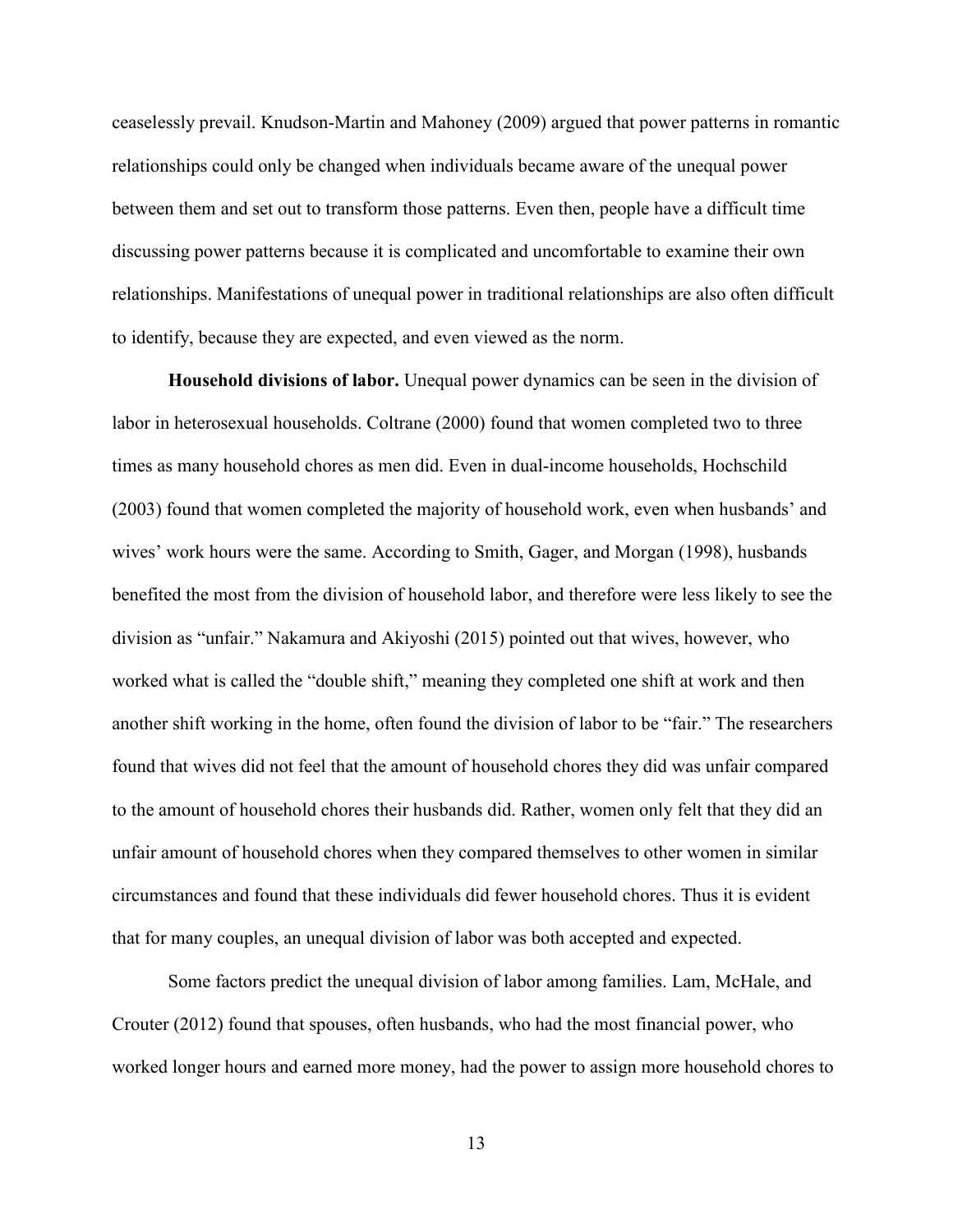their wives. Other factors that lent more household chores to wives included men perceiving they had more control over what goes on in the household, and if husbands were psychologically invested in their jobs.

The division of labor often came down to traditional gender roles which focused on the man as the provider and the woman as the nurturer. Coltrane (2000) found that since men usually had more power in traditional relationships, women took care of the bulk of household chores, which decreased marital satisfaction and increased marital conflict and depression. The husband's power came from traditional norms. As a result, women felt an obligation to do household work, and men felt that household work in general counted as "women's work." Men also reported that household chores were optional for them. Thus, traditional roles promoted unequal power so that men benefited more from romantic relationships.

**Decision-making processes.** Power also influenced decision-making processes in romantic relationships. Blood and Wolfe (1960) conducted a classic study on couples and decision-making. They found that decision-making was all about economic resources, and that the spouse who provided the most resources had a stronger influence in the decision-making process. Fox and Murry (2000), however, disagreed when they discovered that even though certain couples perceived their marriages as equal and egalitarian, men still maintained the most influence when making decisions. The researchers argued that men had enough power to even direct the conversations between themselves and their wives, incidentally eluding certain topics, such as the division of household chores. Still, there were other researchers, such as Rogers and Amato (2000), who argued that dual-earner couples had an equal impact when making decisions.

Negotiations in the decision-making process were gendered, as well. Livingston (2014) examined how husbands and wives negotiated whose job would take precedence for dual-income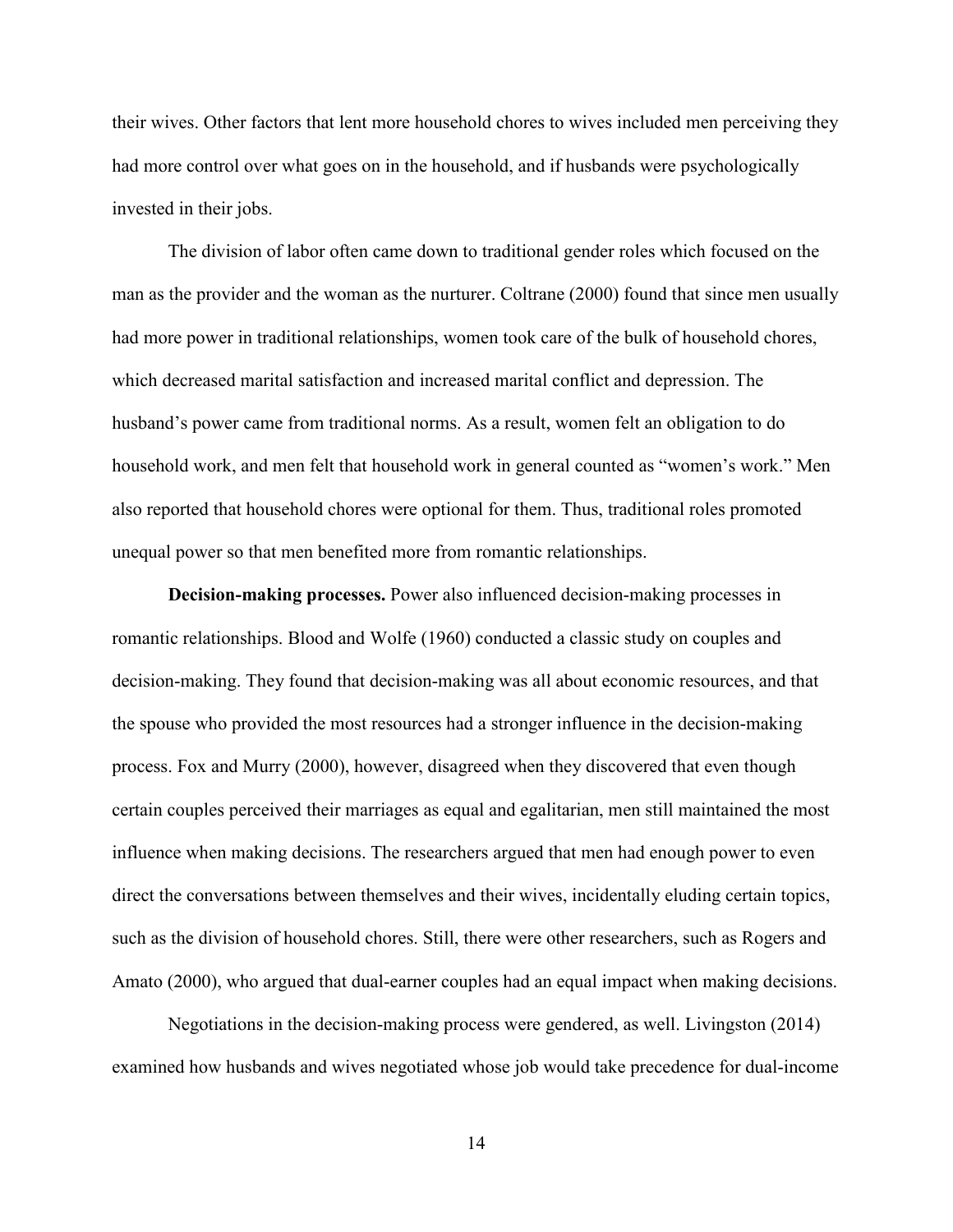families. In other words, the couple had to decide which spouse's job would take primacy, in terms of work hours, effort, compensation, and mobility, as this decision would affect how the relationships and family would function. The researcher found that when women's negotiation tactic became more competitive as they argued for their own career to take primacy, they received less emotional support from their husbands. Women using competitive negotiation tactics were seen as very masculine, and since these women did not receive the support they needed using these tactics, traditional expectations were pushed onto these women, which reminded them of the expectation for them to remain passive. When women used more cooperative, gender-appropriate negotiation tactics, they received more emotional support from their husbands.

**Egalitarian roles.** An alternative option from enacting traditional gender roles would be to embrace egalitarian roles. Walby (1990) defined egalitarianism as having equal responsibility over raising children, household labor, and paid work. Ogolsky, Dennison, and Monk (2014) agreed by suggesting that egalitarianism was a way of supporting and promoting equality in relationships. When considering decisions, Knudson-Martin and Mahoney (2009) described the nature of egalitarian decision making. Extensive communication was involved in this kind of decision-making process, and each partner made sure that the other partner was being heard. The researchers called this "conscious decision making." Couples engaged in conscious decision making when they acknowledged that each partner had her/his own voice and opinions, as well as an equal measure of influence and responsibility.

Egalitarian roles and conscious decision-making can be closely examined among samesex couples, since cross-sex couples usually adhered to traditional roles. Connolly (2005) and Kurdek (1995) found that individuals in same-sex relationships tended to better demonstrate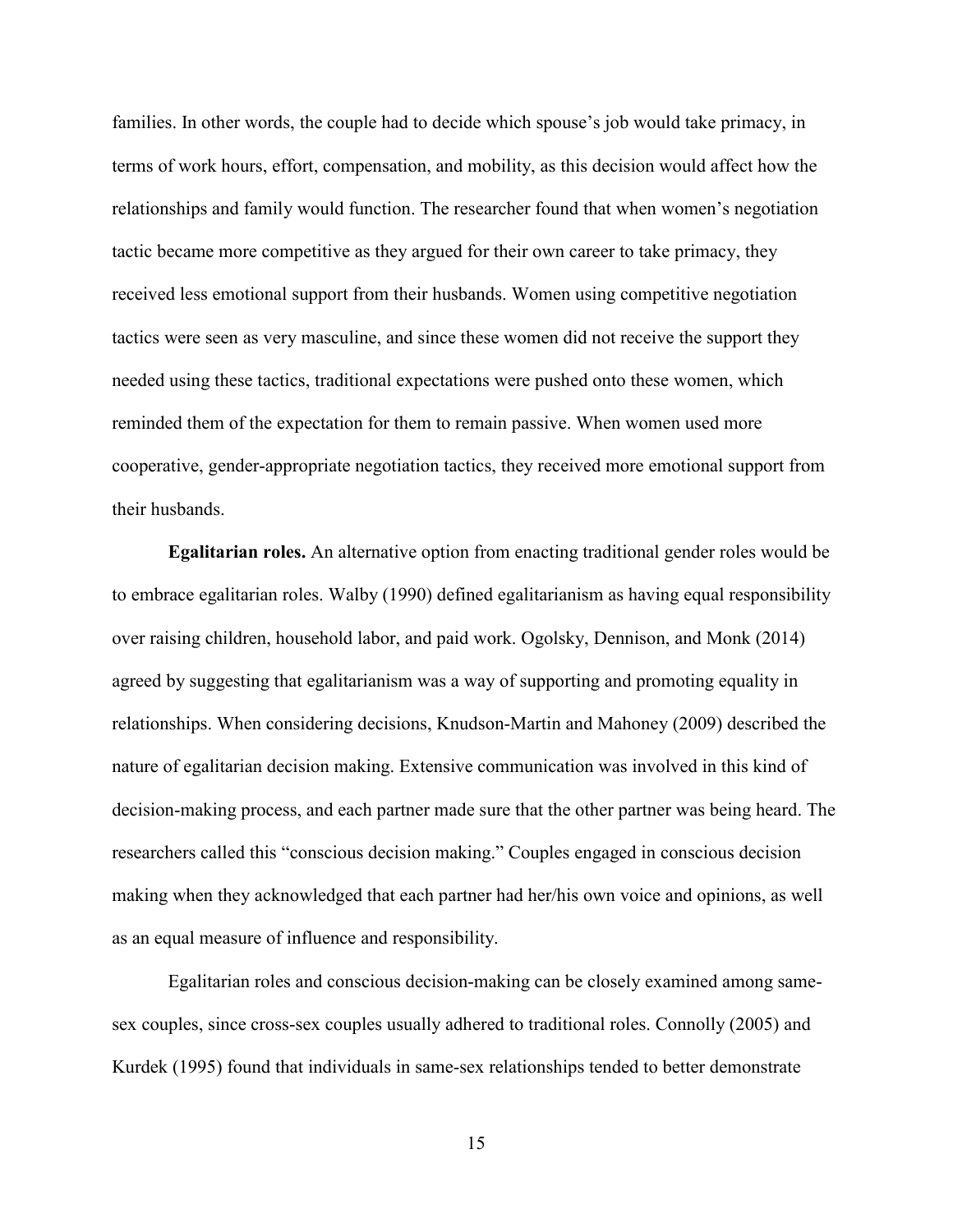egalitarian roles than those in cross-sex relationships. Sullivan (2004) discovered that lesbian couples often engaged in egalitarian lifestyles. According to Moore (2008), lesbian couples engaged in a balanced division of household chores, and their input of economic resources helped to maintain equilibrium of power. As for same-sex male couples, Bell, Weinberg, and Hammersmith (1981) found that they kept themselves from engaging in traditional male gender roles, and cultivated and cared for the connection they had with their partners. Kurdek (2004) discovered that same-sex male couples fared better than opposite-sex couples with handling conflict and being more open to one another. For both male and female same-sex couples, Naveen (2009) found that they cultivated equity in their relationships by having regular conversations about fairness, frequent relationship evaluations, engaging in conscious decisionmaking, negotiating the division of labor by addressing which partner wanted to complete which chore, and finally, facing conflict head-on. Since both female and male partners in same-sex couples strove to keep their relationships as high priorities, they were able to share responsibility for the goings-on in the relationship.

When looking at the performance of traditional and egalitarian roles over the past 35 years, Eaton and Rose (2011) found that traditional roles in dating relationships have experienced little change. Masters, Casey, Wells, and Morrison (2013) found that people in dating relationships moved toward egalitarian roles within the individual and dyadic levels, but these changes have not transferred to scripts at the cultural level. For example, if there was a dating relationship in which the female partner initiated sexual activity frequently, even more than her male partner, this did not change the cultural script that says, "Men want sex while women want love."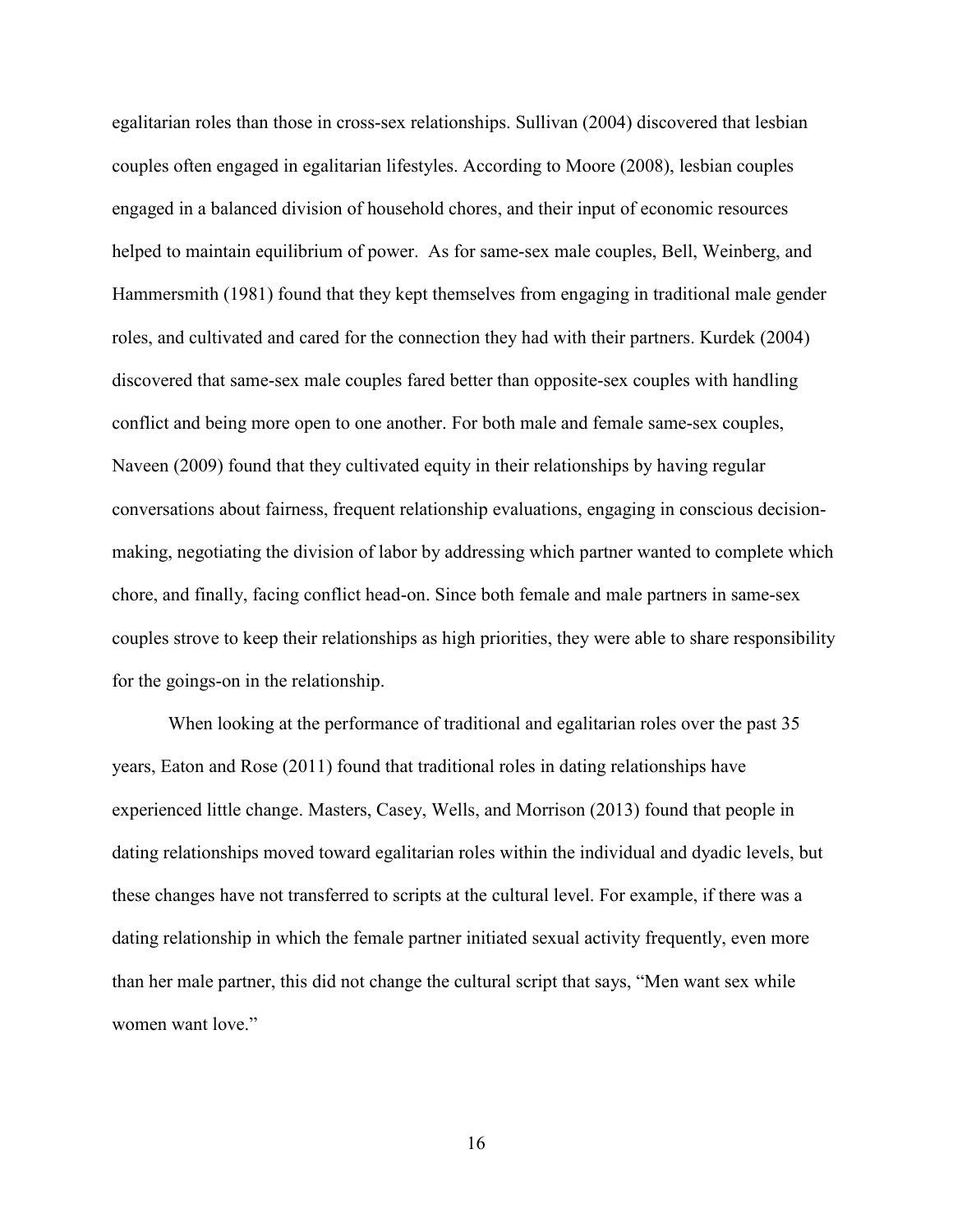Overall, traditional roles and expectations are highly gendered. Men, who are granted the dominant role, had more power in relationships. They were expected to do fewer household chores, and had more influence when making decisions. Women, whom typically held the subordinate role in relationships, were given the bulk of the household labor and childcare tasks and had less power in the decision-making process. Same-sex couples had shown that engaging in egalitarian roles was possible by demonstrating the balance of power in their romantic relationships. Clearly power, whether equal or unequal could influence the health of relationships. Unequal power in heterosexual relationships could leave one partner with the bulk of house and childcare work, while maintaining a career. Therefore, unequal power has the potential to leave relationships vulnerable to deterioration and termination, especially for those who do not desire performing traditional roles. It is important to explore how feminism has the potential to change power and scripts within relationships.

### **Feminism and Gender Roles**

 Gloria Steinem (1995), a well-known leader of the feminist movement dating back to the 1960s defined feminism as fighting for equality for women and men across economic and racial divides. Feminism, essentially, should have the ability to transform the lives of others for the better. A second definition of feminism, offered by Harnois (2012), described feminism as an acknowledgement of gender inequality and the implementation of behaviors that promote justice and equality among the sexes. While individuals usually associate feminism as primarily a women's movement, researchers Hearn (2008) and Bojin (2013) used the term "pro-feminist" to describe men who take part in feminist campaigns, create strong relationships with women's rights networks, fight for gender equality, and promote anti-sexist attitudes. However, Klocke (2015) argued that men could not be considered feminists since they could not separate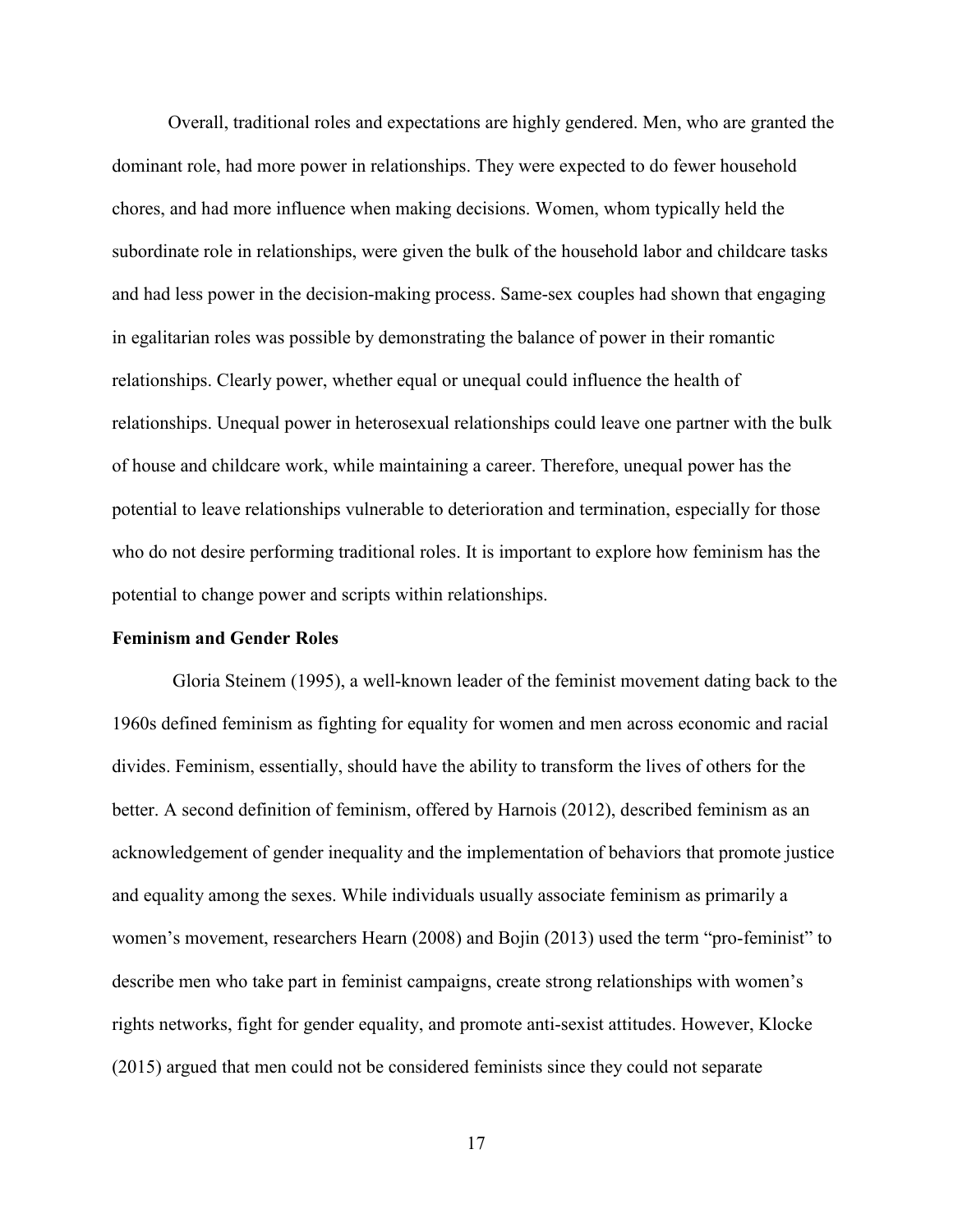themselves from the power and privilege that comes with being a man, although men can work towards feminist goals and ultimately be pro-feminists.

Looking at many definitions of feminism, Harnois (2012) concluded that feminism is both a mindset and a practice. She suggested that individuals must first obtain a feminist perspective, or a viewpoint that acknowledges the inequality among the sexes. Secondly, individuals need to engage in action that promotes feminism in the form of social movement. hooks (2000) said that engaging in movements was necessary in order for change to occur. She described the feminist movement as one that would eradicate sexism, exploitation, and oppression. Harnois (2012) recognized that feminist social movements, from wide-range movements directed at the state, to participating in Social Movement Organizations, were all highly effective in demanding equality.

Harnois (2012) offered a sociological perspective on feminism, saying that it consisted of three components: feminist ideology, feminist identity, and a social movement. Feminist ideology describes a web of interconnecting values, attitudes, and beliefs that were set on a foundation that honors equality. Factors that play a role in forming feminist ideologies include education, gender, and religion. Research showed that men and women who had a higher education were more likely to shape feminist ideologies (Powers et al., 2003; McCabe, 2005; Peltola et al. 2004). For religion, Davis and Greenstein (2009) found that conservative Protestant individuals were the least likely to support egalitarian views, while Jewish individuals were the most encouraging of egalitarianism, and Catholic and mainline Protestant individuals fell somewhere in the middle. Lastly, the researchers found that women were more likely to have feminist ideologies than men.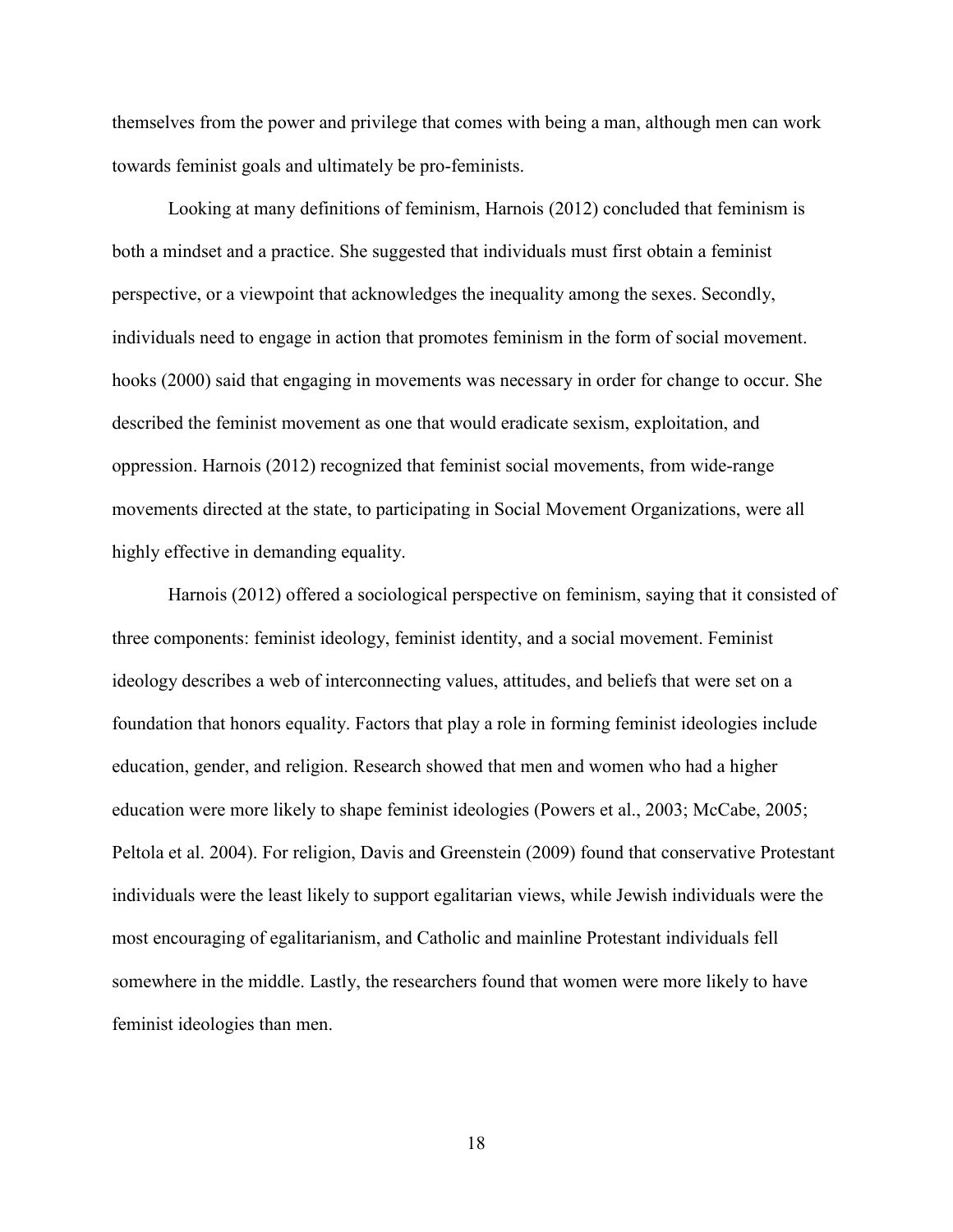Feminist identities are influenced by many factors, including race and ethnic identity. Harnois (2005) said that African American women were much more apprehensive than Caucasian women to call themselves feminists, even if their views reflected feminist ideals. Rather than clinging to a feminist identity, Harnois (2013) claimed that some women of color (WOC) preferred to claim "gender-conscious identities," or identities that included other intersectional inequalities, such as "Black Feminist" or "Womanist." Schnittker, Freese, and Powell (2003) found that the difference between claiming feminist views and identifying as a feminist was generational, with older generations being more accepting of feminism. This demonstrates the evolution of the definition of feminism, and how it holds different meanings for individuals from different generations. Older women are more likely to call themselves feminists as opposed to members of younger generations, who are more reluctant to use the word "feminist" to describe themselves. WOC and other feminists also do not prefer the term "waves" to describe parts of feminist history. Hewitt (2010) argued that the use of "waves" to describe different feminist legacies often simplified, and ignored many other feminist movements that occurred before, during, or in between the waves. Therefore, the researcher of this study will not use the term "waves" in this study. Instead, key terms that focus more on events will be used to describe points of time in feminist history.

Finally, a social movement described feminist activism, and individuals' efforts to promote and implement equality. Harnois (2012) claimed that oppression alone could not stir large-scale feminist protests, but there were other social factors that built the foundations for a social movement to take place. Ferree and Hess (2000) claimed that the structure of domestic life and marriage, changes in education and wages, and industrialization were all factors that started feminist movements in the past. Dow and Wood (2014) pointed to "SlutWalks," the first one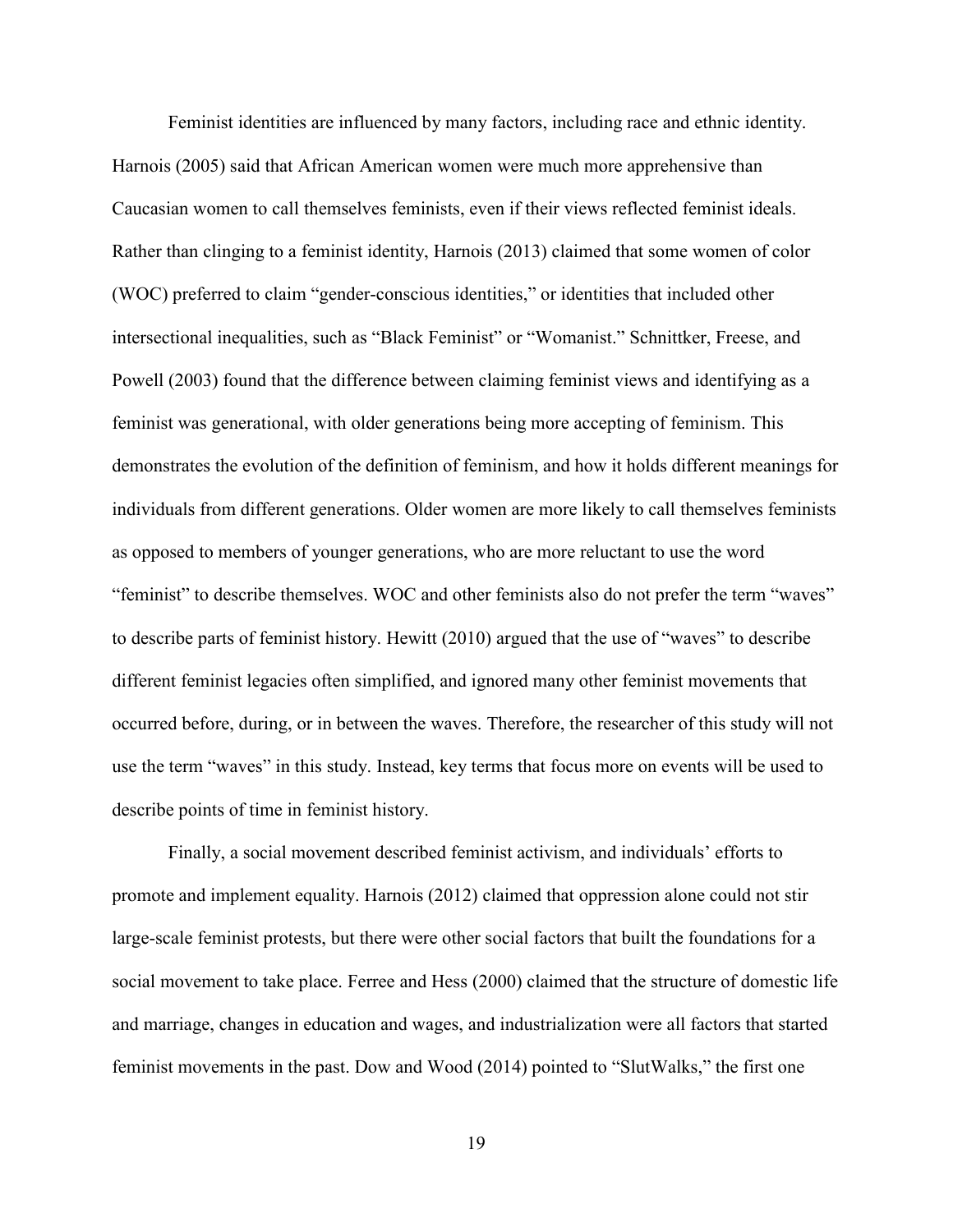organized in 2011, as protests from current feminist social movements enacted to reject victim blaming that occurs after sexual assaults, to establish that violence should not occur as a consequence as women's sexual activity, and to make the "slut" label their own. The same researchers recognized that current feminist movements include protests that are used for increasing channels for feminists' voices to be heard, and are marked by diversity. According to Bernstein (2008), one of the biggest influences of feminist movements is the creation of collective identities, meaning that groups of people identified with one another on one or more issues or life experiences. Collective identities can help people defy certain identities or values that are forced onto them. Feminist ideology, feminist identity, and feminist social movements all stand to create a platform used to help individuals move toward gender equality.

**Accepting feminism.** Individuals come to embrace feminist identities in a number of ways. Marine and Lewis (2014) studied young women, and described four ways in which these young women came to embrace feminism. First, the researchers argued that feminists are not born, but created over time. Women learned about feminism by communicating with others, discerning what is valuable in the world around them, and becoming more aware of the inequality between men and women. Becoming a feminist is an on-going process, where, as women begin to notice inequity among the sexes, they started recognizing past sexist experiences. Those sexist experiences established the platform for the formation of feminist beliefs.

Secondly, experiencing university life was a factor in the women's journey to becoming a feminist. At institutions of higher education, women were exposed to feminist teachers and peers, and also became knowledgeable about women's studies and history. Learning more about feminist perspectives helped develop a feminist lens for these women. Thirdly, the participants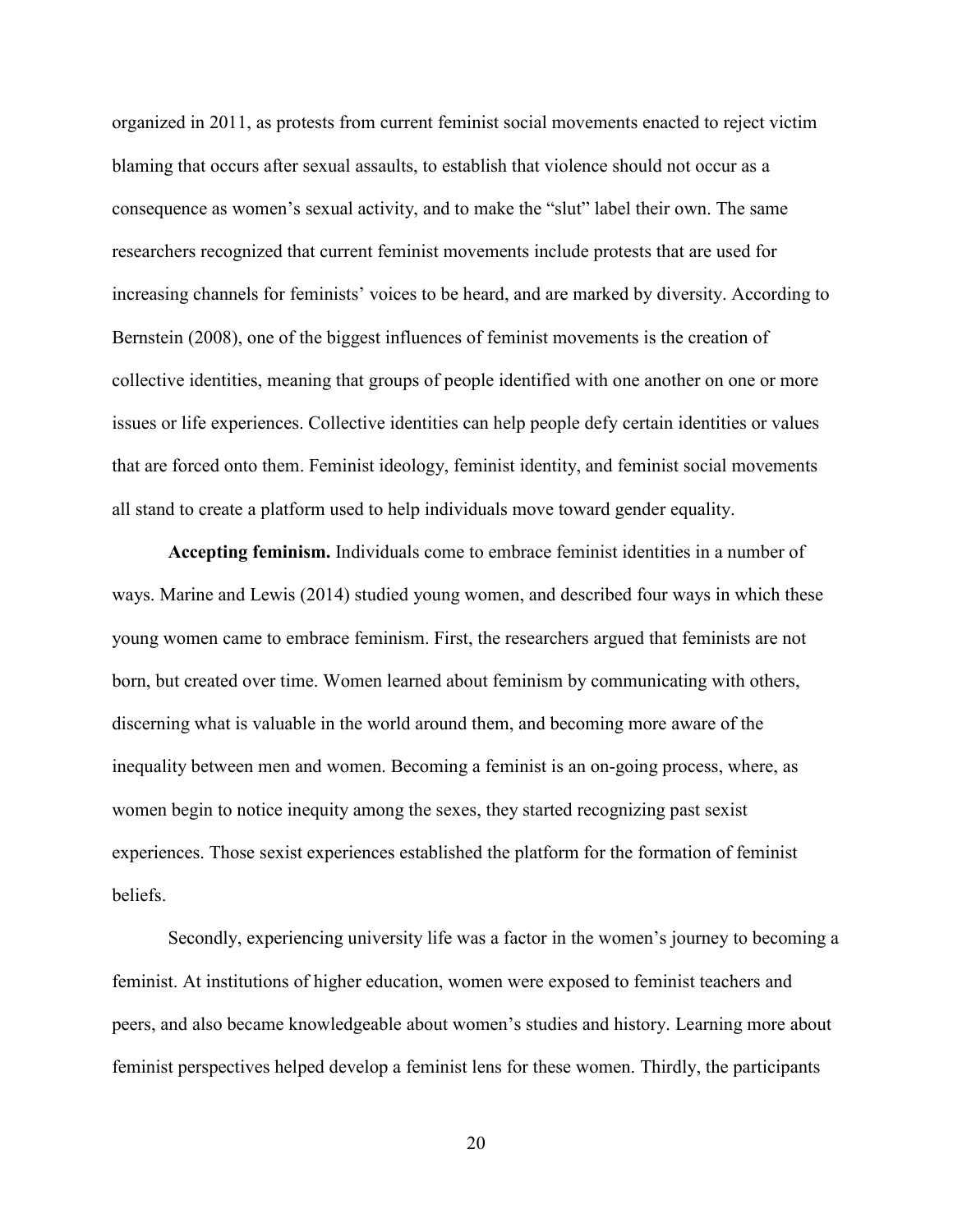gained a lot of knowledge about feminism when they had a feminist role model. These role models included mothers and grandmothers who acted as catalysts for feminist perspectives at an early age, increased the participants' awareness of sexism and women's goal of achieving equality. Finally, hearing non-feminist peers diminish feminism played a role in the participants' journey in becoming feminists. Hearing peers talk about the undesirability of feminism only reinforced the participants' development of feminist identities, and the participants began to resist disparaging feminist opinions.

**Rejecting feminism.** While many adopt feminist perspectives in college, other women reject feminist beliefs and identities. According to Harnois (2012), the current generation is experiencing a detachment between feminist ideology and identity. Faludi (1991) suggested that society blames feminism for creating large groups of supposedly unhappy single and childless women. However, Faludi countered, "[Feminism] asks that women be free to define themselvesinstead of having their identity defined for them, time and again, by their culture and their men" (p. 15). Swirsky and Angelone (2014) examined reasons young women denounced the feminist label. In the study, the authors used an online survey to obtain data from 494 women. The survey included six demographic questions and three broad, open-ended questions that inquired about the participants' self-identification of feminism, their personal definition of feminism, and the experiences that led to their own conclusions about feminism.

Nine themes were found to be reasons some women refused to identify themselves as feminists, and were placed into three major categories. The first category included associating feminists with negative stereotypes. Some of these stereotypes included equating feminism with extremism, meaning that they believed that feminism harmed society, although the participants never indicated how or why feminists harmed society. Dow (2014) pointed out that extreme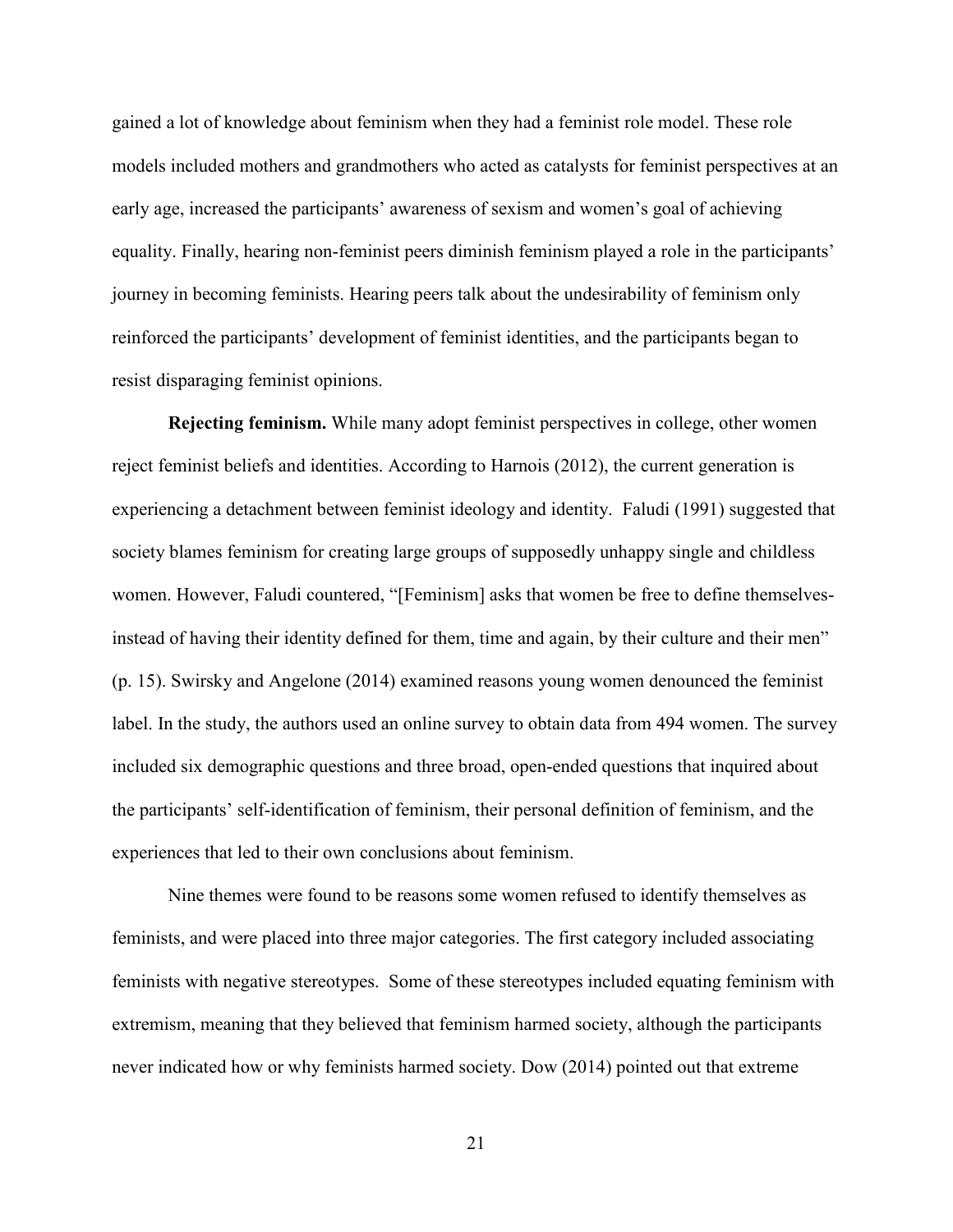stereotypes such as these originated from the women's liberation movement in the 1960s, when the media showed a deep anxiety of feminism, and believed that women would lose their femininity if they rejected appropriate attire and makeup. The media also painted feminists as women who loathed men and wanted to be men. Another stereotype Swirsky and Angelone (2014) found was that participants believed that men and women were inherently different, and that the traditional roles men and women were assigned (man as breadwinner/woman as submissive homemaker) should be embraced. Other stereotypes mentioned were that feminists were trying to get others to believe that women were superior to men and associated feminism with immorality (e.g. pro-abortion).

A number of other responses fell into the "Feminism is Unnecessary" category. Many participants said that they did not need feminism, because they did not feel inferior to men and they did not feel that they were being oppressed. Others believed that equality had already been achieved, that women in the current age had equal opportunity, and that feminism was an outdated concept. The last category included "other" responses. Participants associated feminism with activism. They believed themselves to have feminist perspectives, but did not label themselves as feminists because they were not doing anything to promote feminism. Other participants were not sure what feminism meant, having heard the word "feminism" used in different ways by different people. All these responses were reasons the participants resisted the feminist label.

**Changing the feminist label.** Feminism is a repugnant concept for some individuals for many reasons. In her book *A Little F'd Up: Why Feminism is not a Dirty Word*, Zeilinger (2012) argued that feminism, as a concept, had a public relations problem. The author acknowledged that the main problem with feminism was that no one can agree on what feminism is. The author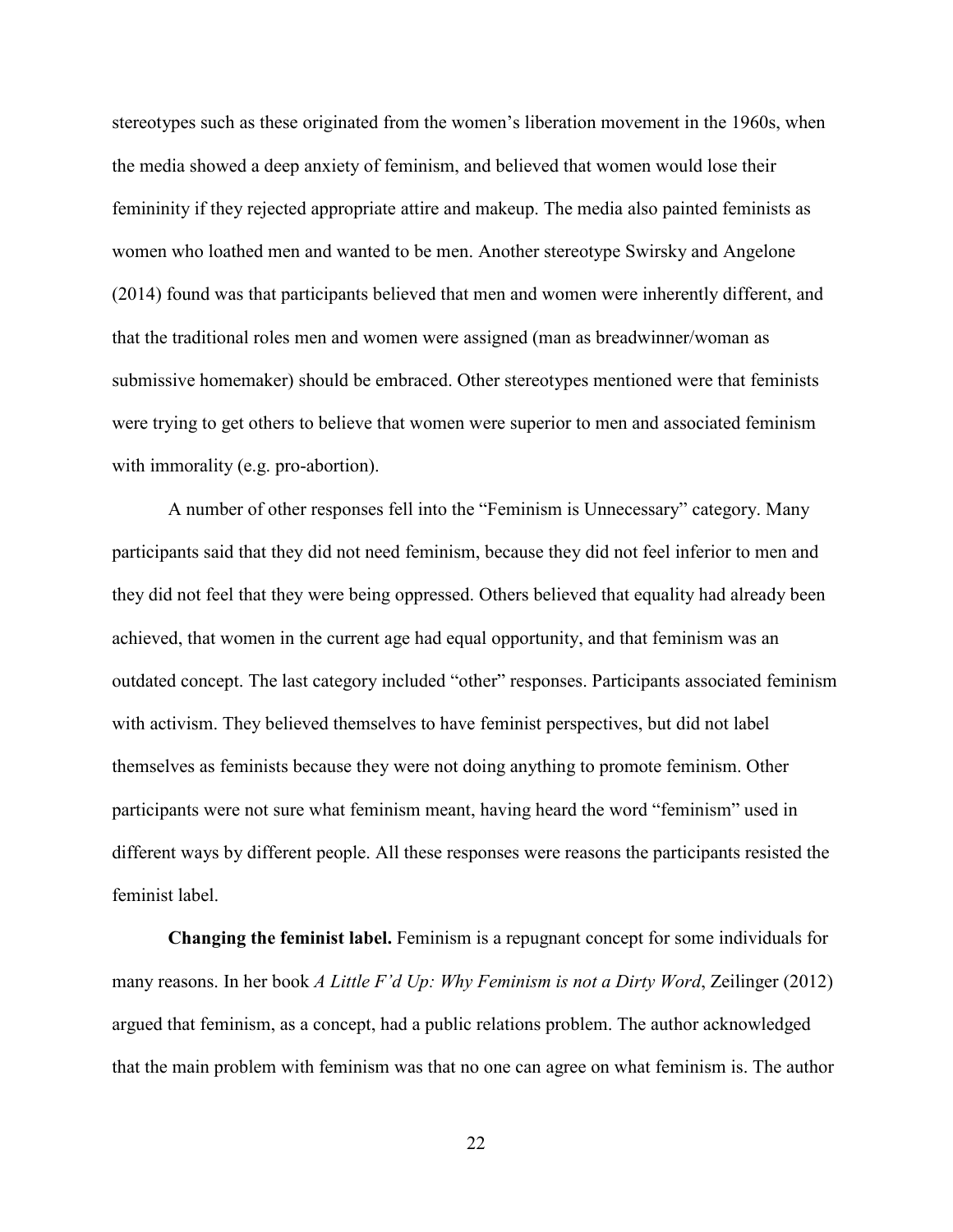argued that the struggle was not all that surprising because the people promoting the feminist movement were attempting to unify and liberate a tremendous amount of people under ambiguous and various values.

Zeilinger proposed a renaming of the feminist movement. One reason for this was because the women who took part in Suffrage for the right to vote and challenged society's view of women as property in the late  $19<sup>th</sup>$  and  $20<sup>th</sup>$  Centuries, and women who joined in Women's Liberation, who fought for reproductive rights and the rights of minorities starting in the 1960s, were not always positive, with many members of the movement promoting racism and elitism. For example, the majority of the Women's Liberation movement consisted of middle- to upperclass White women who formed their movement to accommodate individuals of the same demographics. Another example was the feminist movement's history of racism. Suffrage feminists excluded Black women from the movement because they were feared to complicate or jeopardize the movement's aim. Not many people are aware of this, mostly because feminists tend to ignore the negative aspects of feminism's past, not to mention that these past transgressions might act to discourage others from joining the movement. Giving feminism a new label would help feminists distance themselves from past negative baggage.

Another reason Zeilinger thought that the feminist movement needed a new name was because "fem-inism" seems to promote a no-boys-allowed message. The term itself, in some ways, promotes exclusivity, and calls for an Us versus Them mentality. Also, men who identify with feminism might be labeled "gay" or "weak" by other men, just for being associated with a term that seems to support women only. Zeilinger believed that not only does feminism need men for the cause, but feminism also benefits men by eradicating harmful masculine stereotypes. A third reason the feminist movement should have a new name is because, looking at the last the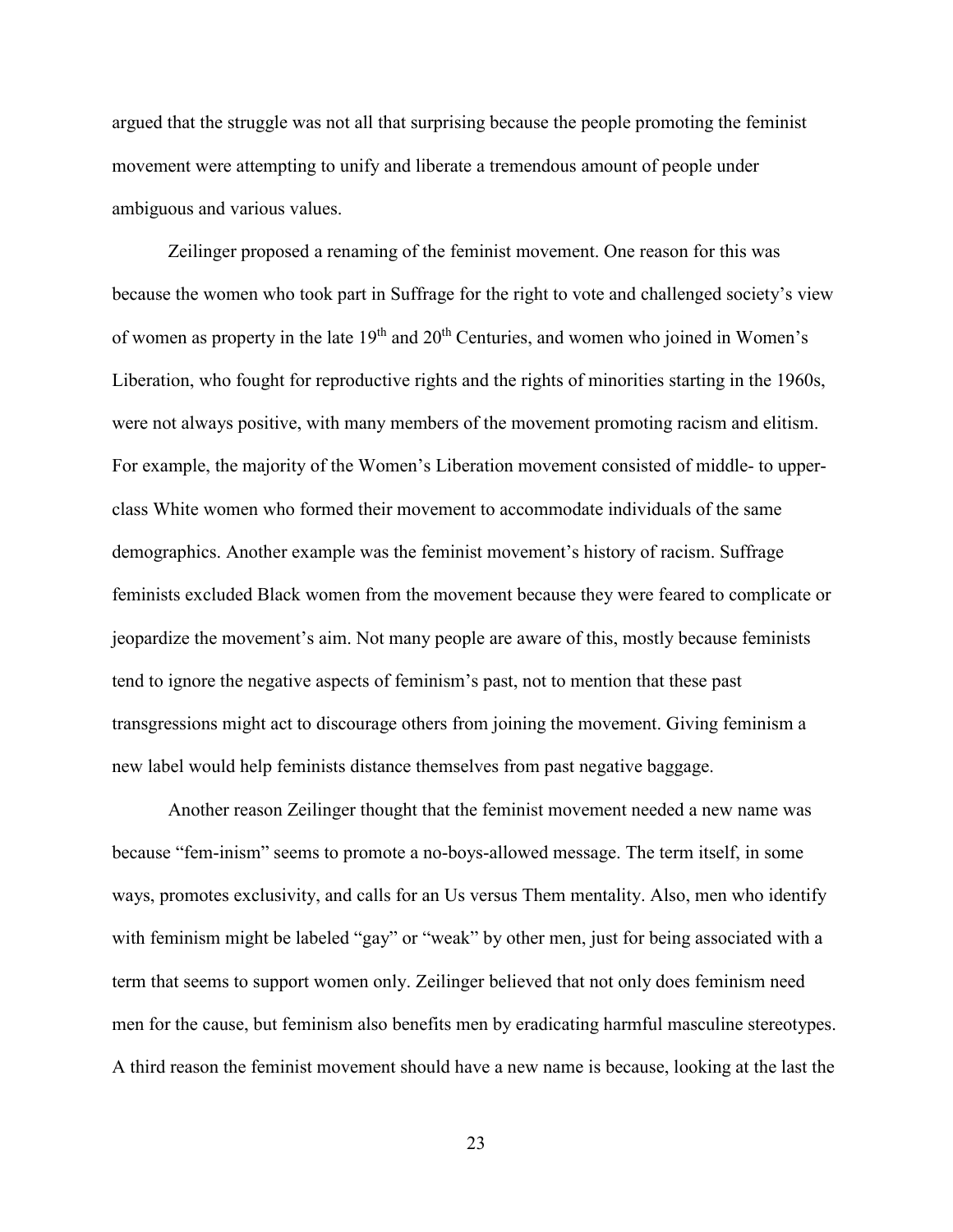main feminist movements with more current feminists focusing on the freedom to use their bodies as they want and with an emphasis on challenging heteronormity, it is clear that the movements were all brought about by different people, who wanted different things. The movements were different from one another in every way. The current movement of feminism is no exception; therefore, a new name is necessary. Finally, feminism needs a different name because the movement is no longer about gender alone. It is about fighting for equality for different oppressed and marginalized groups. Therefore, instead of using "feminism" to describe a movement that is about everyone, a more inclusive term would be more appropriate.

Although feminism has been an important aspect of society and history for a very long time, it remains a very complex concept. It includes a combination of feminist ideology, identity, and movement, yet the current generation struggles most with the disconnection between feminist ideology and identity. Despite many young women identifying themselves as feminists, there are plenty of other women refusing the label, due to stereotypes, ignorance, and confusion about what feminism stands for. Regardless of whether individuals subscribe to the feminist label, many embrace the spirit of feminism and structure their lives to promote equality. In conclusion, feminism is about promoting equality, and many women embrace feminist ideals, even though they do not identify themselves as feminists.

The extent to which someone identifies as a feminist and/or emphasizes feminist ideology likely enhances both the way they thought about gender as well as how they enacted gender roles. This may influence attitudes and behavior in terms of dating. Having feminist ideologies might make one question traditional dating gender roles. Feminism may give individuals the validation and the flexibility to desire more egalitarian roles. This leads to the first research question.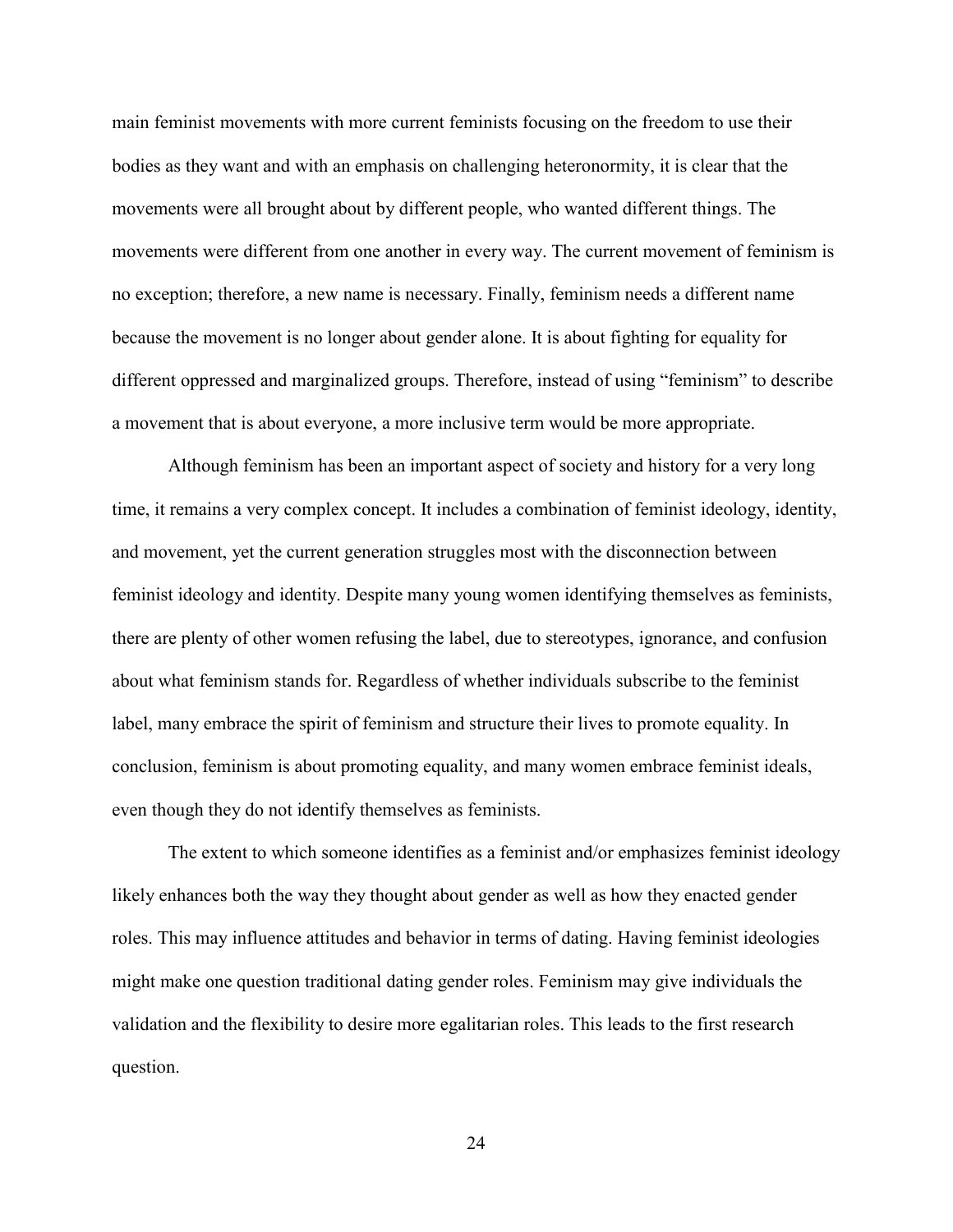RQ1: How do feminist ideologies shape dating practices for heterosexual, college-aged women?

Feminism could be the key to individuals re-thinking societal norms and practices, especially when it comes to dating. However, if feminist ideologies encourage individuals to take on egalitarian roles, their attempts to change will likely consist of a lot of work. Feminism may tell women that they are free to take on egalitarian roles in dating; however, feminism cannot smother the voice of society which continues to call for the performance of traditional dating roles. Receiving these two contradictory messages will likely cause women to feel cognitive dissonance.

### **Cognitive Dissonance Theory**

 Cognitive Dissonance Theory, originally developed by Leon Festinger (1957), focused on how people handle inconsistency with their actions and thoughts in their everyday lives. The basic premise of the theory states that human beings desire consistency, because when consistency does not occur, individuals feel dissonance, or a feeling of psychological discomfort. Naturally, individuals do what they can to eliminate those feelings of dissonance while also keeping their distance from anything or anyone who could possibly incite dissonance.

Festinger (1957) used the term "cognitions" to describe an individual's thoughts, attitudes, and beliefs about themselves and their actions. Dissonance occurs when two or more of these cognitions come to be at odds with each other. For example, one might feel dissonance if they support and believe in politically liberal views, so that they support gay marriage and abortion rights. At the same time, this individual might be raised Roman Catholic, and still attend church every weekend where gay relations and abortion rights were often denounced by the parish priest. In this instance, dissonance occurs because what this individual believes (liberal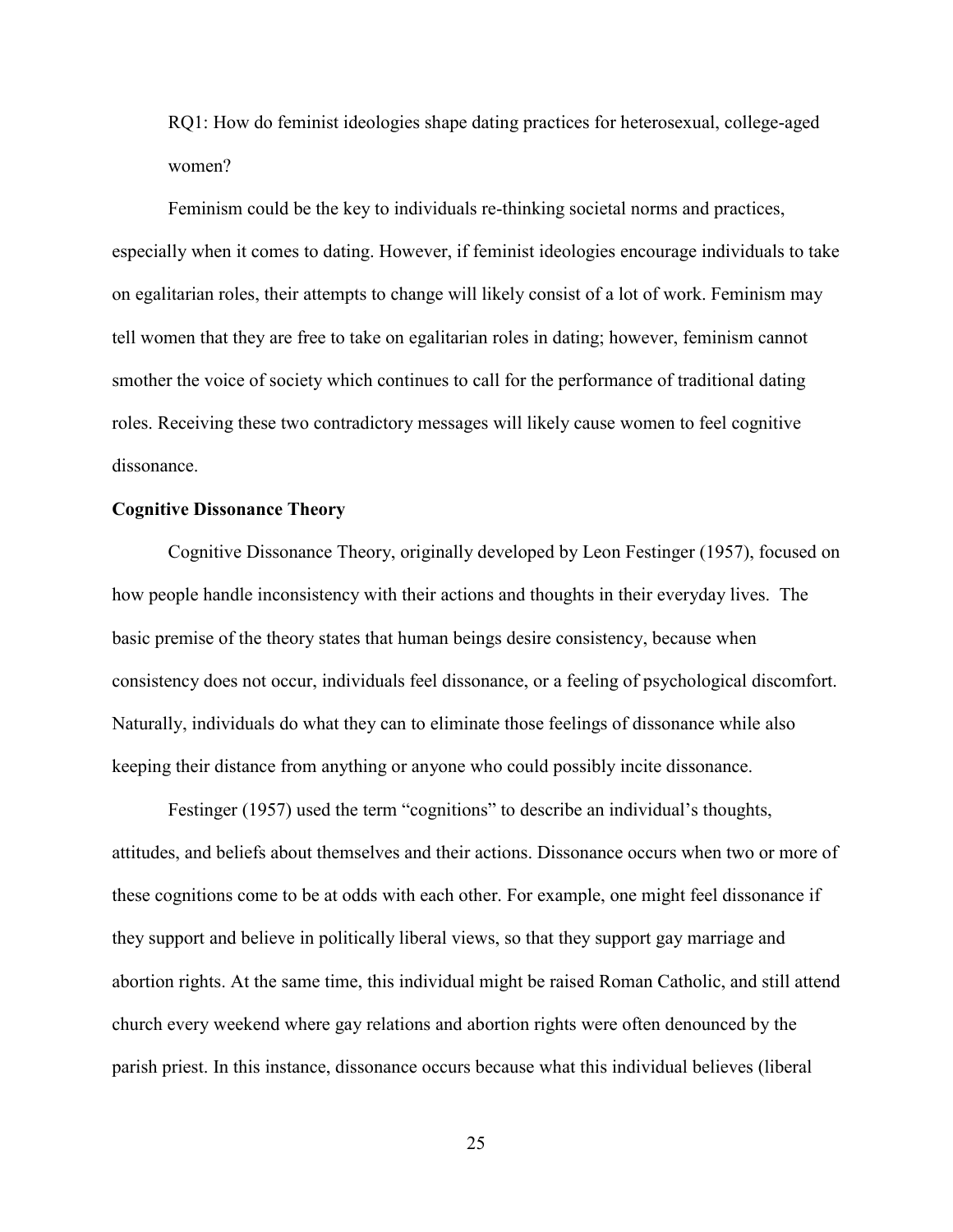views) does not align with the beliefs of her/his religion, and therefore going to church every week may cause dissonance.

 A second concept Festinger developed spoke of the magnitude of dissonance. When people feel dissonance, they do not all feel the same strength of dissonance. They individually feel a different degree of strength of dissonance, depending on the importance and relevancy of the cognitions involved. Sticking with the liberal beliefs/conservative religion example, if the individual develops vague liberal beliefs, and does not feel so strongly about those beliefs to go to openly support gay rights, donate to pro-choice organizations, or even decline to vote in Presidential elections because their beliefs hold little significance, he/she would experience a low magnitude of dissonance. Therefore, this individual might not feel all that bothered about going to church every week. If the individual felt very strongly about her/his liberal beliefs, she/he would feel a more acute sense of cognitive dissonance, and may be more inclined to make a change to reduce dissonance.

**Reducing cognitive dissonance.** Festinger (1957) proposed several ways to reduce cognitive dissonance. One way is by changing behavior. For example, if one carried strong progay rights and pro-choice attitudes, they may decide not to go to that church anymore. This person changed his/her behavior to eliminate dissonance. A second way proposed that one can change the environment to alleviate dissonance, which can mean eliminating or adding something to the environment that would reduce dissonance in some way. For example, the individual with liberal views might start a petition asking the church priest to keep political agendas out of church services. Changing the environment proves to be one of the more difficult actions to take, because many environments fall out of the control of an individual. To use the same example, one could not change the views of the Catholic Church when it comes to gay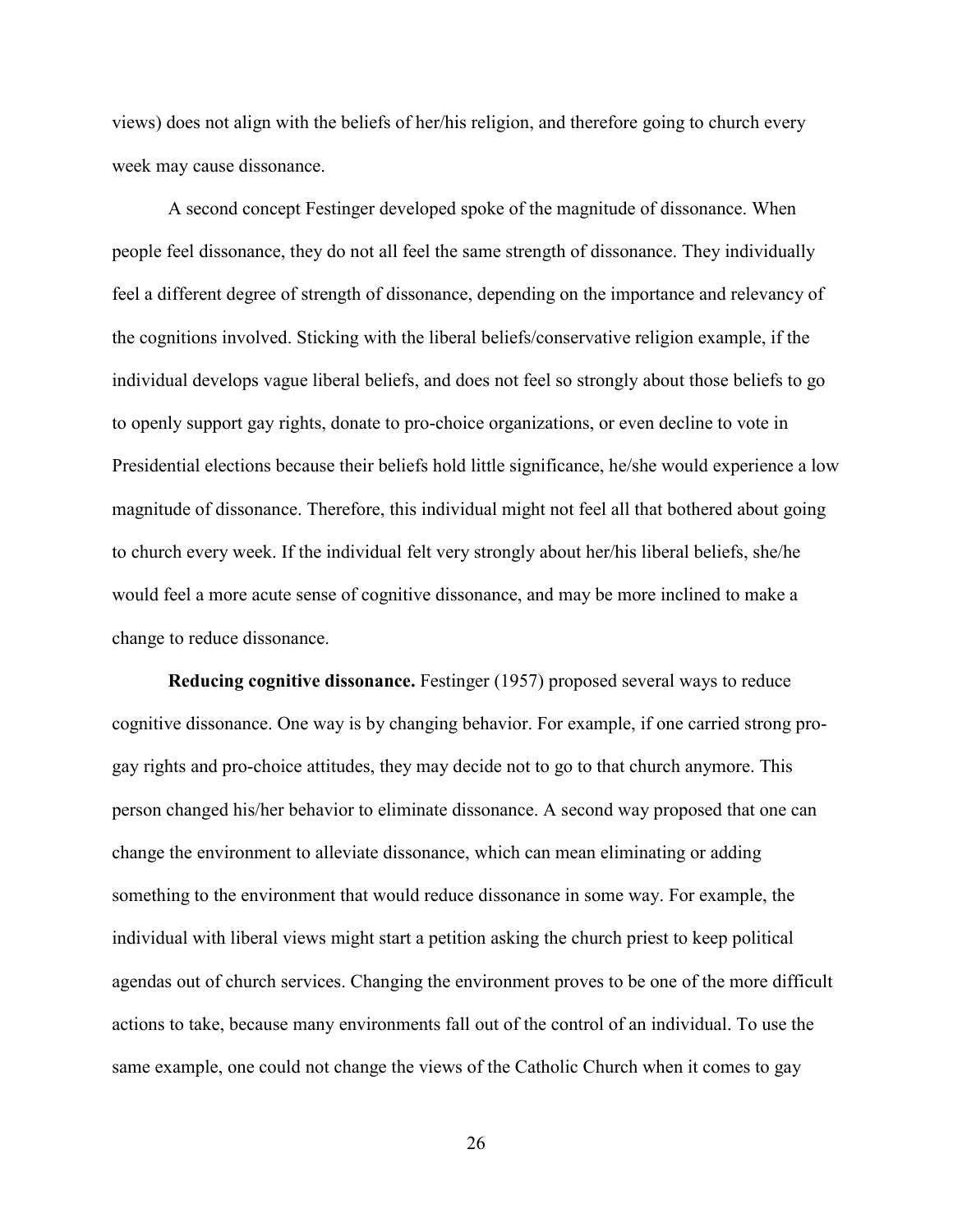rights and abortion, and neither could one change the habits of the priest in mentioning his opposing views during church services. The individual could not change the environment, but they have the option of going to a new environment, for example, going to a different church that supports more moderate political views, or where they refrain from discussing politics. Lastly, one can seek more consistent information to back up their opinions. For instance, the same individual with liberal views could go out and find information that strengthens his/her views, or information that denounces the church for not exercising grace for all people. Festinger recognized that changing one's behavior is challenging, so most individuals end up changing their attitudes or opinions.

 Dissonance frequently occurs as people make decisions in their lives. A decision can produce dissonance when an individual has to decide between two agreeable alternatives, such as traveling to see family on Thanksgiving Day, or staying home to watch the Dallas Cowboys game. One can also be presented with two disagreeable alternatives, such as being given the option of taking a few hours to help cook the Thanksgiving meal or taking the time to clear the table after the meal and washing the pile of dirty dishes left in the kitchen sink. Cognitive dissonance can also occur when one has to make a decision and there are several alternatives to choose from. For example, there might be an option to watch the Cowboys game, see a movie on Thanksgiving night with family, or visit relatives for their annual Thanksgiving evening party. All these options may offer a lot of joy and comfort for the individual, so it would cause dissonance for this person to have to choose only one of these options. Dissonance occurs most prominently, however, when an individual feels forced to do something by society that the person may not agree with. For example, an individual might not celebrate Thanksgiving for cultural or religious reasons, but dissonance occurs because he/she is forced by their significant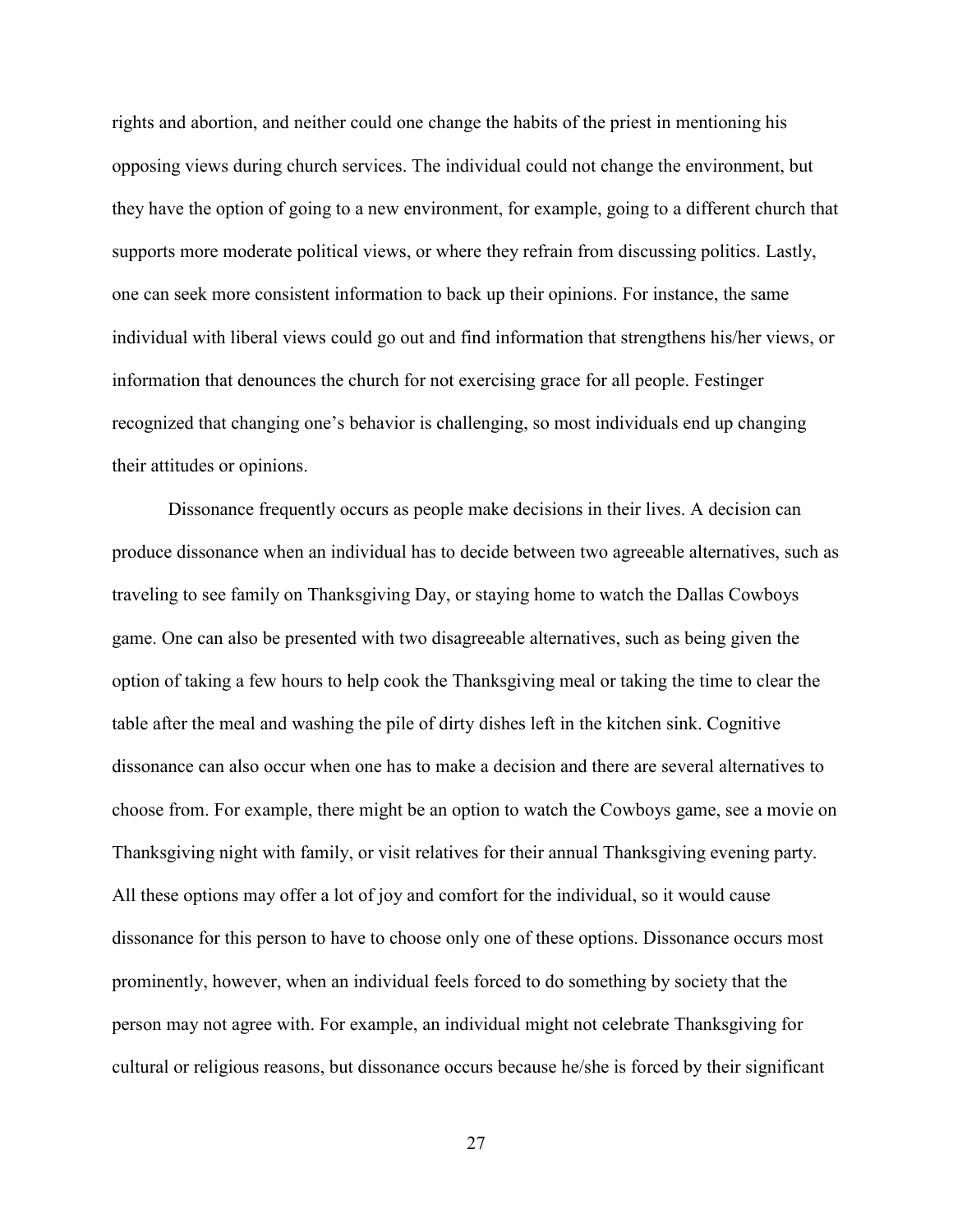other to celebrate Thanksgiving with their family, because it would seem insensitive and selfish for this individual not to celebrate Thanksgiving. When this type of dissonance occurs, Festinger hypothesized that individuals would work to change their attitudes, rather than their behaviors and their environments.

 Knowing that people can experience dissonance from the clash of two or more cognitions, there is a strong possibility for cognitive dissonance to occur among college-aged women who hold feminist beliefs, but who still date under powerful traditional scripts which promote traditional gender roles and power differences. This demonstrates Festinger's idea of how people would feel significant cognitive dissonance if certain actions or beliefs were enforced on someone who did not agree with those actions or beliefs. As a result, women who have feminist beliefs might experience cognitive dissonance when navigating strongly gendered scripts such as dating. It is important to understand what this dissonance looks like and how it is managed. This leads to the following research question:

RQ2: How do college-aged female individuals who hold feminist ideologies manage cognitive dissonance as they navigate dating relationships?

### **Peer Support**

Social support is a key factor of influence in many kinds of human interactions. Social support was defined by Daly and Baumeister (2016) as the feeling of being held at high esteem by a social network that is marked by mutual caring and helping actions. It came out of an innate, evolutionary need to seek and provide support for others in times of distress. The authors argued that there are three types of social support. The first of these was instrumental support which involved providing practical assistance to others that might alleviate the problem at hand. This may mean giving advice, or providing a third-party understanding of a stressful or discouraging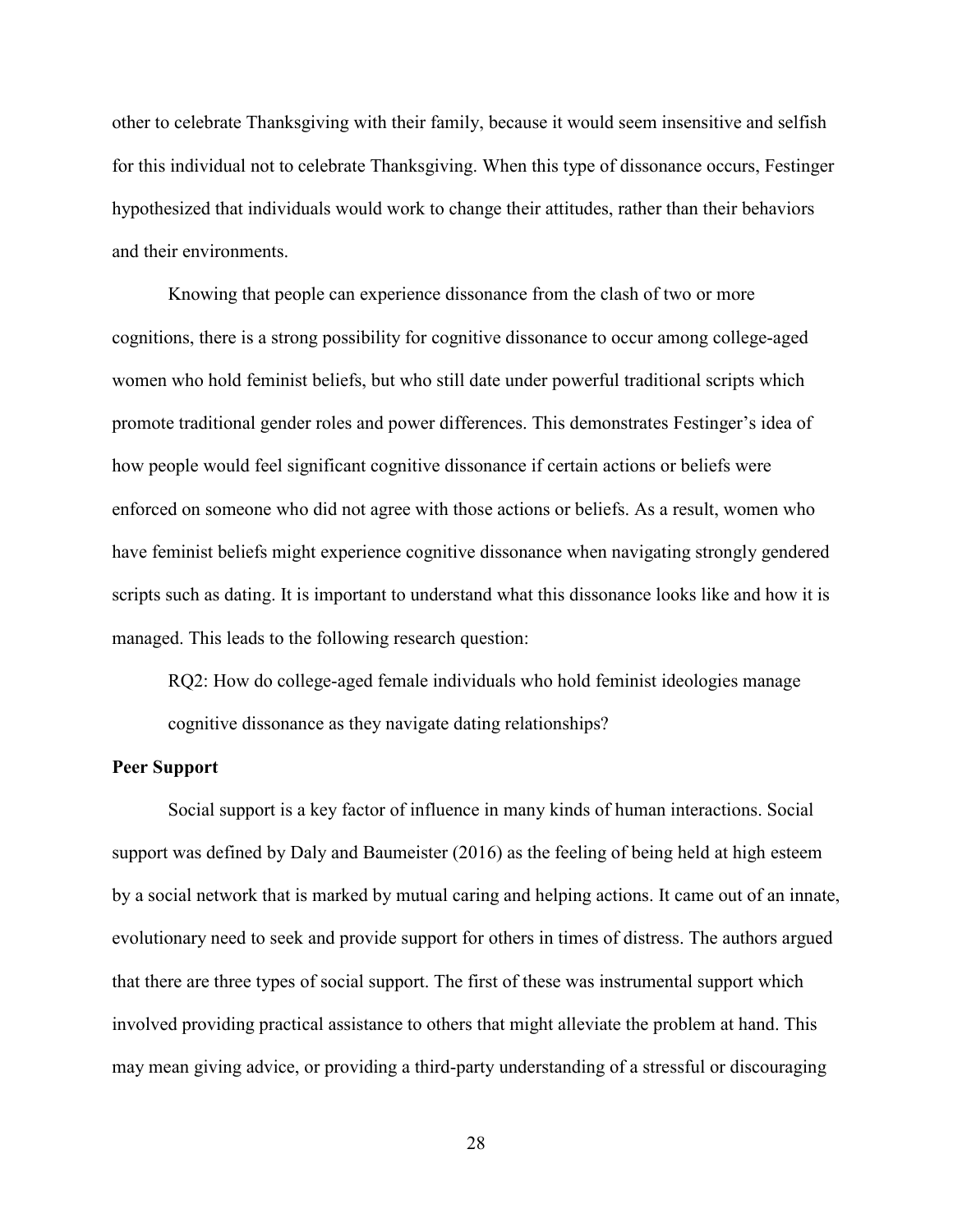event, or providing financial help. Social support can also come in the form of emotional support, which is aimed more at helping an individual solve a problem, rather than trying the fix the problem. Providing emotional support includes talking about emotions, increasing encouragement, and making an individual feel important and cared for. Lastly, Daly and Baumeister mentioned that social support can also manifest in what is known as implicit social support, which comes from having a social network that may not provide direct social support, but just knowing that one has others to rely on brings them comfort. These are just some of the general positive social influences social support can provide, but social support can also help individuals in troublesome and stressful situations.

**Benefits of peer support.** Research shows that social support has many different benefits in life circumstances, especially when it comes to female friendships and their heterosexual dating experiences (Jensen & Rauer, 2014; Sprecher, Felmlee, Orbuch, & Willetts, 2002; Canary & Stafford, 1991). A growing body of research on social support centers on dating violence and abuse. Dating violence is known to cause negative effects such as hopelessness, depression, and suicidal behavior (Howard & Wang, 2003), self-esteem issues, and eating disorders (Ackard  $\&$ Neumark-Sztainer, 2002) in victims. When looking at the role that parents and peers play in the lives of female adolescents experiencing dating violence, Richards and Branch (2013) found that parental and peer support protected, reinforced, and increased victims' self-esteem. Peer support even affected the potential chances of perpetration and victimization of dating violence. In one longitudinal study, Richards, Branch, and Ray (2014) found that adolescents who had peer support were significantly less likely to perpetrate physical and emotional violence on their dating partners five years later, and were less likely to become victims of emotional abuse.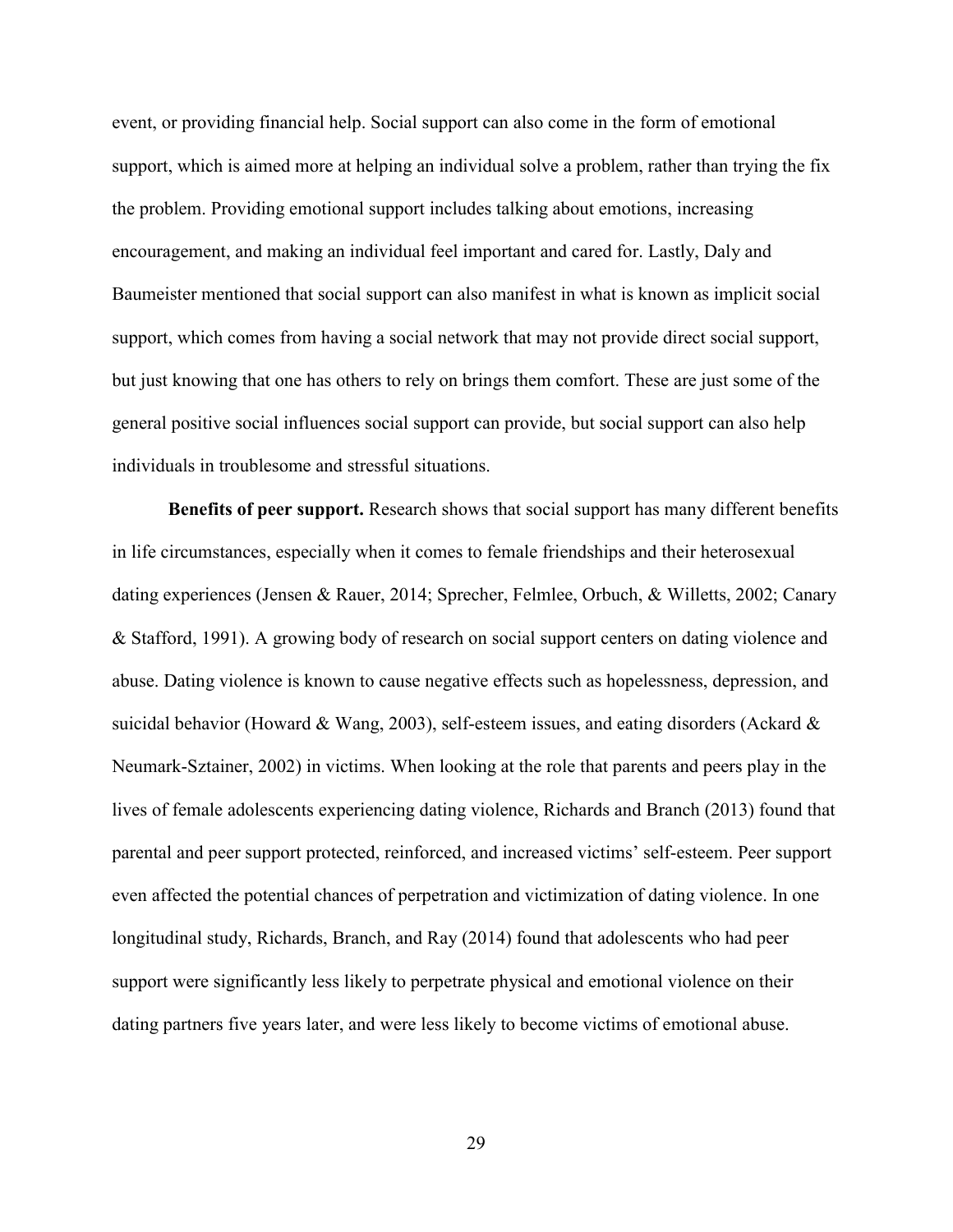Research also shows that social support can have positive outcomes for those in mental or emotional distress. Novara, Garro, and Rienzo (2015) found a link between social support and coping strategies in emergency workers who help those in need. Social support usually came from family members and friends, and the social support they provided these emergency workers had the potential to encourage them to adapt to traumatic experiences. Overall, the effects of social support suggested that emergency workers should increase ties among family and friends, since social support could decrease the feelings of loneliness and the weight of responsibility when it comes to making life choices for those who need medical help. Once again, social support has proven to have positive influences for those who suffer from emotional, mental, and physical distress.

**Peer support and dating processes.** Looking at romantic relationships, peer support has had an influence on the dating process, for example through partner selection. Research on social networks by Felmlee (2001) showed that the approval or disapproval of one's social network towards a potential romantic partner can increase positive outcomes for the couple, or it can cause the termination of a relationship. One study found that if peers approved of a potential dating partner, the individual considering entering a dating relationship felt more liking for the potential partner, and therefore became more likely to choose that partner (Sprecher, Felmlee, Orbuch, & Willetts, 2002). Also, Wright and Sinclair (2012) found that peers had more influence in partner selection than parents did, but only if the relationship-seeking individual did not depend on their parents for instrumental support or financial assistance. Even during the course of romantic relationships, Sinclair et al. (2015) found that if an individual's social network communicated support for the individual's partner, the individual felt more commitment and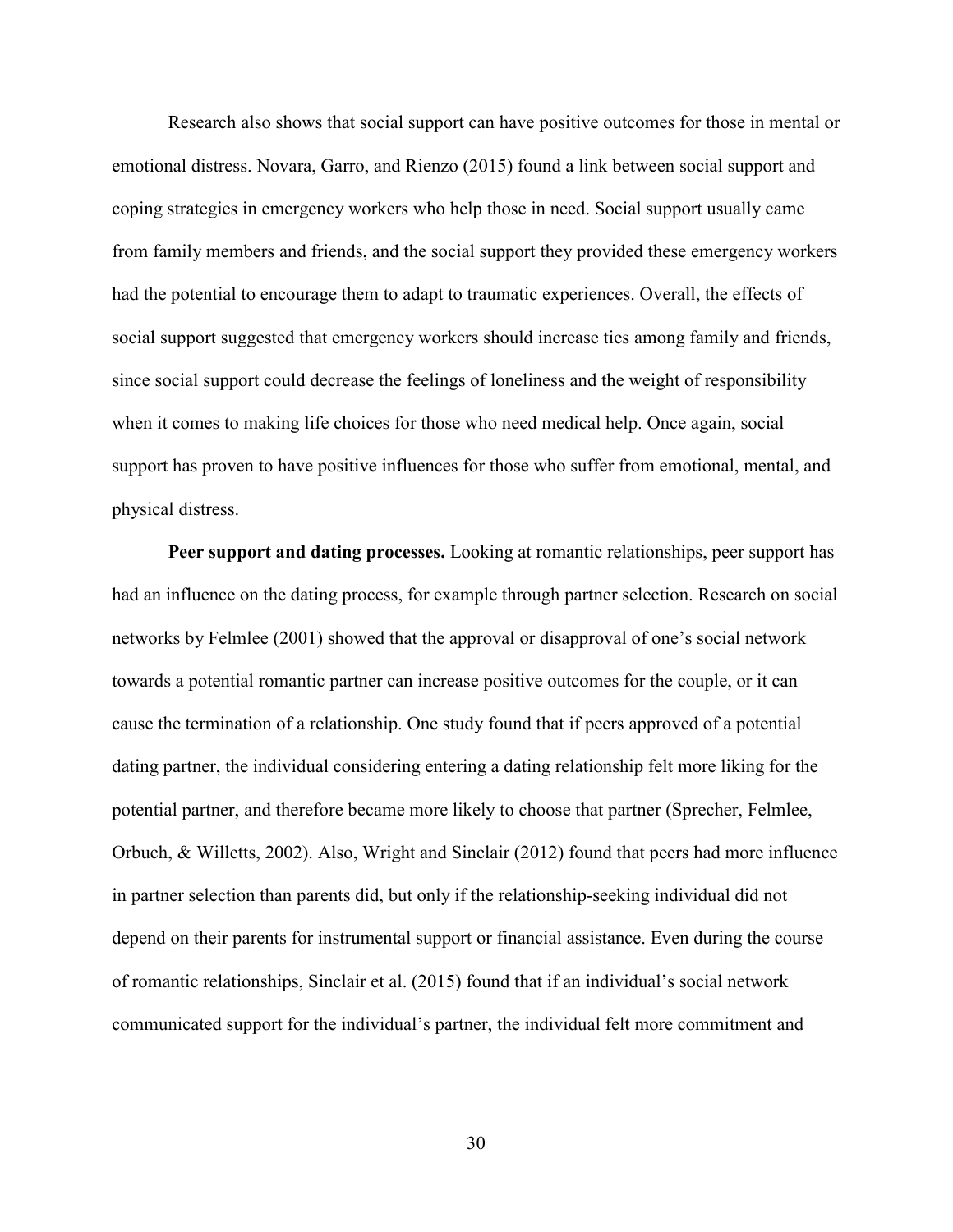love for their romantic partner because they felt more overall relationship satisfaction. So, it is clear that social support can make or break romantic relationships.

Young female adults tended to solicit social support from peers than their parents when it came to dating relationships. In one study, Friedman and Morgan (2009) investigated how emerging adult females went to their mothers and peers to receive support and advice on sexual issues, but participants preferred going to friends for support rather than parents. Peer support also seemed to be more helpful to the participants than parental support. The issues discussed when seeking social support included topics on sexual health, sexual behavior, romantic and dating situations, identity, discrimination and violence. The sexual orientation of the participants had an influence on the kind of support they received. The heterosexual participants found advice from their parents/friends more helpful than sexual-minority participants (LGBTQ) did. Another study by Lefkowitz and Espinosa-Hernandez (2007) looked at how young female adults talked to their mothers and female peers about sexual matters. The participants talked to friends more often than they talked to their mothers. The topic of abstinence, however, was talked about with mothers frequently, but was one of the least talked about topics with friends. Participants experienced better quality of communication with friends, most likely because they saw friends more often, and they naturally felt more open and comfortable with them. Talking about sexual topics with friends was strongly correlated with sexual attitudes than they were with mothers. Also, Meeus, Oosterwegel, and Vollebergh (2002) found that discussions about behaviors and emotions with friends were strongly correlated with sexual behavior. Overall, peer relationships among adolescents strongly correlated to relational commitment and exploration.

Morgan and Korobov (2012) claimed that conversations with peers about dating help coconstruct identity, especially when friends talked about romantic relationships. During these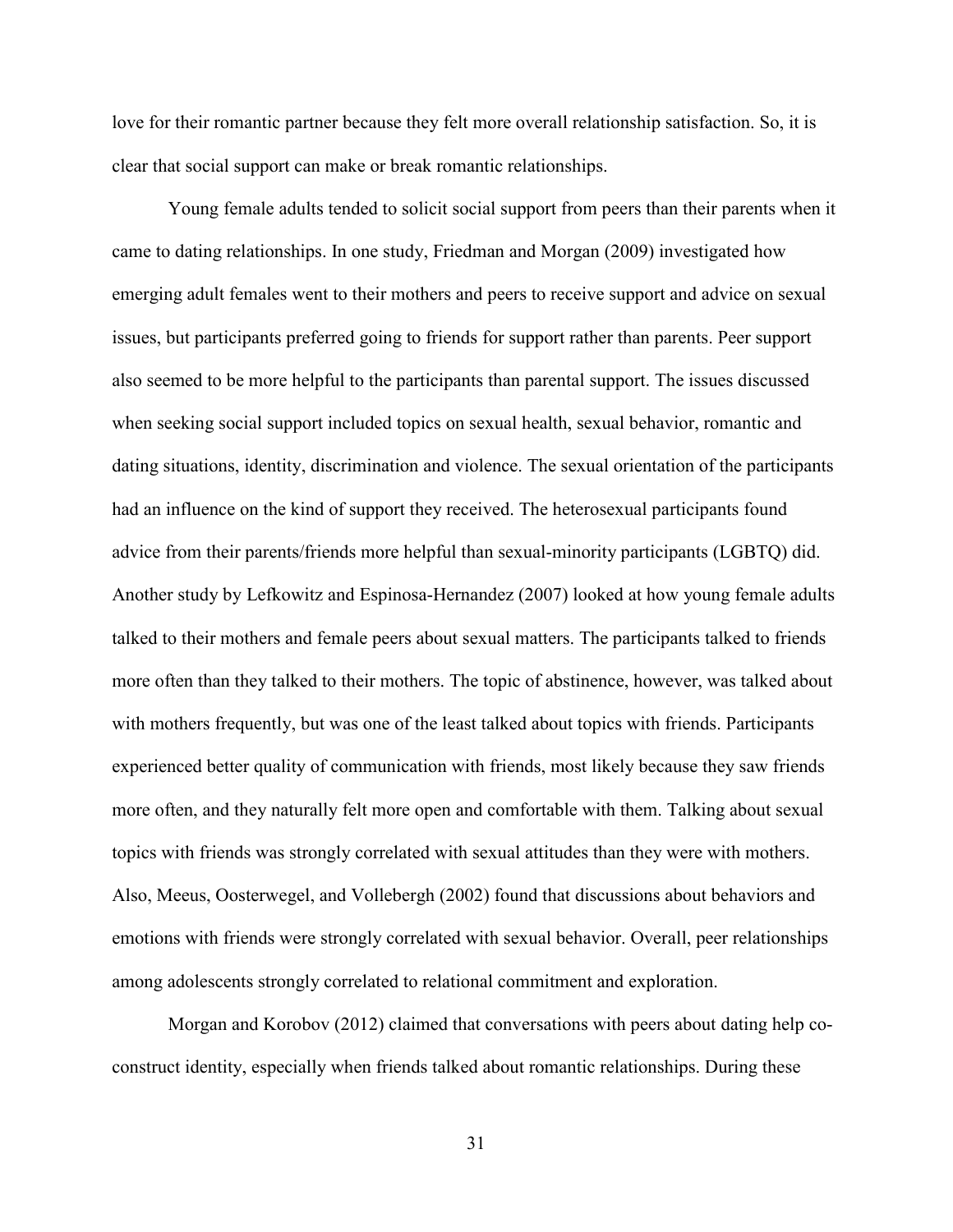discussions, friends exchanged past dating experiences, encouraged one another, joked about their dating problems, offered advice, and volunteered instrumental assistance in order to support one another. Kerrick and Thorne (2014) found that female friends also co-constructed identity by talking about whom they desired romantically and sexually by using reciprocal identities, meaning that the friends took turns acting as the supporter and the prober. In doing this, they created personal identities for themselves and identities for the people in which they had romantic or sexual interests in.

It is clear that social support from friends played an impactful role for young, collegeaged women. Social support not only acted as a kind of mental and emotional shield for those under stress and those who are in harmful relationships, but social support also impacted romantic relationship outcomes. It is also fair to say that young women rely on friends as providers of social support, and friends help in the formation of women's identities. What was not known was the extent to which social support had an influence on women's performance of traditional or egalitarian roles in the dating process. Specifically, we did not know if women interacting with friends and family members who have feminist ideologies and identities affects their willingness to distance themselves from traditional roles, and instead, embrace egalitarian roles. This leads to the final research question.

RQ3: How do conversations with others, including family and friends, influence heterosexual, college-aged women's dating practices and ideologies?

In summary, dating scripts in the U.S. are strong and perpetuate a dating system that promotes unequal gender roles and power. Feminist ideologies encourage people to perform egalitarian roles in dating scenarios. Feminism also has the power to make stubborn societal scripts more flexible and open. As feminism becomes a bigger conversation in society, more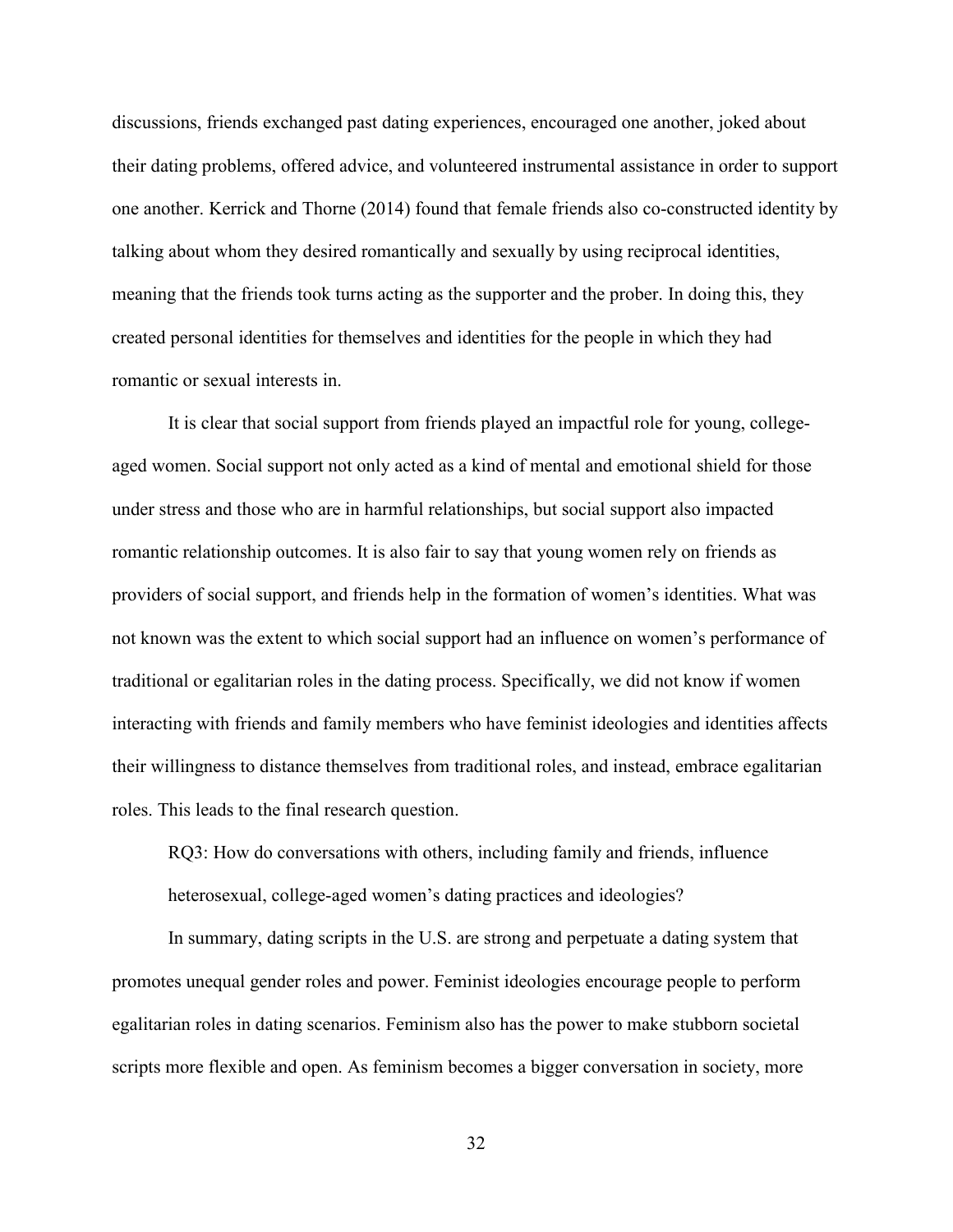individuals are accepting feminist ideologies, even though they may be reluctant to use the word "feminist" to describe themselves. With more acceptance of feminist ideologies comes mixed messages on how one should date. Societal scripts will continue to call for traditional dating roles, but feminist ideologies will call for more egalitarian dating roles. Scripts and feminist ideologies will likely create contradictory messages to individuals on how to navigate dating, and individuals who experience cognitive dissonance will have to find ways of relieving that dissonance. College-aged women are likely to experience cognitive dissonance when it comes to dating because they are learning and understanding what it means to have feminist ideologies, often while dating. Unique to college women is that their peers are readily available to talk with them about dating. Peers serve as support-givers for many individuals, and their presence may have an influence in the dating process of others.

 There are several aims of this study. One aim is to understand how college-aged women today understand feminism, and if/how those feminist beliefs influence the way these women date. The message of equality might have an influence on women's dating practices. Another goal is to understand how women manage cognitive dissonance in a dating context. College-aged women who identify as having feminist beliefs will likely experience discomfort in trying to date with equal roles while also having the need to honor long-standing traditional dating roles. Examining how these women manage this discomfort is crucial to understanding the emergence of new dating ideologies. A final aim of this study is to explore if and how peers influence women's dating practices through conversations. Since peers often take precedents over parents for college-aged individuals, they may have more power to affect others' dating ideologies.

 From this study, one can learn and understand how societal scripts are changing. This is necessary to learn because the U.S. has performed dating the same way for decades, and those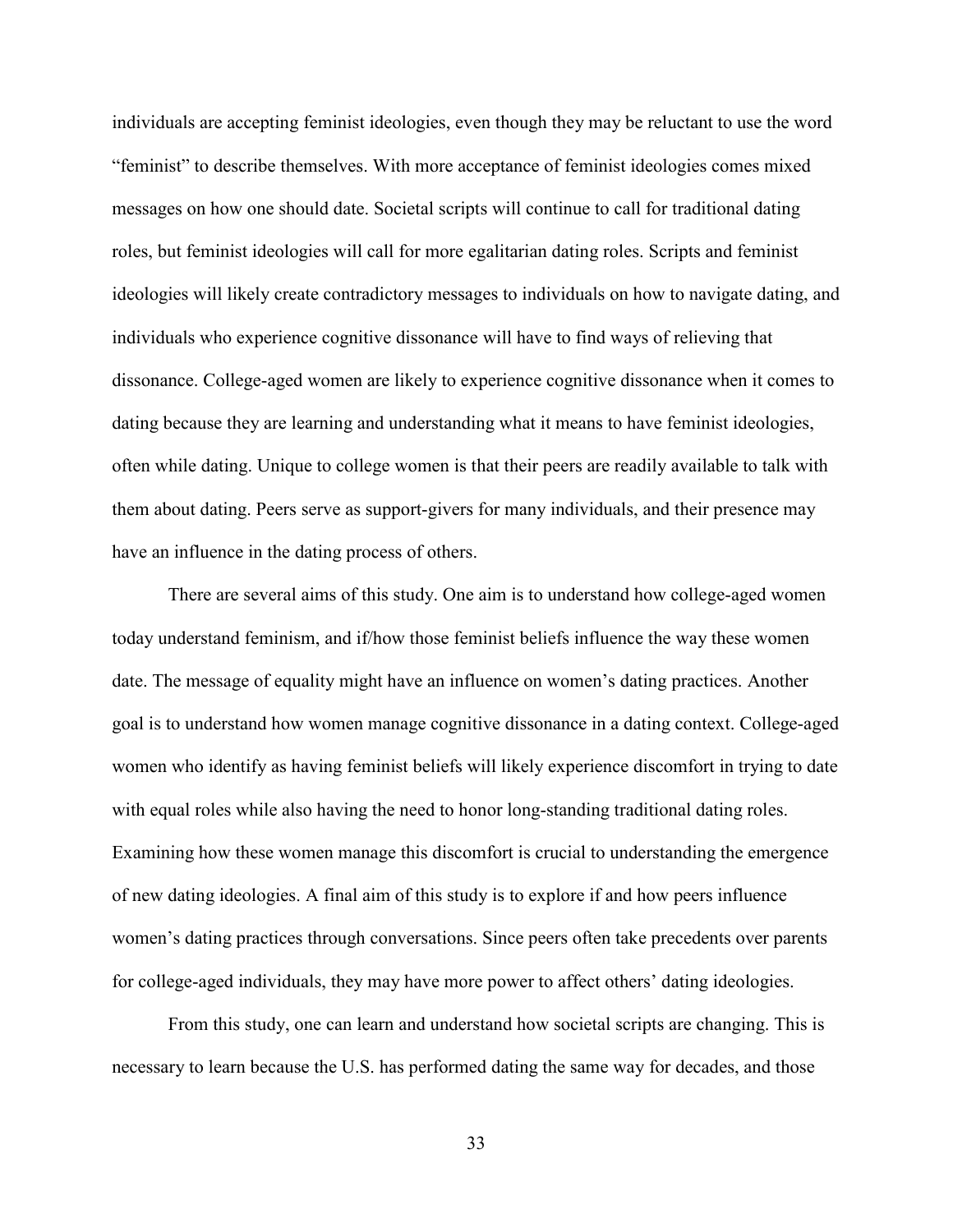traditional gender roles in dating are reflected in career roles, as well. Now, things are changing. More women are entering the workforce, and changing the roles of women and men so that men are no longer the sole provider of families, and women are not the sole caretakers of their families. This is a power change that may be significant to dating practices and reflect an overall changed in power in every day society that will be passed down to future generations. Individuals must understand these societal changes in order to know how to navigate through dating, their careers, and life as a whole.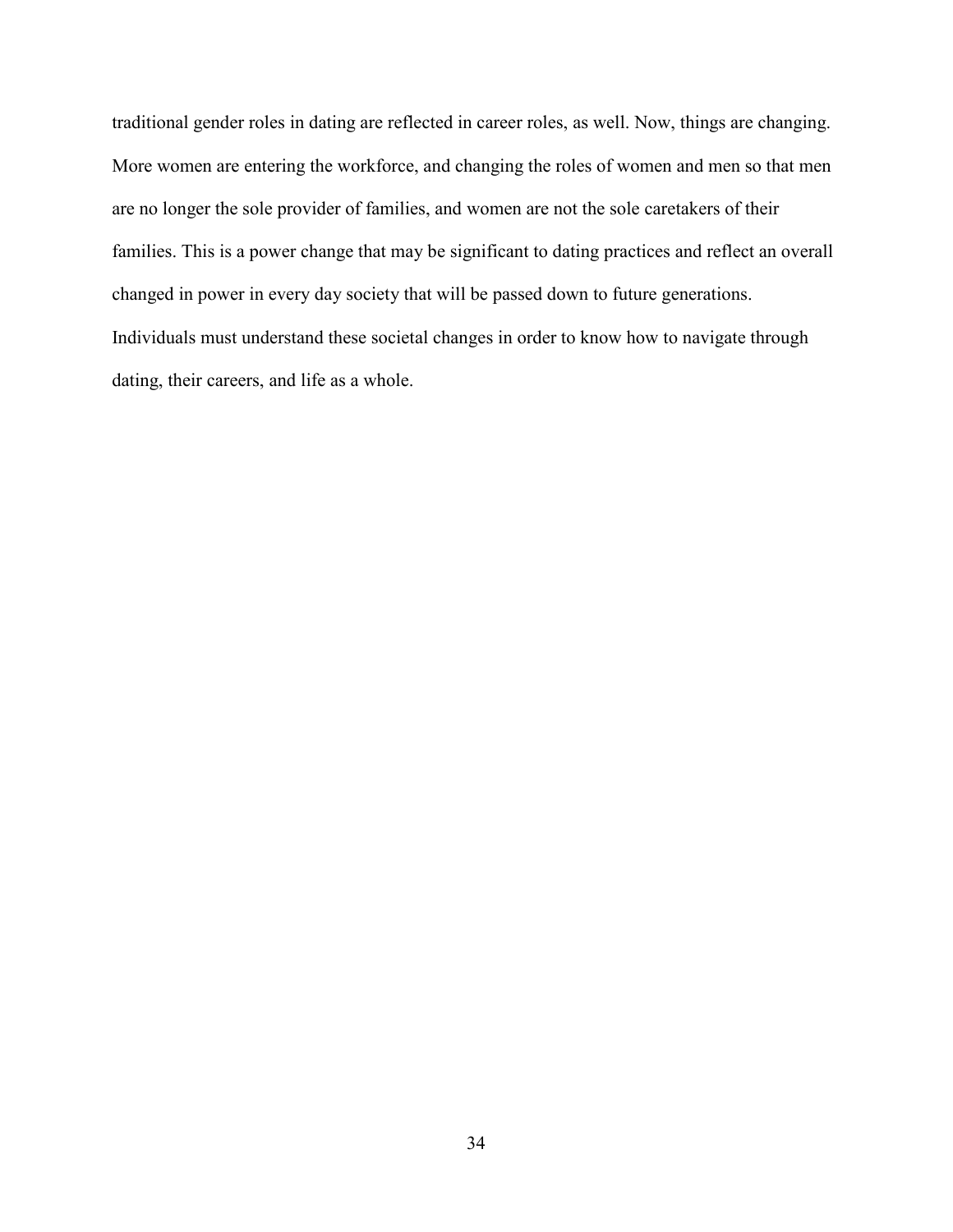### **Chapter III: Methodology and Procedure**

## **Participants**

The participant sample included 15 female college students enrolled in a mid-sized university in the Southwest United States. The participants were recruited in three ways. First, the researcher visited undergraduate and graduate communication classes to present an overview of the thesis study and the participant criteria. Secondly, fliers (see Appendix A) were handed out to all students in these classes and were also given to graduate students in the Communication department. A few professors also posted the call for participants on Blackboard. Originally, participants had to be between the age of 18 and 29 in order to participate in the study. The age range was later expanded to include participants between the age of 18 and 30. Another criterion was that participants had to have at least one past heterosexual romantic relationship.<sup>1</sup> Participants also had to identify as having feminist beliefs, meaning that they agreed with the belief that men and women should have equal opportunities. Finally, after each interview, participants were given a few fliers to give to other women whom they thought might be eligible and interested in participating in the study. This was a snowballing method used in order to recruit more participants (Biernacki & Waldorf, 1981).

All participants fell into the 19 to 30 age range, with a mean range of 23 years. The participants were involved in a variety of relationship types. Most participants were single (40%), married (27%), or in dating relationship (27%). Others were engaged (7%). Ethnic demographics were also noted in the interview through participant self-identification, meaning that the participants were asked open-ended questions about their race/ethnicity, and participants verbally described the race/ethnicity they identified with. Most of the participants identified as Latina/Hispanic (34%), White (20%), or a combination of the two (27%). Others identified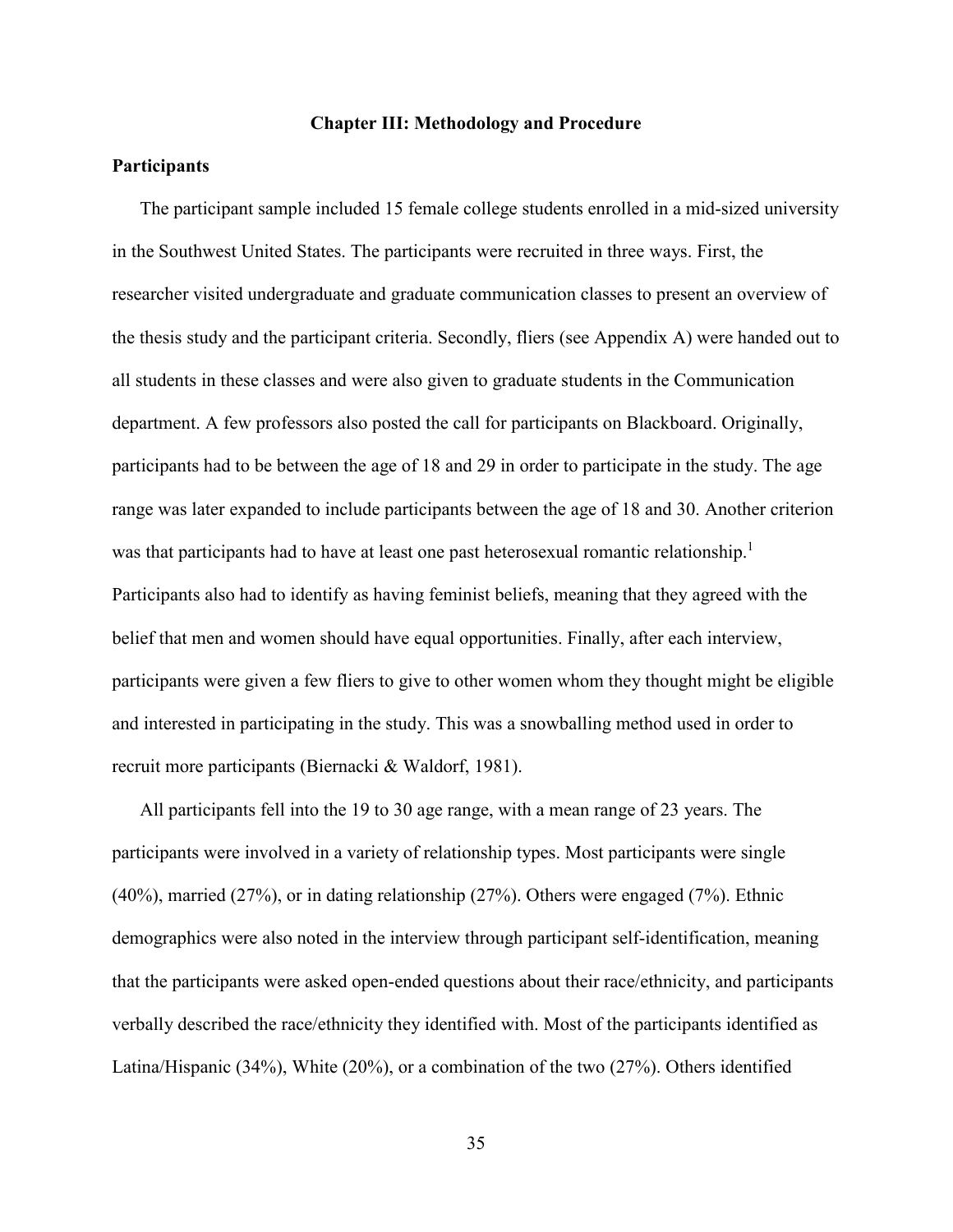themselves as African American or Black (13%) or a combination of African American and White (7%).

## **Procedures**

In-depth face-to-face interviews were conducted in order to gain an understanding of the 15 participants' dating experiences and feminist ideologies in their own words. The researcher wanted to capture participants' belief systems and their stories through the use of interviews in order to produce experience-rich data. Conducting more interviews was unnecessary, since saturation was found at the thirteenth interview.

The interview (see Appendix B) was divided into five sections. The first section focused on assessing the participants' feminist beliefs and served to answer the first research question. It included questions such as, "With whom do you talk about your feminist beliefs and why?" and "Where did your feminist beliefs come from?" The second and third sections inquired about the participants' romantic relationship beliefs and dating experiences. Participants were asked questions such as, "How have your feminist beliefs changed your ideas about dating?" and "When you imagine the ideal first date, what does that look like?" Both sections were aimed at answering the second research question. The fourth section of the interview covered dating advice and addressed the third research question. This section included questions such as, "Who do you regularly talk with about dating and why?" and "Can you give me an example of dating advice you recently received?" The last section consisted of three brief questions that inquired about the participants' age, race or ethnicity, and current relationship status.

Participants who met the criteria and who wanted to participate contacted the researcher to set an interview time. All interviews were conducted face-to-face at the campus library or in a conference room on campus. The informed consent document was given to each participant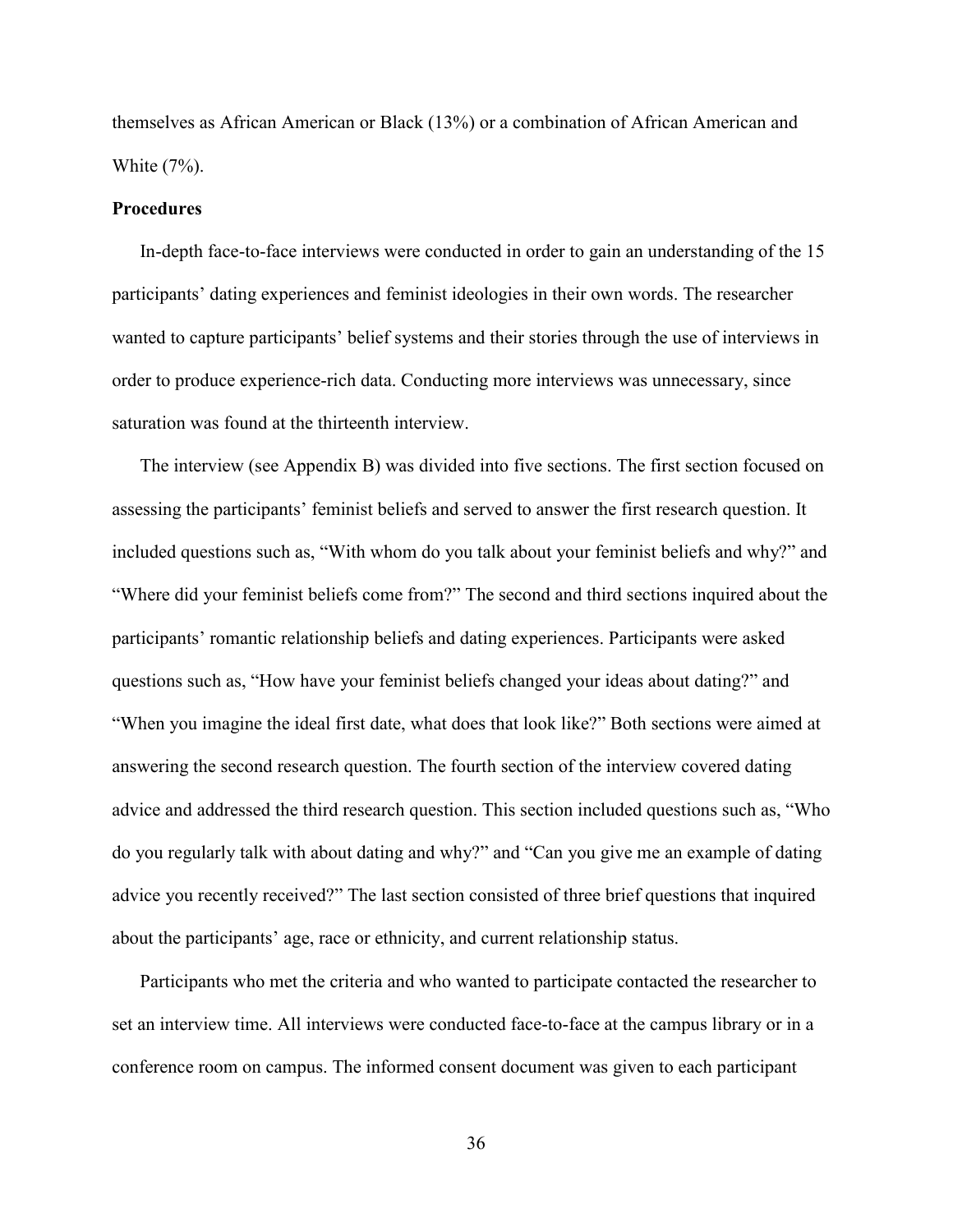before the interview began. All participants gave consent to be audio recorded. Participants were told that the interview was meant to be similar to a conversation, that there were no right or wrong answers, and that they were allowed to stop and leave the interview at any point in time. Participants were assured that they would not be identified in the study in any way and that they would be given pseudonyms (see Appendix C) to protect their identities. The longest interview lasted 70 minutes, while the shortest interview lasted 17 minutes. The average amount of time the interviews lasted was 37 minutes. Field notes were also taken during the interviews.

#### **Data Analysis**

After conducting the interviews, the researcher listened to all the audio recordings while simultaneously transcribing the interviews. The transcriptions yielded 7,299 lines and 168 singlespaced pages of transcribed data. In order to avoid visual distractions, transcription line numbers were not used to reference the indirect or direct quotations from the participants. Also, technology now allows for easy searches to quickly find terms or sentences in the transcriptions. The data analysis then began with a first read of the transcriptions. After the first read was complete, the researcher conducted open coding. Lindlof and Taylor (2010) described open coding as a process where individuals, "label, separate, compile, and organize data." (p. 216). The researcher read every transcription while utilizing open coding.

Each transcript was highlighted for themes and was reviewed in accordance with the research questions. Potential themes for each research question that initially manifested were recorded. A major theme was discovered when an attitude, event, or action in the participants' interviews appeared in the majority of other participants' interviews. When a potential theme showed up in one or more interviews, the interview study codes were written down under that theme. For example, if one theme was found in eight interviews, all eight study codes were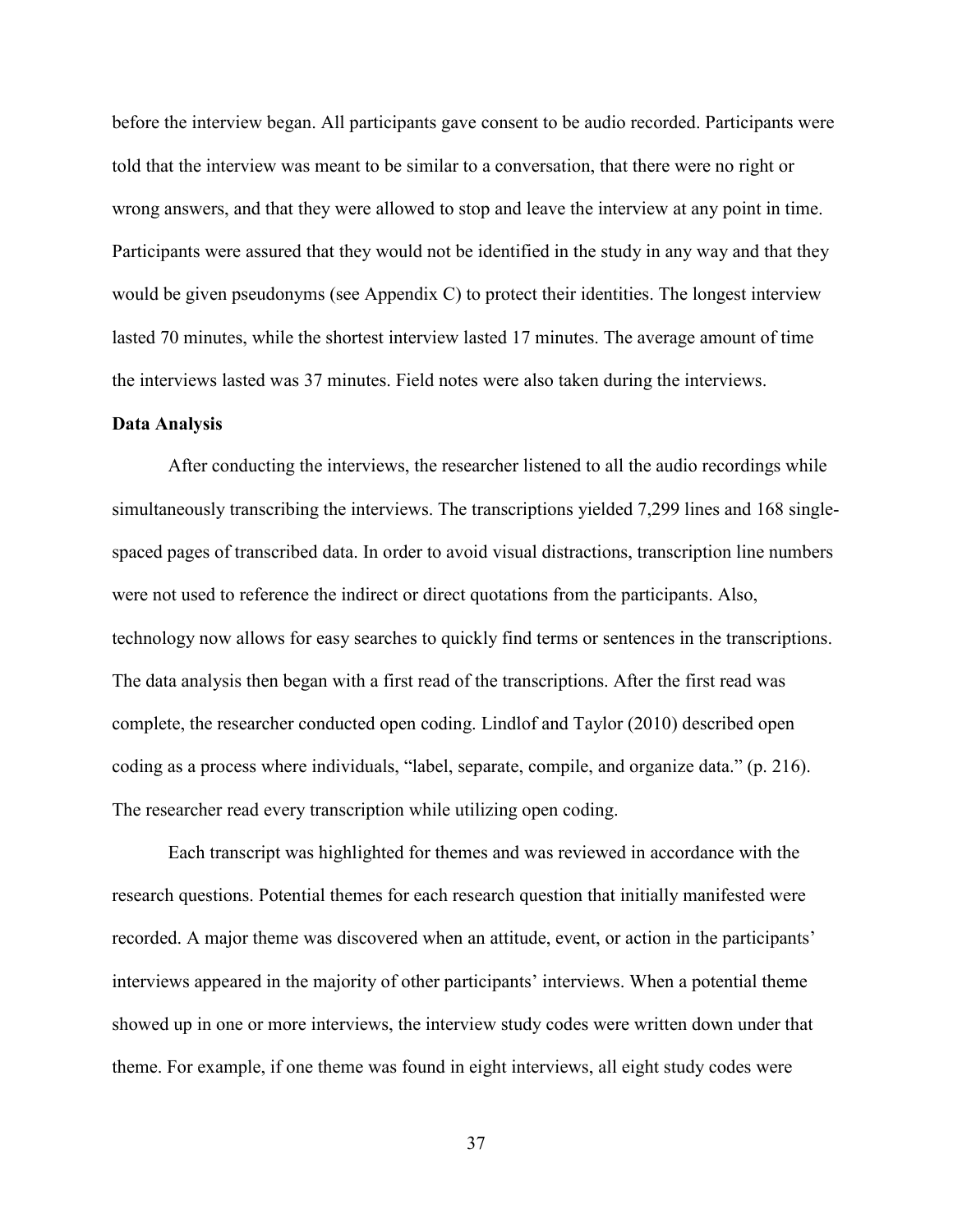grouped under that theme. The researcher also reviewed the data for any additional themes. After the thesis study was completed, the researcher sent out an email that contained a summary of the results to all participants of the study. The researcher encouraged the participants to ask questions or make comments about the results summary and the study, and received a few emails from the participants with comments about the study. The comments included congratulatory notes to the researcher of this study on being close to finishing the thesis. Other participants noted that they agreed with the findings and that they could see their own experiences reflected in the results.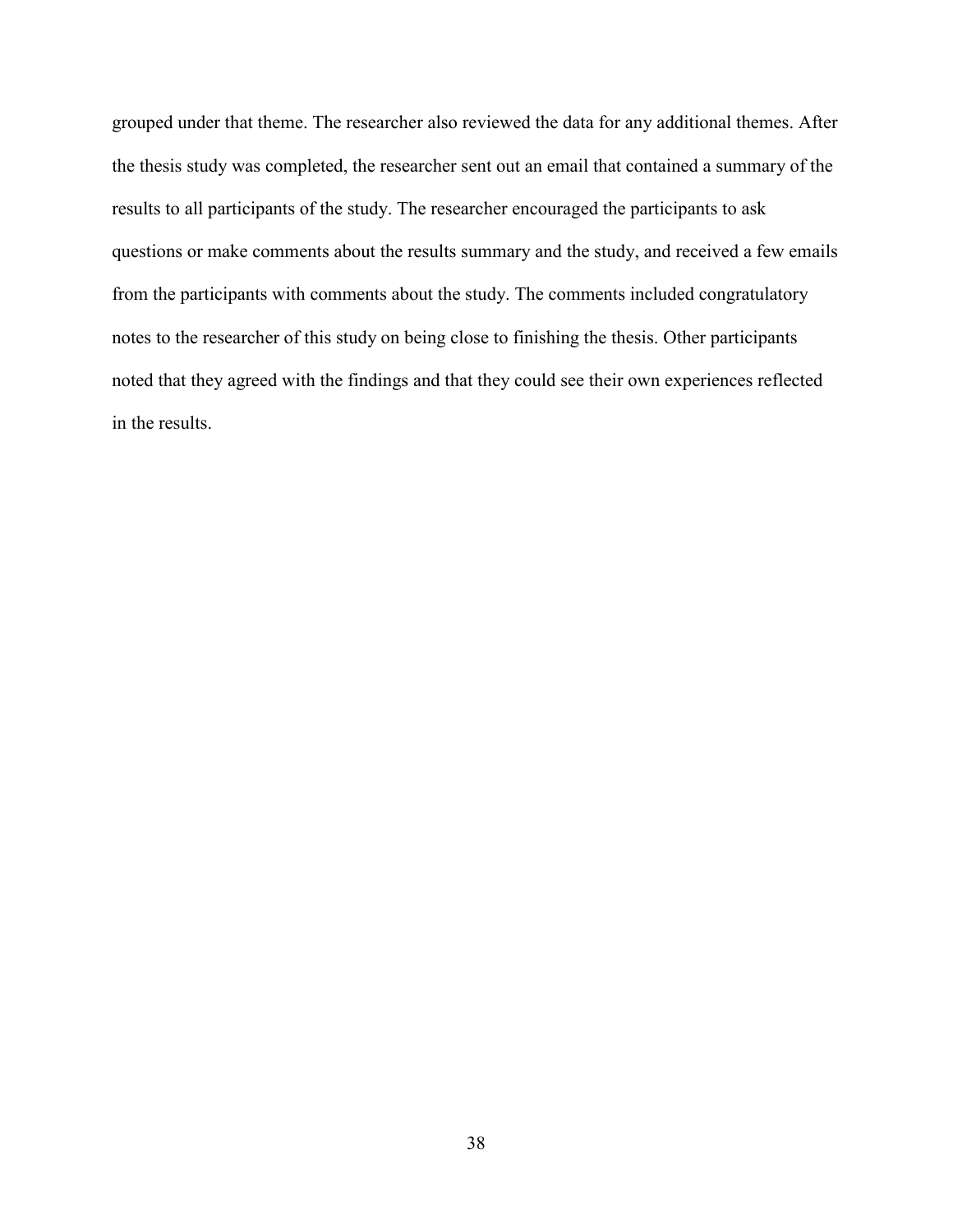#### **Chapter IV: Results**

The goal of this study was to gain a better understanding of how women's feminist beliefs influenced their dating ideologies and practices. This study examined the potential clash between participants' feminist desires for egalitarian roles and the societal pull of traditional dating practices, and how participants worked to resolve the dissonance that resulted in this clash. This study also investigated participants' conversations with others to see if these interactions had an influence on participants' dating practices or beliefs.

The results of the study introduced themes identified and organized from 15 interviews. This chapter is divided into three main sections. The first section covers participants' descriptions of their feminist beliefs and the ways that participants' feminist beliefs shape their dating expectations. The second section offers insight to how participants resolved cognitive dissonance in dating. Finally, the third section examines the communication of feminist beliefs and dating practices.

### **Feminism and Dating**

The definition of feminism has remained ambiguous over time, with its continuallychanging values (Zeilinger, 2012). For this reason, it is important to have an understanding of what it meant for participants to have feminist beliefs. It is also important to understand how feminist beliefs influenced dating expectations in terms of gender roles. Having feminist beliefs may lead participants to want equality of roles in the dating process.

**Defining feminist beliefs**. All of the participants identified as having feminist beliefs when they were recruited. When asked whether or not they would tell others they were feminists, twelve out of fifteen participants said they would say they were feminists, although half of the twelve individuals added further explanations to their feminist labels. Emily, age 19, described it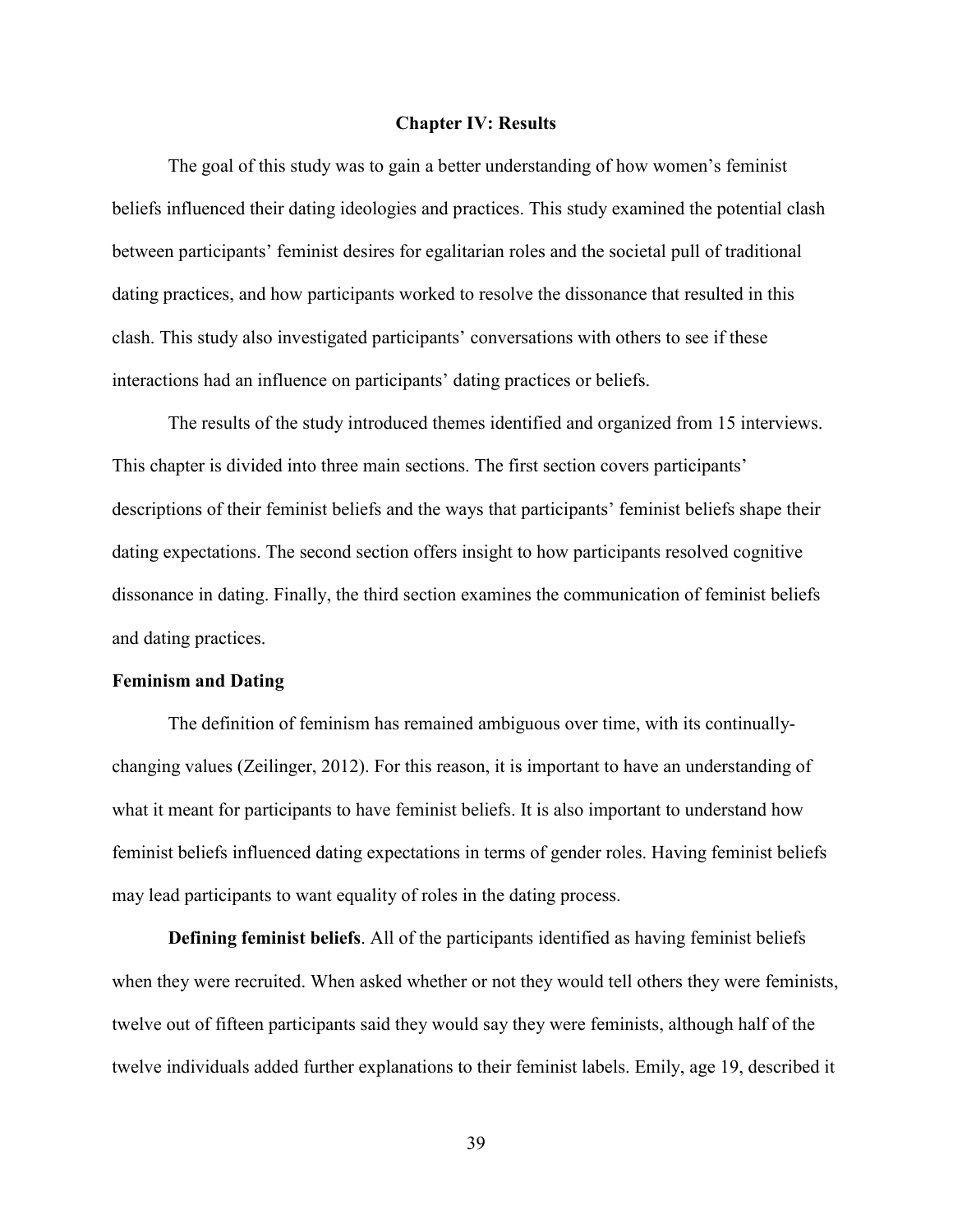this way: "I would call myself a feminist to a certain point…I'm not a huge go 'round talk about feminists all the time. But I do believe that women have equal values as men." Emily, while claiming to have feminist beliefs saw feminism on a scale, where the more expressive and active feminists are on the more extreme end of that scale. By explaining that she is a feminist up "to a certain point," Emily attempted to make others understand she is not an extreme feminist. Another participant, Megan, a recently engaged 22-year-old, said that she added a second label to her verbal claim that she is a feminist:

There's always this connotation that people associate with feminist, so whenever I do say that I am a feminist I say I'm also an equality-ist where I want equality for [men and women] and I think that it's important to have a balance where both receive the same kind of respect for the same kind of position.

Finally, Genevieve, a married 29-year-old, talked about her recent education on feminism through her college courses, and how even though she recently gained a better understanding of the term "feminist," she still struggled to verbalize her feminist beliefs to others. When asked what she would say if a stranger came up and asked her if she was a feminist, Genevieve explained it this way:

So if I think of it in the correct terms, the definition, yes I'm a feminist, but I think more people have a bad connotation of what it means to be a feminist and so after I was educated, I would say yes, but before I was educated, I would have most likely have said no because the connotation of being a feminist is like burn your bras kind of don't shave your armpits protest. At least that's what I thought of before. And so now that I'm educated, I would say yes.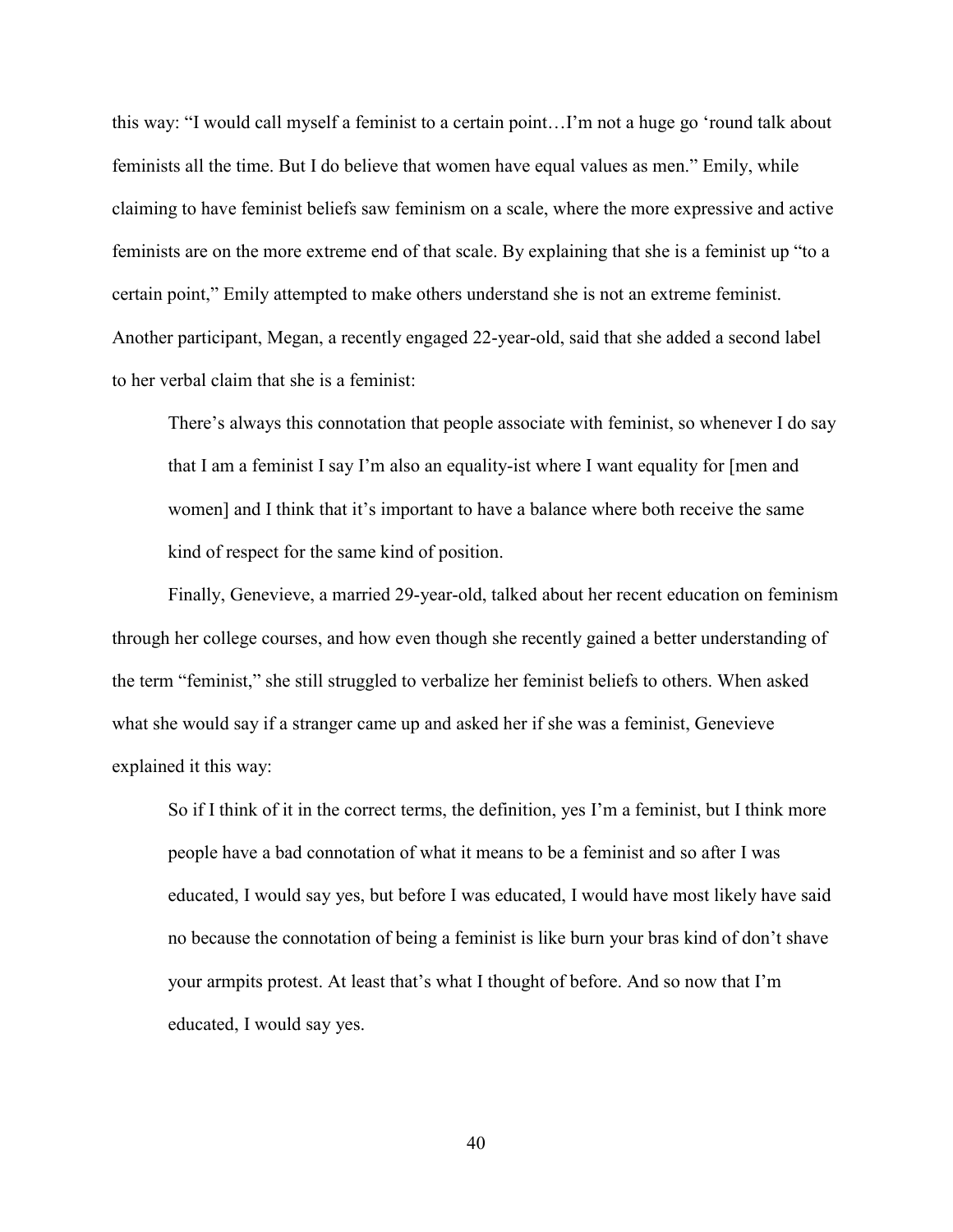These participants demonstrated that they have an awareness of feminist stereotypes and peoples' negative attitudes toward feminism. As a result, the six participants added more explanation to their claim to be feminists in order to stave off negative stereotypes and sufficiently manage the presentation of themselves to others.

When asked what having feminist beliefs meant to them, participants gave answers that related to equality. Maria, age 19, talked about the importance of equality for women, while also respecting men, "I do believe that you should fight for equality and it doesn't mean you should underrate men, but try to fight for equality and to get our values and rights recognized." Rachel, age 25 and who had been married a few years, discussed how she wanted equality for all individuals, "It means that I would like equality amongst all humans, it's something that I believe that everyone should have. There's equality in how we do business, equality in how we perform at life in general."

 Isabel, a married 28-year-old, reiterated the values that come with feminist beliefs, "I believe feminism talks about equality. Equality of gender so in regards of having the same rights, being respected as a person with equal opportunities, equal rights as male or female."

 Genevieve's idea of equality related to the workplace, and she gave an example to demonstrate the unfairness of workplace inequality:

So what [feminist beliefs] means to me is I believe that women should be on equal status with men, we should have the same opportunities and we should have the same opportunities as in working. Same career opportunities that men do, for example, I was talking to somebody the other day who was a lawyer and she had mentioned that she was on the track to be a partner in the firm, but she wanted to have kids. If she had kids, they were gonna take her off the partner track and she would never be able to have that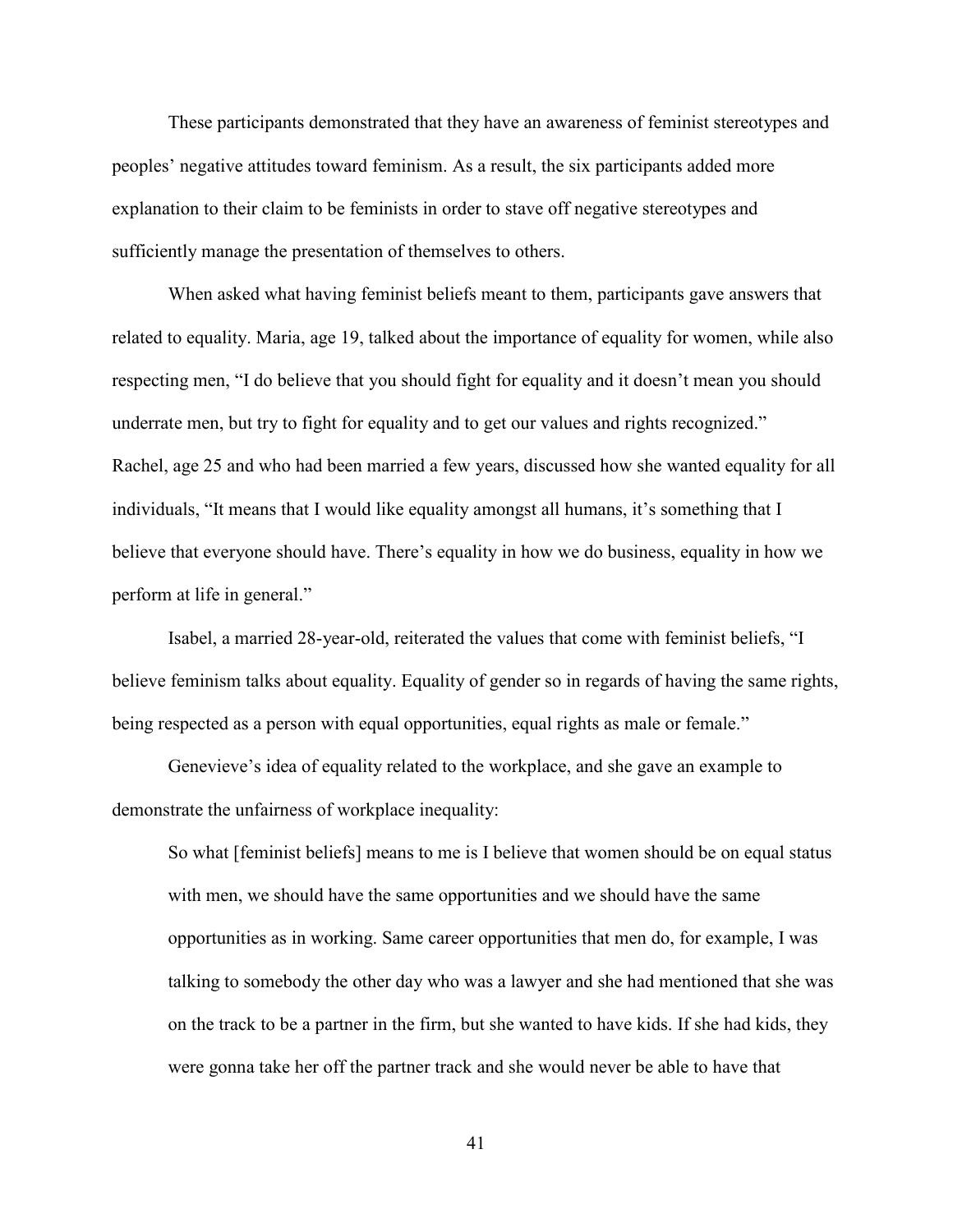opportunity, so she was at a point where she had to decide do I want a family, or do I want to have this career of my dreams and I don't believe in things like that. That's not fair, so I think that goes with having feminist beliefs. Women should not be penalized for having a family and things like that.

The common theme regarding feminist beliefs was the need for equality, indicating that the participants were aware of sex inequality in the world around them. The participants also pointed out the importance of equality for everyone, not just women.

**Feminist beliefs and dating expectations**. This study focused on how feminist beliefs influenced dating practices. Therefore, it was important to look at how participants' dating expectations aligned with their feminist beliefs, and to find out how feminist beliefs may have changed dating role expectations. Dating expectations among the participants reflected two themes: the theme of enacting *traditional first dates* and the theme of exhibiting *flexible role expectations* from the very beginning of a dating relationship.

*Traditional first dates*. The first theme developed from participants who felt strongly about their first dates following tradition, while the following dates allowed for more egalitarian roles. Megan and Lauren gave some examples. Megan said this about her first dates:

As far as who pays, traditionally on the first date, I allowed the guy to pay for the first date but dates after that I liked to pay for some of them. It's kind of a traditional customary thing that I do, but I think that after the first date, it's important for the woman to feel like she is involved in paying as well that way it's a balance.

Lauren, a 19-year-old who was in a dating relationship, also felt that first dates should be more traditional, "I like to think that the first date is traditional. With that you're still getting to know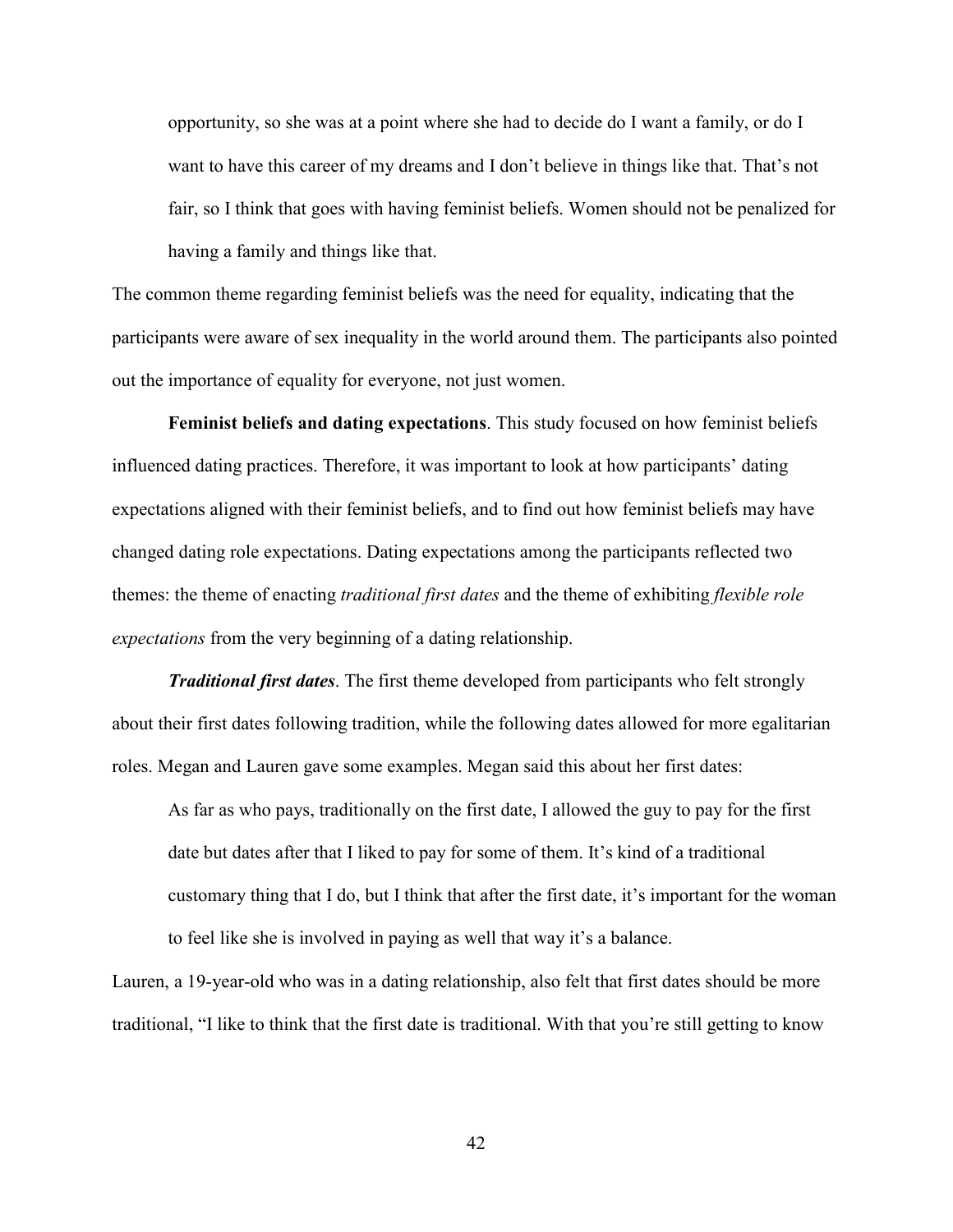someone, you know? So you wanna make sure you're respecting their beliefs." Many of the participants saw first dates as distinct from subsequent dates.

*Flexible role expectations.* The second theme developed from participants who were able to enact flexible dating expectations in the onset of dating relationships, including a mix of traditional and egalitarian roles. Some participants even denounced traditionalism altogether. Maria stated how she did not believe in certain traditional ideals, "That belief of the guy should pay the first date. I think that's ridiculous. From the first time, I'm like let's split the check…instead of you paying for me."

Kathleen, who was age 19 and single, felt similar towards traditional values:

If it were someone that I had just met, we were gonna go get to know each other, I like to pay for myself and then he can pay for himself, too, cause I don't need anybody to take care of me. I can take care of myself. I know it could just be courtesy to pay [for] me but if we're barely getting to know each other, I don't think we should do that even down along the road, I like to offer to pay for both of us and if they do as well, it should just be equal.

Another participant, Rachel, did not denounce traditionalism. Instead, she described how she implemented some traditional and egalitarian roles when she dated her now-husband:

How I always like it is that he pays for [the] movie aspect and dinner aspect, and dessert I would pay for. It's still giving a little bit to the tradition of the male paying, but with a new spin of allowing me to be an equal and providing something to the date.

The results regarding dating expectations reveal that participants varied in the extent to which they veered away from tradition. As a result, there was equality in some aspects of the date, such as both partners paying for different parts of the date, yet they still honored tradition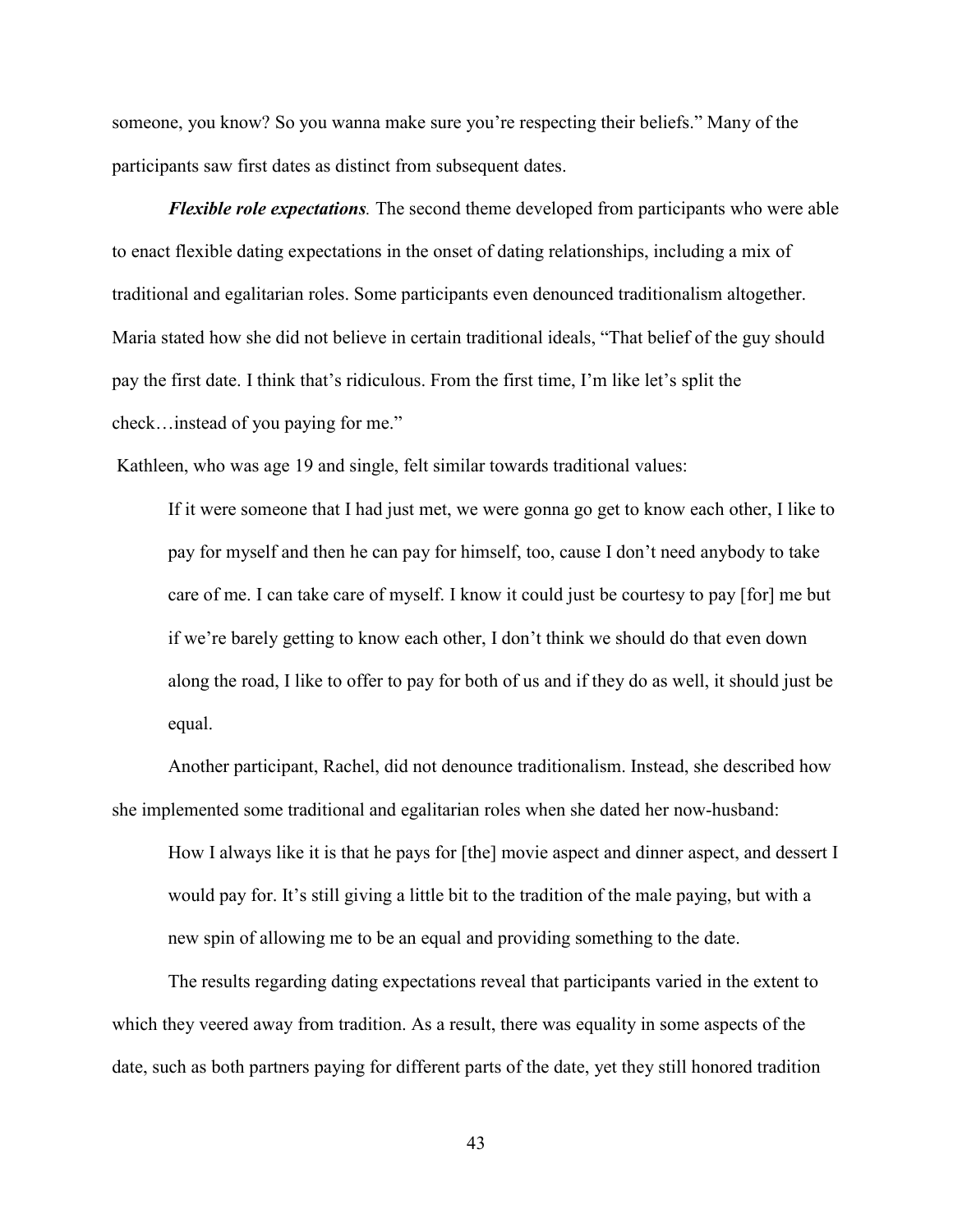by allowing their male partners to pick them up/drop them off at home, or allowing him to pay more money on the date.

### **Managing Cognitive Dissonance**

 The development of participants' feminist beliefs brings a new set of values to the dating game, particularly the focus on equality. Society, however, values traditionalism, with men leading romantic relationships as the default way to navigate dating relationships. One purpose of this study was to examine how participants resolved cognitive dissonance caused by the clash of individuals' egalitarian dating ideologies that stem from feminist beliefs and society's traditional dating ideologies, which promote patriarchy. It is important to have an understanding of why and how participants resolved cognitive dissonance because it involves the strengthening of participants' feminist beliefs. For the majority of participants, cognitive dissonance was present and resolved at different points in their past. The participants resolved cognitive dissonance in three ways. Some participants *altered* the importance of cognitions in order to resolve dissonance. Another way participants managed cognitive dissonance was through *relationship termination*. Participants also avoided cognitive dissonance through *partner selection*.

**Altered cognitions**. Some participants described an experience when their feminist beliefs were violated. Participants mentioned how they altered their beliefs in order to rationalize the inconsistencies they experienced. Altering beliefs came in the form of making some beliefs more important than others. For instance, after Lisa, a 20-year-old who was in a dating relationship, stated that her current relationship consisted of equal roles, she described the ideal date with her boyfriend, "He'd drive me back home. He'd pay for the movie, pay for everything, cause he won't let me. And then, probably come home and hang out." Then Lisa acknowledged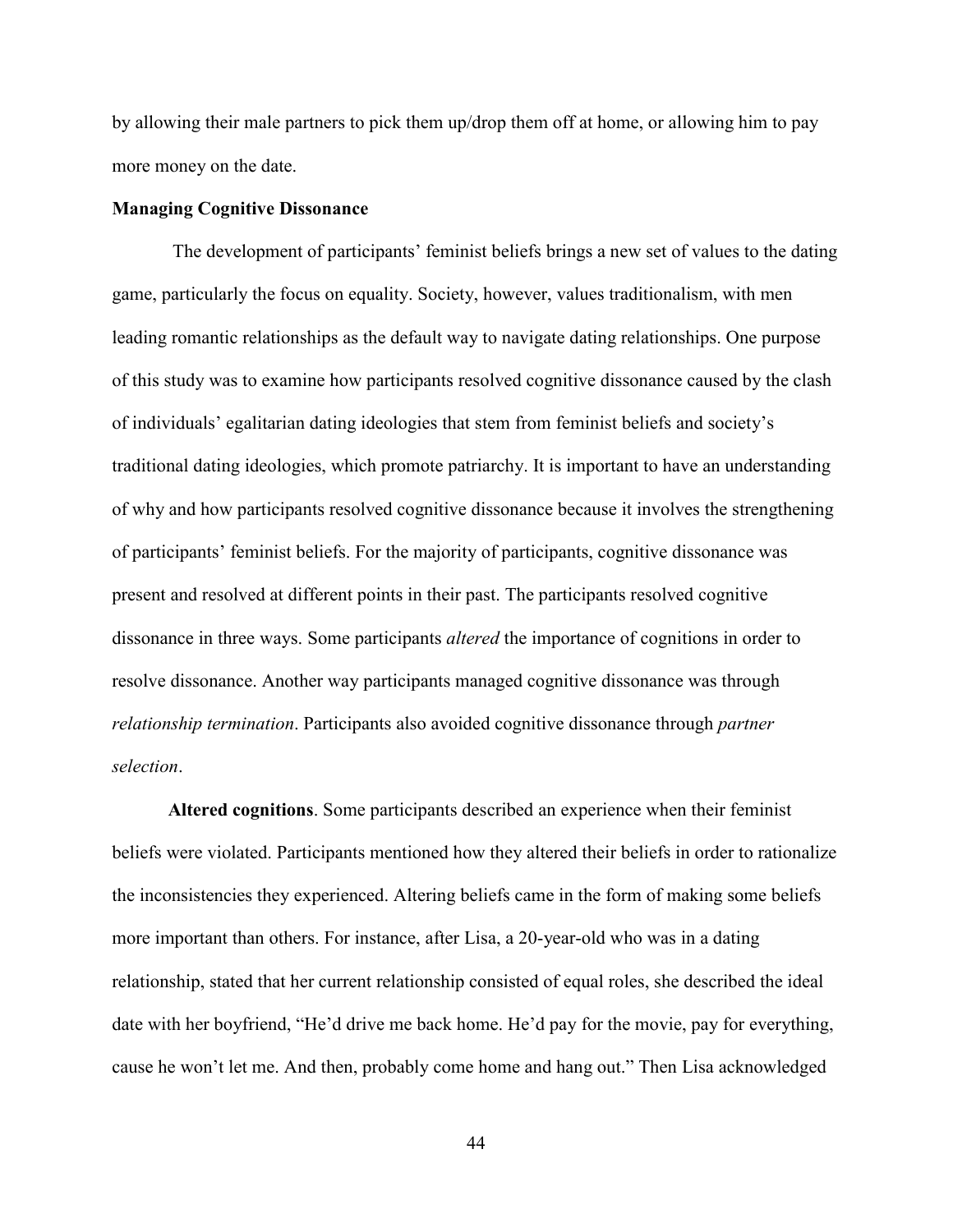the importance of traditional roles, "I think people expect a guy to do so much more in a relationship cause they're guys and if they don't do it, they're seen as weak. Like why are you letting your girlfriend do that?"

Lisa experienced dissonance because of her desire for equal roles, but according to her description of a date with her boyfriend, the roles were not equal. As a result, Lisa acknowledged that it was appropriate for her boyfriend to pay for all dates because if he did not, he would experience social consequences for not adhering to traditional roles. Lisa made it a priority to protect her boyfriend from social consequences by allowing him to be the active partner in their relationship.

Another example of altering cognitions came from Megan. She described feminism in terms of equality by telling others that she is a feminist and an equality-ist, but when asked if she had ever experienced a time when her beliefs and dating experiences conflicted, Megan talked about traditionalism:

For example, the idea that [women] expect men to pay for the first date's meal, that would in a sense conflict with the idea that men and women are equal, but I think it's more something that's traditional for me. And it's something that also makes my date feel good so that would kinda be a conflict[ing] belief.

Megan recognized her conflicting beliefs and actions, but she eliminated dissonance by altering cognitions by personalizing traditionalism and feeling that allowing her date to pay benefitted him.

**Relationship termination**. Several of the participants mentioned experiencing tension in past romantic relationships because their partners enacted anti-feminist attitudes and actions. Sometimes, participants' romantic partners were even emotionally and mentally abusive towards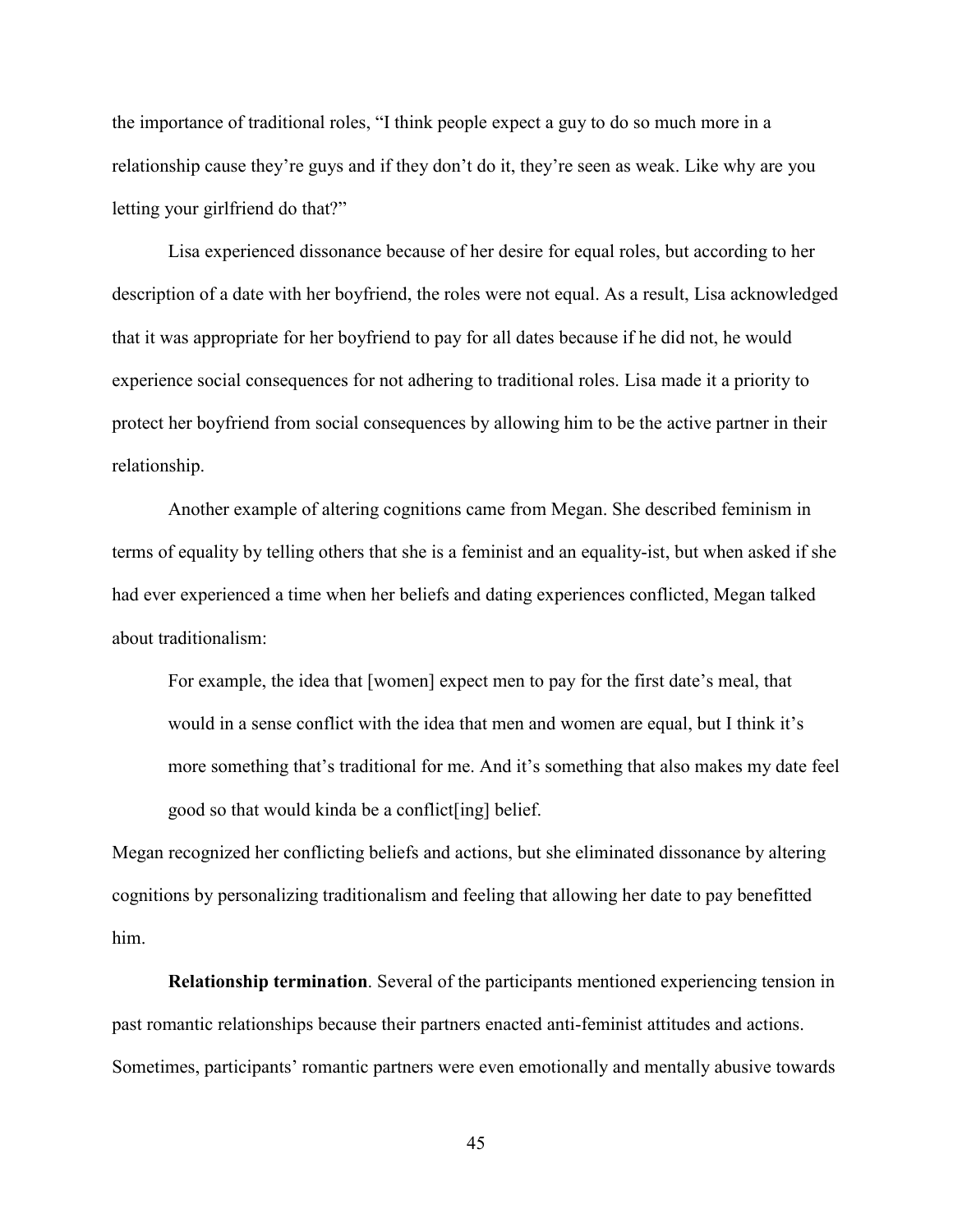them. The way the participants overcame cognitive dissonance in these situations was by breaking up with their partners. This change in participants' behavior likely served to eliminate dissonance. Emily described how a previous boyfriend treated her when she tried to help him with his outdoor work:

He was working on a tractor or something, and he would [say], oh, go get me this tool. He'd go all into all this detail but wouldn't explain it, and I'd come back with the wrong one he would get all mad, and say that this is why women don't do anything, you should just back to the house and make me a sandwich. He literally said that a few times.

During these situations, Emily was not afraid to confront him about his behavior:

I'm like no. I'm not gonna make you a sandwich. I'm gonna leave until you fix your attitude. I said that specifically, and I left every time he did that. He knew better. His views were never gonna change, and so I was like no, I'm not gonna be considered less than you. And if you're not gonna fix that, then that's that.

She experienced one last time when her ex-boyfriend treated her badly after she was forced to cancel their date plans to babysit her nieces. Emily struggled to hold on to her feminist beliefs while experiencing emotional abuse from her ex-boyfriend. She eventually eliminated dissonance by breaking up with him.

 Another example of managing dissonance through relationship termination was described by Akilah, a married 30-year-old, whose culture values men over women, and therefore, men are deemed as leaders of relationships and households. Akilah describes how men in her culture reacted to strong and powerful women in her country:

I mean you don't want to tell a man that you're equal with them. They don't like to hear that. They tend to just run away, so usually if a woman is successful, has a good job, has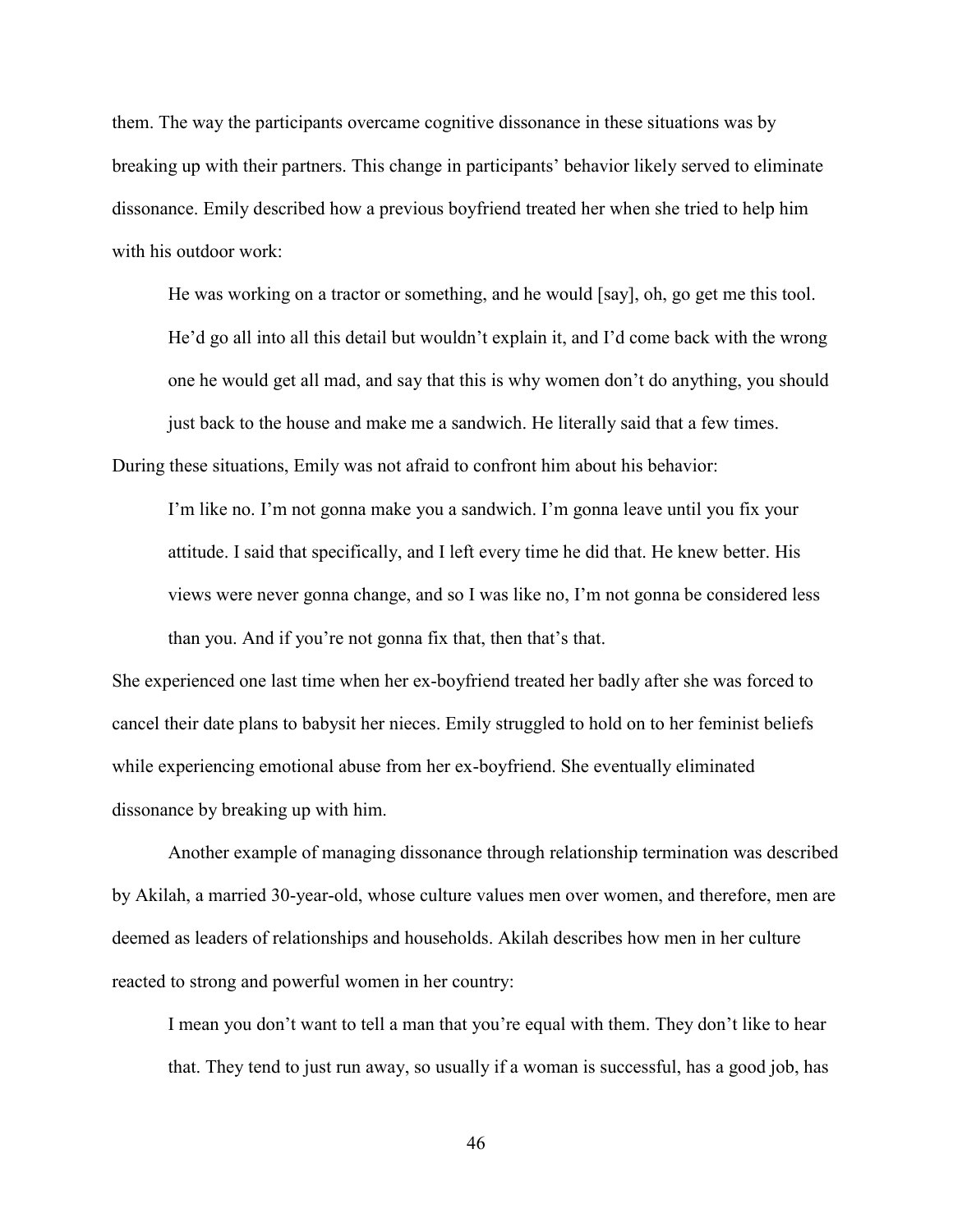a good life, they still bash her online especially if she's trying to [be] a prominent person. They bash her all the time because she is not married and they tie that around being a

feminist who wants to be equal with her husband and it's not acceptable.

She went on to talk about one of her ex-boyfriends, who grew up in the same culture. His beliefs about women and feminism mirrored the values of his culture:

He said stuff like oh you behave like a man. And he said stuff like I don't see you as someone who is going to be submissive when we get married. [I] see [you] as someone who would want to control everything, who would tell me I can't do this, who'd want to have a 50/50 power in the house and he always made that clear to me. He told me I want a woman who would not think she's equal with me.

Akilah eventually broke up with her boyfriend, and explained how her feminist beliefs were partly to blame for why she had to let him go:

Part of the reason why we broke up is because of me being this feminist because he has this view that is so anti-feminism that I could not just buy into regardless about how I feel about him. That was what eventually made me realize this is not my man.

Akilah terminated her romantic relationship because her ex-boyfriend could not accept her feminist views.

**Partner selection**. Participants also talked about actively avoiding dissonance through partner selection. Many of the participants were aware of the strength of their feminist beliefs, and tended to look for partners who were accepting of their feminist attitudes, while avoiding partners with anti-feminist attitudes. Akilah described what she was looking for in a man before she met her husband: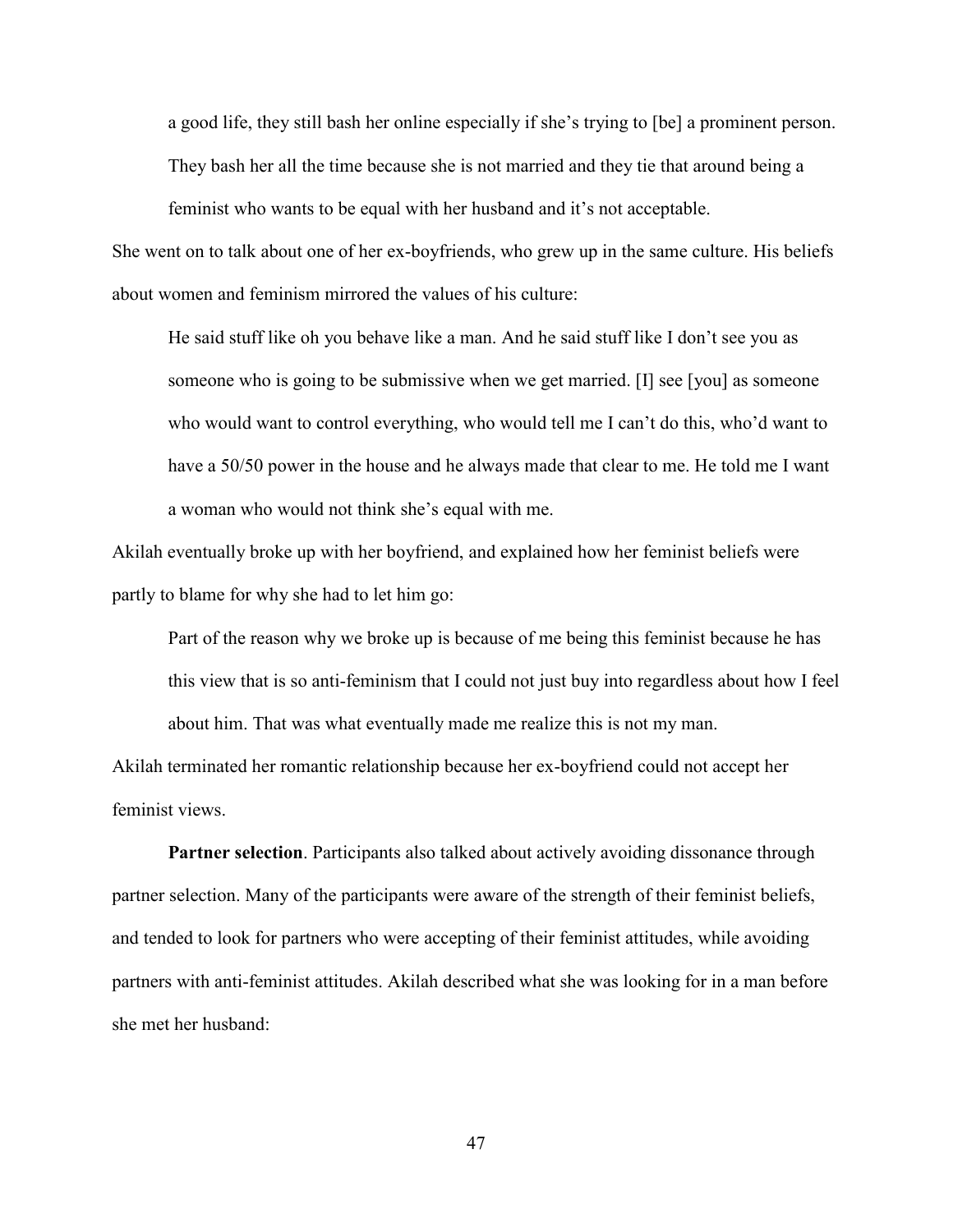I wanted to get married. One of the things I was looking for was a guy who shared my belief. I don't want to be with a guy who is not feminist because such a man would not respect me as much as I would want him to.

Kathleen looked for men who shared her beliefs by verbalizing to her partners that she would not be taking a passive, motherly role in their relationship:

Whenever I date men I make it clear that I'm not the type to be after them, cleaning up after them, like I'm not your mom. You still have to do your own things. It's equal, I'm not gonna be the stay-at-home [mom] and you're the one who does everything, even though it's not gonna be that serious, of course, but just to where I make it clear that I'm not gonna be taking care of them.

While Kathleen had the criteria of her possible romantic partners having feminist beliefs, she also made it clear to them from the very beginning that she valued equality in her romantic relationships. That way, her potential partners had the opportunity to change their minds about dating her before their relationship developed on a deeper level.

### **Communication of Feminist Beliefs**

The third research question focused on how college student's conversations with others shape their feminist beliefs and dating practices. Participants noted that communication played an important role in shaping and reinforcing their beliefs, which in turn, shaped their thoughts about dating. Participants also described various types of conversations and interactions with friends about dating. Advice was also a key aspect of communicating about dating.

**The development of feminist ideology***.* Participants were often reflective of the ways that their feminist beliefs developed. Sometimes this occurred through explicit conversations with people that the participants viewed as mentors or valued authority figures, and sometimes it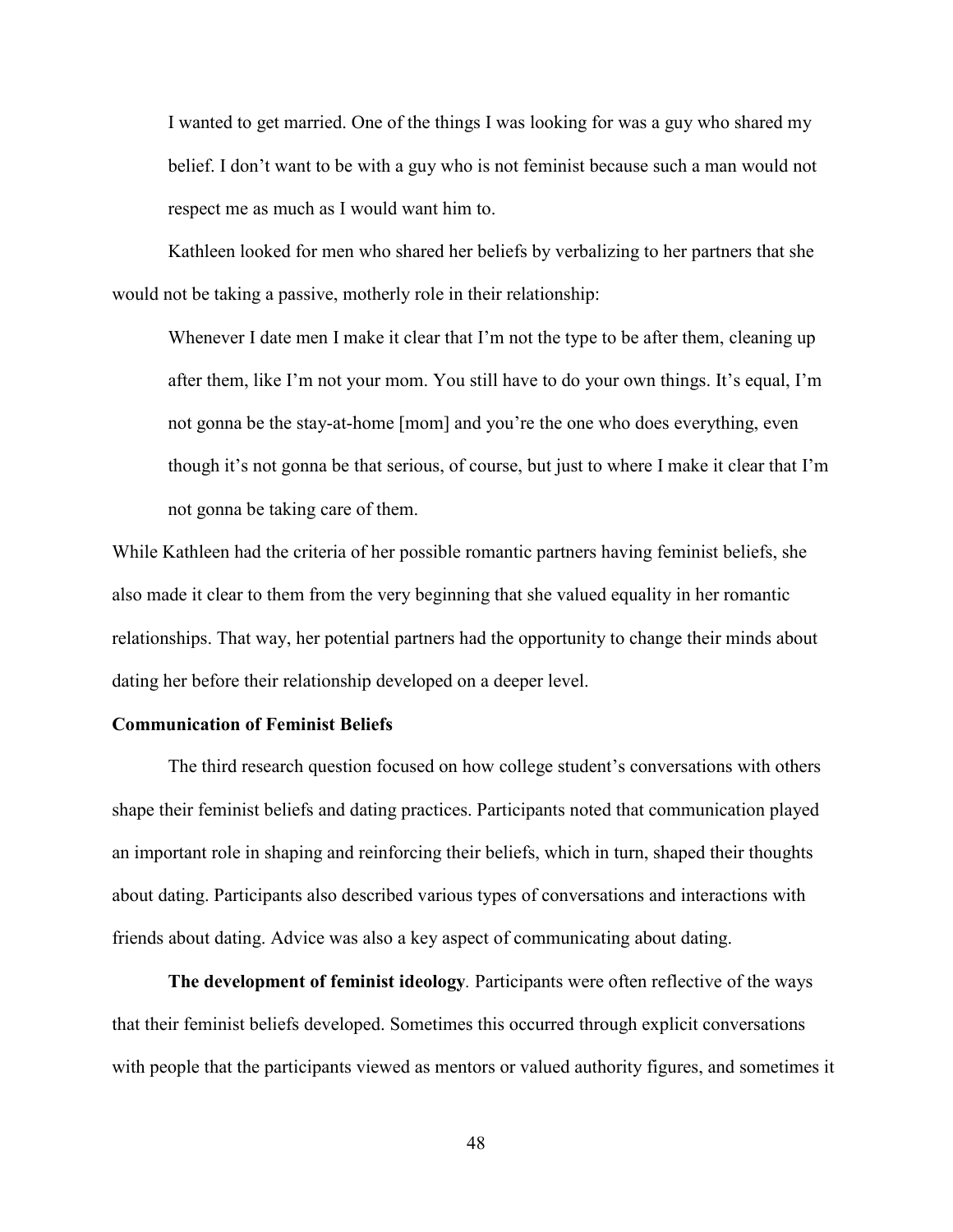occurred through observation of relationships and interactions. Three themes emerged: *verbal socialization*, *emulations of egalitarianism*, and *rejection of traditionalism*.

*Verbal socialization*. One way participants talked about the formation of their feminist beliefs was through verbal socialization, where parents or other authority figures talked to participants about women, their capabilities, and their worth. The authority figures explicitly had a lot of influence on participants, since they served as role models for equality and courage. Megan talked about how her beliefs formed because of her parents' encouragement:

My mom always told me to never assume that you can't do something just because you're a woman, so in regards to my mom, especially, she wanted to make sure that as I grew up and I enjoyed math and science. She wanted me to know that that's okay, that it's okay to be a woman and enjoy a field that is considered a man's field and to break that mold. My dad put an emphasis on respecting me and that any man that I was with in the future or any position that I was in, I should hold respect for myself too and know that I could do anything that a man could do and that I should have the same respect for whatever it is that I wanted to do.

Rachel also experienced the development of her feminist beliefs through her mom's verbalization of how women should be treated:

She has taught me how to be strong and very independent. As an only child she always told me never to take lick from anybody, that I'm equal to everyone's thoughts and beliefs, but that does not mean that I am superior to others. So, she just taught me about equality and from there I started learning about equality and feminism.

Finally, Genevieve's mom had a unique way of socializing her to know her worth: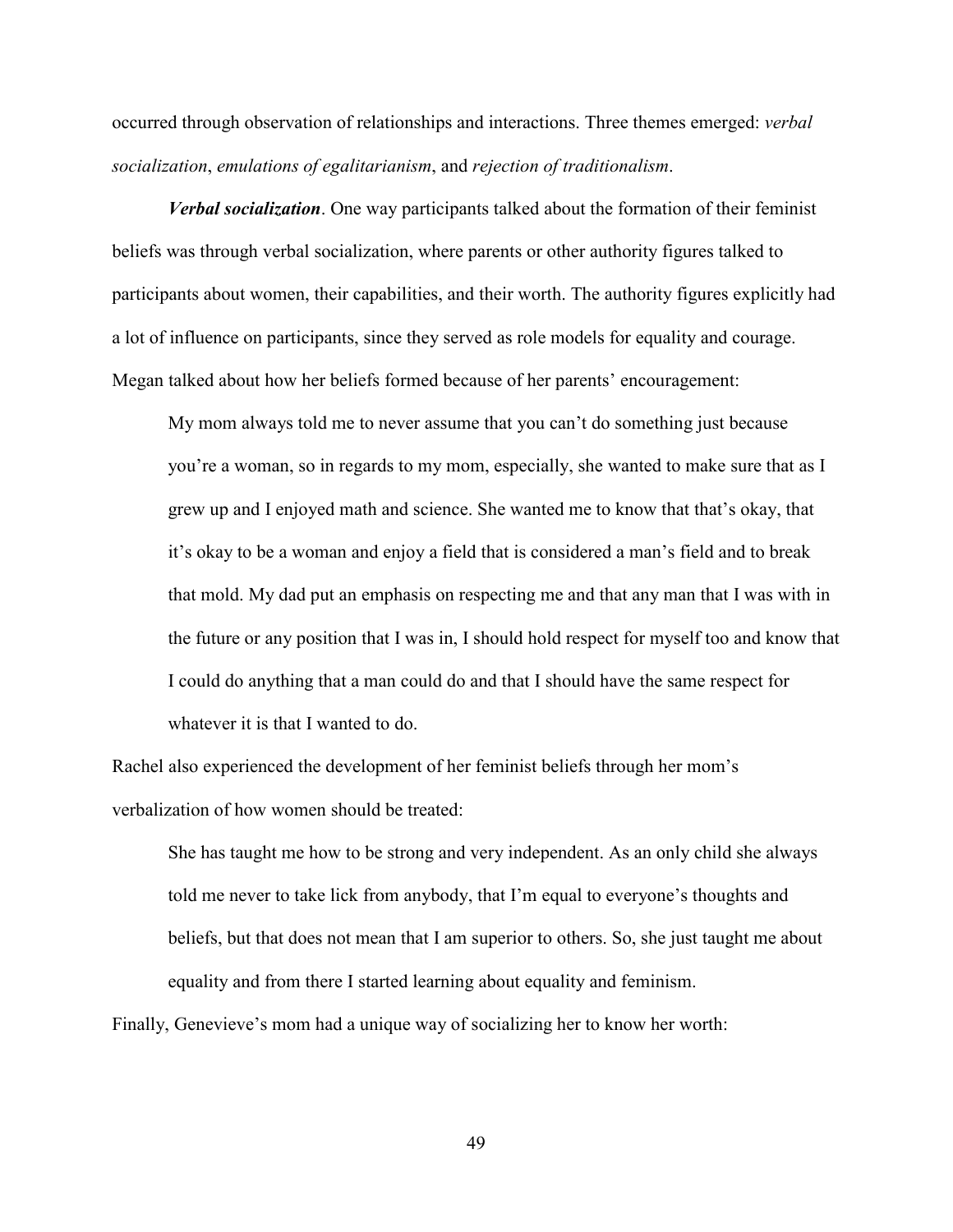She's[a] very strong woman [laughs]. Raising me, she would always have me watch the Lifetime channel with her and [she would say] never let anybody treat you like what's happening on this movie [laughs]. So she's the one who raised me to be very strong and always to seek justice and fairness in how people treat me.

Genevieve's mom used Lifetime movies as examples to demonstrate how men should not treat her. In this way, Genevieve learned to remind herself of her worth in dating relationships.

*Emulations of egalitarianism*. Other participants observed and desired to imitate others who displayed feminist beliefs and behaviors by enacting egalitarian roles. The observations the participants made influenced their feminist beliefs and their desires to implement equality in their relationships. Genevieve explained how her Aunt influenced her view of strong, independent women:

I think she broke a lot of barriers in that she is a veteran of the Vietnam War and she was a drill sergeant and she was one of the few women who were deployed to the combat zone. She never really talked about it except for the good things. Being in a man's world but being able to succeed and excel in that world and just growing up, all of her accomplishments all on her wall, her drill sergeant hat, all the people she led. I thought it was really cool because she explained to me in that time there were very few women that they would deploy out there to the front lines to be with the guys and so I think I gained a lot of those beliefs from her, too, that women should be able to do these things that men can do, too, because she did it.

While her aunt might not have talked a lot about her time in Vietnam, Genevieve observed all the evidence of her Aunt's accomplishments and realized the great capabilities of women. Her Aunt influenced the formation of Genevieve's feminist beliefs.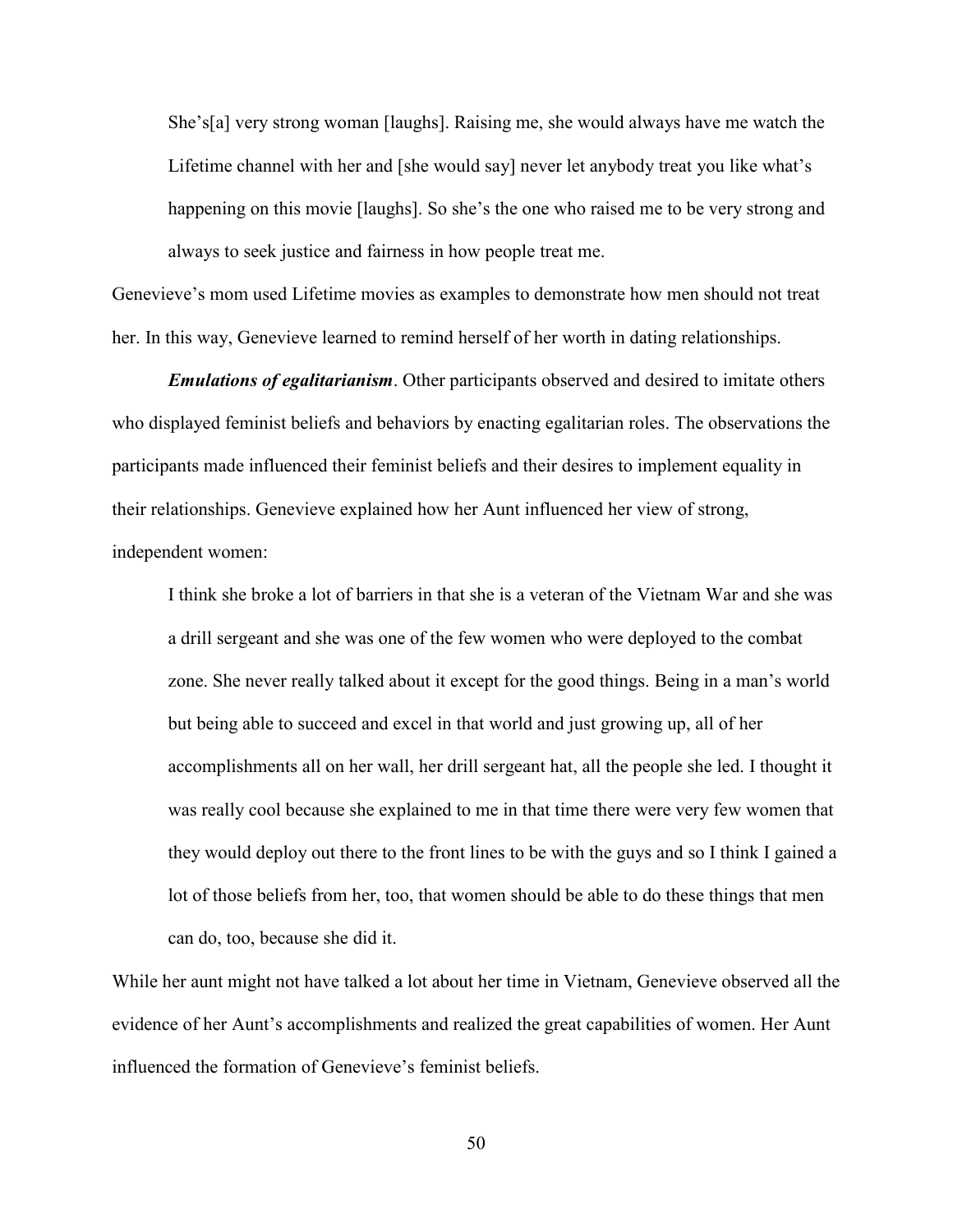Lisa described what she observed about her parents' relationship and how they ran their household:

It's equal in their marriage, it's equal in my household where I grew up. It's never the man does the "man job" and the woman does a "woman's job." It was always "Well if you're busy, I'll do that" and if my dad was busy, my mom would do that. It was always equal.

She then talked about how her parents influenced the way she wanted her dating relationships to unfold, "I look at a romantic relationship as seen as how my parents are together, I think that's how a relationship should be. I think it should be 50/50." Lisa's observation of her parents' performance of egalitarian roles helped her to realize the benefits of the flexibility of roles feminism offers to individuals. Kathleen described her parents' gender role reversal:

My dad was like the mom in the relationship. My dad did laundry, my dad cooked, my dad was the one who was always working. He'd work close to sixty to eighty hours a week and still my mom never did anything. All she does is she's a teacher aid at a school so she just has eight to three. She came home she kinda just relaxed and did what she wanted and my dad was the one who took care of us. Both outside of work and in the house.

Kathleen's dad was unhappy with this role appropriation. When he verbalized it, Kathleen observed the strength of her mom:

Even when they argue about it, she would just say well that's not something that I like to do. I don't like to be in the kitchen, I don't like to always do laundry and so I think there should be mutual help in a relationship, definitely, but seeing how strong she was definitely influenced me to what I believe now.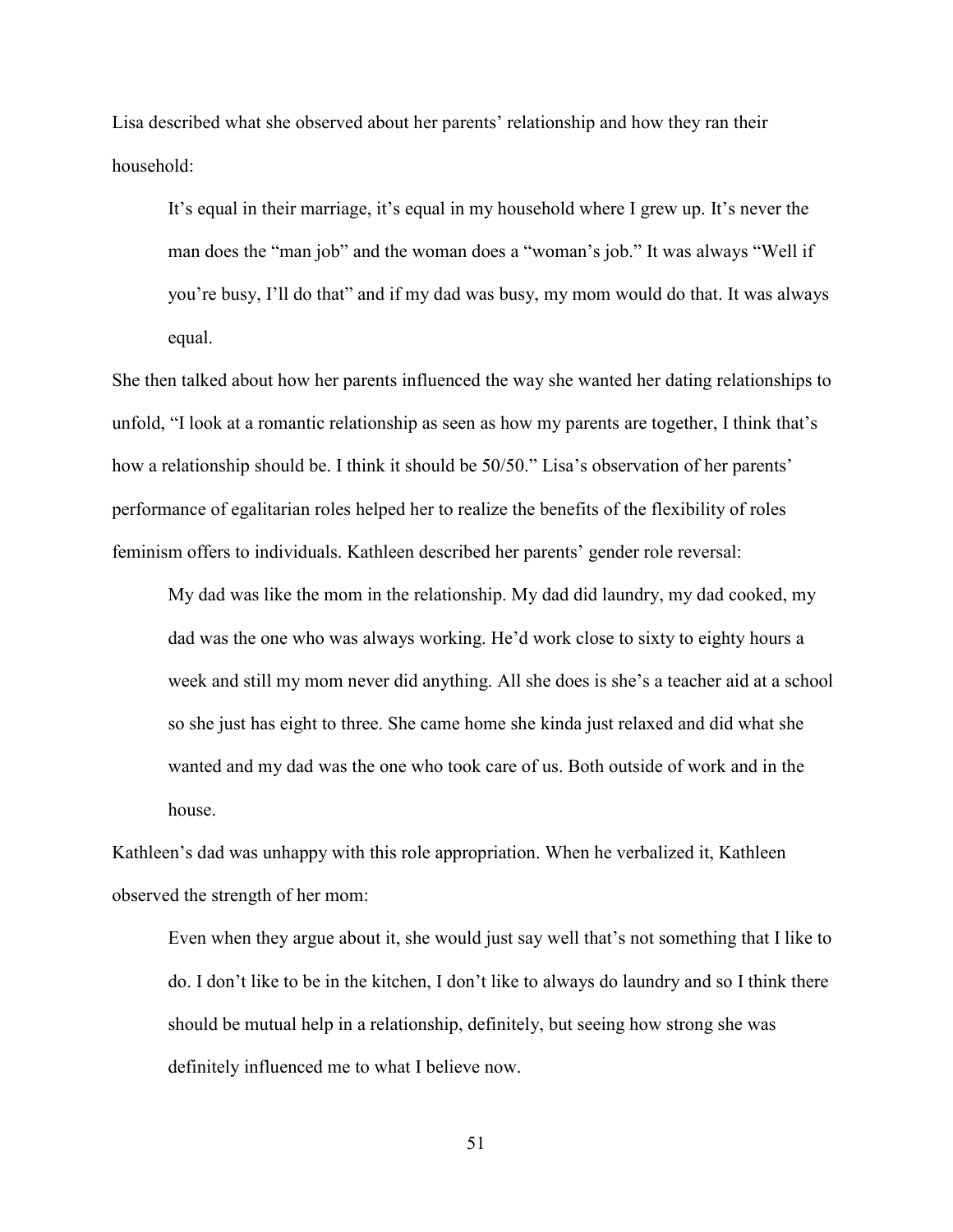Kathleen saw her mom refuse to do household work, and that influenced her feminist beliefs, knowing that it was acceptable to take on opposite gender roles. In summary, participants' feminist beliefs often developed from observing egalitarian roles and desiring to emulate those roles.

*Rejection of traditionalism.* As younger individuals, participants observed others around them, which influenced the development of their feminist beliefs. Some participants observed others practicing traditional gender roles and then rejected those roles. Jane, a single 27-year-old, who identified as bisexual, described her early family life, which was driven by her mother's adherence to traditional values:

My mother is a very traditional Korean person so she thinks women should be silent. She thinks women should take care of everyone in the house, she thinks that women are worth less than men, so she always treated [my brother] way better than she treated me because he's the one that carries on the family name, he's the important one, and I was always relegated to the kitchen and I was always relegated to serving him and serving my father, and serving her and I didn't understand why I had to be the one constantly in service of everybody.

Jane then talked about how feminism was a concept seemingly more accepting of who she was as an individual:

What I really liked about equity feminism was that it allowed you to be how you define yourself and I liked that because the way I'm supposed to be based on society and my parents, I was never those things and so I needed to find where I fit. I needed to find how to define myself.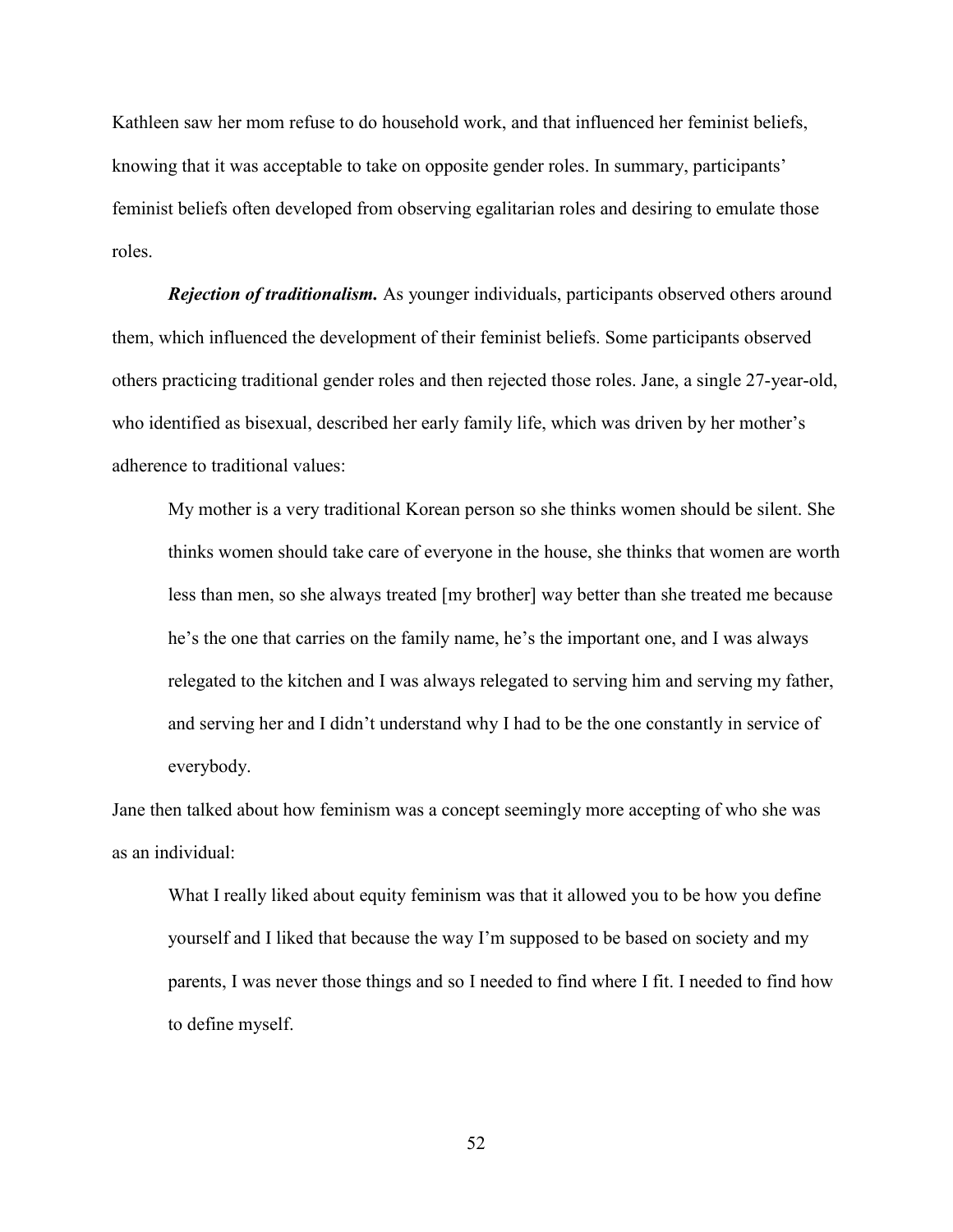Jane found the nature of her traditional home life to be stifling and rejecting of who she was. Her beliefs were formed by observing a lifestyle she did not want and therefore rejected it. Jane was drawn to feminism because it offered her acceptance, flexibility, and the freedom to be who she wanted to be, and to be unrestricted by the traditional expectations for women.

Another example comes from Maria, who observed how her extended family treated her female cousins:

I have three brothers and three sisters, and [my parents] have always treated all of us the same way, but that doesn't happen for the rest of my family, for example, one of my aunts has two girls and one boy and the guy is the only one allowed to drive the car in the family, and the only one who has a driver's license because he is the boy of the family. I think that's really unfair and I encourage them: you should get a driver's license. You're completely capable of driving. And my cousins are like yeah I should probably get one, but they don't do it. They don't have the motivation to do that.

Maria was not treated differently from her brothers and sisters, so she has the ability to look at her cousins' family and see how her female cousins were not given privileges her male cousin received. This reinforced her feminist beliefs.

**Discussions of dating practices**. Participants also described talking about dating practices with their friends. They shared stories about dating, asked questions and offered advice. These discussions often reinforced their own beliefs. Advice giving and receiving about the state of participants' romantic relationships was a common way that participants implicitly or explicitly referenced their feminist beliefs and the process of constructing and maintaining healthy relationships. Advice that was given to participants tended to encourage healthy relationships with participants' romantic partners. The participants' friends and relatives also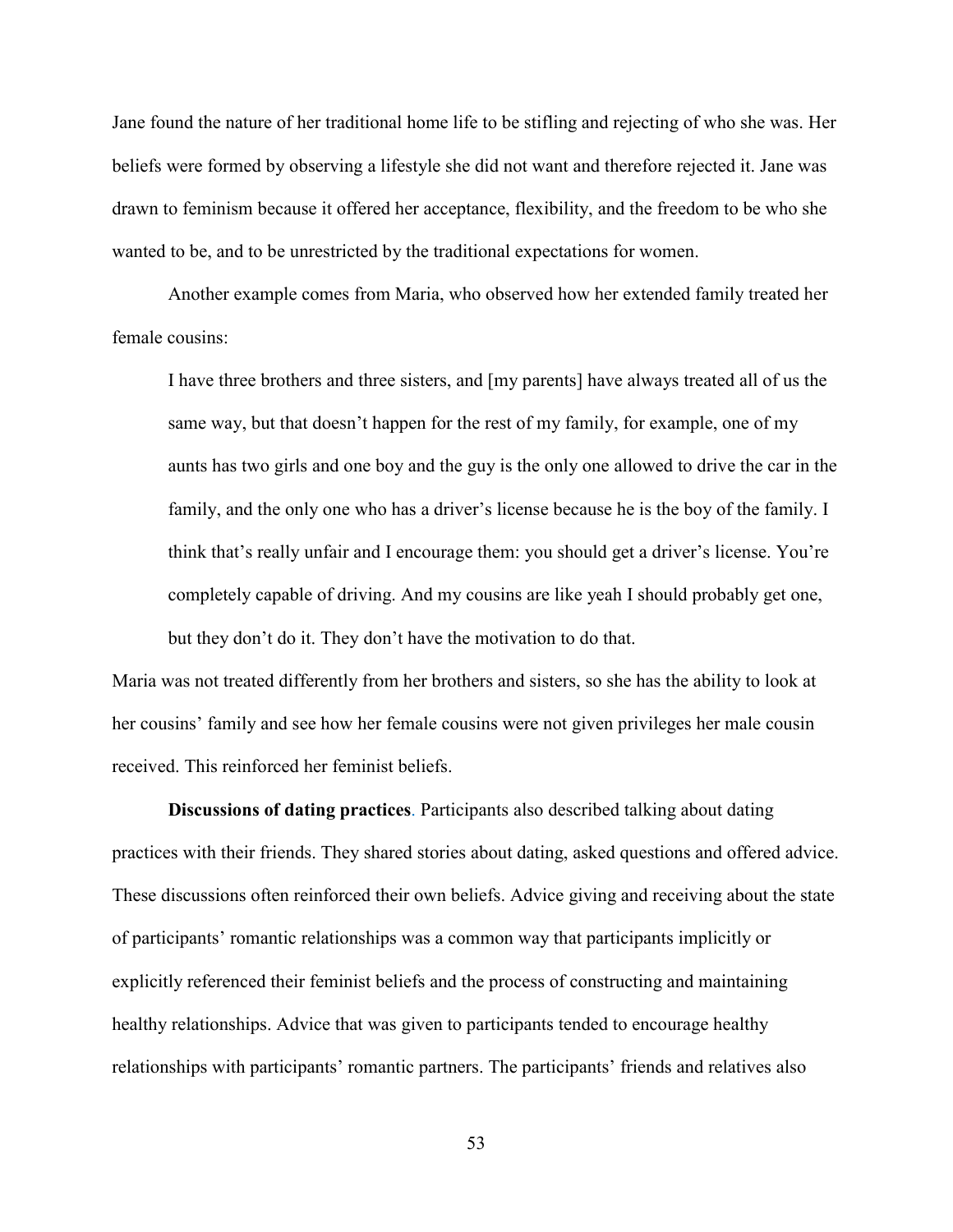gave advice that showed goodwill to protect the participants and others from getting hurt in their dating situations. Isabel recounted a conversation with a male friend about her long-term marital expectations of her current boyfriend:

He'd tell me that when you're dating a guy, the guy expects the girlfriend to be someone to have fun, to go out and talk and do stuff together, but they're not expecting to get married, for you to be their mother, for you to take care of them, that's not what they expect and so when I was dating, I was dating my husband back then and [my friend] was giving me that advice so he was telling me to adjust my expectations and say hey, slow down. The guy is going out with you. He's nice, you're nice, you're going somewhere but he's not trying to get married next month so slow down. It was hard [laughs] to do something about that, but yeah, I think it was good advice.

Another example of friends helping participants develop and maintain healthy relationships came from Emily. She had difficulty with the desire to be in constant communication with her boyfriend, mostly because she was worried for her boyfriend's safety when it came to his dangerous job occupation. When Emily's boyfriend grew frustrated about the constant text messages, Emily turned to her sister for advice:

She just told me when you're worried, just call me or go do something like get your mind off of it, set your phone down, don't blow up his phone. You just wait for him to call you. Blowing up his phone's not gonna do anything. It's helped. And so now, I kind of understand there's nothing I can do about it, even if something does happen, me trying to get ahold of him isn't gonna really fix anything.

Emily's sister encouraged Emily to lean on her when she was worried about her boyfriend. The advice helped Emily understand the situation more and it helped her and her boyfriend maintain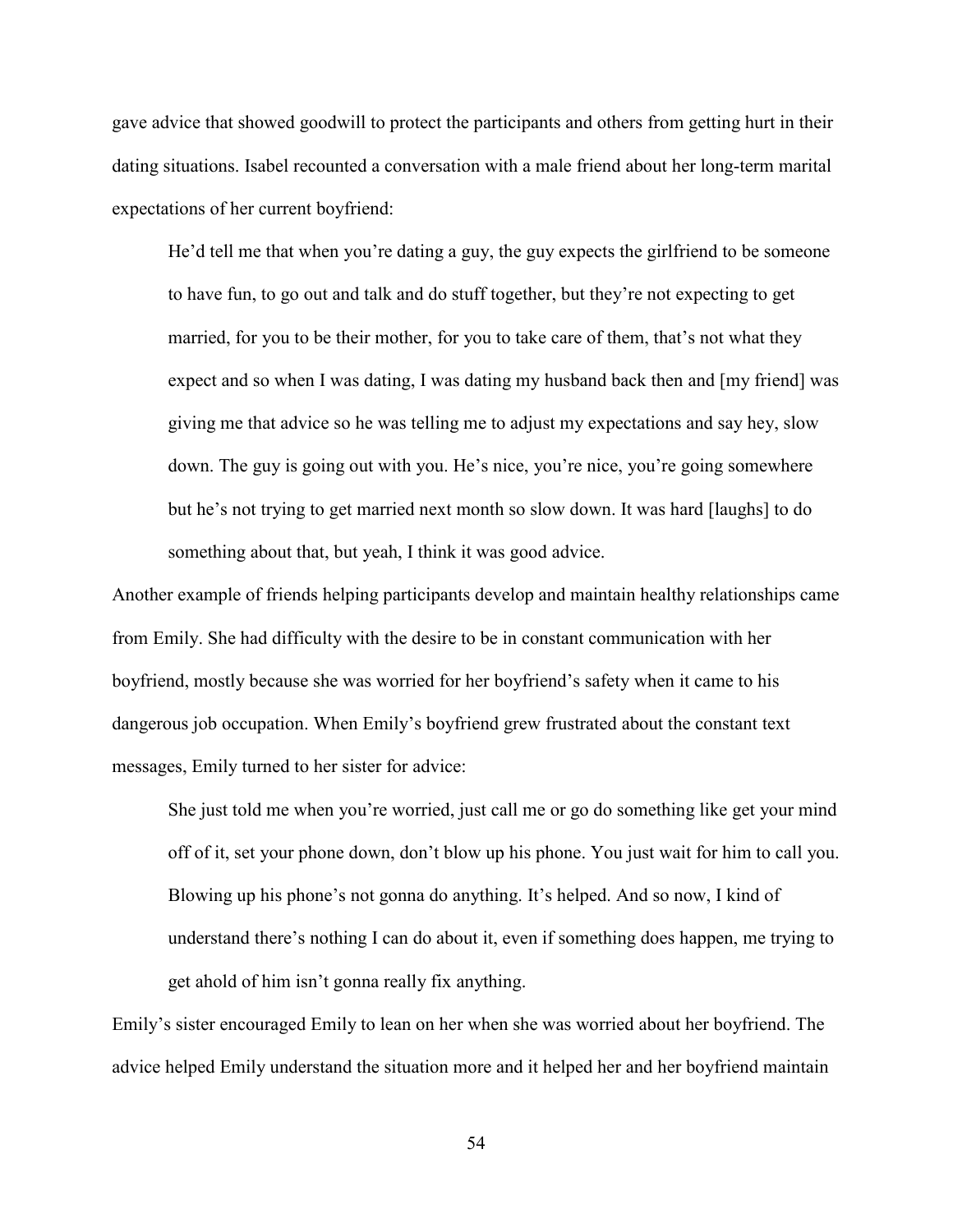a healthy relationship. Yet another example of how friends helped the participants maintain healthy relationships came from Jane, who struggled to have an accurate sense of the appropriateness of her actions on a date. She turned to her male friends to check her behavior:

The guy [I am out with] will generally be disrespectful or mean or walk out and sometimes I just wonder if I was too forceful or if I did something wrong or if I was being too offensive, but when I tell my guy friends, they generally [say] like what you did was right, like I would've done the same thing if I was in that situation cause sometimes it's hard to tell if you were doing too much of something, if you were wrong and just talking to them helps me to see if I was wrong in the situation or if I need to correct my own behav[ior] so it's more of a check.

Akilah talked about a friend of hers who's advice went a long way to the development of her relationship with her husband:

If you are going to be my man, there's a standard you have to meet and everything but she told me that you can't find a perfect person and sometimes you just have to help that person be better. Not change that person. And I remember when I was with my husband, then my boyfriend, I used that and it helped cause I had this issue with him about not talking a lot and then I'm always complaining about it and at one point [I said] I'm not going with this relationship, because I want someone like me, someone who wants to talk all the time and he just doesn't want to talk all the time. Sometimes he wants to be alone and not talk about anything and then when my friend told me that, it stood out to me and I still would say that she was a big influence on me deciding whether to go for the relationship and I decided to go forward and give him the benefit of doubt and now he's a good talker.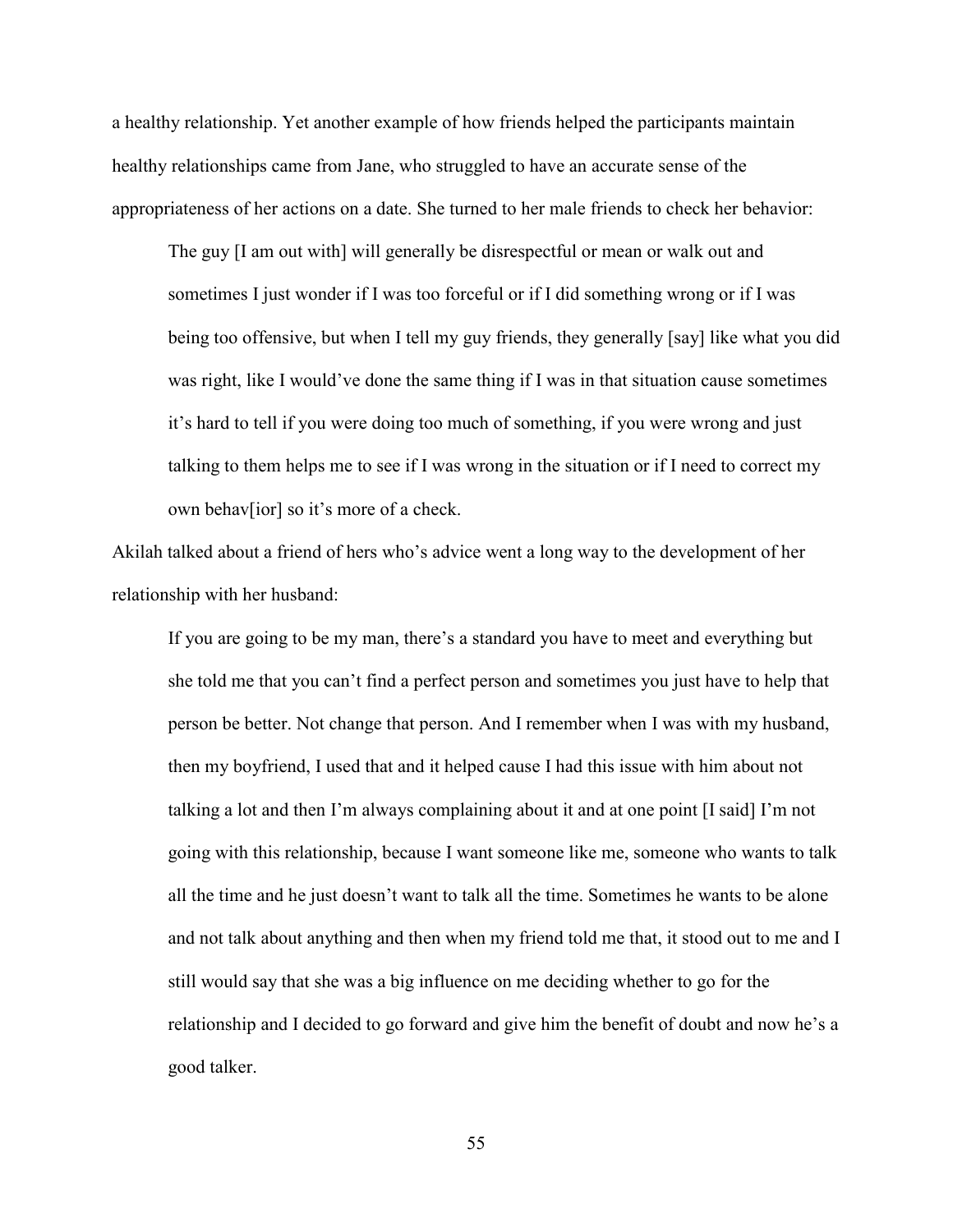Akilah's friend helped her to realize that there was no perfect man out there for her, and that it was okay to help her romantic relationships grow in their short comings.

 Sometimes, participants demonstrated how they rejected advice given to them because the advice encouraged traditional roles. Madison, a single 24-year-old, was an individual with strong feminist beliefs. She talked about confiding in her friend, Bianca, who preferred traditional dating roles that she wanted to tell a guy that she liked him:

It's been hard for me because one of my very good friends here that I met in grad school she's waiting for the prince to roll up in the white horse and take her off into the world, so I would see her in these relationships where she tried talking to guys and she wanted him to do everything, and I would think to myself, Bianca, do something, but the point of the story is I had actually been wanting to [tell him I liked him] for a long time. I had mentioned [telling him I liked him] to her a few times in previous months cause I've known this guy a really long time and she was like oh my god, you can't do that, you shouldn't do that, really discouraging me and I would listen to her because she's my friend, but in the back of my head, I was always thinking what's the big fucking deal?

Madison went on to describe what she has observed from Bianca's romantic relationships: She hasn't had too many past relationships. That's the thing about it, too. She's had one long-term relationship and it was very black-and-white and then she's been in a lot of onand-off kind of dating situations. So no, they haven't worked out because the guy gets what he wants and then he's gone.

Madison's feminist attitudes were reinforced as she observed Bianca traditionally navigating romantic relationships and discouraging her from telling a guy that she liked him. She saw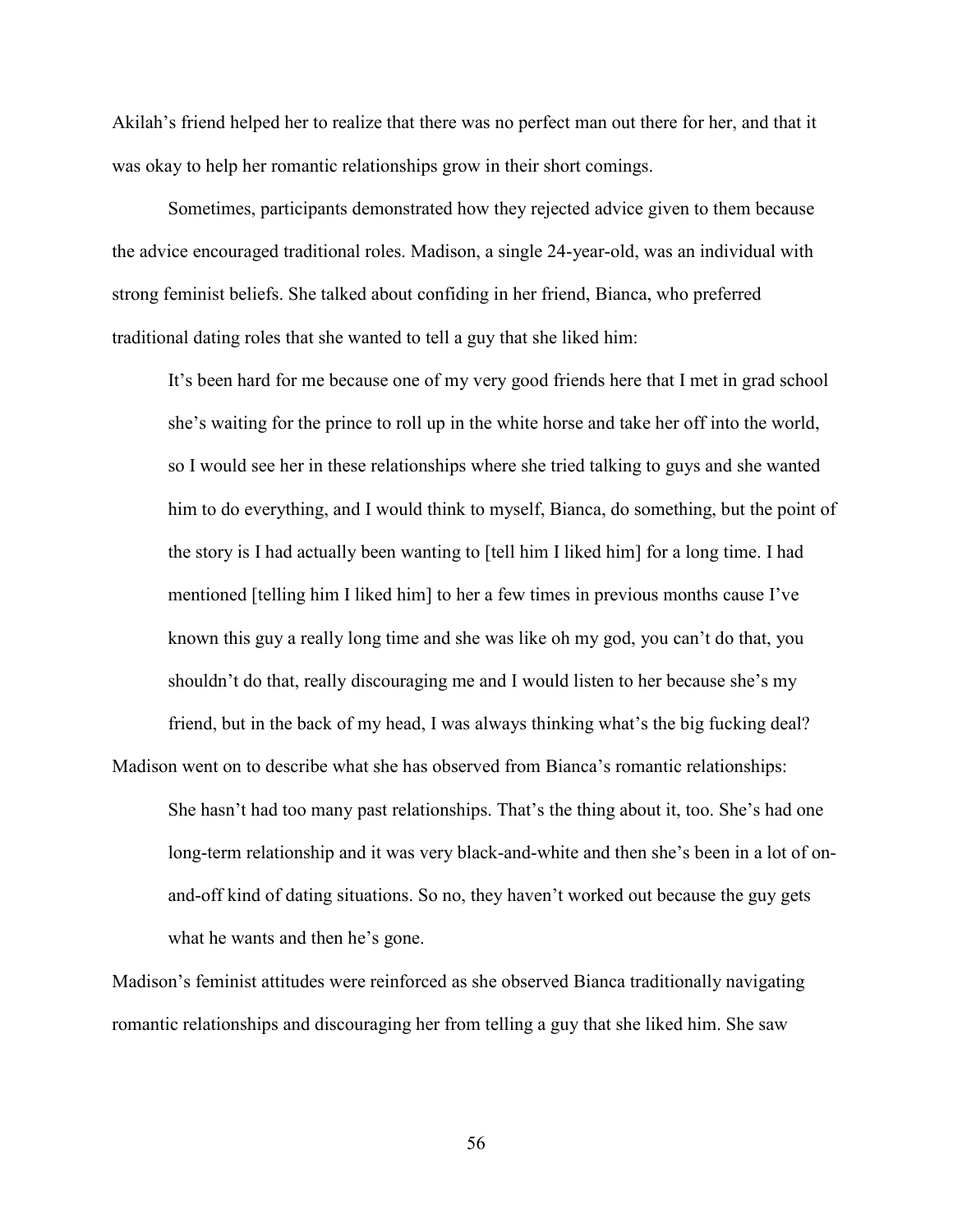Bianca's failures when it came to romantic relationships due to her traditional navigation of dating relationships. Therefore, Madison was critical and challenging of traditional gender roles.

The results demonstrated changes in dating practices and ideologies due to participants' feminist beliefs. It would seem that no matter the strength of societal and traditional roles, feminist beliefs can change the dating game. Though many participants may have experienced cognitive dissonance in the past with the clash of their feminist beliefs and society's ideas of dating, the participants overcame dissonance in a variety of ways, while their feminist beliefs were strengthened in the process and continue to make a difference in their lives.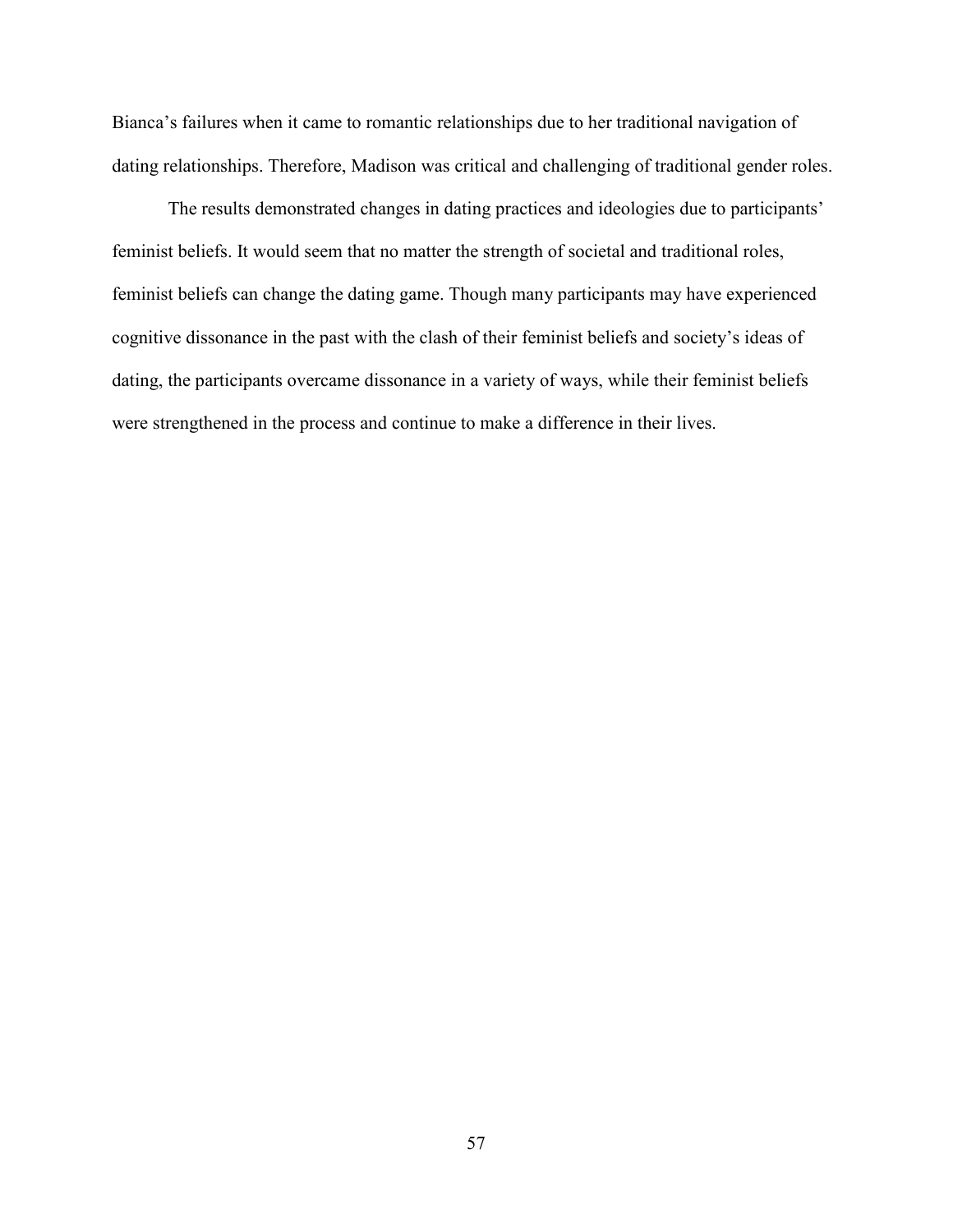#### **Chapter V: Discussion**

The goal of this study was to examine the connection between feminist beliefs, dating ideologies, and dating practices of college-aged women. One aim of this study was to examine if individuals with feminist beliefs used more egalitarian gender roles instead of traditional gender roles when dating. A second aim of this study was to find out if feminism had an influence in individuals' moving away from traditional roles and embracing egalitarian roles. Finally, a third aim of this study was to investigate the influence conversations with others had on the perpetuation of individuals' dating practices.

# **Feminist Identities**

Three research questions directed the study. The first research question asked how feminist beliefs influenced individuals' dating ideologies and practices. In line with a study done by Swirsky and Angelone (2016), the participants of this study self-identified as feminists due to exposure to feminism through college courses, or because of a feminist role model, even if the role models themselves did not verbally identify as feminists. Role models passed their feminist ideals down to others either explicitly through conversations or implicitly by enacting (or not enacting) feminist ideals. The researchers also found that women were drawn to feminism because it offered the freedom to choose, indicating that individuals use feminism to break away from social pressure that calls them to take on traditional gender roles. A final finding of Swirsky and Angelone's (2016) study that aligned with the current is that women identified as feminists because of their desire for equality on a broad scale. All these reasons for identifying as feminists were offered by the participants of the current study.

Even though the participants described reasons for self-identifying as feminists that mirrored previous research, half of the participants who identified as feminists did not fully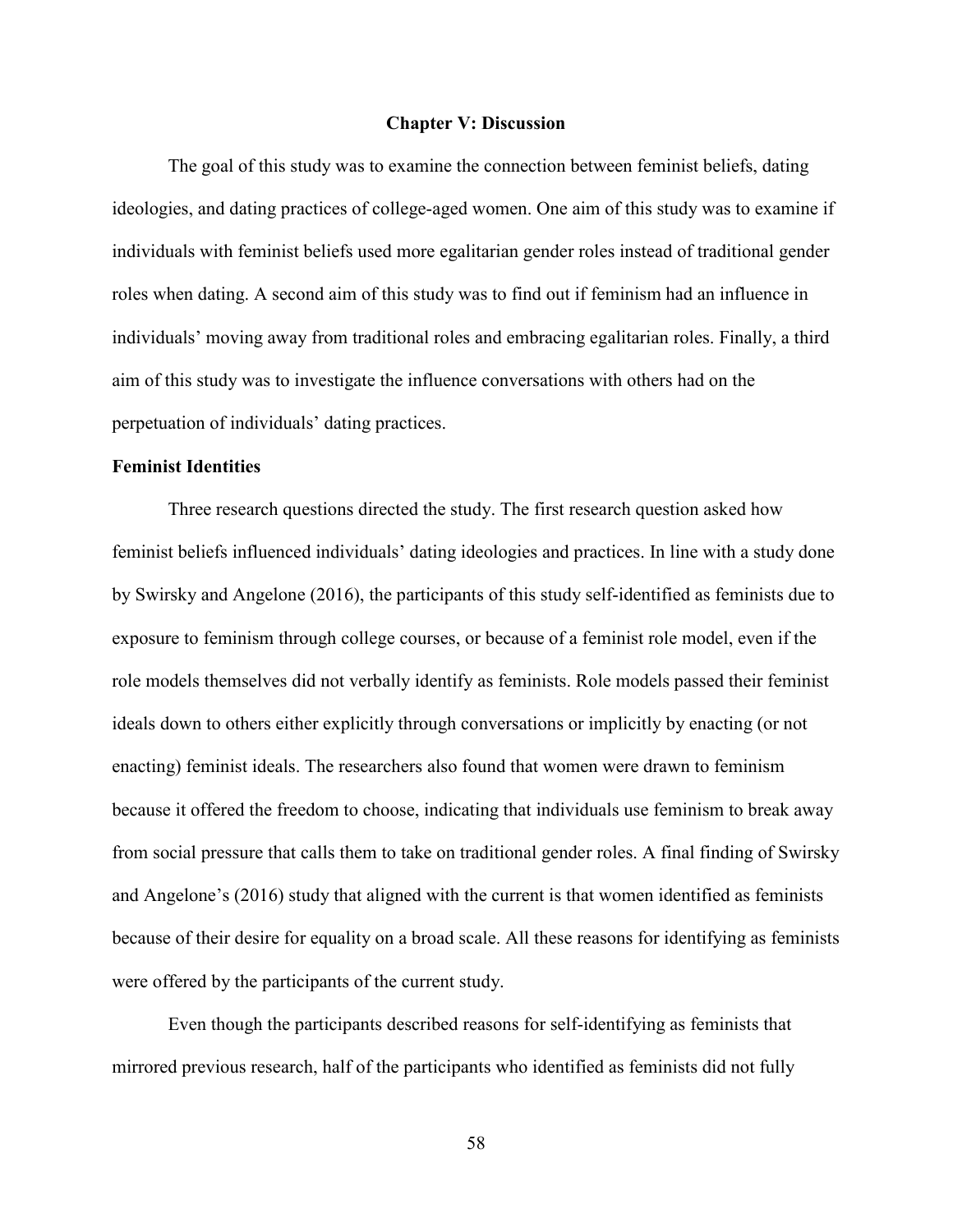commit to the label. These participants gave further explanation to their self-identification of feminism to clarify that they were not stereotypical feminists. Callaghan et al. (1999) believed that stereotypes act to maintain dominant power structures within a society, as well as support authoritative ideologies. Feminist stereotypes described by participants in the researchers' study included images of feminists as extreme, ugly, and involving derogatory depictions of lesbians. However, many women who described feminist stereotypes were able to reject them and identify themselves as feminists. It might be said that in the current study, the participants' further explanation of their embracement of the feminist label was their way of acknowledging feminist stereotypes and verbally overriding them in order to accept the feminist label.

Another reason for participants' feminist identity explanations could point to the researcher's question of if participants used the word "feminist" to describe themselves. The question itself was dichotomous and left no room for variation in their answers. However, some of the participants did not hesitate in embracing the feminist label and did so without further explanation. Future research might look at how and why some individuals show no discomfort in self-identifying as feminists, and how they came to the point where they felt comfortable in giving no further explanations to their feminist identities. Despite the participants of this study self-identifying as feminists with or without explanations, it seems that having feminist beliefs was enough to trigger a change in traditional dating expectations.

Embracing feminism creates opportunities to question societal norms, including that of traditional gender roles in dating. Heterosexual traditional dating consists of roles that encourage male partners to be dominant and have more leadership opportunities, while encouraging female partners to be passive and reactive actors within the couple. Since traditional dating calls for male dominance and female passivity, it also draws out dating scripts for male and female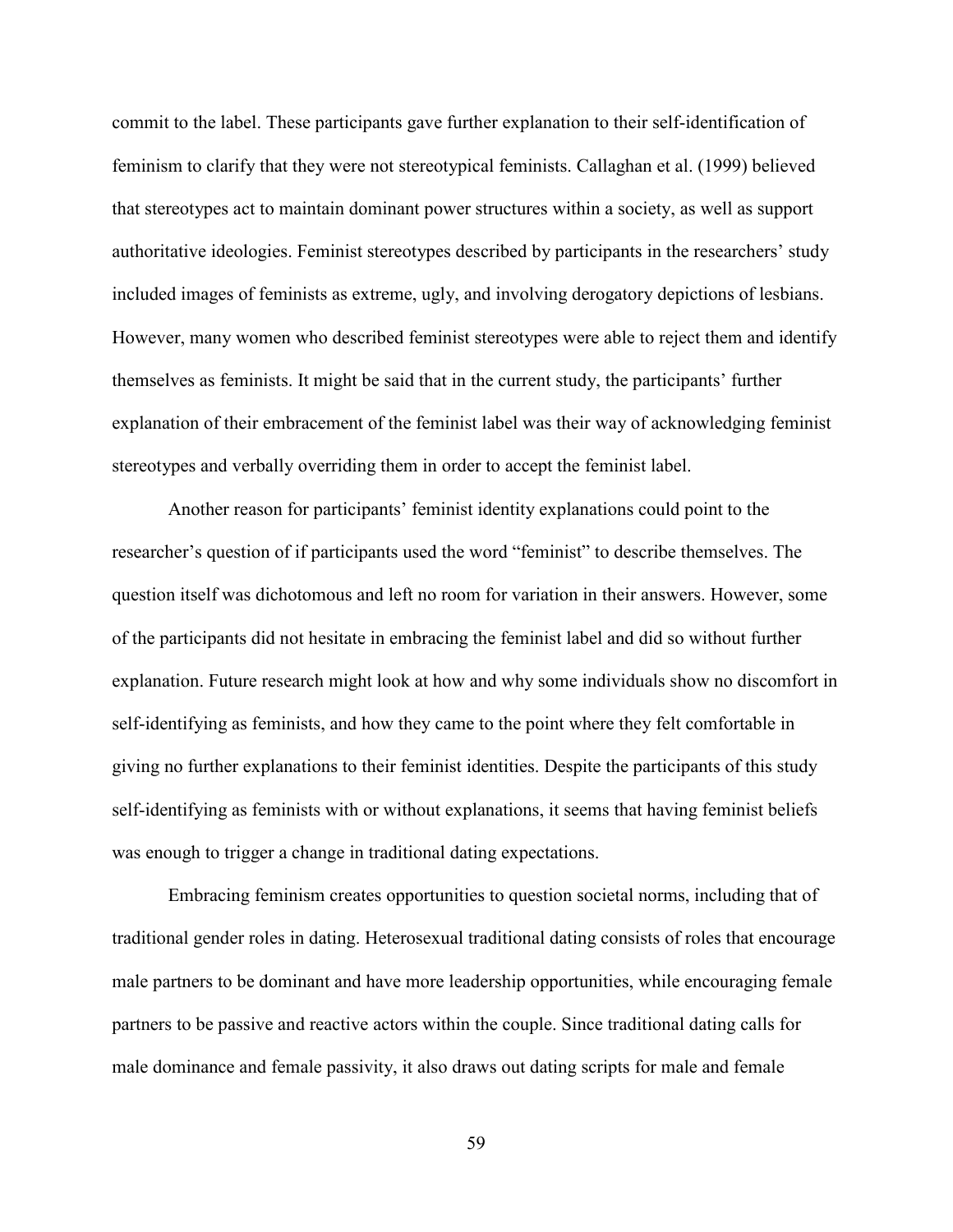individuals to follow. Egalitarian gender roles, on the other hand, call for equality in a variety of contexts. In the dating context, egalitarian roles are performed when both partners in a relationship have the ability to take on equal or opposite roles. From the results of the study, it seems that embracing feminist beliefs has influenced participants to include egalitarianism in their dating expectations. Dating expectations for participants included desiring egalitarian gender roles after the first date, while others wanted a hybrid form of egalitarian and traditional roles. These egalitarian expectations turned into action, as seen when participants described their dating experiences and the roles they took on during dates.

The result of feminist beliefs creating expectations that turn into actions mirrors Nelson's et al. (2008) equation model for the formulation of feminist identities that manifest in action. These researchers identified three sources of feminist exposure to individuals that are similar to the results of the current study. They include taking women's studies classes, having a feminist mother, and experiencing sexist events. These three sources led individuals to either evaluate feminist beliefs, or develop conservative, liberal, or radical beliefs. An individuals' evaluation of feminism and formation of beliefs potentially led to their self-identification as feminists, and then led to collective action on behalf of feminism. The researchers put emphasis on life experiences, such as experiencing sexist events as strong predictors of the creation of feminist beliefs, self-identification, and action.

This calls to mind the participants of the current study who had previous relationships with sexist partners, and who terminated those relationships, ending up with stronger feminist beliefs. Participants experienced sexist treatment by their partners, and then were able to evaluate their relationships later, form beliefs and then take action by creating new, pro-feminist criteria for future romantic partners. The same process works for participants who had role models to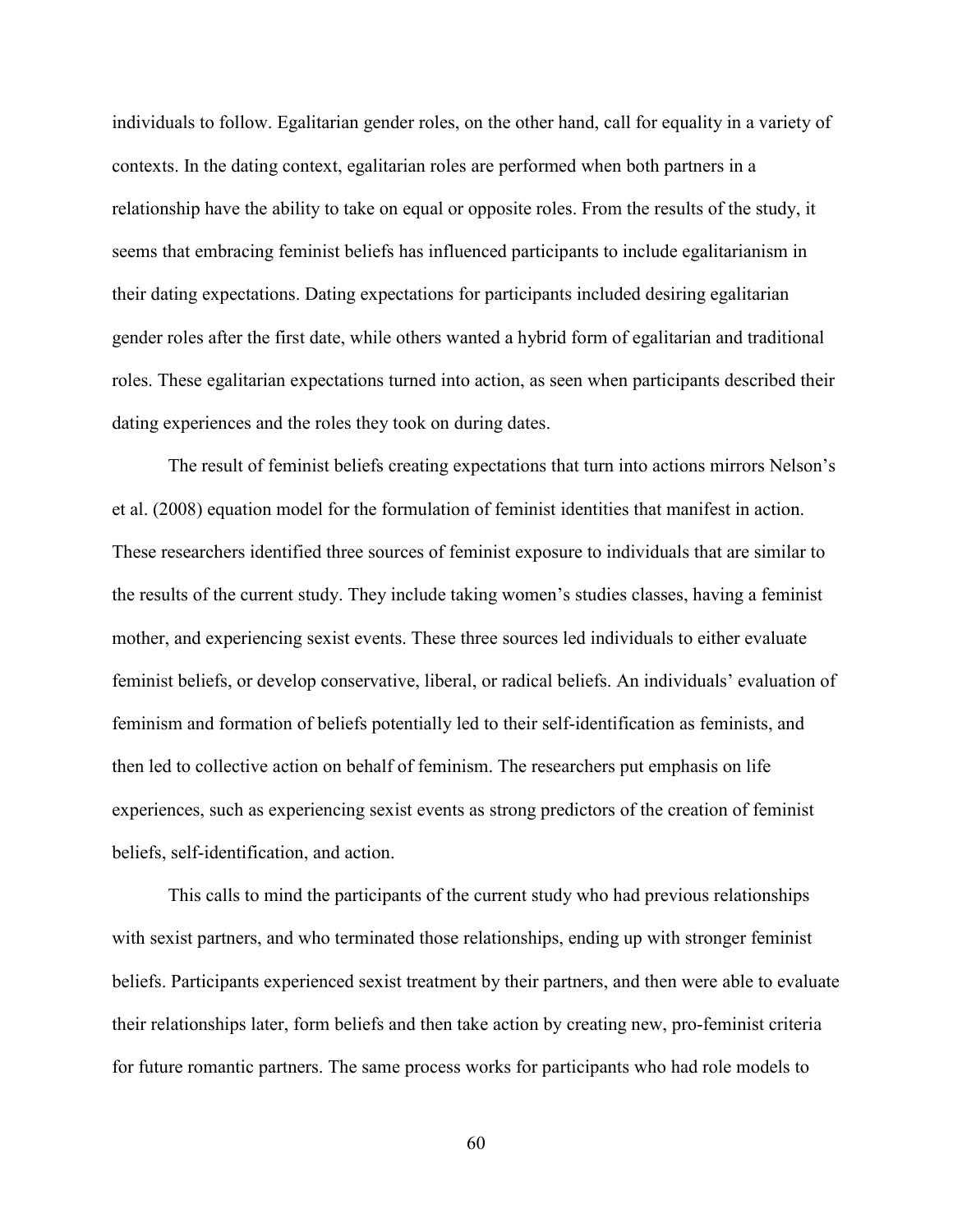help the development of their feminist beliefs. Role models sent feminist verbal and nonverbal messages that participants assessed and input into their beliefs. Eventually, those beliefs followed into action. In general, the participants of this study followed in Nelson's et al. model which explained how participants' exposure to feminism and life experiences solidified their beliefs, formed egalitarian expectations, and led to egalitarian role-taking in the dating context. However, because participants developed and enacted egalitarian roles, they had to internally struggle to fight traditional dating expectations, leading to cognitive dissonance.

### **Gender Roles**

The second research question asked how individuals who held feminist ideologies managed cognitive dissonance as they navigated dating relationships. Many of the participants struggled in thinking about times they had experienced cognitive dissonance in the past when it came to dating roles. Since the participants had solid feminist beliefs at the time of their interviews, they implied to have overcome dissonance at a certain point in the past. Some participants may have resolved cognitive dissonance unconsciously. In other words, some participants may still struggle with desiring or performing traditional dating. As a result, these participants created strong feminist beliefs systems that allowed them to only perform traditional roles on the first date, and then perform egalitarian beliefs on proceeding dates. Therefore, participants resolved dissonance by separating and differentiating the performance of traditional gender roles on first dates and egalitarian roles on all other subsequent dates.

 Another reason participants desired to honor the first date as traditional while engaging in egalitarian roles for subsequent dates might be found in the propositions of Uncertainty Reduction Theory (URT). Berger and Calabrese (1975) explained that the basic assumption of URT focused on individuals' need to reduce uncertainty and increase the predictability of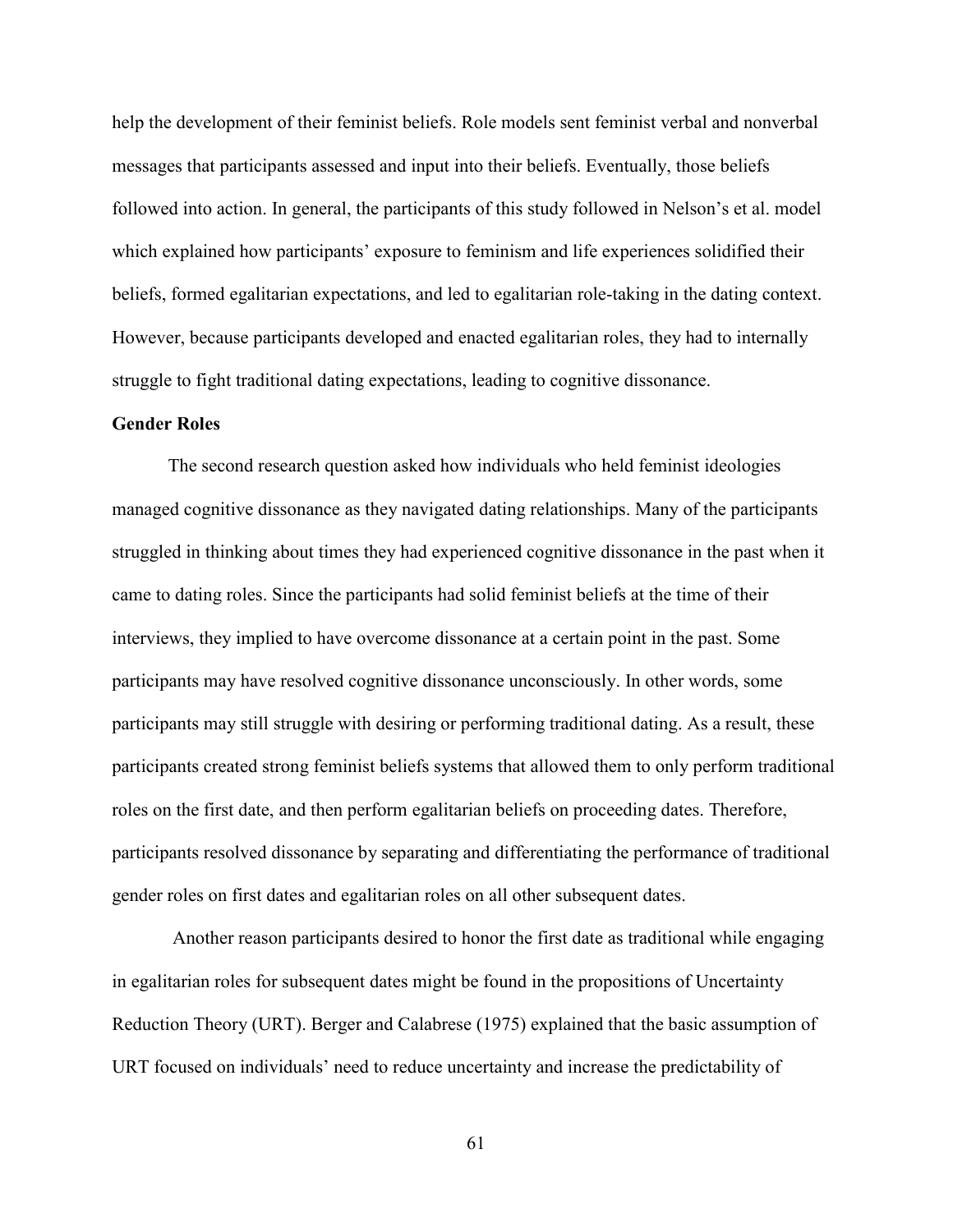behavior when interacting with strangers or encountering new situations for the first time. As a result, individuals will engage in certain behaviors to decrease uncertainty about another individual or situation, such as increasing verbal communication, information seeking behaviors, and reciprocity.

The first date itself holds a high level of uncertainty. Individuals are likely getting to know each other exclusively in a date setting. They do not know the end result of the date or if the encounter will go well enough to desire a second date. As a result, individuals use the traditional gender roles to increase certainty with how the date proceeds, as well as to increase certainty in the behavior of an individuals' romantic partner.

There might also be uncertainty for individuals who have feminist beliefs and desire egalitarian roles. These individuals might not feel comfortable enacting their beliefs right away when considering how that will make their potential romantic partners feel. As a result, individuals may enact traditional roles on the first date as a safe platform to create a comfortable environment for themselves and their partners. The platform can also open the door for feminist individuals to talk about dating roles with their partners and set the stage for egalitarian roles in preceding dates.

Participants also resolved cognitive dissonance while continuing to enact traditional roles on first dates by choosing to use their feminist beliefs to support traditional gender roles. In this case, participants may openly act on their feminist beliefs in other areas of life. When it comes to dating, however, some participants believed that they were making use of their feminist beliefs by allowing room for their male partners to take on a traditional role, to show their masculinity. Allowing male partners to pay for meals, to pick up their female partners for dates, to open doors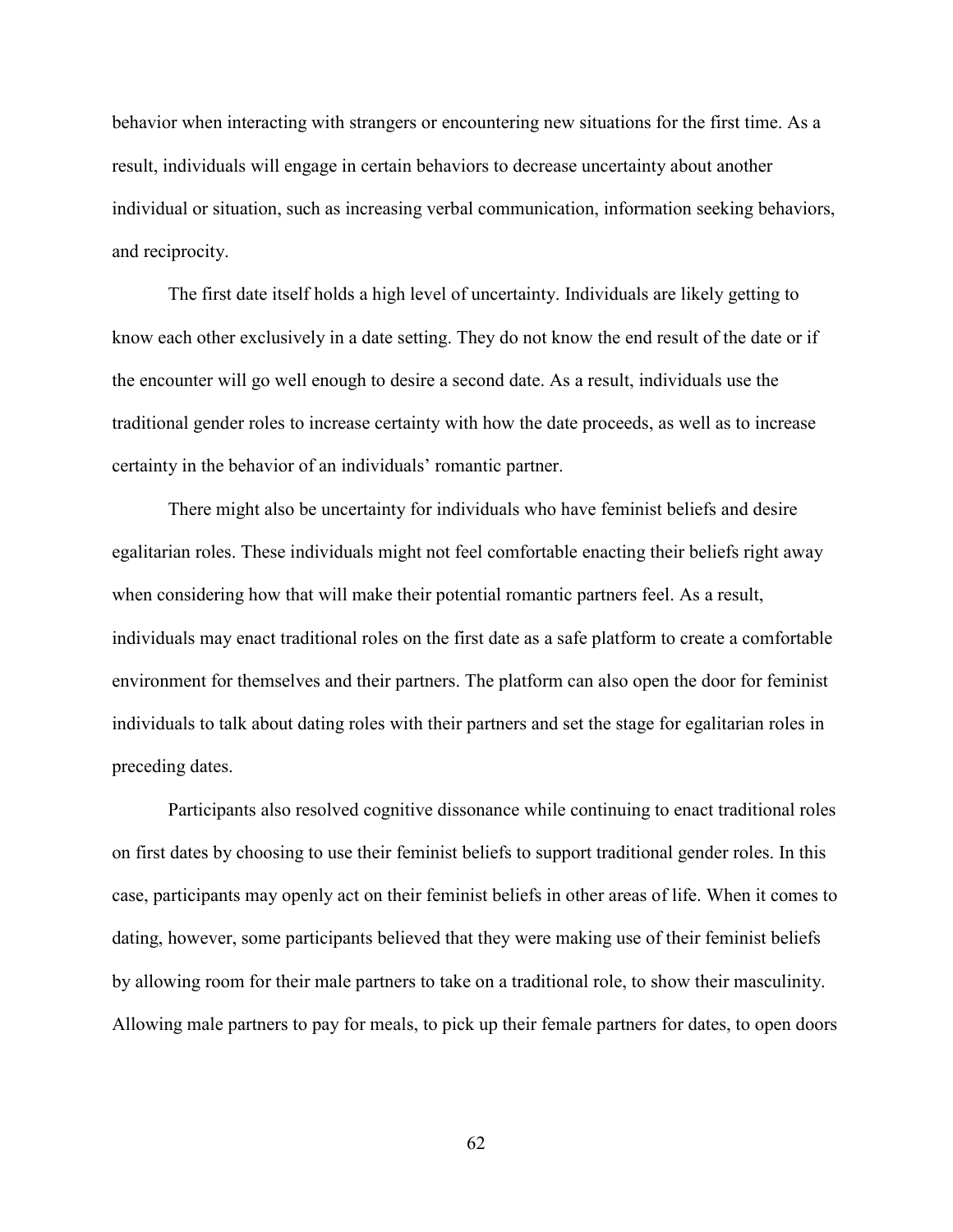for their female partners may be a participant's way of enacting feminist beliefs and therefore, resolving dissonance.

An additional possibility for why participants had difficulty thinking about a time when they experienced cognitive dissonance when it came to dating roles is because of memory distortion. A study by Rodriguez and Strange (2015) found that individuals who resolved cognitive dissonance through a change in attitude experienced memory distortion when thinking back to individuals' initial attitudes. In other words, individuals who experienced an attitude shift used their current attitudes to inform themselves about their past, and in the process, they misremembered their initial attitudes. In another study, Grysman (2014) found that individuals downplayed both the significance and the quality of dissonant memories. Individuals downplay dissonant memories in order to distance themselves from them and to maintain a positive selfimage. With these studies in mind, the participants in the current study may have struggled to think of dissonant experiences because they could not see through their current feminist or egalitarian attitudes to remember their initial, possibly traditional, attitudes they held in the past. There is also a possibility that participants tried to maintain positive self-images to the researcher by misremembering or devaluing the importance of dissonant memories. Cognitive dissonance cannot develop without the formation of beliefs. Therefore, it is important to understand who influenced the formation of feminist beliefs in participants' lives.

### **Communicating about Feminism**

The third research question inquired about how conversations with others influenced participants' dating processes. In this case, feminist beliefs seemed to hold more influence over dating processes than did conversations with others. One result from the study that dealt with feminist beliefs was that parents and other authority figures appeared to have more influence on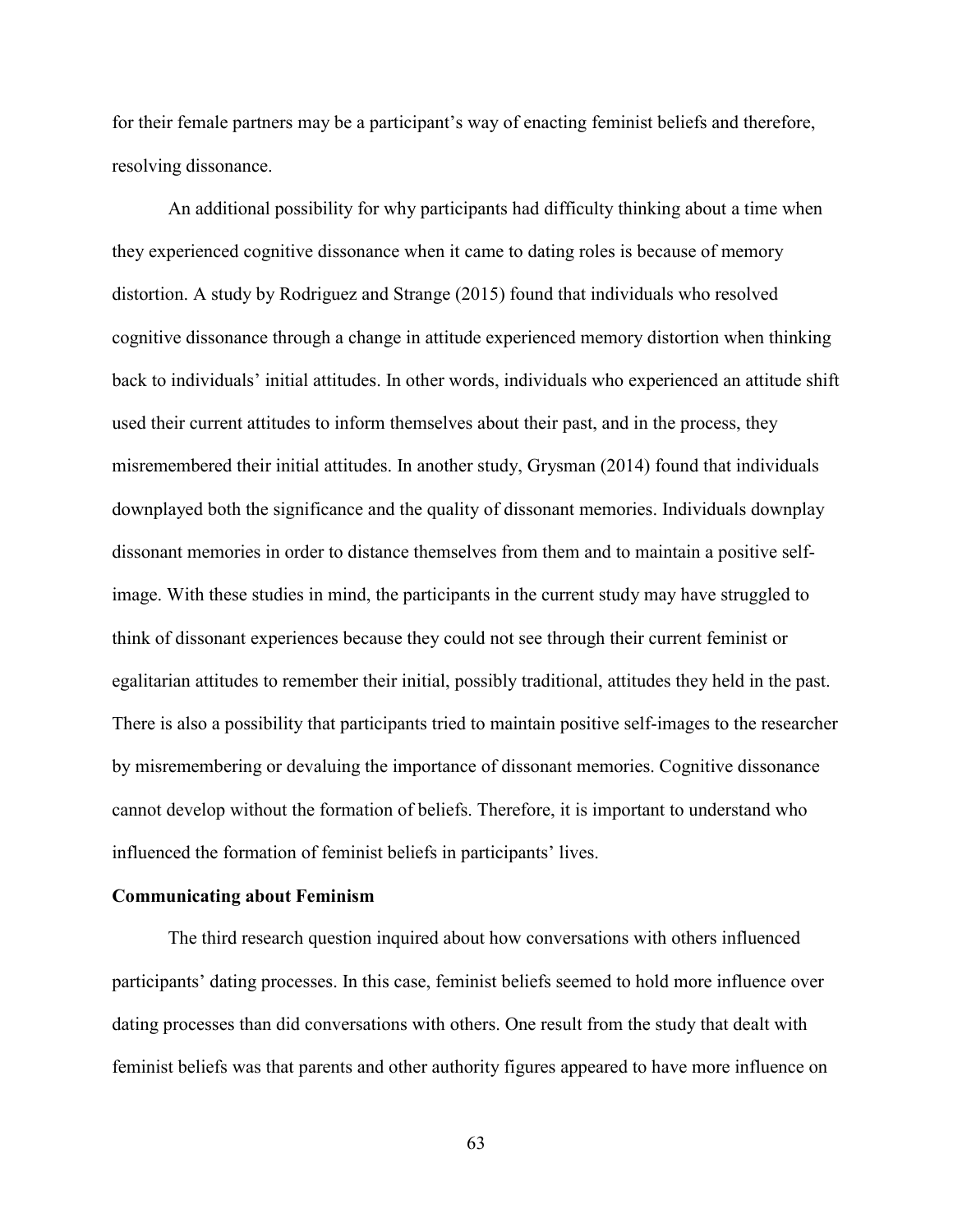the development of participants' feminist beliefs than did peers. This may be a result of early socialization parents had on their children. In fact, when children are in their elementary school years, parents' beliefs shape those of children, especially when it comes to their ability selfconcepts ("IV. Child Factors," 2015). This means that as some participants' parents repeatedly verbalized that they believed the participants were capable of feminist values, such as believing they could do anything as a woman and to know their worth, participants formed and maintained that same belief about themselves. Also, parents had more of an impact on participants' beliefs than peers because according to Starrels and Holm (2000), individuals are more influenced by individuals who are most familiar and emotionally intimate to them. Plus, the same study found that mothers' expectations for marriage had a stronger influence on women than men. This is mostly because of the strong mother-daughter relationship dynamic. This coincides with the current study, with many of the participants relating their feminist and relational beliefs back to their mothers.

Peers may be useful for evaluating ideas as a comparison point or in brainstorming situations, but similar-aged peers do not have the social and familial authority or the credibility to have a significant role in developing others' feminist beliefs. In fact, Starrels and Holm (2000) found that when it came to the socialization of marital relationships, men were more influenced by peers than women. This could relate back to men having more of a group orientation when it comes to socializing, and therefore, they are more likely to be influenced by friends. Women, on the other hand, were not influenced by peer groups, no matter the size. Their marital plans were independent from peer groups as a result of women desiring intimate dyadic relationships. It could also be the case that college aged peers are also working to form and understand their own beliefs about feminism. Therefore, participants are more likely to look to adults for help in the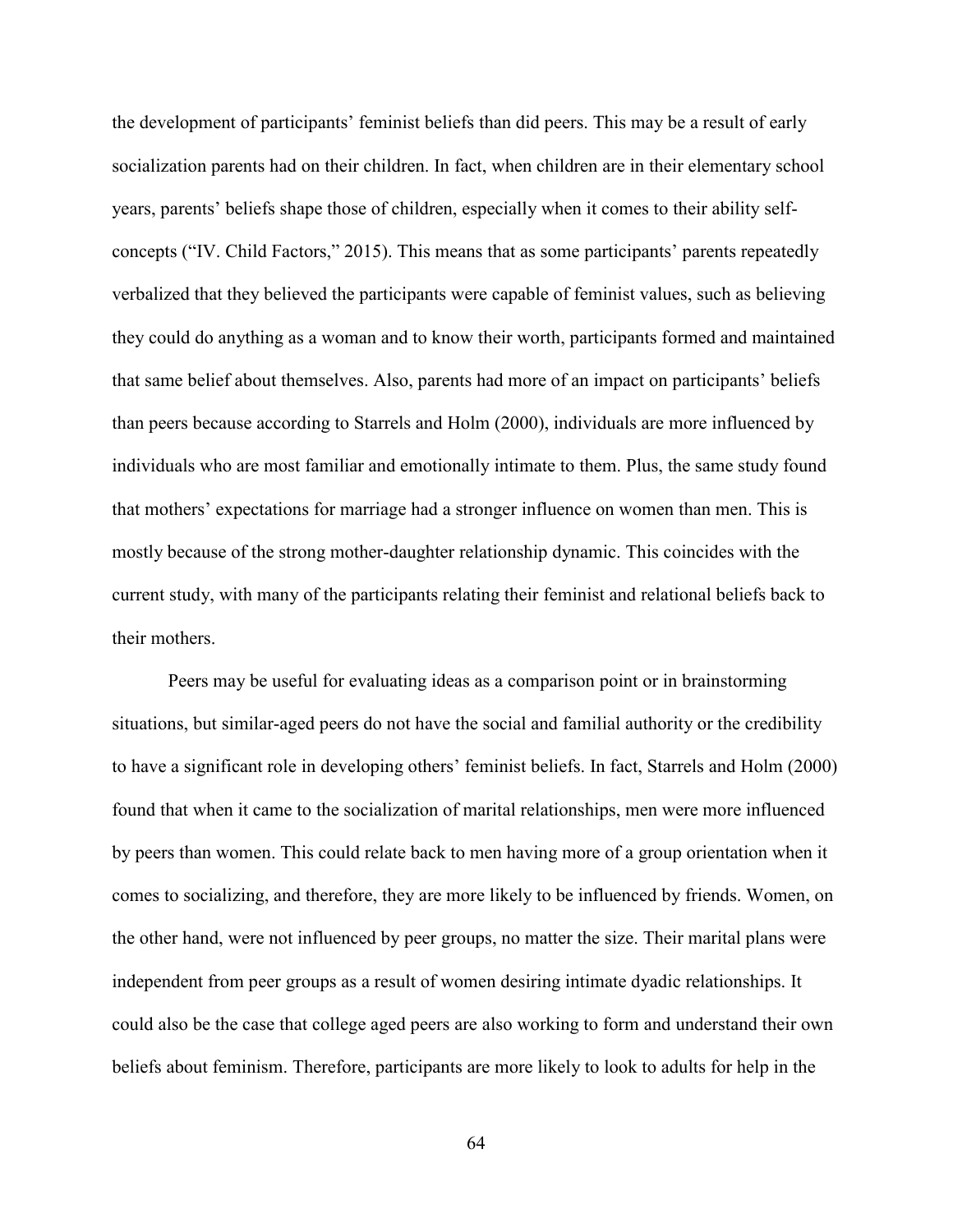formation of their beliefs because adults are more likely to already have complete and strong beliefs in many areas of life, including feminism.

Yet another finding was how participants emulated egalitarian roles they observed in others, and rejected traditional roles that they observed in others. A study by Hyde and Jaffee (2000) found that four sources of influence pushed young women to enact traditional roles: parents, peers, the media, and schools. It might be inferred from the present study that at least one of these sources, parents, have the ability to influence young women into performing egalitarian gender roles. Participants who observed others around them, especially parents, enacting egalitarian roles saw the benefits of these relationships. They saw that household tasks were not divided by a parents' sex. Rather, participants saw team effort in their households, and they saw the mutual respect their parents had for one another. As a result, participants naturally wanted that same success in their own relationships, and desired to emulate egalitarian roles. On the other side of the spectrum, participants rejected traditional roles they observed in others. Some participants grew up in households where traditional roles guided social interactions in their families. Participants who were unhappy in these households grew to dislike traditional roles and embraced feminism and egalitarian roles. Other participants observed friends and other family members enacting traditional roles, and seeing the negative results that came from their unwillingness to break from tradition solidified participants' decision to navigate dating experiences with egalitarian roles.

### **Limitations**

A few limitations for this study need to be addressed. First, during recruitment, many individuals who possibly had feminist beliefs did not participate because they might not have felt comfortable using the word "feminist" to describe themselves or to participate in this study on

65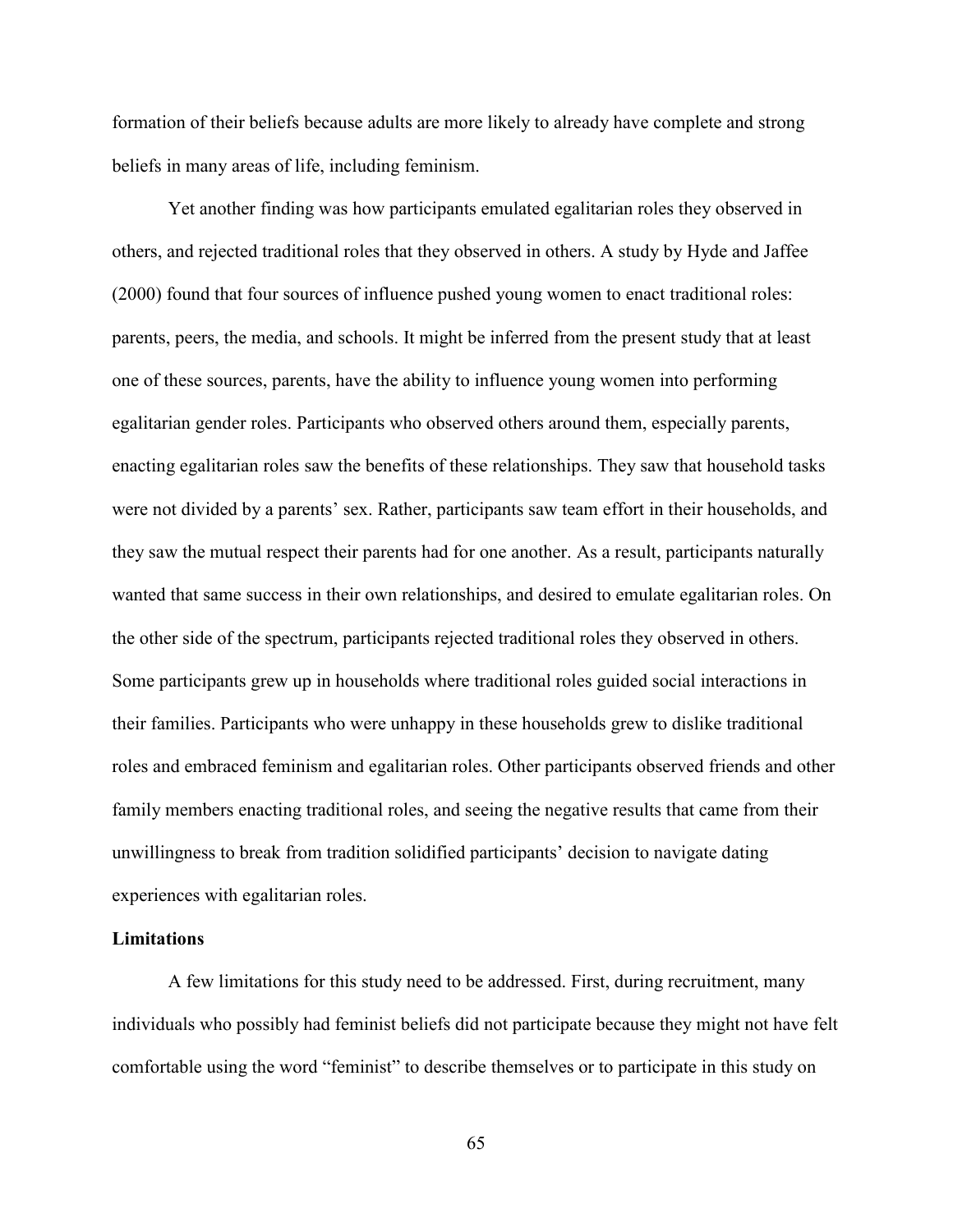feminism due to stigma. Because many of the participants felt strong in their beliefs, this might have influenced the data in terms of cognitive dissonance, since these individuals claimed to have overcome cognitive dissonance in the past. Individuals who may have had feminist beliefs, but showed reluctance at labeling themselves "feminists" might have demonstrated more cognitive dissonance if they had participated in the study.

Another limitation is that the data collected for this study is mostly a product of participants' retrospective accounts of their family and dating lives. It is also important to consider that some participants were married at the time of their interviews and have not dated in several years. Married individuals may have given information based on memories that were formed years ago, which leaves the possibility of inaccurate data (Hassan, 2005). The data exposes one side of a multifaceted story, and is subject to bias and confounding.

#### **Suggestions for Future Research**

This study suggests opportunities for the development of future research. One aspect of this study that could be examined is the rejection and acceptance of the term "feminist." A future study could look at individuals who reject or accept the term "feminist" and whether these individuals may perform traditional or egalitarian roles when they date. This study could investigate the possibility of a threshold of acceptance or rejection of the feminist label that then influences the performance of traditional or egalitarian roles. A study like this could confirm or disprove the finding that the acceptance of feminism has the potential to drive the performance of egalitarianism for dating individuals.

One thing to consider in a future research study is to measure the strength of feminist beliefs. Measuring the strength of an individual's feminist beliefs could create correlations to their resistance or acceptance to enacting traditional or egalitarian roles in dating situations.

66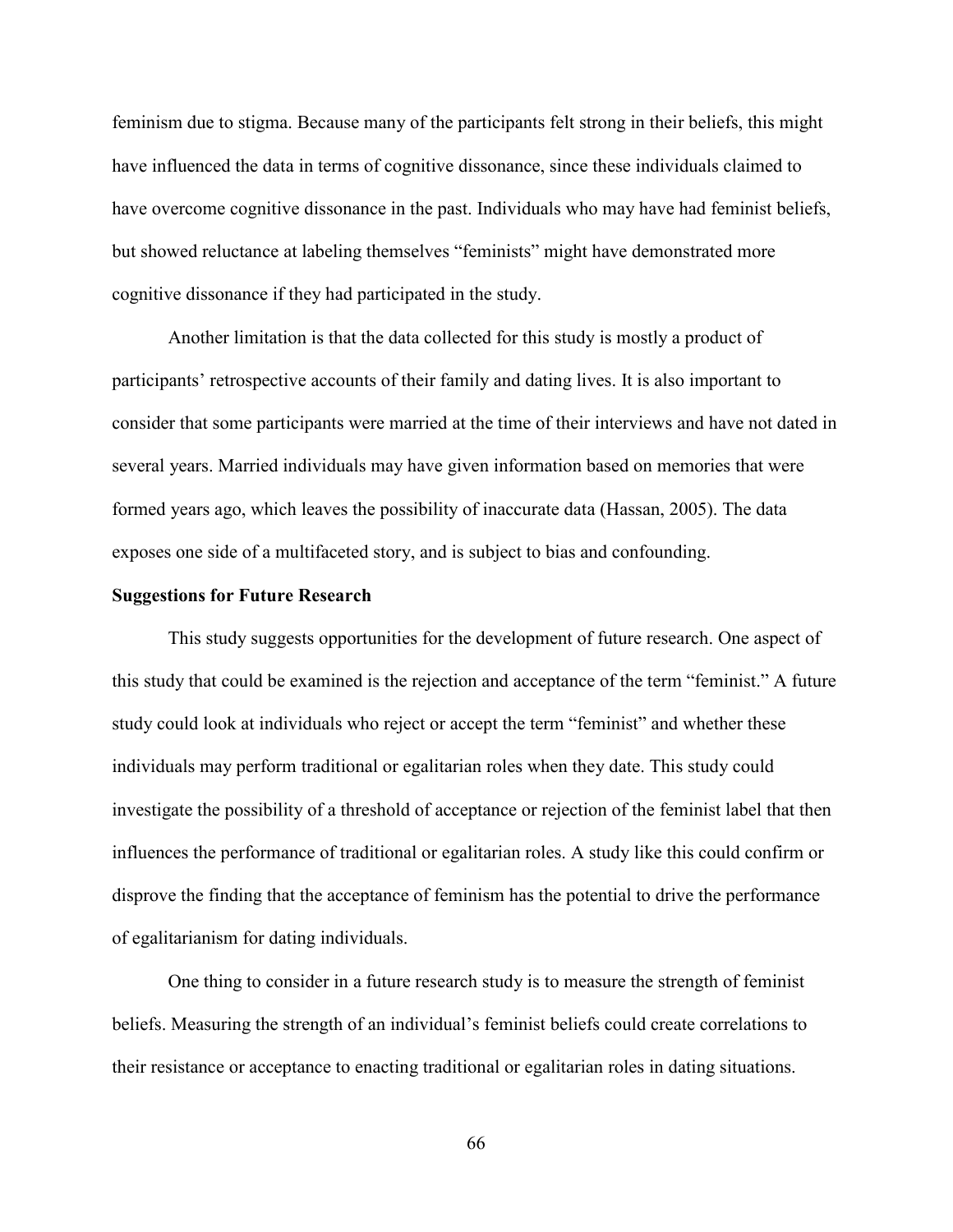Another study that could be done could look at aspects relating to gender and the performance of feminist beliefs and egalitarian roles. While participants in this study were biologically female, they most likely varied when it came to their genders, with some being more masculine, feminine, or androgynous (Bem, 1974). Gender may play in a role in how and why participants enact traditional or egalitarian roles in dating situations.

 Research could also take a closer look at dating processes, ideologies, and roles from individuals who are in the dating process. While this research study included some of these individuals, other individuals were married or divorced and had to pull from distant memories to describe their dating experiences. Individuals who are currently dating will have fresh memories that would possibly seamlessly transfer into rich data. It would be desirable to collect recollections from women right after concluding a first date as well as subsequent dates.

Finally, another study could be done on feminist beliefs and male participants. Specifically, what kinds of roles male individuals perform could be examined as well as what influences male individuals to enact egalitarian roles. The study could examine how men perceive the meaning of feminism and how much or how little they embrace feminism. It is possible that men, more than women, may believe in feminist stereotypes, and therefore reject feminism. In this case, researchers could examine what kinds of dating roles they prefer to perform, and how they might react if their female partners prefer to perform opposite gender roles.

In summary, this study represents an effort to gain insight and understanding into college aged women's feminist beliefs and dating processes. While society still has the powerful tendency to pull individuals into performing traditional dating roles, it seems that feminist beliefs act as a buffer to societal forces and allows individuals to question and change the dating norm.

67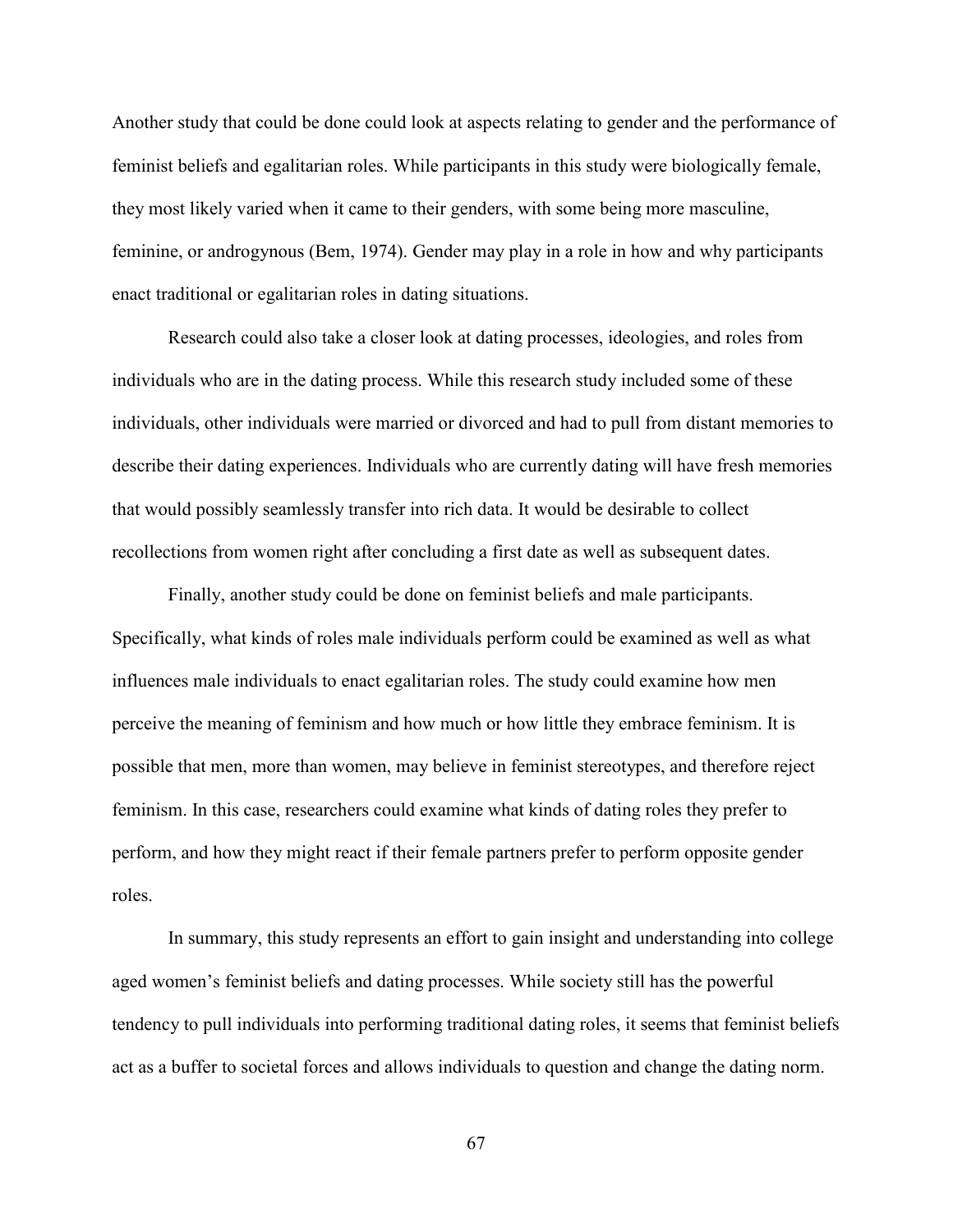With the influence of parents, role models, and life experiences, participants formed feminist beliefs which then transferred into the dating context in the form of egalitarian roles. For the majority of participants, feminist beliefs acted as a way to change what has been expected of them in the dating context for decades in order to create relationships with roles that are flexible and equal.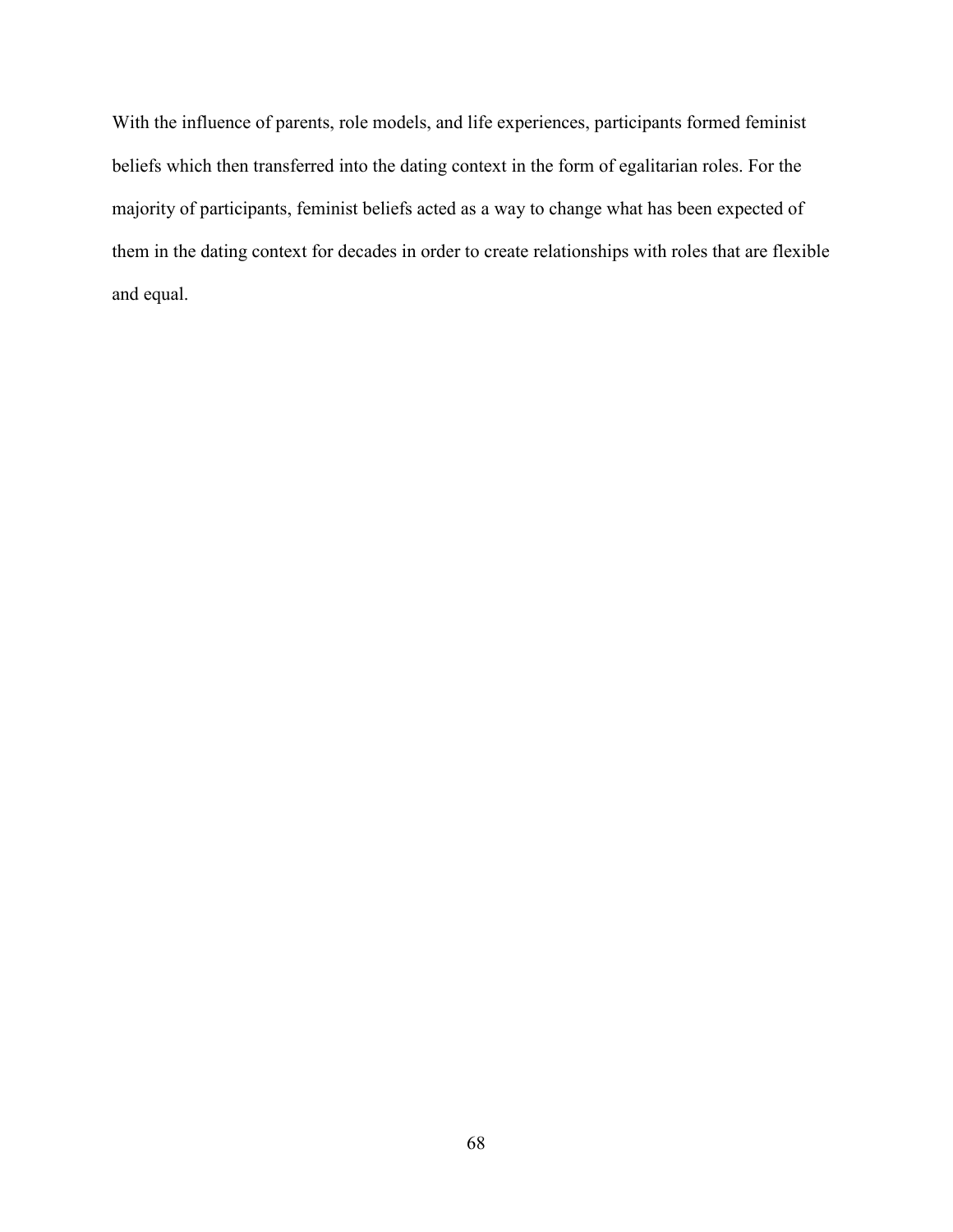#### **References**

- Ackard, D. M. & Neumark-Sztainer, D. (2002). Date violence and date rape among adolescents: Associations with disordered eating behaviors and psychological health. *Child Abuse and Neglect*, *26*, 455-473. doi: 10.1037/e315072004-001
- Arnett, J. J. (2000). Emerging adulthood: A theory of development from the late teens through the twenties. *American Psychologist*, *55*, 469-480.
- Baker, M. (2007). *Choices and constraints in family life*. Toronto: Oxford University Press.
- Bartlett, F. C. (1932). *Remembering*. Oxford: Macmillan.
- Bell, A. P., Weinberg, M. S., & Hammersmith, S. K. (1981). *Sexual preference: Its development in men and women*. Bloomington, IN: Indiana University Press.
- Bem, S. (1974). The measurement of psychological androgyny. *Journal of Consulting and Clinical Psychology*, *42*, 155-162. doi: 10.1037/h0036215
- Berger, C. R., & Calabrese, R. J. (1975). Some explorations in initial interaction and beyond: Toward a developments theory of interpersonal communication. *Human Communication Research*, *2*, 99-112. doi: 10.1111/j.468-2958.1975.tb00258.x
- Bernstein, M. (2008). Afterward: The analytic dimensions of identity: A political identity framework. In J. Reger, D. J. Meyers & R. L. Einwohner (Eds.), *Identity work in social movements* (pp. 227-301). Minneapolis: University of Minnesota Press.
- Biernacki, P., & Waldorf, D. (1981). Snowball sampling: Problems and techniques of chain referral sampling. *Sociological Methods& Research*, *10*, 141-163.
- Blakemore, J. O. & Centers, R. E. (2005). Characteristics of boys' and girls' toys. *Sex Roles*, *53*, 619-633. doi: 10.1007/s11199-005-7729-0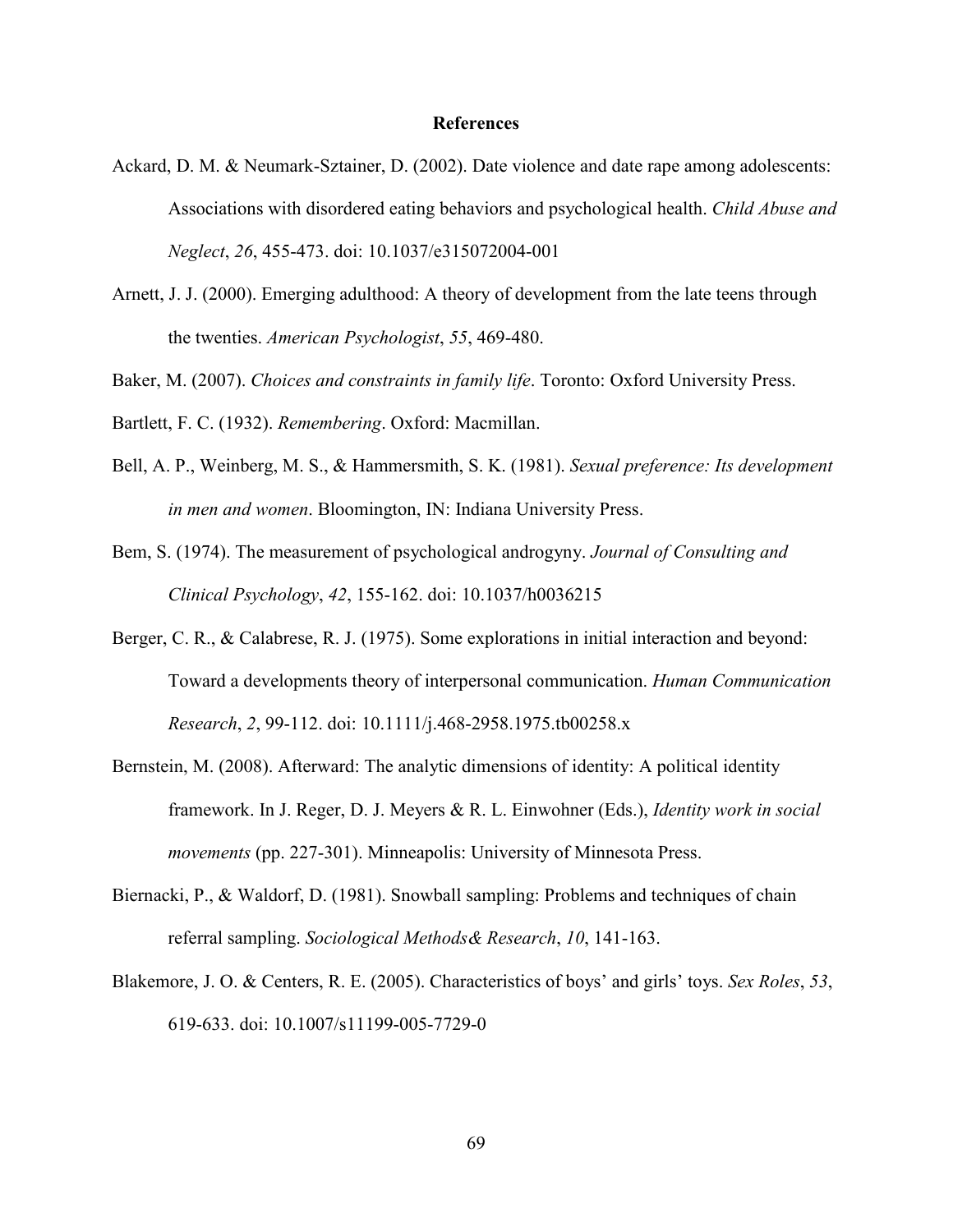- Blood, R., & Wolfe, D. (1960). *Husbands and wives: The dynamics of married living*. New York, NY: Free Press.
- Bojin, K. (2013). Feminist solidarity: No boys allowed? Views of pro-feminist men on collaboration and alliance-building with women's movements. *Gender and Development*, *21*, 363-379.
- Callaghan, M., Cranmer, C., Rowan, M., Siann, G., & Wilson, F. (1999). Feminism in Scotland: Self-identification and stereotypes. *Gender and Education*, *11*, 161-177. doi: 10.1080/09540259920672
- Canary, S., & Stafford, D. (1991). Maintenance strategies and romantic relationship type, gender, and relational characteristics. *Journal of Social and Personal Relationships*, *8*, 217-272. doi: 10.1177/0265407591082004
- Choukas-Bradley, S., Goldberg, S. K., Widman, L., Reese, B. M., & Halpern, C. T. (2015). Demographic and developmental differences in the content and sequence of adolescents' ideal romantic relationship behaviors. *Journal of Adolescents*, *45*, 112-126. doi: 10.1016/j.adolescence.2015.08.019
- Collins, G. (2009). *When everything changed: The amazing journey of American women from 1960 to the present*. New York: Little, Brown, and Company. doi: 10.5860/choice.47-4124
- Coltrane, S. (2000). Research on household labor: Modeling and measuring the social embeddedness of routine family work. *Journal of Marriage & Family*, *62*, 1208-1233. doi: 10.1111/j.1741-3737.2000.01208.x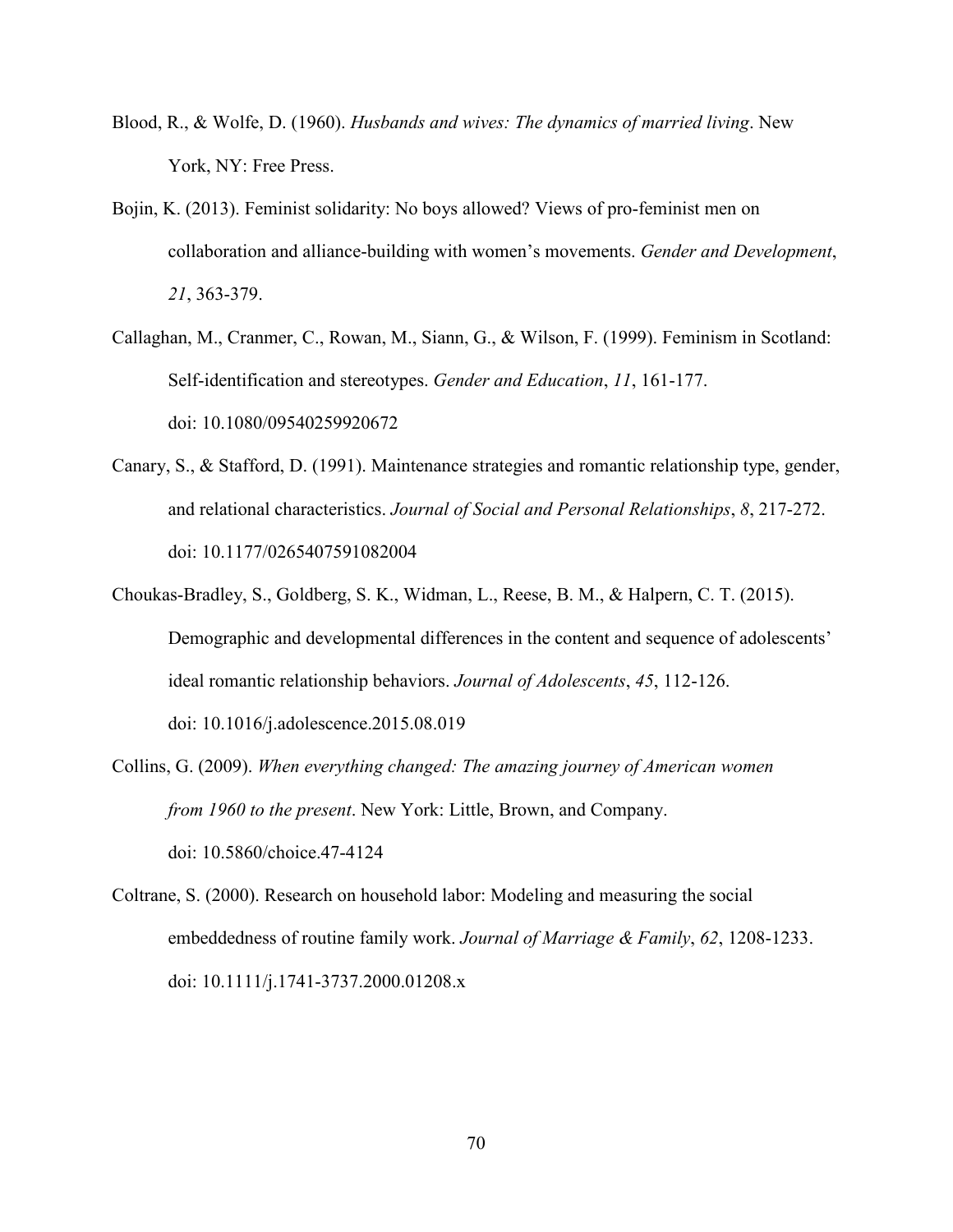Connolly, C. (2005). A qualitative exploration of resilience in long-term lesbian couples. *Family Journal: Counseling and Therapy for Couples and Families*, *13*, 266-281. doi: 10.1177/1066480704273681

Connolly, J., Nguyen, H. T., Pepler, D., Craig, W., & Jiang, D. (2013). Developmental trajectories of romantic stages and associations with problem behaviors during adolescents. *Journal of Adolescents*, *36*, 1013-1024. doi: 10.1016/j.adolescence.2013.08.006

- Daddis, C., & Randolph, D. (2010). Dating and disclosure: Adolescent management of information regarding romantic involvement. *Journal of Adolescents*, *33*, 309-320. Doi: 10.1016/j.adolescence.2009.05.002
- Dalli, C. (1991). Scripts for children's lives: What do parents and early childhood teachers contribute to children's understanding of events in their lives? Paper presented at the 5th Early Childhood Convention. Dunedin, New Zealand.
- Daly, M. & Baumeister, R. F. (2016). Social support and mental health. *Salem Press Encyclopedia of Health: Research Starters*.
- Davies, P. & Windle, M. T. (2000). Middle adolescents' dating pathways and psychosocial adjustment. *Merrill-Palmer Quarterly*, *46*, 90-118.
- Davis, S. N., & Greenstein, T. N. (2009). Gender ideology: Components, predictors, and Consequences. *Annual Review of Sociology*, *35*, 87-105.
- Donn, J. E. & Sherman, R. C. (2002). Attitudes and practices regarding the formation of romantic relationships on the Internet. *Cyberpsychology & Behavior: The Impact of the Internet, Multimedia, and Virtual Reality on Behavior and Society*, *5*, 107-123.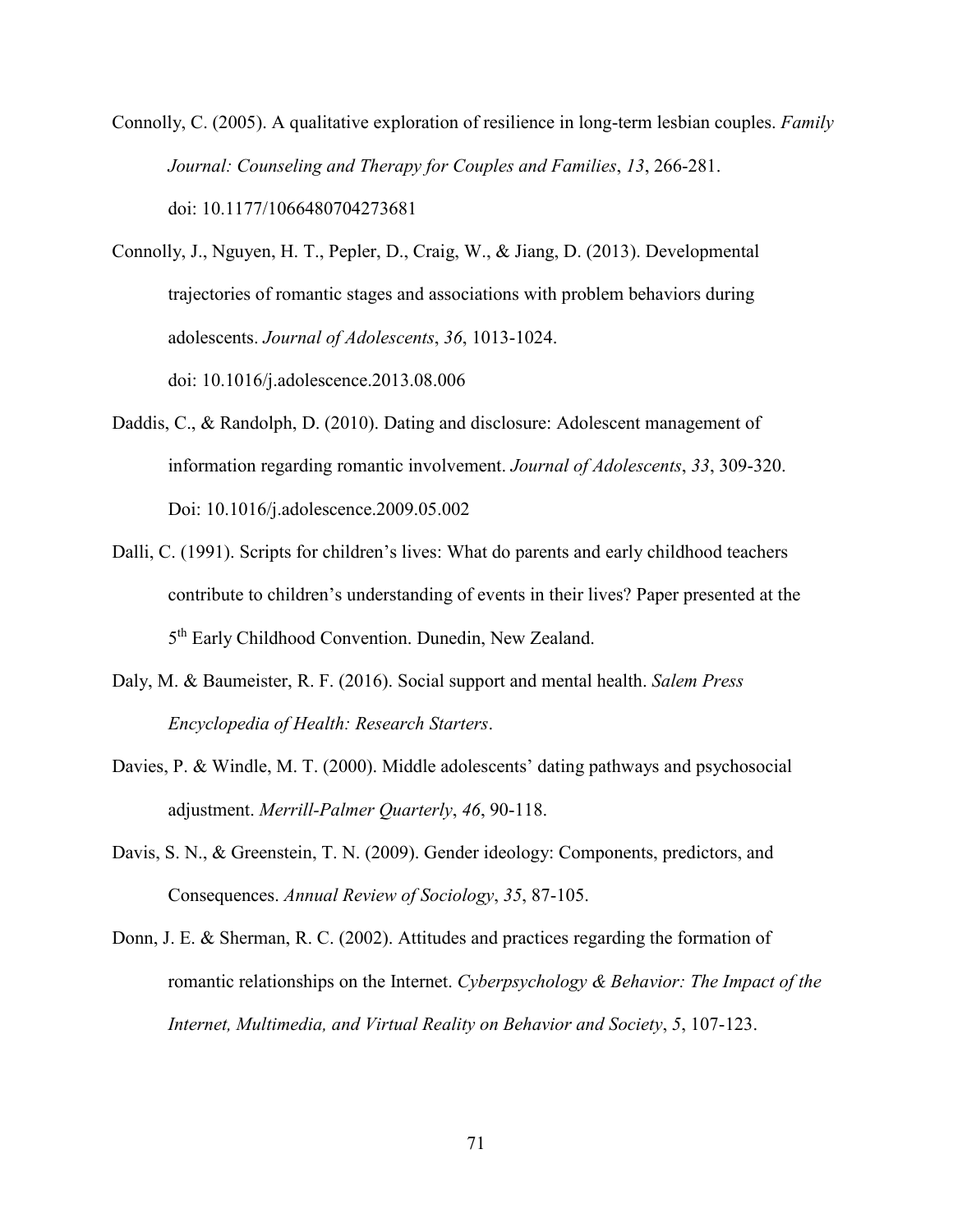- Dow, B. J. (2014). *Watching women's liberation 1970: Feminism's pivotal year on the newtwork news*. Urbana, IL: University of Illinois Press.
- Dow, B. J., & Wood, J. T. (2014). Repeating history and learning from it: What can SlutWalks teach us about feminism? *Women's Studies in Communication*, *37*, 22-43.
- Eaton, A. A., & Rose, S. (2011). Has dating become more egalitarian? A 35 year review using Sex Roles. *Sex Roles*, *64*, 843-862.
- Eaton, A. A., & Rose, S. (2012). Scripts for actual first date and hanging-out encounters among young heterosexual Hispanic adults. *Sex Roles*, *67*, 285-299.
- Elze, D. E. (1999). Risk and protective factors in mental health and behavioral functioning Among sexual minority adolescents. *Dissertation Abstracts International*, *60*, 3527.
- Elze, D. E. (2002). Against all odds: The dating experiences of adolescent lesbian and bisexual women. *Journal of Lesbian Studies*, *6*, 17-29.
- Faludi, S. (1991). *Backlash: The undeclared war against American women*. New York, NY: Three Rivers Press.
- Farrel, L. C., DiTunnariello, N., & Pearson, J. C. (2014). Exploring relational cultures: Rituals. privacy disclosure, and relational satisfaction. *Communication Studies*, *65*, 314-329.
- Felmlee, D. H. (2001). No couple is an island: A social network perspective on dyadic stability. *Social Forces*, *74*, 1259-1287.

Ferree, M. M., & Hess, B. B. (2000). *Controversy and Coalition*. New York: Routledge.

- Festinger, L. (1957). *A theory of cognitive dissonance*. Evanston, Illinois: Row, Peterson, and Company.
- Fox, G. L., & Murry, V. M. (2000). Gender and families: Feminist perspectives and family research. *Journal of Marriage and Family*, *62*, 1160-1172.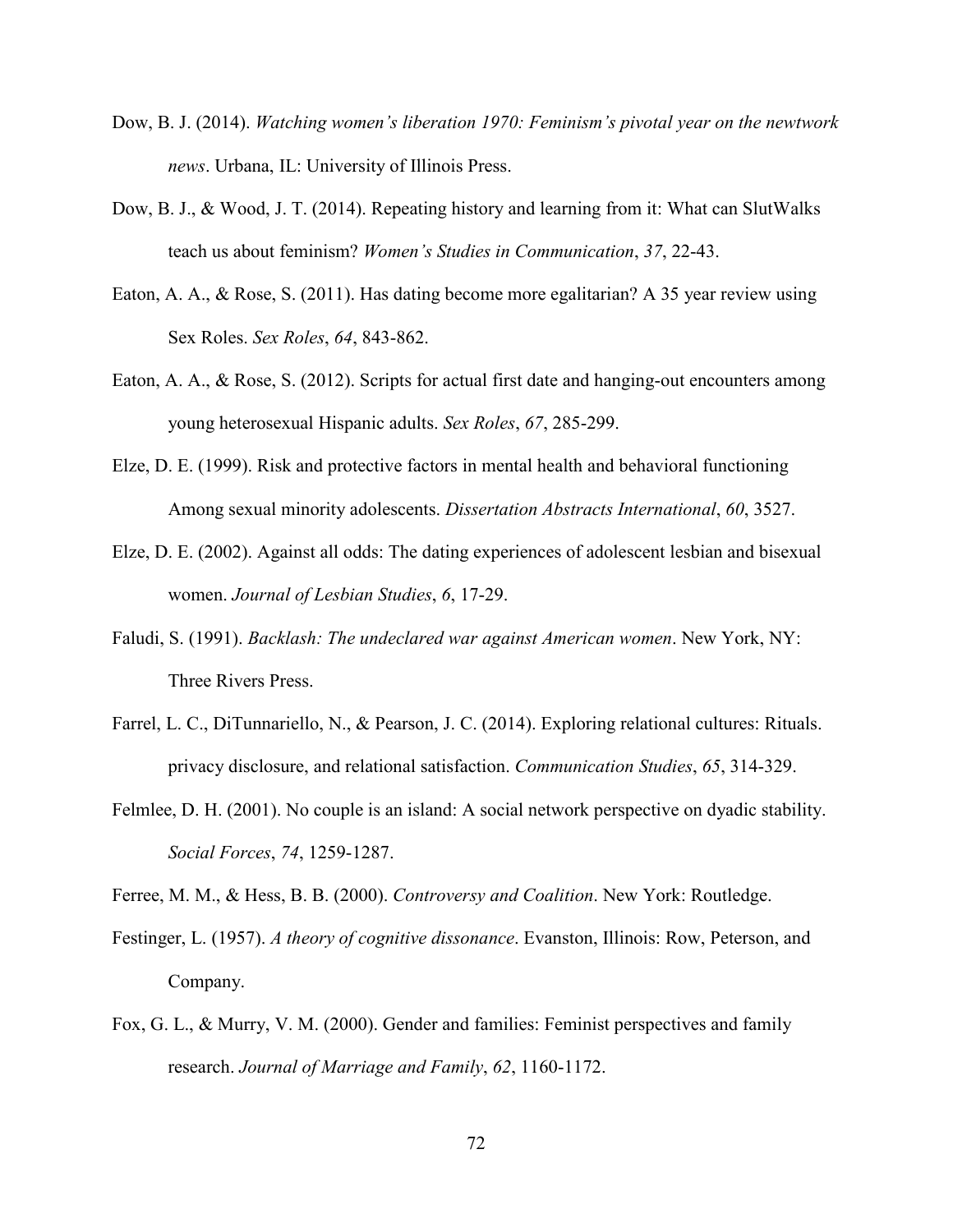Fox, M. (2005). Gender, family characteristics, and publication productivity among scientists. *Social Studies of Science*, *35*, 131-150.

Friedan, B. (1997). *The feminine mystique*. New York: W. W. Norton & Company, Inc.

- Friedman, C. & Morgan, E. (2009). Comparing sexual-minority and heterosexual young women's friends and parents as sources of support for sexual issues. *Journals of Youth and Adolescence*, *38*, 920-936.
- Giele, J. Z. (2008). Homemaker or career woman: Life course factors and racial influences among middle class Americans. *Journal of Comparative Family Studies*, 393-411.
- Goldberg, W. A., Kelly, E., Matthews, N. L., Kang, H., Li, W., & Sumaroka, M. (2012). The more things change, the more they stay the same: Gender, culture, and college students' views about work and family. *Journal of Social Issues*, *68*, 814-837.
- Grysman, A. (2014). The role of gender and temporal distance in the recall of dissonant self-related memories. *Consciousness & Cognition*, *29*, 10-22. doi: 10.1016/j.concog.2014.07.003
- Harnois, C. E. (2005). Different path to different feminisms?: Bringing multicultural feminist theory and quantitative sociological gender research. *Gender & Society*, *19*, 809-828.
- Harnois, C. E. (2012). Sociological research on feminism and the women's movement: Ideology, identity, and practice. *Sociological Compass*, *6*, 823-832.

Harnois, C. E. (2013). *Feminist Measure in Survey Research*. Thousand Oaks: Sage Publications.

Hassan, E. (2005). Recall bias can be a threat to retrospective and prospective research designs.  *The Internet Journal of Epidemiology*, *3*, 1-7.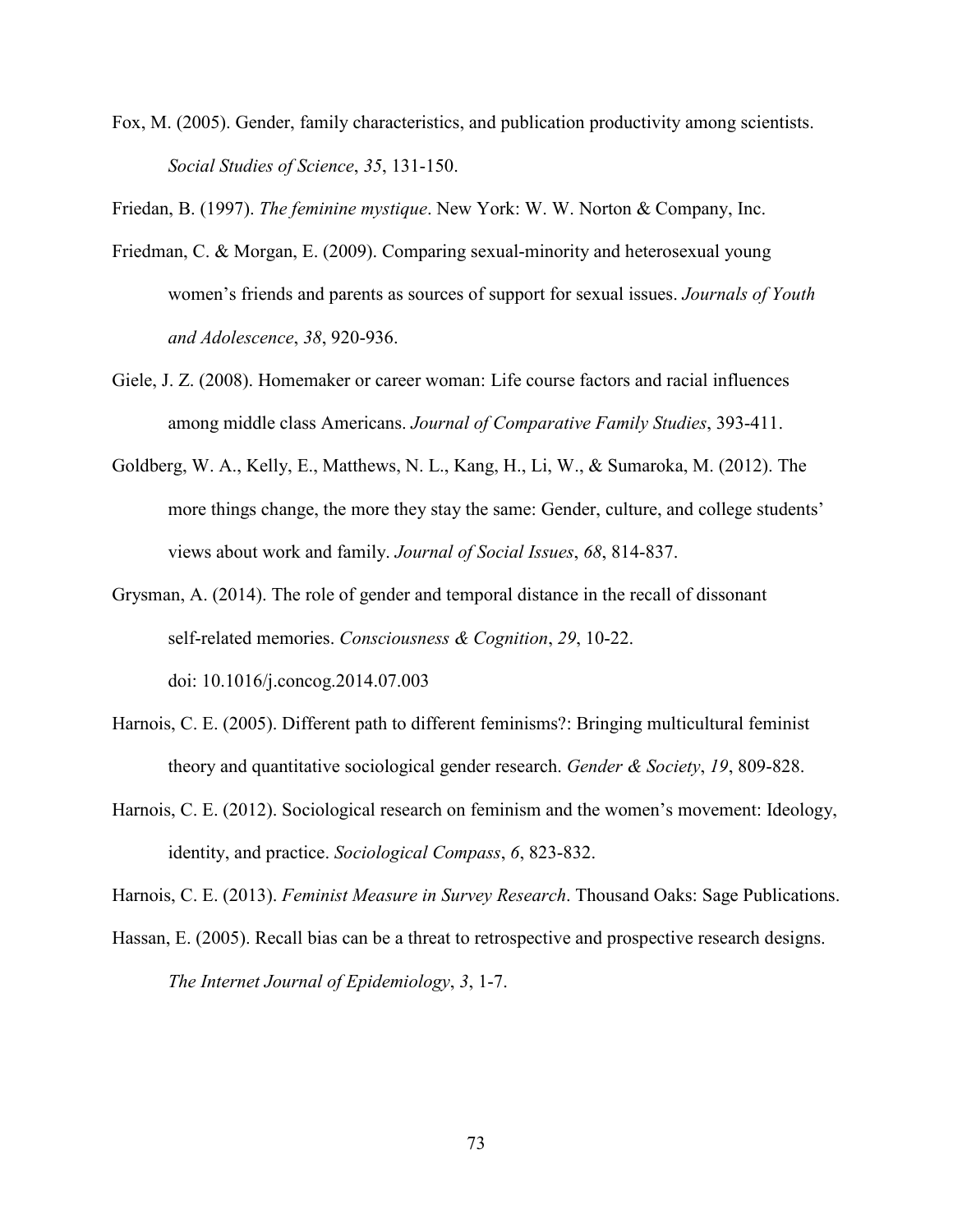- Hearn, J. (2008). The personal is work is political is theoretical: Continuities and discontinuities in women's studies, (pro)feminism, "men," and my selves. *NORA: Nordic Journal of Women's Studies*, *16*, 241-256.
- Hewitt, N. (Ed.). (2010). *No permanent waves: Recasting histories of U. S. feminism*. Piscataway, NJ: Rutgers University Press.

Hochschild, A. R. (2003). *The second shift*. New York: Penguin Books.

- hooks, B. (2000). *Feminism is for everybody*. Boston: South End Press.
- Howard, D., & Wang, M. (2003). Risk profiles of adolescent girls who were victims of dating violence. *Adolescence*, *38*, 1-14.
- Hyde, J. S., & Jaffee, S. R. (2000). Becoming a heterosexual adult: The experiences of young women. *Journal of Social Issues*, *56*, 283-296.
- IV. Child factors and parent belief models. (2015). *Monographs of the Society for Research in Child Development*, *80*, 65-84. doi: 10.1111/mono.12160
- Jacoby, S. & Ochs, E. (1995). Co-sonstruction: An introduction. *Research on Language and Social Interaction*, *28*, 171-183.
- Jensen, J. J., & Rauer, A. J. (2014). Turning inward versus outward: Relationship work in young adults and romantic functioning. *Personal Relationships*, *21*, 451-467.
- Johnston, D. D. & Swanson, D. H. (2007). Cognitive acrobatics in the construction of worker mother identity. *Sex Roles*, *57*, 447-459.
- Jozkowski, K. N., Peterson, Z. D., Sanders, S. A., Dennis, B., & Reece, M. (2014). Gender differences in heterosexual college students' conceptualizations and indicators of sexual consent: Implications for contemporary sexual assault prevention education. *Journal of Sex Research*, *8*, 904-916.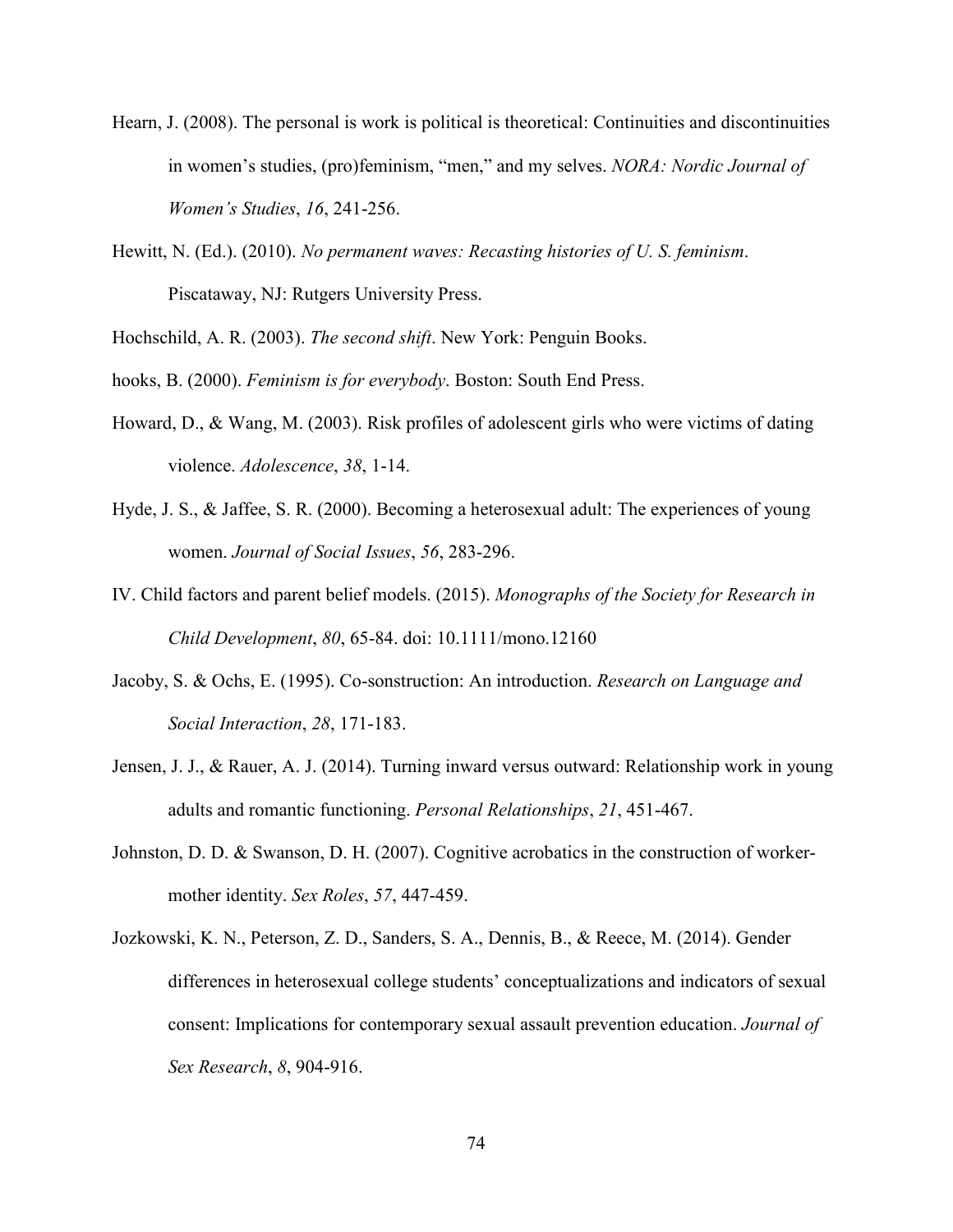- Kerrick, M. R. & Thorne, A. (2014). 'So it's like do you like Jeff a lot, or, I mean…': How women friends interactionally position personal identity while conversing about desire. *Emerging Adulthood*, *2*, 294-303.
- Kimmel, M. (2008). *Guyland: The perilous world where boys become men*. New York: HarperCollins Publishers.
- Kito, M. (2005). Self-disclosure in romantic relationships and friendships among American and Japanese college students. *Journal of Social Psychology*, *145*, 127-140.
- Klocke, B. (2015). *Roles of men with feminism and Feminist Theory*. Retrieved from: http://nomas.org/roles-of-men-with-feminism-and-feminist-theory/
- Knox, D., Daniels. V., Sturdivant, L., & Zusman, M. E. (2001). College student use of the Internet for mate selection. *College Student Journal*, *35*, 158.
- Knudson-Martin, C. & Huenergardt, D. (2010). A socio-emotional approach to couple therapy: Linking social context and couple interaction. *Family Process*, *49*, 269-384.
- Knudson-Martin, C., & Mahoney, A. R. (Eds.). (2009). *Couples, gender, and power: Creating Change in intimate relationships*. New York, NY: Springer Publishing Company.
- Korchmaros, J. D., Ybarra, M. L., & Mitchell, K. J. (2015). Adolescent online romantic relationship initiation: Differences by sexual and gender identification. *Journal of Adolescents*, *40*, 54-64.
- Kuperberg, A., & Padgett, P. (2015). Dating and hooking up in college: Meeting contexts, sex, and variation by gender, partner's gender, and class standing. *Journal of Sex Research*,  *52*, 517-531.
- Kurdek, L. A. (1995). Developmental changes in relationship quality in gay and lesbian Cohabiting couples. *Developmental Psychology*, *31*, 86-94.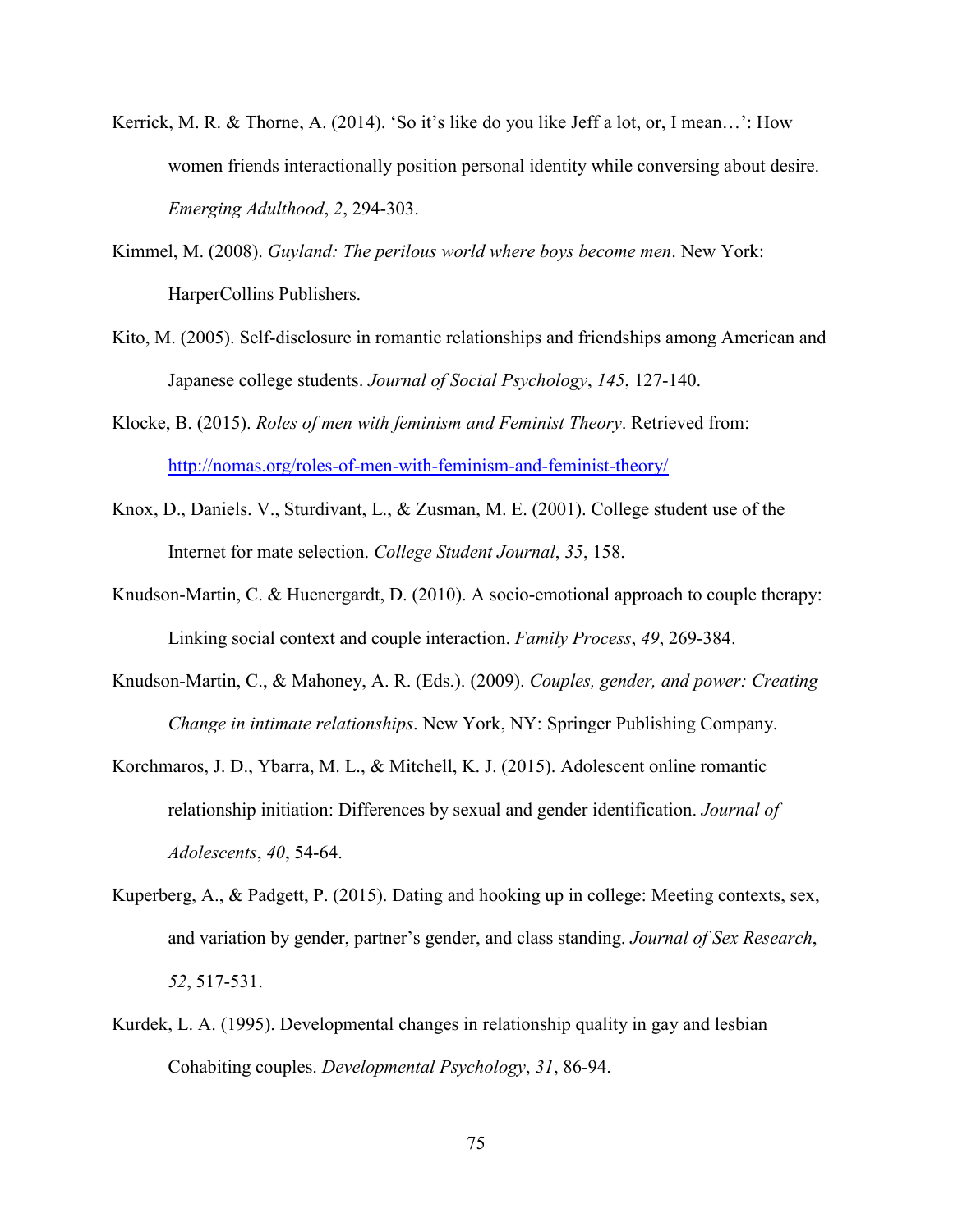- Kurdek, L. A. (2004). Are gay and lesbian cohabiting couples *really* different from heterosexual married couples? *Journal of Marriage and Family*, *66*, 880-900.
- Lam, C. B., McHale, S. M., & Crouter, A. C. (2012). The division of household labor: Longitudinal changes within-couple variation. *Journal of Marriage & Family*, *74*, 944-952.
- Laner, M. R. & Ventrone, N. A. (2000). Dating scripts revisited. *Journal of Family Issues*, *4*, 488-500.
- LaPlante, M. N., McCormick, N., & Brannigan, G. G. (1980). Living the sexual script: College students' views of influence in sexual encounters. *The Journal of Sex Research*, *4*, 338- 355.
- Ledbetter, A. M. (2014). Online communication attitude similarity in romantic dyads: Predicting couples' frequency of e-mail, instant messaging, and social network site communication. *Communication Quarterly*, *62*, 233-252.
- Lefkowitz, E. S., & Espinosa-Hernandez, G. (2007). Sex-related communication with mothers and close friends during the transition to university. *Journal of Sex Research*, *44*, 17-27.
- Lindlof, T. R., & Taylor, B. C. (2010). *Qualitative communication research methods* (3<sup>rd</sup> ed.). Thousand Oaks, CA: Sage Publications.
- Livingston, B. A. (2014). Bargaining behind the scenes: Spousal negotiations, labor, and work family burnout. *Journal of Management*, *40*, 949-977.
- Malta, S. & Farquharson, K. (2014). The initiation and progression of late-life romantic relationships. *Journal of Sociology*, *50*, 237-251.
- Marine, S. B., & Lewis, R. (2014). "I'm in this for real": Revisiting young women's feminist becoming. *Women's Studies International Forum*, *47*, 11-22.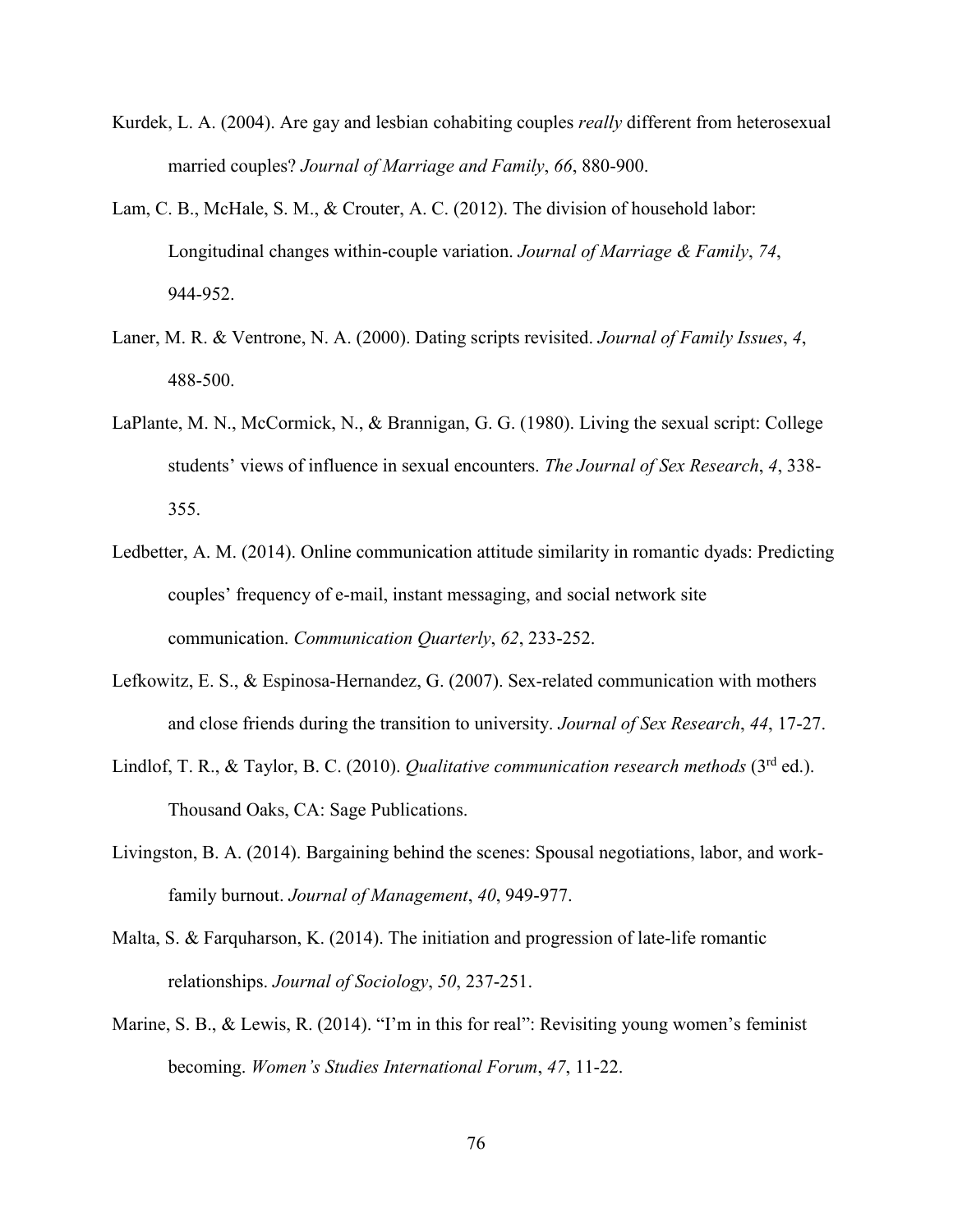- Masters, N. T., Casey, E., Wells, E. A., & Morrison, D. M. (2013). Sexual scripts among young heterosexually active men and women: Continuity and change. *Journal of Sex Research*, *50*, 409-420.
- McCabe, J. (2005). What's in a label? The relationship between Feminist self-identification and "Feminist" attitudes among U.S. men and women. *Gender & Society*, *19*, 480-505.
- McCormick, N. B., Brannigan, G. G., & LaPlante M. N. (1980). Social desirability in the bedroom: Role of approval motivation in sexual relationships. *Sex Roles*, *11*, 303-315.
- Meeus, W., Oosterwegel, A., & Vollebergh, W. (2002). Parental and peer attachment and identity development in adolescence. *Journal of Adolescence*, *25*, 93-106.
- Moore, M. R. (2008). Gendered power relations among women: A study of household decision making in black, lesbian, and stepfamilies. *American Sociological Review*, *73*, 335-356.
- Morgan, E. M. & Korobov, N. (2012). Interpersonal identity formation in conversations with close friends about dating relationships. *Journal of Adolescence*, *35*, 1471-1483.
- Mustanski, B. (2015). Future directions in research on sexual minority adolescent mental, behavioral, and sexual health. *Journal of Clinical Child and Adolescent Psychology*, *44*, 204-219.
- Nakamura, M., Akiyoshi, M. (2015). What determines the perception of fairness regarding household and division of labor between spouses? *Plos ONE*, *10*, 1-17.
- Naveen, J. (2009). Carrying equal weight: Relational responsibility and attunement among same-sex couples. In C. Knudson-Martin & A. R. Mahoney (Eds.), *Couples, gender, and power: Creating change in intimate relationships* (79-103). New York, NY: Springer Publishing Company.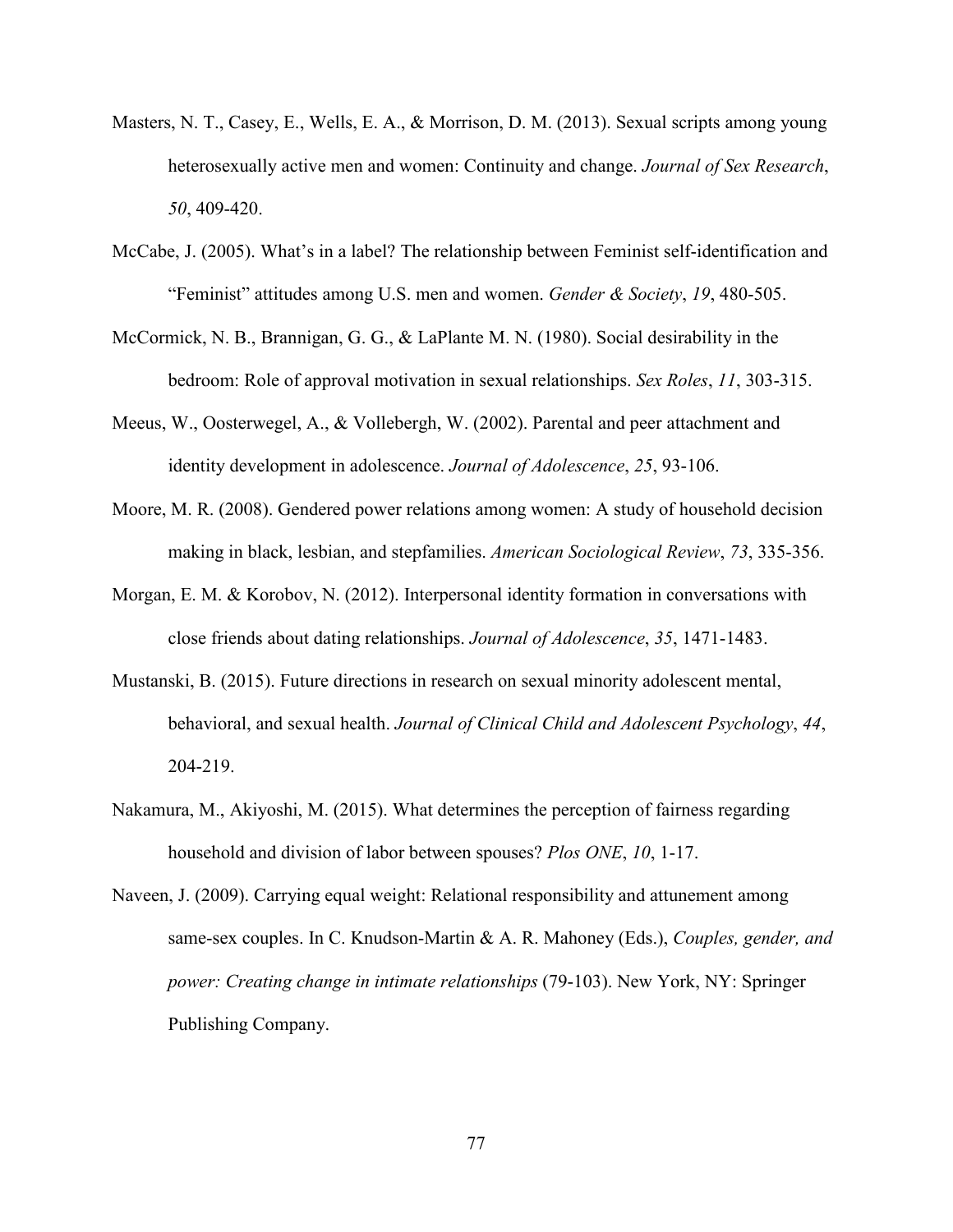- Nelson, J. A., Liss, M., Erchull, M. J., Hurt, M. M., Ramsey, L. R., Turner, D. L., & Haines, M. E. (2008). Identity in action: Predictors of feminist self-identification and collective action. *Sex Roles*, *58*, 721-728. doi: 10.1007/s11199-007-9384-0
- Nelson, K. (Ed.). (1986). *Even knowledge: Structure and function in development*. Hillsdale, NJ: Erlbaum Assoc.
- Novara, C., Garro, M., Rienzo, G. D. (2015). Coping styles and social support in emergency workers: Family as a resource. *Romanian Journal for Multidimensional Education*, *7*, 129-140.
- Ogolsky, B. B., Dennison, R., & Monk, J. (2014). The role of couple discrepancies in cognitive and behavioral egalitarianism in marital quality. *Sex Roles*, *70*, 329-342.
- Orr, A. (2011). Gendered capital: Childhood socialization and the "boy crisis" in education. *Sex Roles*, *65*, 271-284.
- Parker, L. (2009). Disrupting power and privilege in couples therapy. *Clinical Social Work Journal*, *37*, 248-255.
- Peltola, P. M., Milkie, M. A., and Presser, S. (2004). The "Feminist" Mystique: Feminist identity in three generations of women. *Gender & Society*, *18*, 122-144.
- Pew Research Center: A Social and Demographic Trends Report. (2010). The decline of marriage and the rise of new families. http://presocialtrends.org.
- Powers, R. S., Suitor, J. J., Guerra, S., Shackelford, M., Mecom, D., & Gusman, K. (2003). Regional differences in gender-role attitudes: Variations by gender and race. *Gender Issues*, *21*, 40-54.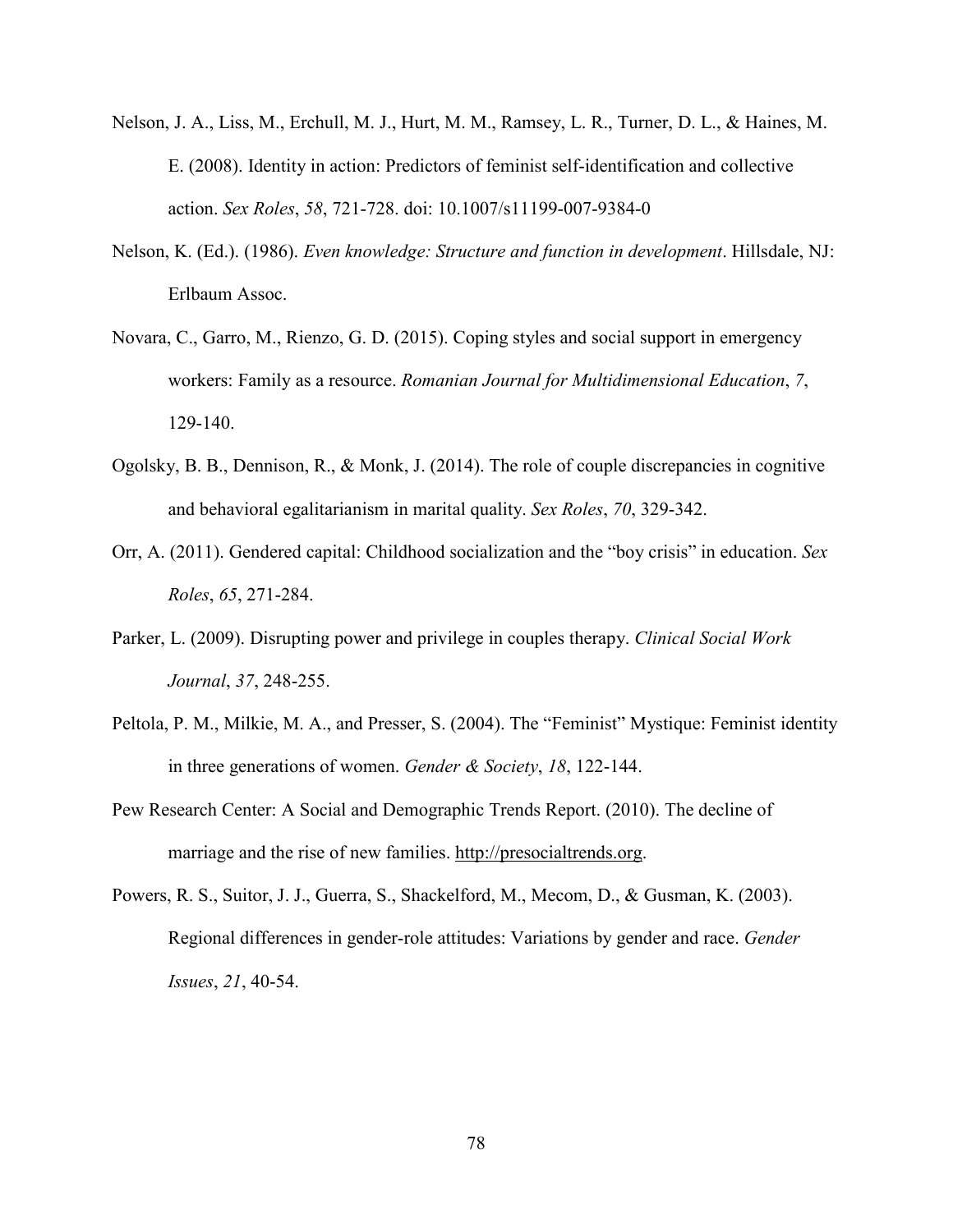- Richards, T. N., & Branch, K. A. (2013). Examining parental and peer social support as a buffer between dating violence victimization and negative outcomes among female adolescents. *Women and Criminal Justice*, *23*, 232-246.
- Richards, T. N., Branch, K. A., & Ray, K. (2014). The impact of parental and peer social support on dating violence perpetration and victimization among female adolescents: A longitudinal study. *Violence and Victims*, *29*, 317-331.
- Righetti, F., Luchies, L. B., van Gils, S., Slotter, E. B., Witcher, B., & Kumashiro, M. (2015). The prosocial versus proself power holder: How power influences sacrifice in romantic relationships. *Personality and Social Psychology Bulletin*, *41*, 779-790.
- Rodriguez, D. N., & Strange, D. (2015). False memories for dissonance inducing events.  *Memory*, *23*, 203-212. doi: 10.1080/09658211.2014.881501
- Rogers, S. J., & Amato, P. R. (2000). Have changes in gender relations affected marital quality? *Social Forces*, *79*, 731-752.
- Rosario, M., Meyer-Bahlburg, H., Hunter, J., Exner, T. M., Gwadz, M., & Keller, A. M. (1996). The psychosexual development of urban lesbian, gay, and bisexual youth. *Journal of Sex Research*, *33*, 113-126.
- Rose, S., & Frieze, I. H. (1993). Young singles' contemporary dating scripts. *Sex Roles*, *28*, 499- 509.
- Rotheram-Borus, M. J., Rosario, M., Meyer-Bahlburg, H., Koopman, C., Dopkins, S. C. Davies, M. (1994). Sexual and substance abuse acts of gay and bisexual male adolescents in New York City. *Journal of Sex Research*, *31*, 47-57.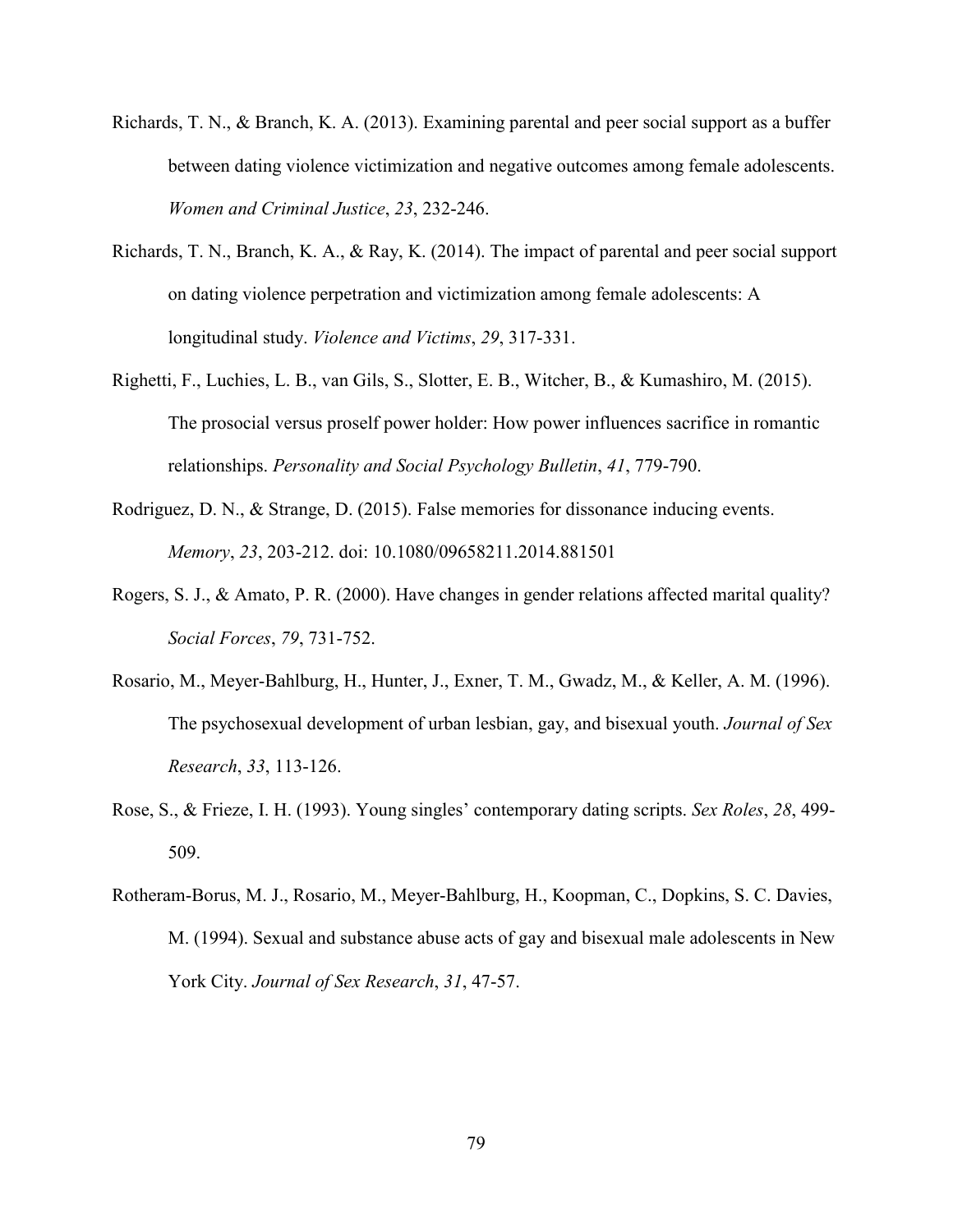- Sanchez, D. T., Fetterolf, J. C., & Rudman, L. A. (2012). Eroticizing inequality in the United States: The consequences and determinants of traditional role adherence in intimate relationships. *The Journal of Sex Research*, *49*, 168-183.
- Schank, R. C. (1990). *Tell me a story: A new look at real and artificial intelligence*. Hillsdale, NJ: Erlbaum Assoc.
- Schnittker, J., Freese, J., & Powell, B. (2003). Who are feminists and what do they believe? *American Sociological Review*, *68*, 602-622.
- Sherman, A. M., & Zurbriggen, E. L. (2014). "Boys can be anything": Effect of Barbie play on girls' career cognitions. *Sex Roles: A Journal of Research*, *70*, 195-208.
- Sinclair, H. C., Felmlee, D., Sprecher, S., & Wright B. L. (2015). Don't tell me who I can't love: A multimethod investigation of social network and reactance effects on romantic relationships. *Social Psychology Quarterly*, *78*, 77-79.
- Smith, H. L., Gager, C. T., & Morgan, S. P. (1998). Identifying underlying dimensions in spouses' evaluations of fairness in the division of household labor. *Social Science Research*, *27*, 305-327.
- Smith, S. E. & Huston T. L. (2004). How and why marriages change over time: Shifting patterns of companionship and partnership. In R. Conger (Ed.), *Continuity and change in family relations: Theory, methods, and empirical findings* (pp. 145-180). Mahwah, NJ: Lawrence Erlbaum Associates.
- Sprecher, S., Felmlee, D., Orbuch, T. L., & Willetts, M. C. (2002). Social networks and change in personal relationships. In A. L. Vangelisti, H. T. Reis, & M. A. Fitzpatrick (Eds.),  *Stability and change in relationships* (pp. 257-284). New York, NY: Cambridge University Press.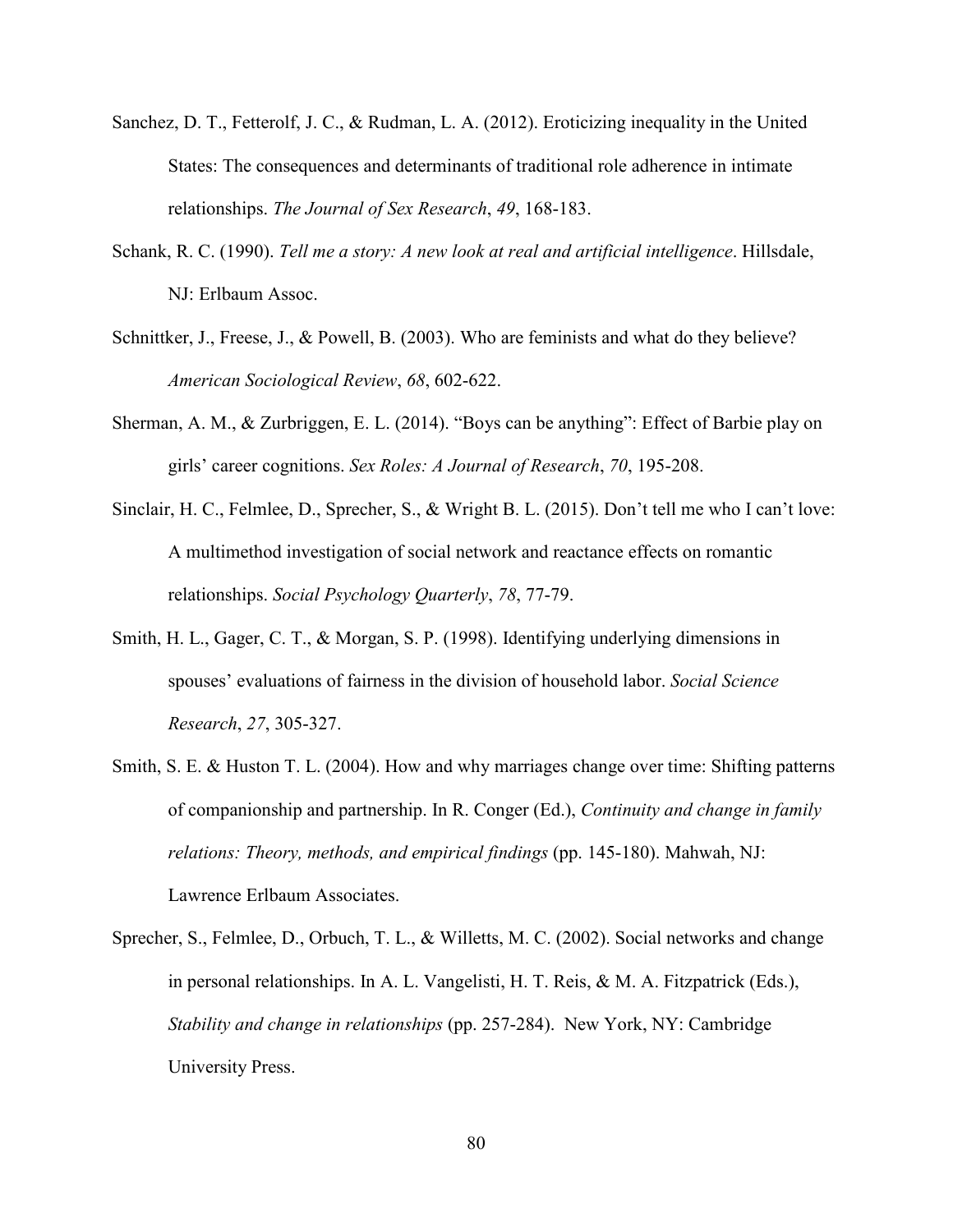- Starrels, M., & Holm, K. E. (2000). Adolescents' plans for family formation: is parental socialization important? *Journal of Marriage and Family*, *62*, 416-429.
- Steinem, G. (1995). *Outrageous Acts and Everyday Rebellions* (2ed ed.). New York, NY: Henry Holt and Company.

Stoica. I. (2015). Script theory. *Research Starters: Education (Online Edition).* 

- Sullivan, M. (2004). *The family of women: Lesbian mothers, their children, and the undoing of gender*. Berkeley, CA: California Press.
- Swirsky, J. & Angelone, D. (2014). Femi-Nazis and bra burning crazies: A qualitative evaluation of contemporary beliefs about feminism. *Current Psychology*, *33*, 229-245.
- Swirsky, J. & Angelone, D. (2016). Equality, empowerment, and choice: What does feminism mean to contemporary women? *Journal of Gender Studies*, *25*, 445-460.
- United States Census Bureau. (2010). U.S. Census Bureau reports men and women wait longer to marry. Retrieved from

https://www.census.gov/newsroom/releases/archives/families\_households/cb10-174.html

- Vangelisti, A. L. (Ed.). (2013). *The routledge handbook of family communication* (2ed ed.). New York: Routledge, Inc.
- Walby, S. (1990). *Theorizing Patriarchy*. Oxford, UK: Blackwell Publishers.
- Wienclaw, R. A. (2015). Gender roles. *Research Starters: Sociology (Online Edition).*
- Willoughby, B. J., Carroll, J. S., Busby, D. M. (2014). Differing relationship outcomes when sex happens before, on, or after first dates. *Journal of Sex Research*, *51*, 52-61.
- Wright, B. L. & Sinclair, C. H. (2012). Pulling the strings: Effects of friend and parent opinions on dating choices. *Personal Relationships*, *19*, 743-758.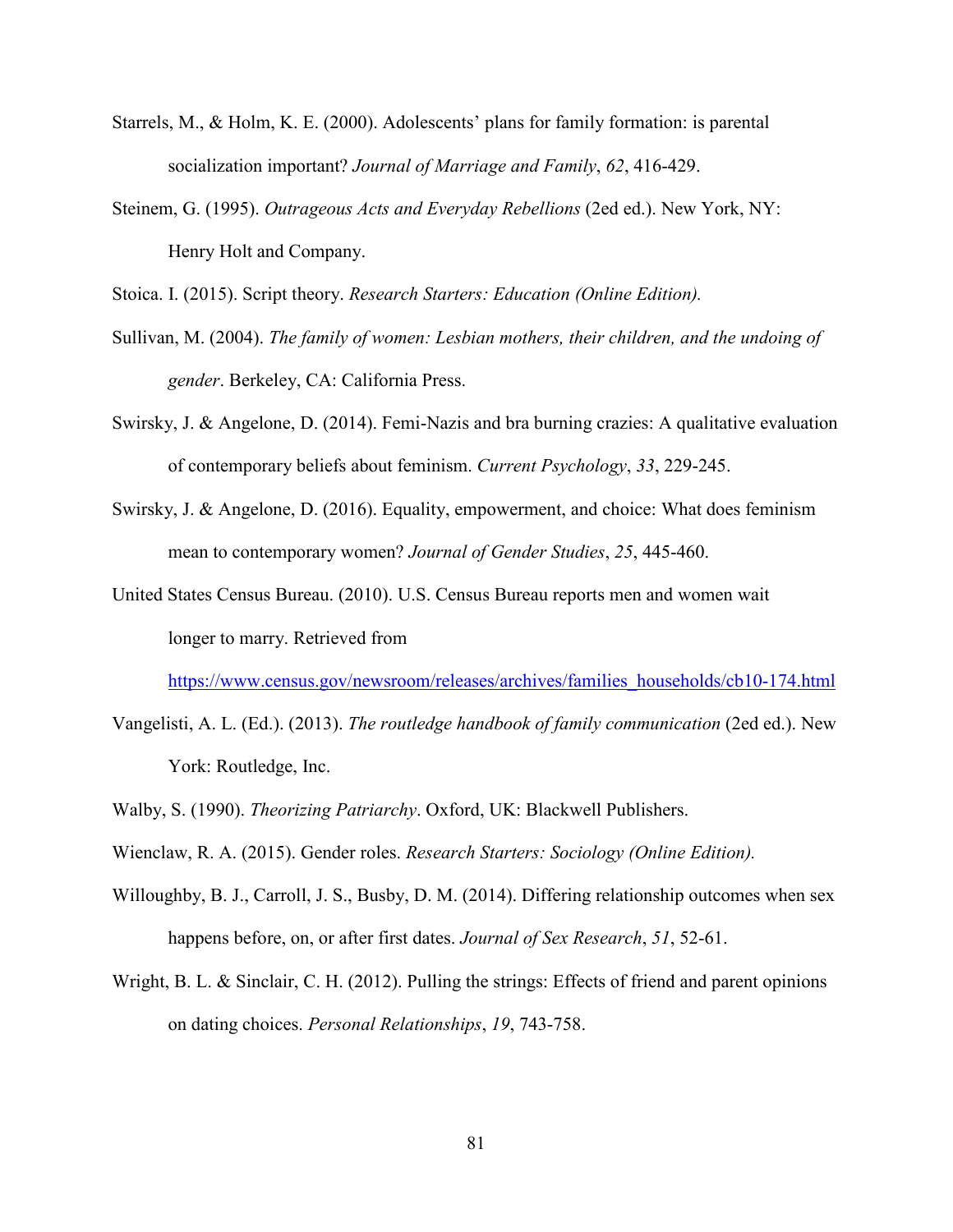Zeilinger, J. (2012). *A little f'd up: Why feminism is not a dirty word*. Berkeley, CA: Seal Press.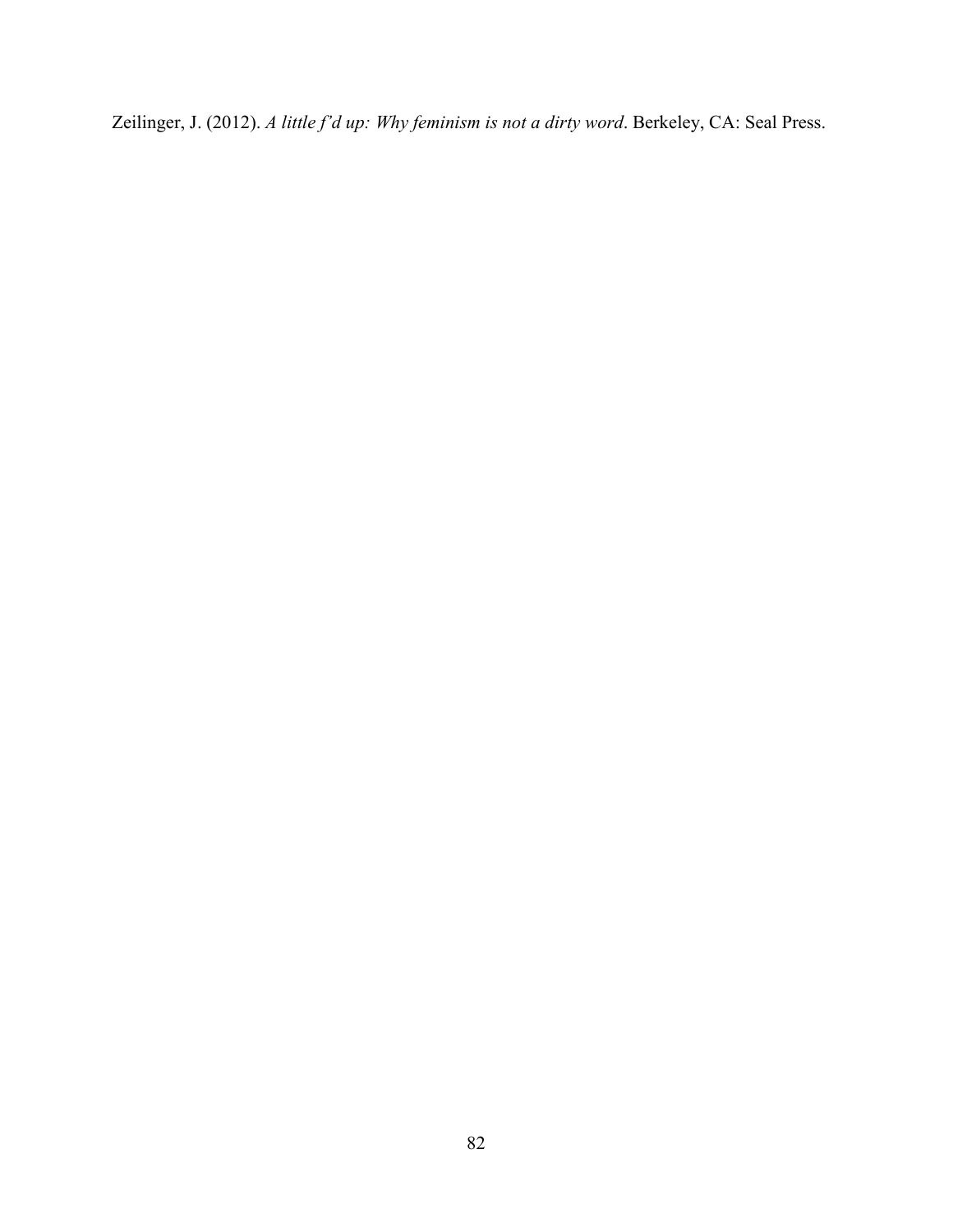### **Appendix A Recruitment Flyer**

# Call for Participants (Call 1996) Call for Participants

You are eligible to participate if you:

• Are a female college student between the age of 18 and 29

# • Have had at least one heterosexual For a Graduate The lays Study on Feminist • Identify as having Feminist beliefs- You  $Beliefs$  and  $Romf$  and  $m$  and  $m$  and  $m$  and  $m$  and  $m$  and  $m$  and  $m$

have equal opportunity

Please contact Marisa Rodriguez

Email: Mrodriguez45@islander.tamucc.edu Phone#: (405) 410-8322

Participants will be asked to complete an interview about:

- your feminist beliefs
- the conversations you have with others about dating
- your past dating experiences

Interview Time Range: 60 minutes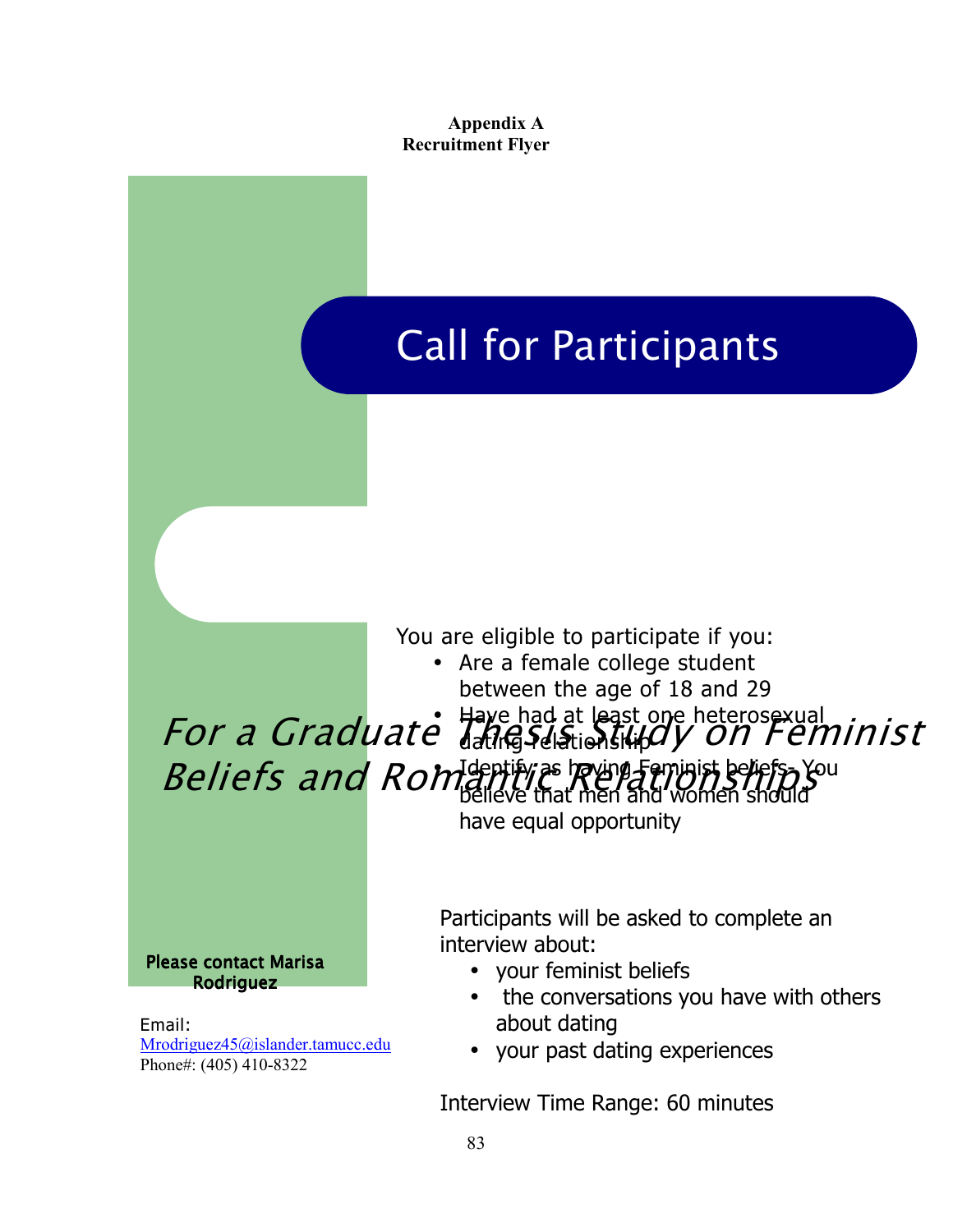### **Appendix B**

#### **Interview Scripts and Questions**

| Identifier: | Date: |
|-------------|-------|
| Location:   | Time: |

Interview Questions

#### **Introduction/Welcome:**

You have shown interest in participating in this interview because you are a female college student aged 18 to 29, who has had at least one heterosexual romantic relationship, and who has identified as having Feminist beliefs (you believe that men and women should have equal opportunities). Is this correct?

This interview is meant to assist in the study of how women who identify as having Feminist beliefs influence behavior and communication processes within romantic dating relationships. I am interested in learning about your Feminist beliefs, the conversations you have with other individuals about dating, and your past romantic relationship experiences.

I hope to have a conversation with you; there are no right or wrong answers to these questions. Also, you can choose to stop this interview at any time.

This interview will last about an hour.

Please read the Informed Consent. I will answer any questions you may have about it. If you agree to the informed consent, please sign and date it.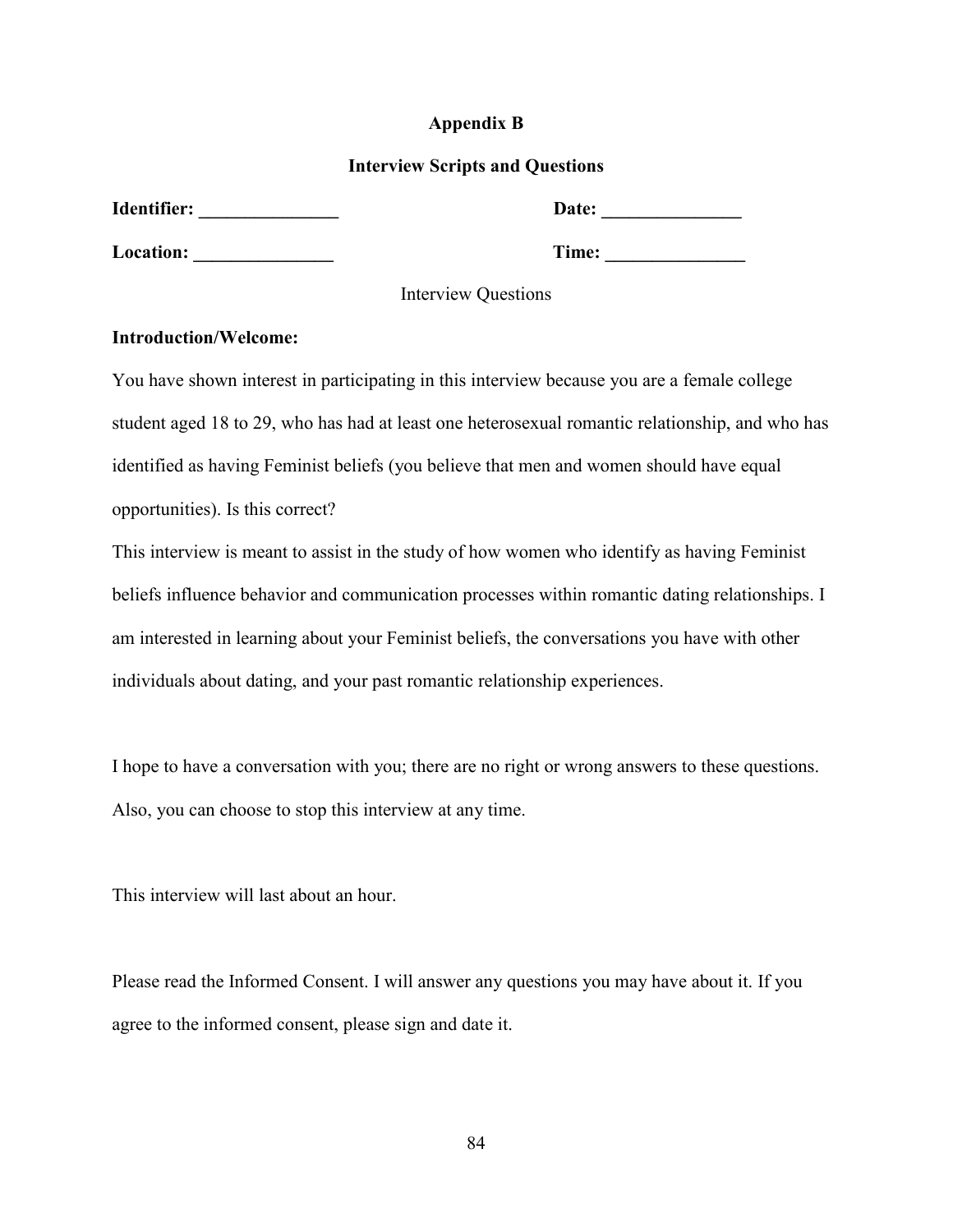May I audio record you?

Do you have any questions before we begin? Again, remember all answers are confidential. We will use pseudonyms for all research participants. All data used for the thesis or other publications will only use pseudonyms and you will not be identified.

I. First, I'm going to ask you some questions concerning your feminist ideology and beliefs.

RQ1: How do individuals who hold feminist ideologies manage cognitive dissonance as they navigate dating relationships?

- 1. You identify as having feminist beliefs. Tell me what that means to you.
- 2. Do you use the word "feminist" to describe yourself? Why or why not?
- 3. Where did your feminist beliefs come from? How and when did they form?
- 4. With whom do you talk about your feminist beliefs?

II. Now I'm going to ask some questions about your romantic relationship ideologies and beliefs.

5. In what ways do your feminist beliefs influence your ideas about romantic relationships?

- 6. Have your Feminist beliefs changed your ideas about dating? In what way?
- 7. Do you ever find your feminist beliefs challenged in romantic relationships? Example? 8(a). How do you handle situations in which your feminist beliefs are challenged? Example?

III. Now that we've talked about some of the beliefs you have about romantic relationships, I'm going to ask a few questions pertaining specifically to dating.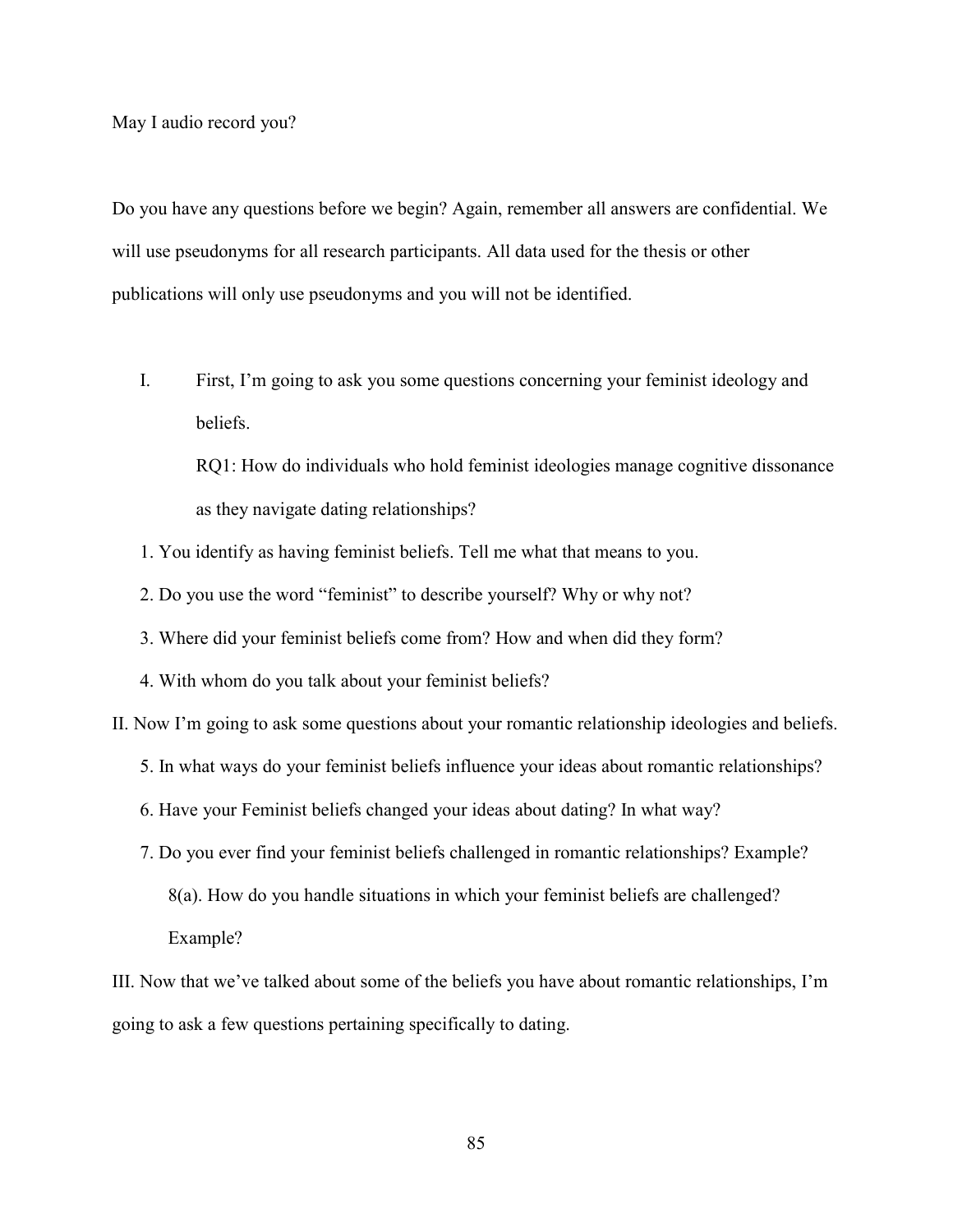8. When you imagine the ideal first date, what does it look like? Walk me through the steps of how that date would play out [Why?].

9. Thinking about your experiences, have your first date(s) met up to this ideal? Why/why not?

10. Tell me about a time where your Feminist beliefs conflicted with your dating experiences. How did you deal with the conflict? Do you have an example?

IV. Let's switch gears here and talk about dating advice.

RQ2: How do conversations with others influence women's dating practices and ideology?

11. Who do you regularly talk with about dating? Why?

13(a). Are there people you avoid getting dating advice from? Why?

12. Give me an example of dating advice you have recently received?

13. Do you put the dating advice you are given into practice? Example?

- 14. Do you receive any advice that conflicts with your feminist beliefs? Do you put this advice into practice? Why?/Why not?
- 15. Do you ever give dating advice to others? Example?
- 16. Does the advice you give ever contradict with your feminist beliefs? Example?
- 17. On a scale of 1 to 10, 10 being "full feminist," where would you fall on that scale?
- 18. Is there anything you would like to add?
- V. Before we conclude the interview, I would like to ask you a few demographic questions.
	- 19. What is your age?
	- 20. How would you identify your race/ethnicity?
	- 21. What is your current relationship status?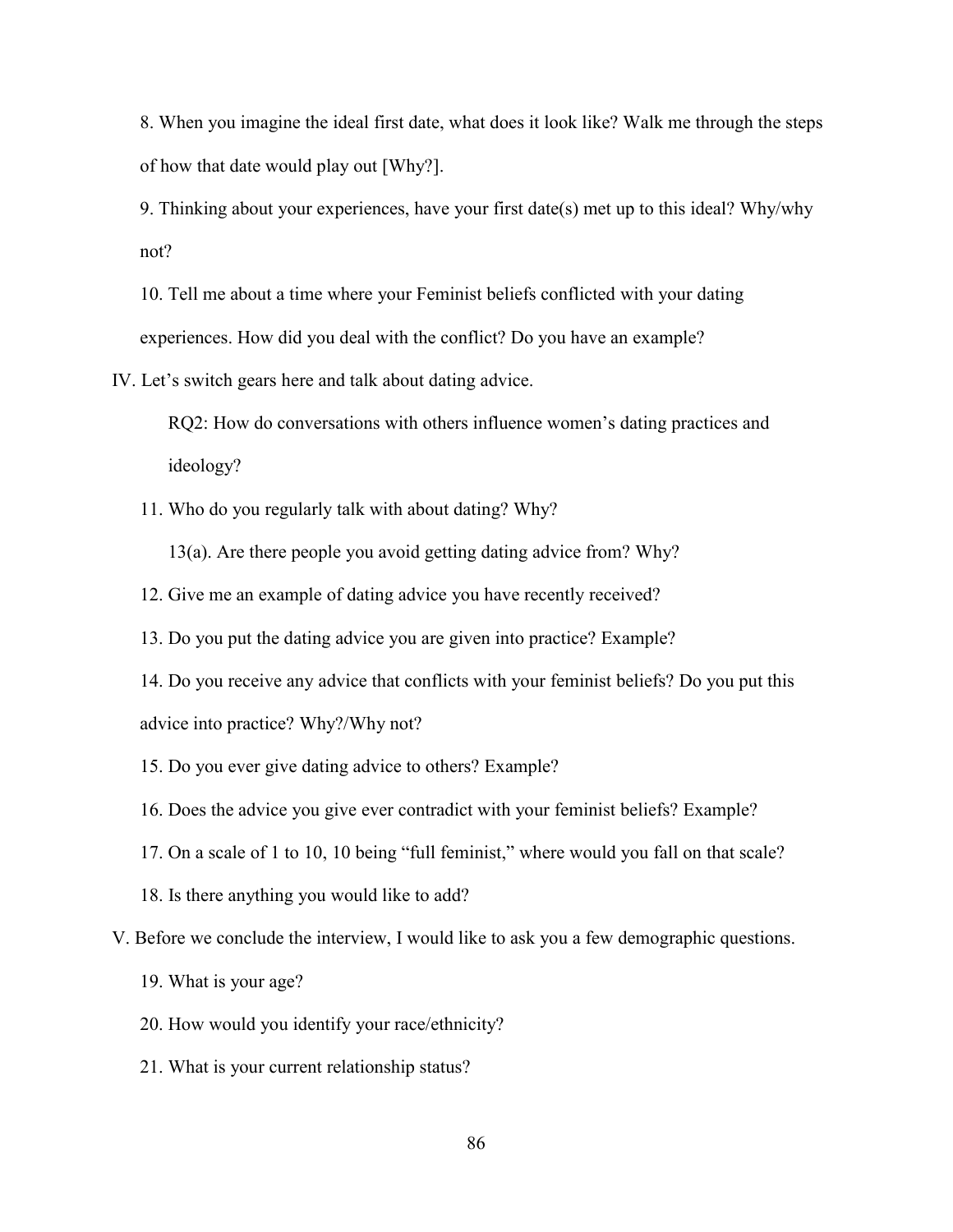## **Appendix C**

## **List of Pseudonyms and Participant Info**

|        | Length of<br><b>Interview</b> | Age | Relationship<br><b>Status</b> | Racial/Ethnic<br><b>Identity</b> | Identified<br>with the<br>"feminist"<br>label |
|--------|-------------------------------|-----|-------------------------------|----------------------------------|-----------------------------------------------|
| Iesha  | 18:43                         | 19  | Single                        | African American                 | No                                            |
| Maria  | 40:51                         | 19  | Dating                        | Latina                           | Yes                                           |
| Lisa   | 39:56                         | 20  | Dating                        | White/Hispanic                   | No                                            |
| Denise | 49:44                         | 19  | Single                        | Hispanic                         | Depends                                       |
| Emily  | 36:57                         | 19  | Dating                        | White                            | Yes                                           |
| Lauren | 17:11                         | 19  | Dating                        | White                            | No                                            |
| Jane   | 47:44                         | 27  | Single                        | African<br>American/White        | Depends                                       |
| Akilah | 52:30                         | 30  | Married                       | <b>Black</b>                     | Yes                                           |
| Megan  | 29:46                         | 22  | Engaged                       | Caucasian                        | Yes                                           |